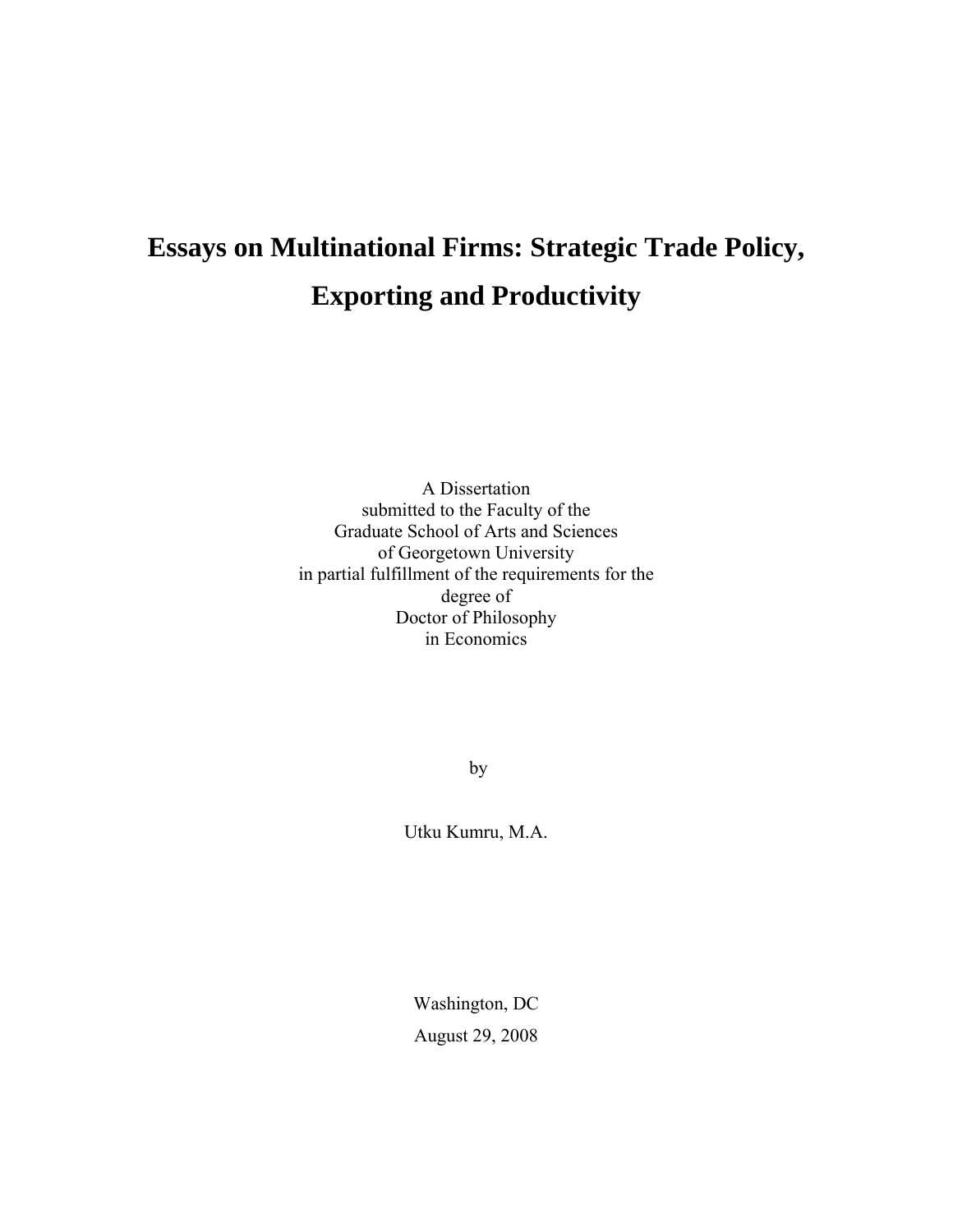Copyright 2008 by Utku Kumru All rights reserved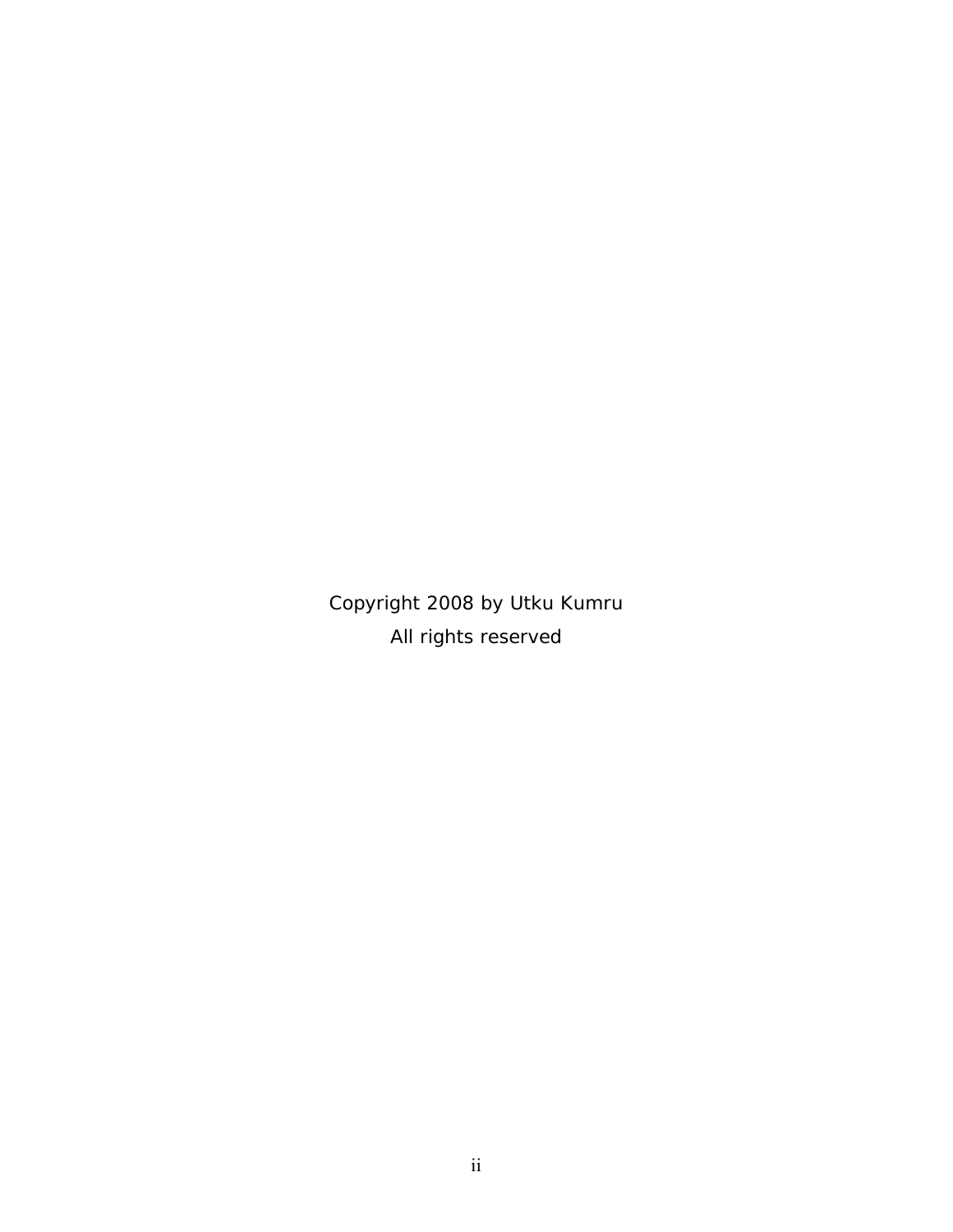#### Acknowledgements

It is difficult to overstate my gratitude to my main advisor, Professor Rodney. D. Ludema. Throughout my doctoral study, he provided encouragement, sound advice, good teaching, and good company. I benefited greatly from my regular meetings with him during my third year in the Ph.D. program. The main ideas in my dissertation were cultivated during that year. He has been extremely encouraging and patient with me and guided me even when I was frustrated and unproductive. I would have been lost without him.

 Unfortunately, I have not had a chance to work with my other two thesis advisors, Professor Marius Schwartz and Professor Anna M. Mayda, to a great extent. However, both of them played a crucial role during my studies. I would like to thank Professor Schwartz for his invaluable contribution to my job market paper. He devoted significant amount of time to read my paper, work out all the theoretical intricacies of the paper, and in the end, he provided me with very useful advice and feedback. He helped me improve my paper in a significant way and strengthened my understanding of the intuition and mechanism behind my results. Due to some data access problems, I could not realize my plans to work with Professor Mayda extensively on the last chapter of my dissertation. Despite of this, she was always welcoming and encouraging whenever I had questions. I benefited greatly from my conversations with her. Her greatest encouragement and help could not come at a better time. My last paper is based on a paper she had sent to me while she was away on sabbatical, at a time I was also away from school and somewhat lost. She responded to all my questions very promptly and provided the final push to finish up my doctoral study. I am very grateful to her for that. Finally, I would like to thank to my fellow graduate students, who contributed to making my academic and personal experience at Georgetown a great one.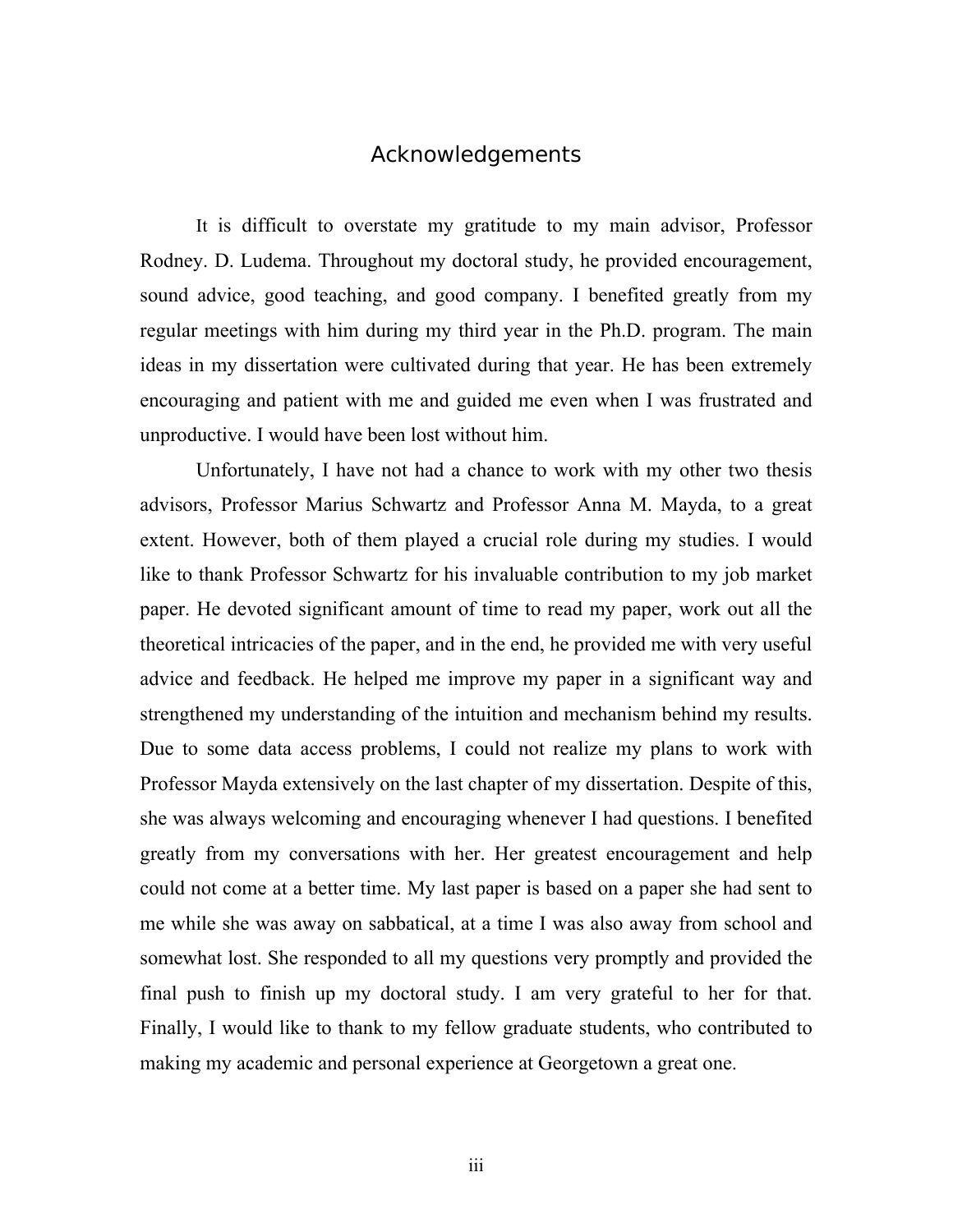# **Essays on Multinational Firms: Strategic Trade Policy, Exporting and Productivity**

Utku Kumru, M.A.

Thesis Advisors: Rodney D. Ludema, Ph.D. Anna M. Mayda, Ph.D. Marius Schwartz, Ph.D.

### ABSTRACT

Chapter 1 explores the possibility of strategic use of antidumping duties by multinational firms. There is evidence that the subsidiaries of some multinational firms file antidumping protection from their own parents or remain inactive during the investigation period while other firms pursue protection. Using a duopoly model, I analyze this phenomenon in a two-stage capacity-constrained price competition framework. I find that in most cases, the foreign multinational corporations benefit from the antidumping duties on themselves, which deter them from exporting, thus, reduce competition in the foreign market. In some cases, the outcome is ambiguous and is determined by the costs of exporting as well as the capacity decisions of the firms.

Chapter 2 studies strategic import policy in a model of capacity-constrained price competition. I consider an environment of two firms, a domestic firm and a foreign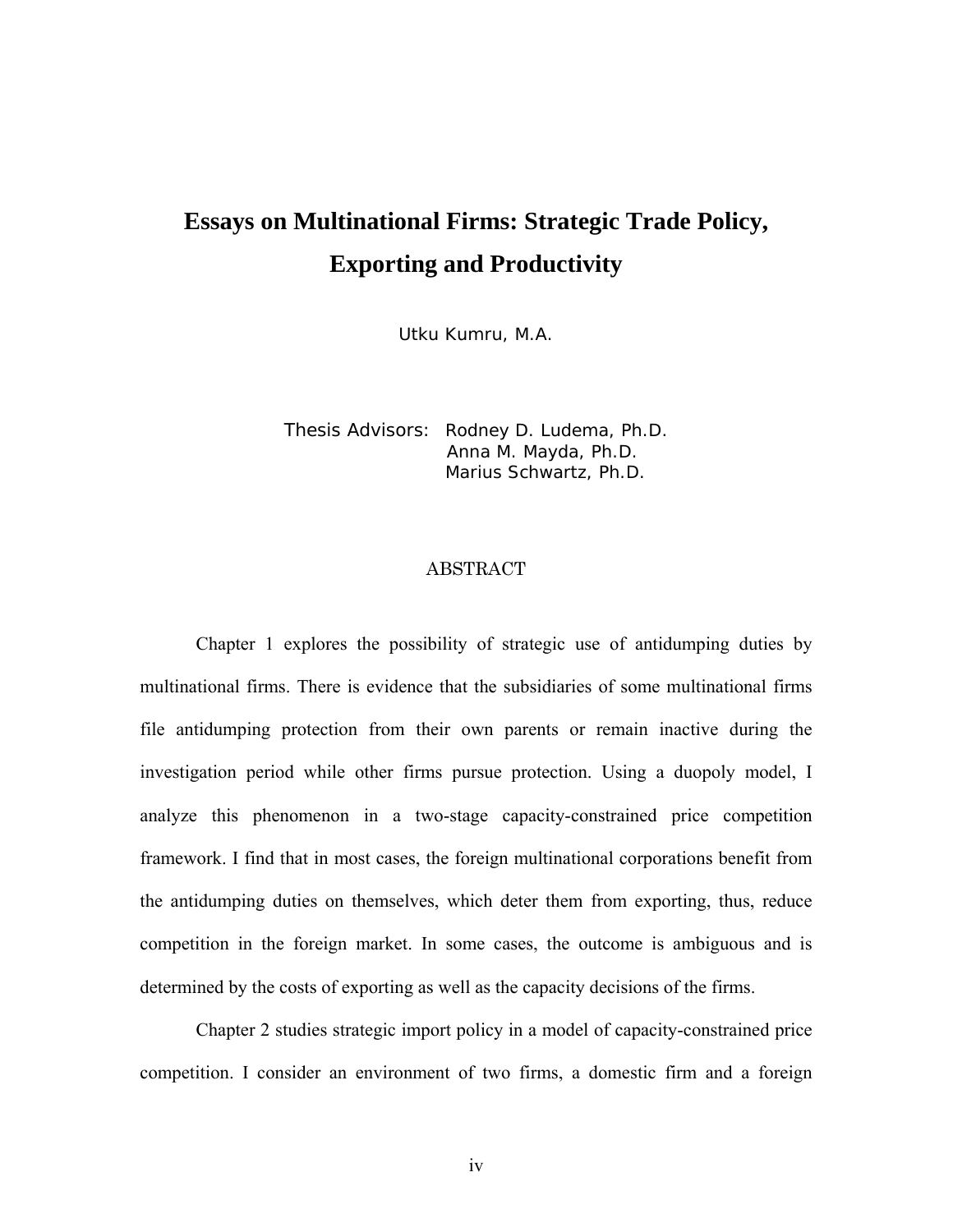multinational firm, both producing in the domestic country. The multinational firm is able to support its local production with exports from its parent plant. Imposition of a tariff by the domestic government improves the profits of the domestic firm as in standard models of strategic trade policy, confirming the profit-shifting effects of protectionist policies. However, when initial trade costs are low enough, the multinational firm also benefits from the tariff imposition, making the net change in total domestic welfare negative. When trade is costly and the degree of differentiation between firms' products is high enough, the gain in the domestic firm's profits outweighs the loss in the consumer surplus, resulting in a net welfare gain for the domestic country.

Chapter 3 adds to the empirical evidence on the direction of causality between exporting and firm performance by using firm-level data from Indian manufacturing firms. Recent empirical studies have documented the superior characteristics of exporting firms relative to non-exporters using micro-level data. There are two main hypotheses proposed to explain this gap. According to the self-selection hypothesis, it is the better firms that become exporters as these firms have a greater chance of covering the high fixed costs of serving foreign markets. The learning-by-exporting hypothesis suggests that entering export markets can result in post-entry productivity improvements. I find clear evidence on self-selection. To test the learning-by-exporting hypothesis, I use propensity score matching. Although the results indicate that there some benefits to exporting firms in the form of higher sales and capital, I do not detect any major further productivity improvements following entry into export markets.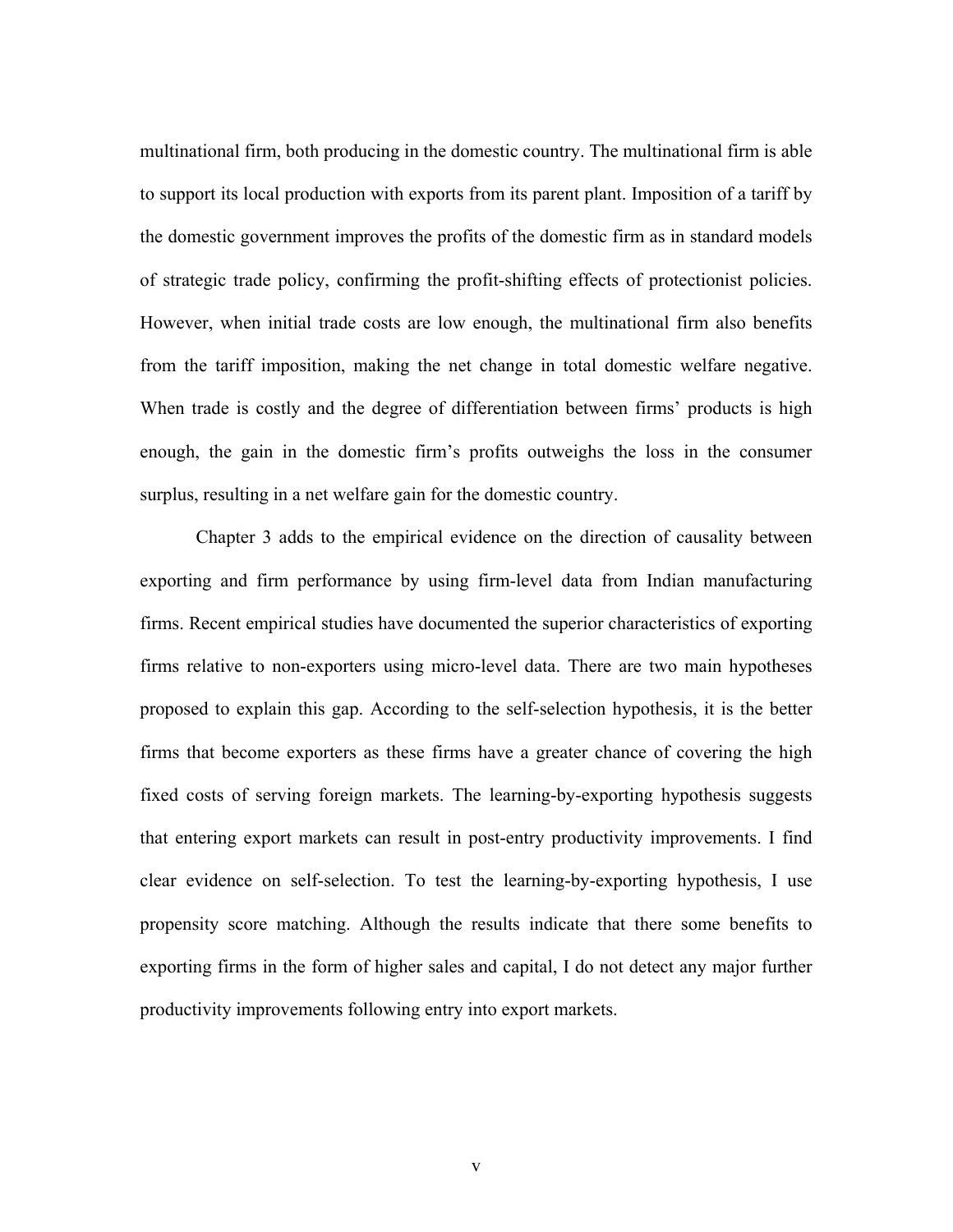# Table of Contents

| Chapter 3: Do Indian Firms Learn From Exporting? : Evidence with Matching 97 |  |
|------------------------------------------------------------------------------|--|
|                                                                              |  |
|                                                                              |  |
|                                                                              |  |
|                                                                              |  |
|                                                                              |  |
|                                                                              |  |
|                                                                              |  |
| 6. Learning by Exporting - Does Exporting Improve Productivity?  110         |  |
|                                                                              |  |
|                                                                              |  |
|                                                                              |  |
|                                                                              |  |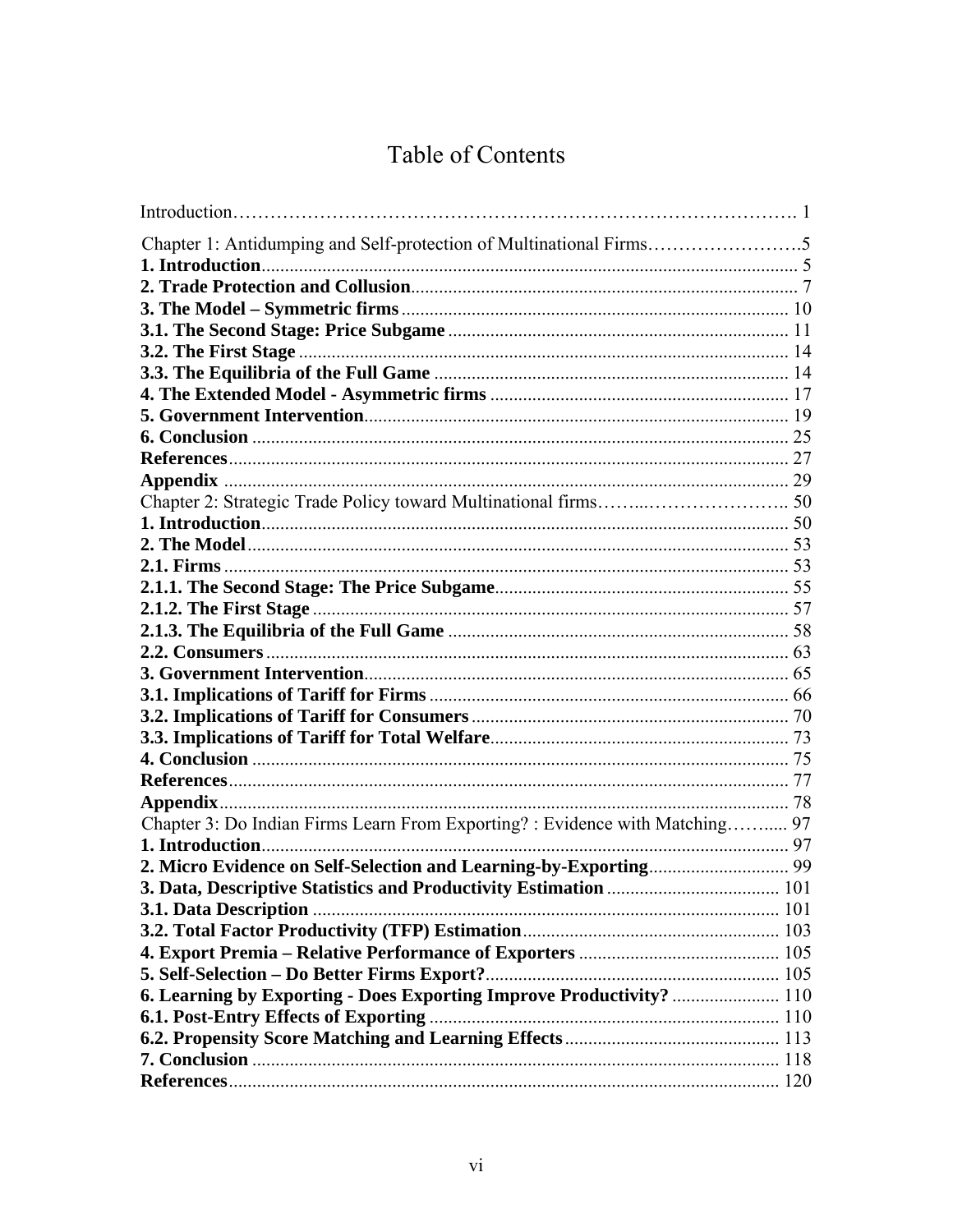# **Introduction**

Strategic import policy changes the strategic relationship between domestic and foreign firms and introduces additional motives for the policy-makers, over and above terms of trade and other effects that arise in perfect competition. The key point is that import policies such as tariffs, quotas, etc. raise the import costs, limit quantities, and thus distort the optimal choices of the exporting firms.

Although most of the studies in this literature have shed light on the profitshifting (from foreign firms to domestic firms) motives of these policy tools, some studies have also shown that protection may also be beneficial to the foreign firms. For example, Krishna (1989) shows that under duopolistic price competition, a voluntary export restraint on the foreign firm improves the profits for both the domestic firm and the foreign firm. An equivalent import tariff, however, does not have the same impact on the foreign firm. The first two chapters of my dissertation focus on this possibility that foreign firms can also benefit from trade protection.

Chapter 1 studies how the imposition of a common antidumping duty by the home government will affect the profits of two foreign multinational firms competing in the home market. Different than the standard third-market models, I assume that the multinational firms can produce locally in the home market at their local subsidiaries in addition to exporting to the home market. The antidumping duties on the multinational firms' exports are brought on by their local subsidiaries. As controversial as this assumption might sound, this chapter can actually be seen as a theoretical reconciliation of an observed firm behavior. Because, in reality, we observe cases in which the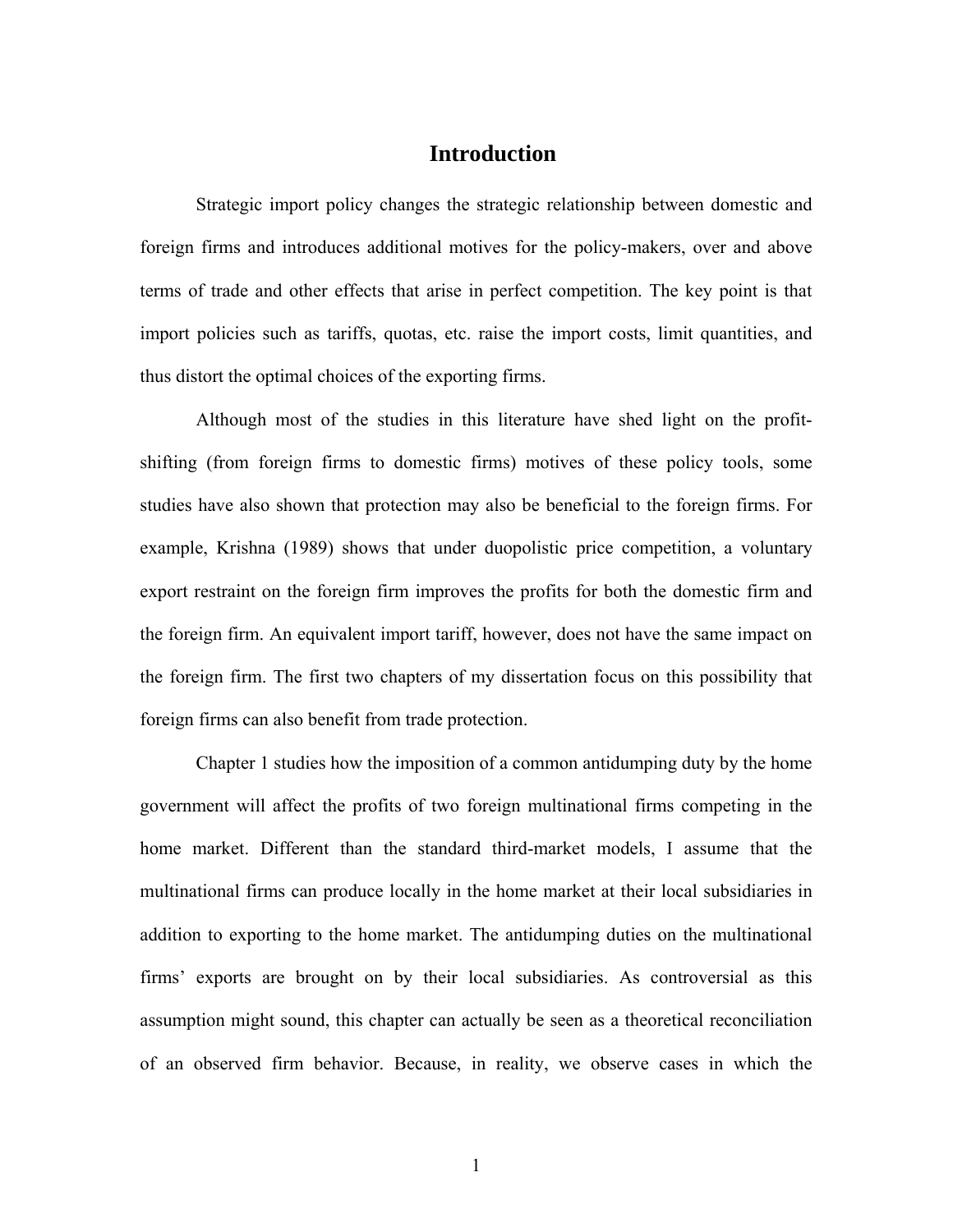subsidiaries file for protection from their own parents or remain inactive while other domestic firms pursue protection.

I find that in most cases, it is profitable for the multinational firms have the antidumping duties imposed on them. The sole effect of the antidumping duties in this case is to deter both firms from exporting and reduce competition in the domestic market. For some cases, the results are ambiguous and depend on the degree of asymmetry between firms' export costs.

The second chapter studies a standard import policy model where a foreign multinational firm competes with a domestic firm in the domestic country and the domestic government imposes a tariff on the multinational firm's exports. Similar to the first chapter, the multinational firm can serve the domestic markets via local production and exports simultaneously. Thus, this chapter fills a gap in the literature by studying the welfare implications of a strategic import policy tool (specific tariff) for the domestic country in the presence of a flexible foreign multinational firm. For a certain range of export costs, the results confirm the common findings in this literature. That is, the tariff imposition hurts the multinational firm by shifting the profits from the multinational firm to the domestic firm. However, for a range of export costs, the multinational firm also benefits from the tariff. The presence of local production is crucial for this result. Due to this flexibility of production, the multinational firm can avoid the cost of the tariff (fully in the present model) but still benefit from the price increases caused by the tariff. There is a net loss in the domestic national welfare in this case. When the tariff acts as a profitshifting device, the implications of the tariff for the total domestic welfare depend on the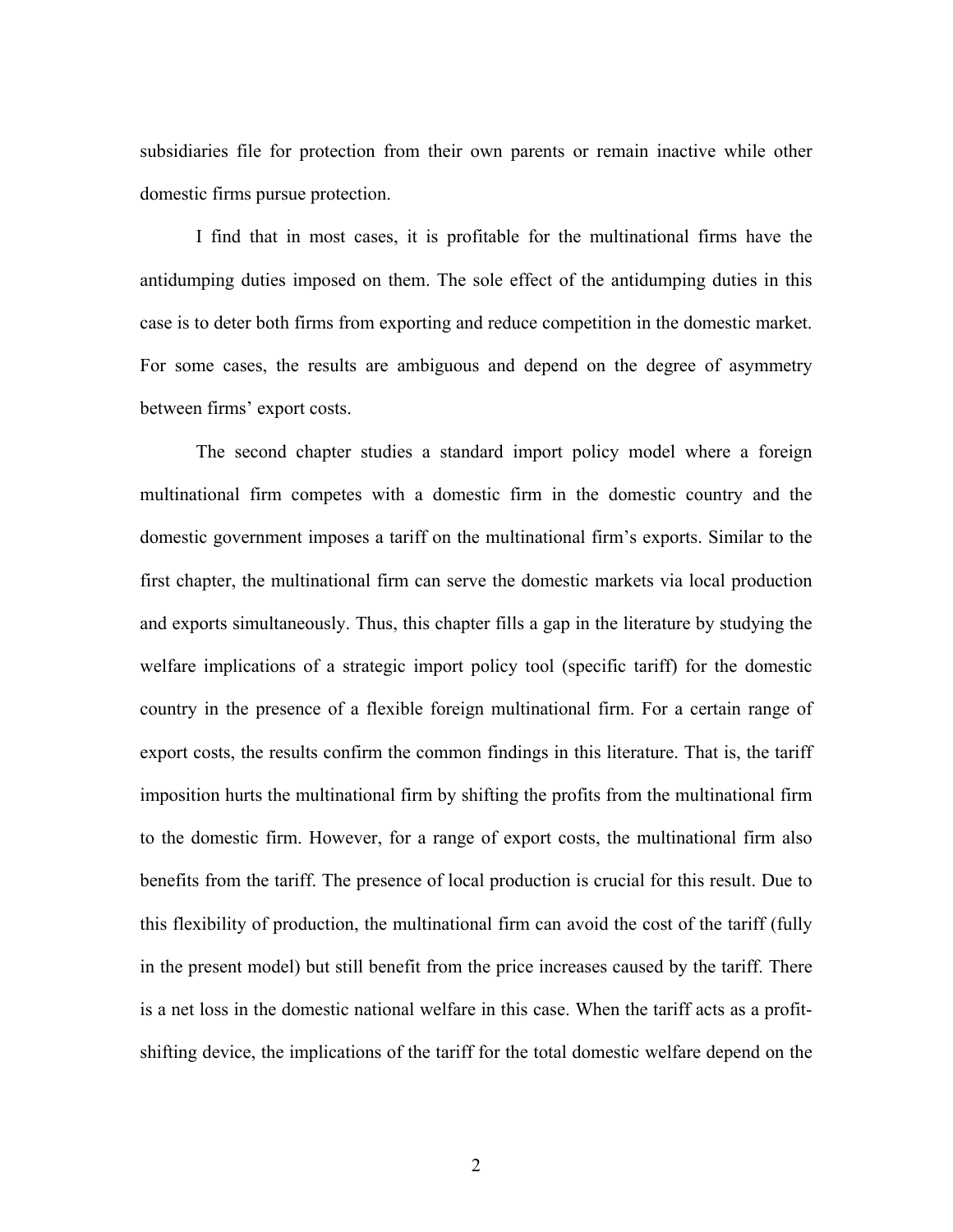initial costs of exporting as well as the degree of differentiation of the products of the domestic and the multinational firm.

The third chapter empirically examines the relationship between exporting and economic performance using firm-level panel data. The two alternative but not mutually exclusive hypotheses that attempt to address the causality between exporting and productivity are self-selection and learning-by-exporting. According to the former argument, only more productive firms that can afford paying for the high entry costs associated with export markets can enter export markets. The learning hypothesis mainly suggests that increased competition in foreign markets, interaction with foreign customers who demand higher product quality and better service force exporting firms to become more efficient, increase innovation, and enhance their productivity.

I test these two main hypotheses by using a firm-level panel data set from India. The results for self-selection confirm the robust findings in this literature. Firms that engage in foreign competition perform are already more productive and cost efficient than their domestic competitors years before they enter export markets. They pay higher wages and produce more output.

The evidence on learning is very weak for the exporting firms. An initial comparison of the changes in characteristics of exporters and non-exporters during the post-entry period suggests that the exporting firms seem to benefit from the export markets. However, the use of all non-exporting firms as a comparison group for exporting firms might bias the estimations in that the exporting firms have already the better performance characteristics than non-exporting firms before entering export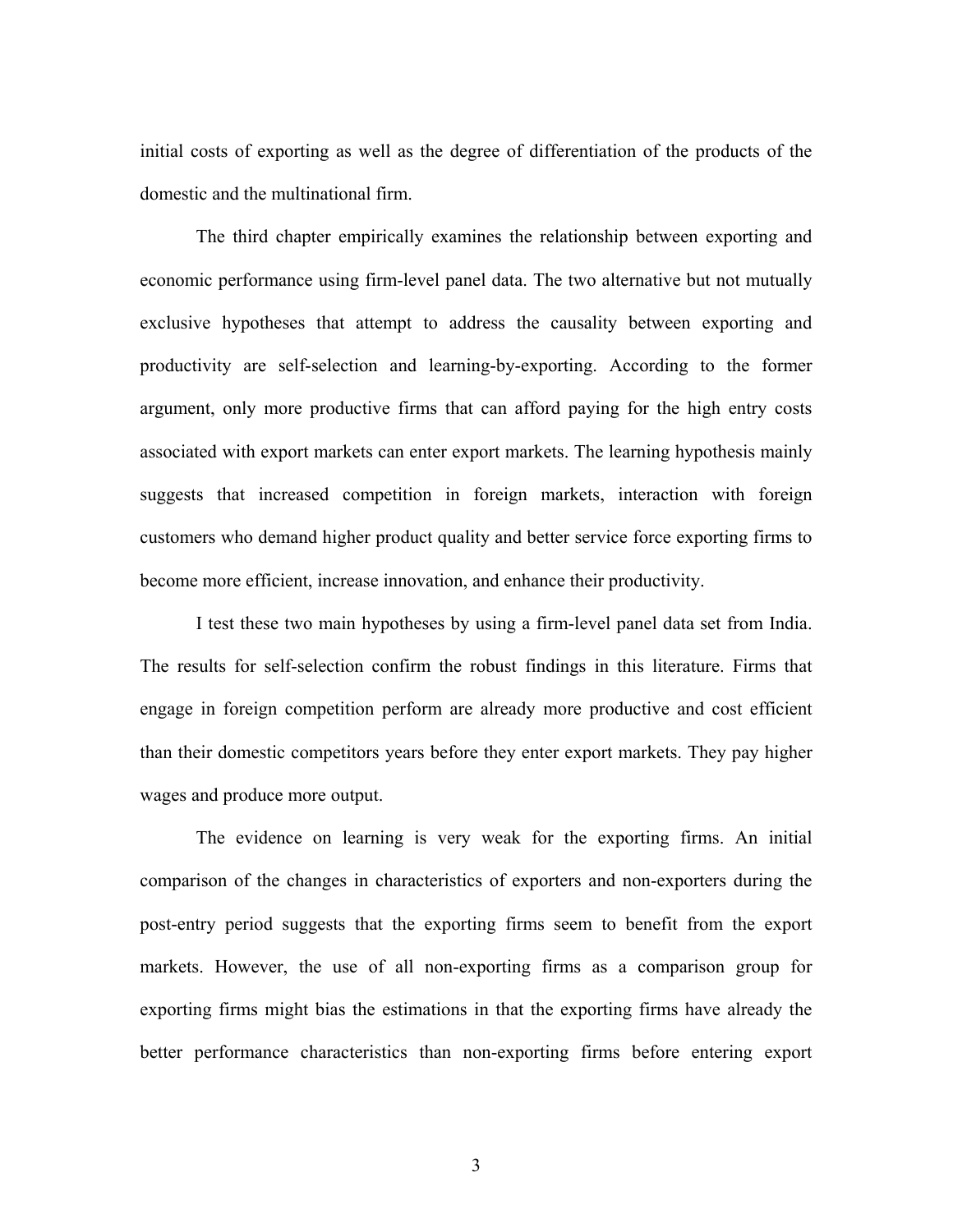market. To address this issue, I employ propensity score matching, which helps to identify non-exporting firms that are similar to the exporting firms during the pre-entry period. The results of this suggest that exporting firms do not experience any significant productivity gains (only during the first year after entry, if at all) compared to nonexporting firms. The exporting firms experience greater growth in capital accumulation and sales relative to the domestic firms. However, this could merely be due market expansion. Therefore, I have found very weak evidence for learning effects of exporting for Indian manufacturing firms.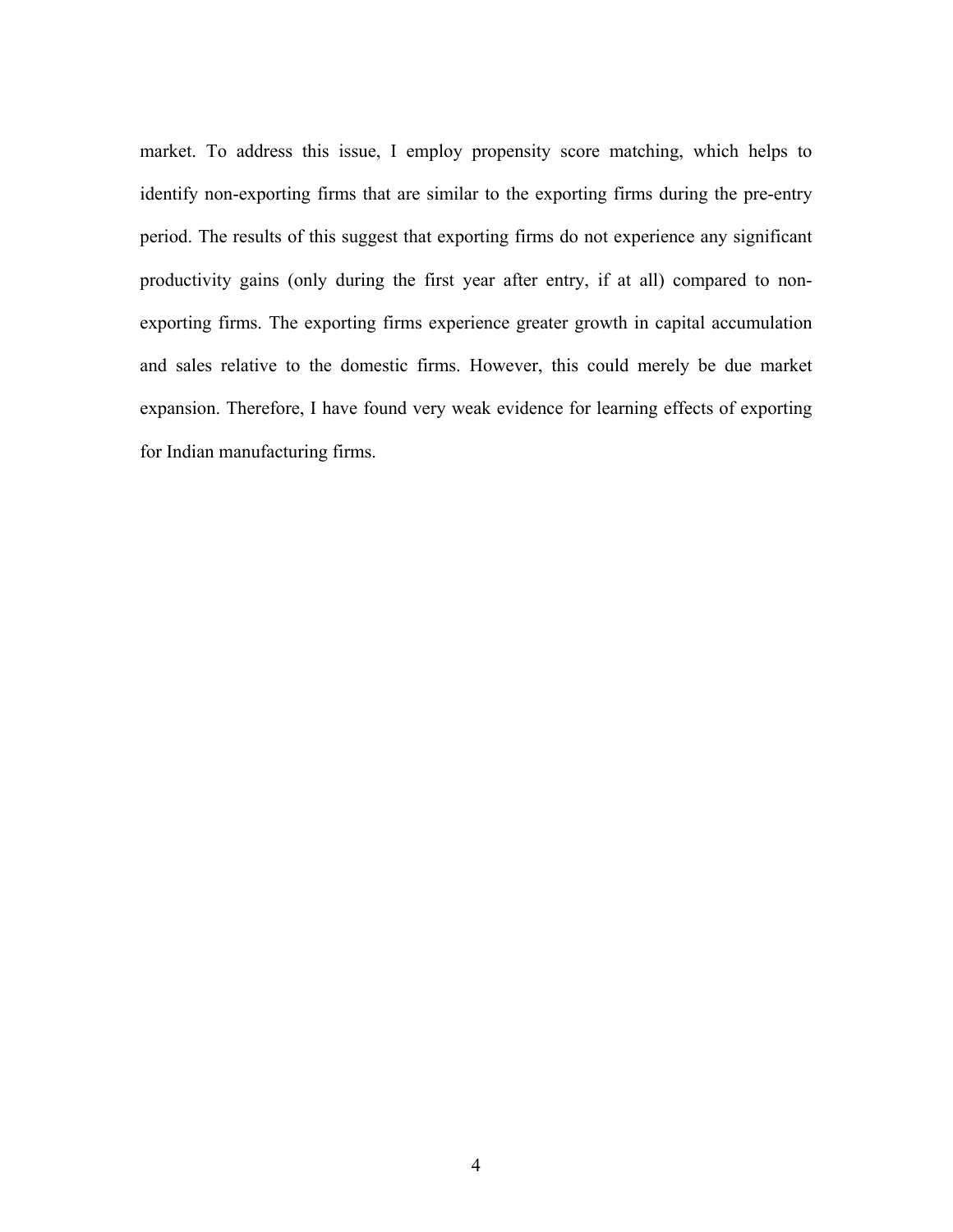# Chapter 1: Antidumping and Self-protection of Multinational Firms

# **1. Introduction**

 $\overline{a}$ 

The endogenous nature of antidumping duties ("AD") has led many researchers to focus on them as a strategic competition tool employed by the import-competing firms rather than a trade policy tool of a country.<sup>1,2</sup> Blonigen and Prusa (2001) note: "...all but AD's staunchest supporters agree that AD has nothing to do with keeping trade fair. AD has nothing to do with moral right or wrong, it is simply another tool to improve the competitive position of the complainant against other companies…"

Keeping firm behavior as the center of attention, some authors analyzed how the strategic use of ADs might lead to collusion in imperfectly competitive markets.<sup>3</sup> Among these studies, Davies and Liebman (2003) is the only one which considers the possibility that one (or more) of the protection-filing domestic firms could be the subsidiary(s) of the exporting firm(s). Given the endogenous nature of filing, legal decision and manipulability of the outcome, this assumption may change things considerably.

<sup>&</sup>lt;sup>1</sup> Messerlin and Reed (1995): "...the convergence of the United States and the Community in their AD measures is much less the consequence of an upsurge in the practice of dumping than of a 'protection engineering process'... We should think in terms of the strategies of firms rather than of countries. There is no doubt that similar regulations, leading to similar outcomes, allow global firms to master the AD procedures of many countries…"

 $2$  In an empirical study, Moore (2004) finds that domestic firms requesting the continuation of antidumping orders come from industries with low concentration ratios but current healthy profits. He suggests that firms in highly competitive markets may be using the antidumping process to prop up artificially-high profits.

 $3$  See Prusa (1992), Veugelers and Vandenbussche (1999), Zanardi (2004).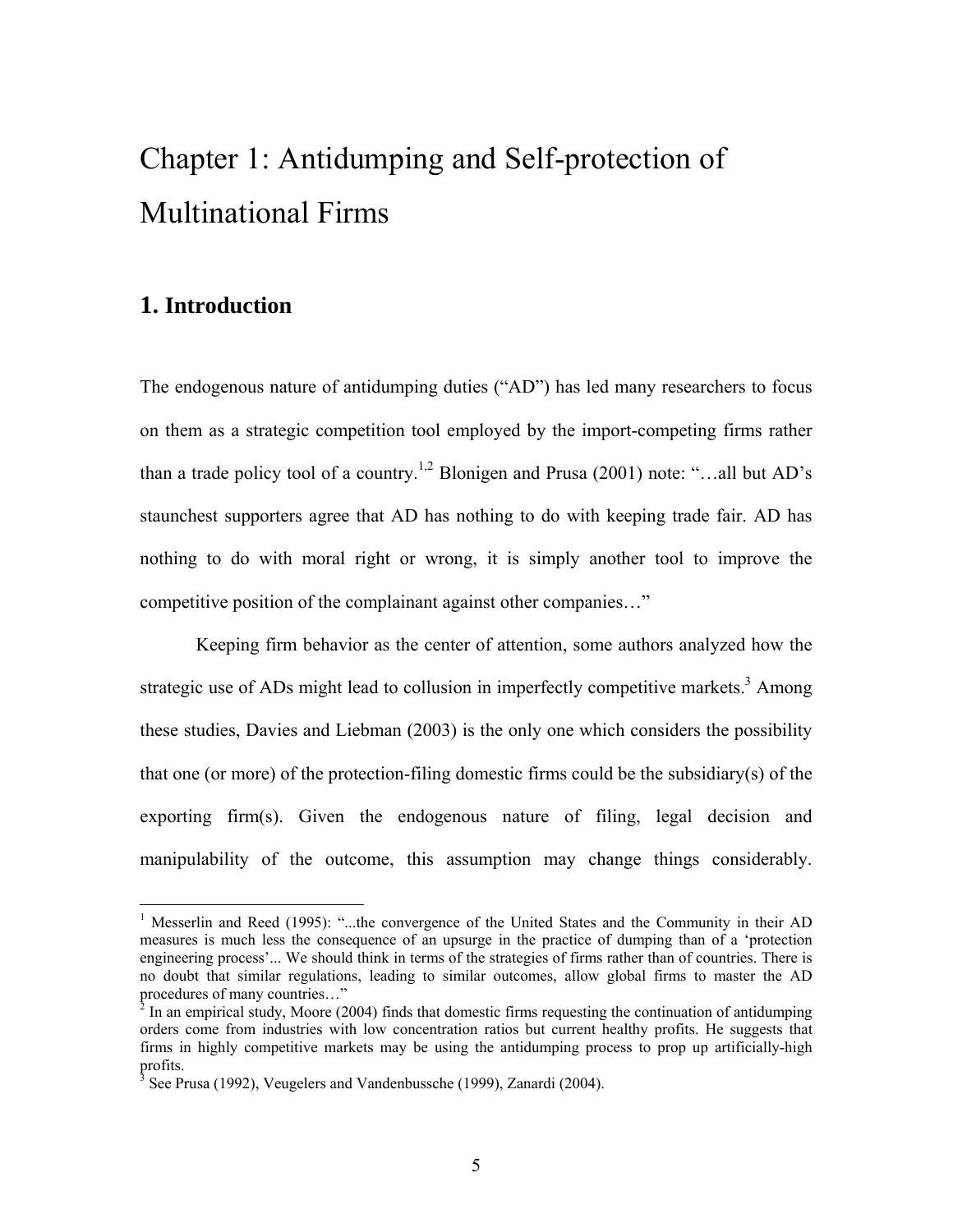Although it may seem more natural to think that the subsidiaries of foreign multinational corporations ("MNC"s) would try to weaken the efforts of other domestic firms to impose ADs on their parent firms, in reality, we observe cases in which the subsidiaries file for protection from their own parents or remain inactive while other domestic firms pursue protection.<sup>4</sup>

 In this paper, I address the more intriguing latter case. I use the capacityconstrained price competition framework developed in Maggi (1996). In a duopoly framework where the multinational firms can serve a foreign market through their local plants (subsidiaries) and exports from their domestic plants, I show that the subsidiaries may benefit from filing ADs against their own parents and improve their competitive positions in the foreign market under certain circumstances.<sup>5</sup> The competition takes place in two stages. In the first stage, the multinational firms decide how much to invest in the foreign market, that is, they choose the capacities of their subsidiaries. In the secondstage, after the capacity decisions are revealed to both firms, they simultaneously choose prices and produce to satisfy demand. The subsidiaries produce at a constant marginal cost and their parents can increase the local sales by exporting from their domestic plants.

I study how the imposition of a common AD by the home government will affect the profits of the MNCs in the foreign market by doing a comparative-statics exercise on the equilibria of the full game. I find that the impact of the tariff is very sensitive to how

 $\overline{a}$ 

<sup>&</sup>lt;sup>4</sup> Some of these cases are discussed in section 2. See Davies and Liebman (2003) for a more extensive background.

<sup>&</sup>lt;sup>5</sup> Lommerud and Sørgard (2001) develop a model in which two firms collude by serving in only their domestic markets and not exporting into each other's markets. Besides the motivational and structural differences, the abstention from exporting in their model is due to a reduction in trade barriers under price competition. Under quantity competition, this conclusion is reversed.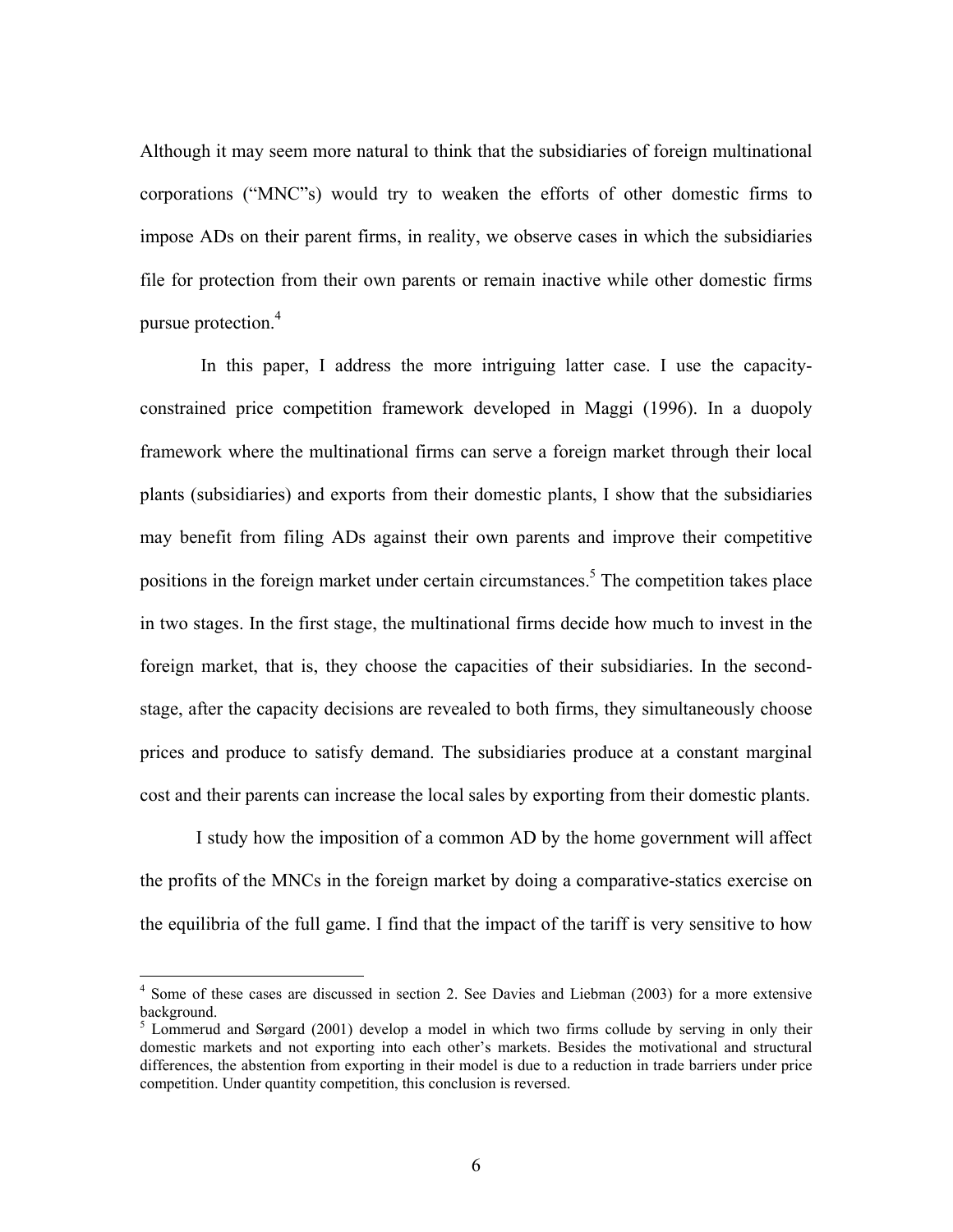flexible firms are (flexibility of production is determined by the magnitude of the export costs) as well as the degree of asymmetry if the firms have different export costs. I find that in most cases, it is profitable for the MNCs to have ADs imposed on them. It is important to note that the underlying incentive for the MNCs to want trade barriers cannot be explained by "protection-building trade" argument of Blonigen and Ohlo (1998). In their model, a foreign firm supports the domestic government to impose tariffs on itself and its rivals so that it can tariff**-**jump and do foreign direct investment (FDI) in the targeted market while the rivals with insufficient capabilities cannot. In the present model, both of the firms are MNCs and have already done FDI. The sole effect of the ADs in this case is to deter both firms from exporting and reduce competition in the domestic market.

The remainder of the paper is structured as follows. Section 2 discusses the literature on protection and collusion in general comparing it to the present approach and provides more motivation for the current analysis. Section 3 presents the capacityconstrained price competition model for symmetric firms developed by Maggi (1996). I extend the model to allow firms to have asymmetric costs in section 4. Section 5 examines the effects of a small common AD imposition on the equilibrium structure of the model for the symmetric and asymmetric cases. Section 6 concludes.

# **2. Trade Protection and Collusion**

Trade protection policies such as tariffs, quotas, etc. raise the import costs, limit quantities, and thus distort the optimal choices of the exporting firms. In Brander and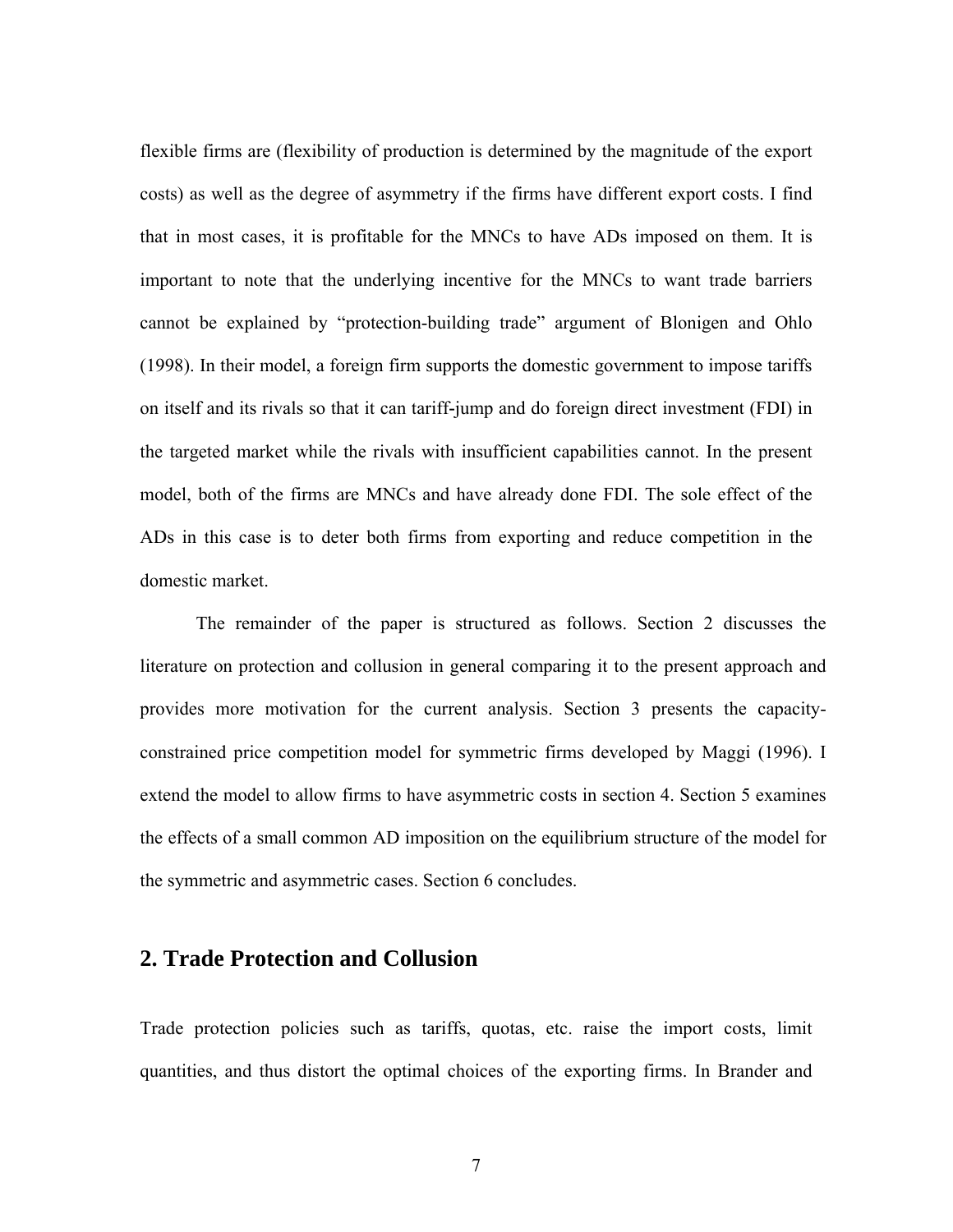Spencer (1982), and Dixit (1983), for example, tariffs have profit shifting effects for the domestic firms at the expense of the exporters. The traditional view has evolved over the last decades and economists have explored different channels through which trade protection influences strategic behavior of firms in imperfectly competitive markets. Taking into account the strategic nature of competition, some researchers have shown that protection may also be beneficial to the exporting firms. Krishna (1989) shows that under duopolistic price competition, a voluntary export restraint ("VER") on the foreign firm improves the profits for both the domestic firm and the foreign firm. An equivalent import tariff, however, does not have the same impact on the foreign firm. Thus, while a quantity restriction acts as a "facilitating practice" and leads to a less aggressive behavior, a price restriction does not.<sup>6</sup>

Other authors have analyzed the possibility of collusion within the antidumping (AD) legislation. Veugelers and Vandenbussche (1999) investigate how AD legislation affects firm preferences over collusive structures with a model of two domestic firms and a foreign firm. They find that introducing AD can lead to a full cartel between all three firms, cooperation only between domestic firms, or no cooperation depending on the degree of product heterogeneity and cost asymmetry between foreign and domestic firms.

Prusa (1992) and Zanardi (2004) offer models on withdrawal of AD petitions. Prusa (1992) develops an oligopolistic price competition model and shows that the threat of an AD duty induces the domestic and foreign firms to bargain over price-fixing

 $\overline{a}$ 

<sup>&</sup>lt;sup>6</sup> The term "facilitating practice" was first used in Krishna (1989). Krishna (1989) shows that under price competition, a voluntary export restraint on the foreign firm improves the profits of both the domestic firm and the foreign firm, helping the firms to achieve a favorable outcome they would otherwise not be able to.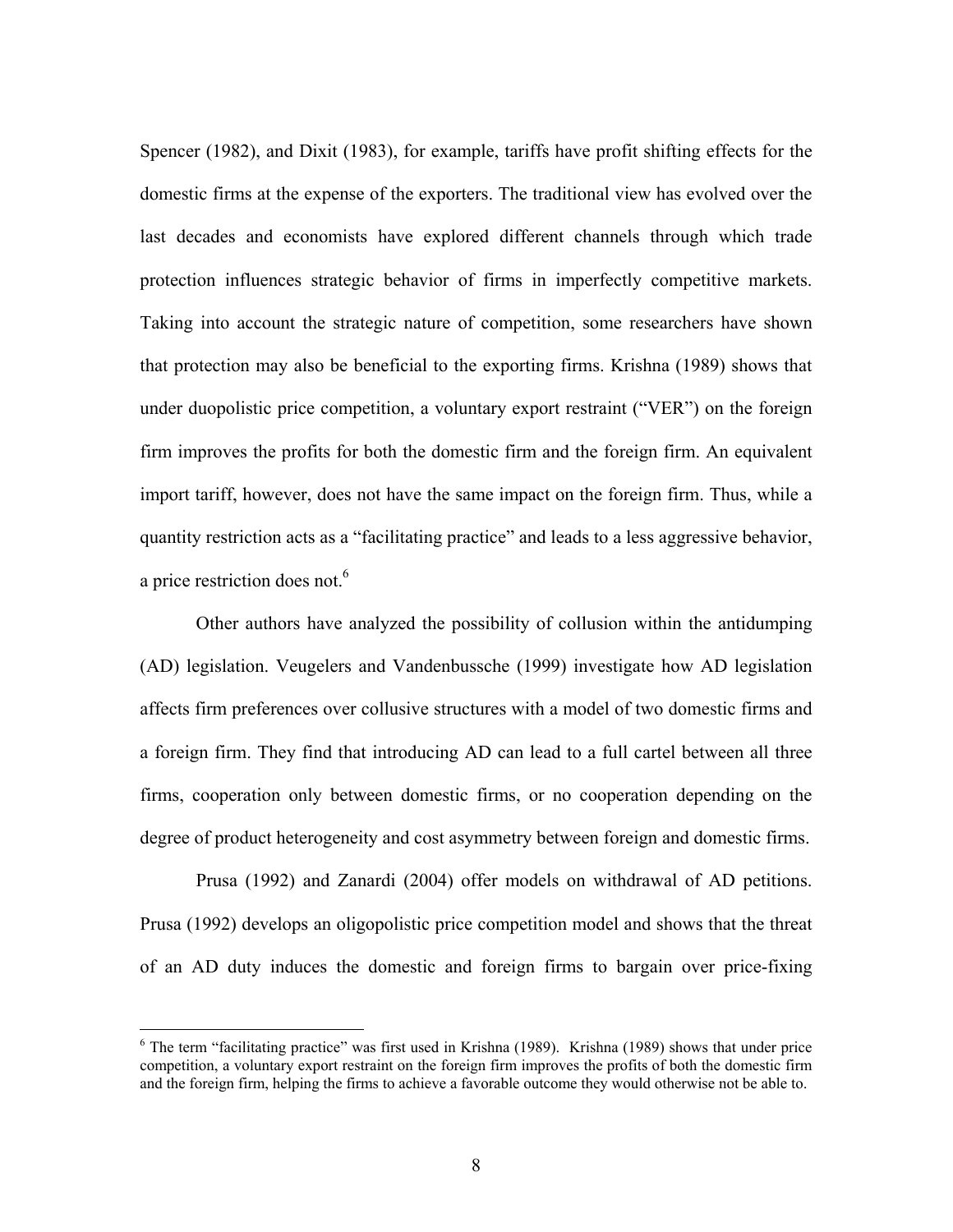arrangements. With all the petitions withdrawn, they show that the firms could reach an agreement, which improves the profits of all firms. Zanardi (2004), on the other hand, shows that only some of the petitions are drawn, thus AD duties may be used in equilibrium. In their model, the optimal choice of withdrawing a petition or not depends on coordination cost and bargaining power of the foreign and domestic firms, and collusion fails to exist under the imposition of duties.

Although these papers follow different approaches, one common feature they have is that the foreign firm is a pure exporter. Davies and Liebman (2003) analyze the possibility of collusion allowing the foreign exporter to be an MNC, that is, one of the domestic firms to be a foreign subsidiary. This assumption may alter some of the conclusions of the previous studies. The verdict of an AD case can be influenced by the involved parties. The continuation of ADs requires at least one-fourth of the domestic industry to seek protection and at least one half of the domestic industry must not oppose the petition. If the foreign subsidiaries decide to participate in the investigation to support their exporting parents; the chances of the continuation of the ADs will be diminished.<sup>7</sup>

Interestingly, Davies and Liebman (2003) finds cases in which the subsidiaries of foreign firms have filed protection from their own parents or did not participate in the investigation, thus, making the continuation of the ADs more feasible. For example, in the AD case for antifriction bearings imports from Europe and Asia, many of the targeted foreign firms were affiliated with US producers. Similarly, in the ball bearings industry,

 $\overline{a}$ 

<sup>&</sup>lt;sup>7</sup> Davies and Liebman (2003): "The ITC considers whether domestic producers are related parties of foreign subsidiaries and may choose to exclude these firms when it records testimony and analyzes the domestic industry. In most cases, however, purely domestic firms do not argue for the exclusion of foreign subsidiaries, and the ITC rarely exercises its discretion to separate such subsidiaries when it considers the domestic industry."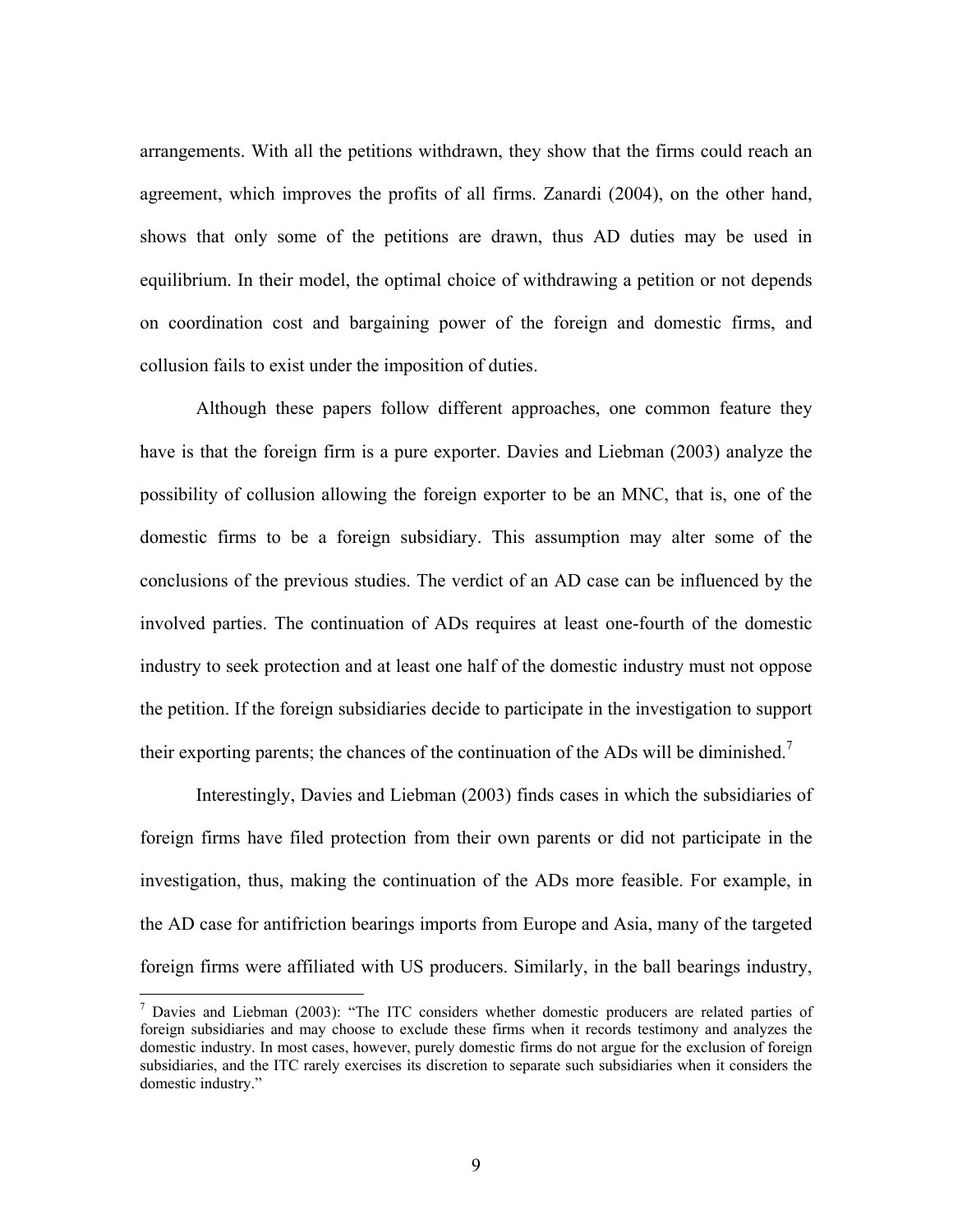most or all of the German, Italian, Japanese and Singaporean exporters under investigation had U.S. affiliates. The antidumping orders were continued for all countries but Sweden and Romania, which had fewer U.S. subsidiaries than the others. $8$ 

Davies and Liebman (2003) uses a dynamic game in quantities with trigger strategies, and show that the AD imposition leads to an expansion of possible collusive outcomes, some of which could potentially enhance the profits of both the domestic firm and the MNC.

In this paper, I consider the possibility that successful lobbying of subsidiaries for protection from the parent firms enhances the profits of the multinational firms. Different than the aforementioned studies, I use a non-cooperative competition framework (i.e. no collusion). <sup>9</sup> The competition takes in a purely global foreign market, that is, all the domestic firms are affiliates of foreign exporters.<sup>10</sup> This is obviously the case with many markets (e.g. pharmaceuticals) and is becoming a likely scenario around the world, given the increasing dominance of big global firms.

# **3. The Model – Symmetric firms**

 $\overline{a}$ 

Consider two symmetric multinational firms investing in a third country. Both firms have local plants that produce two (symmetrically) differentiated products at a common

<sup>&</sup>lt;sup>8</sup> See Davies and Liebman (2003) for details and discussion of other similar cases.

<sup>&</sup>lt;sup>9</sup> My methodology can be seen most similar to Krishna (1989)'s in that she also investigates how trade protection affects Nash equilibrium in a non-cooperative framework. The other papers mentioned in this section assume bargaining between the firms, and consider how a tariff imposition affects the set of collusive outcomes. They do not say that one of these collusive outcomes will actually occur.

<sup>&</sup>lt;sup>10</sup> Richardson (2004) analyzes the possibility of third-party antidumping (the case in which a firm files protection in a foreign market against third-party dumpers) discussing a recent case in New Zealand and offers explanations for why the domestic government would sometimes welcome such attempts.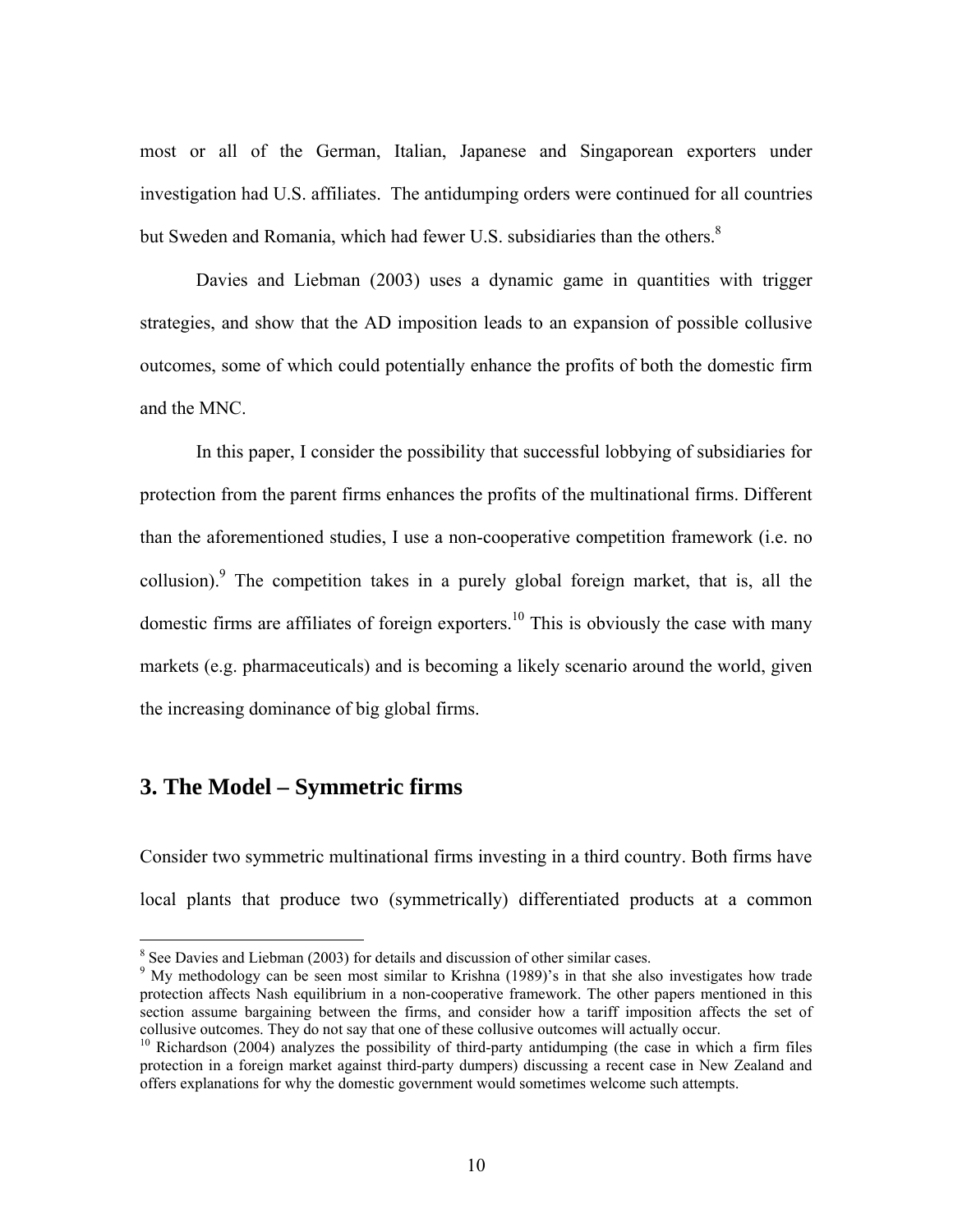marginal cost *c* up to the capacity level. They both have the capability to increase sales in the foreign market through exports. The export cost  $\theta$  reflects the additional marginal cost of providing an additional unit beyond capacity, that is, the marginal cost of each unit sold in the foreign market beyond capacity is  $c + \theta$ .<sup>11</sup> The demand is linear for each product:

$$
q_i = D(p_i, p_{-i}) = a - b_1 p_i + b_2 p_{-i}, \ i = 1, 2 \text{ and } b_1 > b_2 > 0.
$$
<sup>12</sup> (1)

The short-run total cost for firm *i* is

$$
TC = \begin{cases} cq_i & \text{for } q_i \le k_i \\ cq_i + \theta_i (q_i - k_i) & \text{for } q_i > k_i \end{cases}
$$
 (2)

The unit cost of capacity  $(c_0)$  is constant. The standard assumption  $c_0 < \theta$  guarantees that the firm has an incentive to build capacity. Thus, the long-run marginal cost is  $c + c_0$ . The game has two stages. In the first stage, the firms simultaneously choose capacities. In the second stage, after the capacity decisions are revealed to both firms, they simultaneously choose prices and produce to satisfy demand. The game can be solved by backward induction.

#### **3.1. The Second Stage: Price Subgame**

 $\overline{a}$ 

 $11$  The implicit assumption is that the MNCs are not constrained by capacity in their domestic plants and can produce at a constant marginal cost c.

 $12$  This condition indicates that the goods are substitutes and strategic complements, and own price effects dominate cross price effects in demand.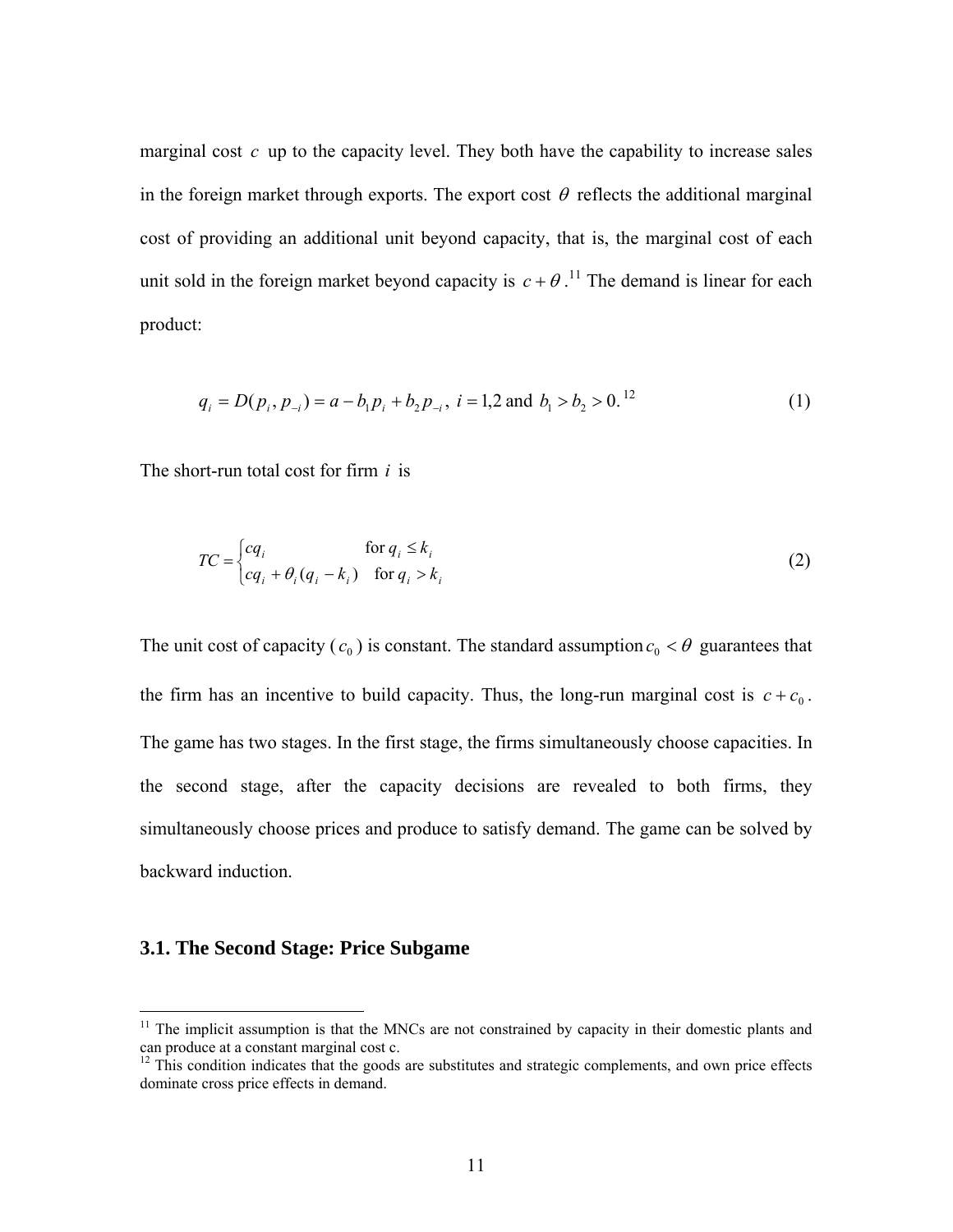Taking the capacities as given, each firm chooses its optimal price, thus, the equilibria of the price subgame are given by the intersection of the subgame reaction functions. The key functions used to derive the subgame reaction function are the Bertrand reaction function and the isoquantity curve. Bertrand reaction function for firm *i* is the solution to arg max  $_p(p-x)D(p, p_{-i})$  given constant marginal cost *x* and is denoted by  $r^{i}(p_{-i}; x)$ . The price combinations such that the demand for firm  $i$  is constant at  $k_i$  are represented by  $p_i = \Phi^i(p_{-i}; k_i)$ , that is,  $\Phi^i(p_{-i}; k_i)$  is an isoquantity curve. The bold line in figure 1 shows the reaction function  $R^i(p_{-i}; k_i)$  of the price subgame for firm *i*. This can be explained as follows. When its rival's price is low, firm *i* can either produce at capacity and choose a price on its isoquantity curve  $\Phi^i(p_{-i}; k_i)$  or it can produce less than its capacity and choose a price on its Bertrand reaction curve  $r^{i}(p_{i}, c)$ . In figure 2, which demonstrates the short run marginal cost and the residual marginal revenue curve  $(MR_i^r(q_i, p_{-i}))$  for firm *i*, the capacities in these two scenarios correspond to  $k_i^B$  and  $k_i^A$ , respectively. Producing at capacity and charging a price on its isoquantity curve is not optimal for firm *i* in this case because, given the low price of its rival firm, firm *i* has an incentive to raise its price and not fully utilize its capacity. The best response of firm *i* in this case is given by its Bertrand price (lower bold segment in figure 1.) Similarly, when its rival is charging a high price, firm *i* benefits from cutting its price and produce more than its capacity level. Thus, the upper bold segment in figure 1 is part of the best response function for firm *i* and the corresponding capacity choice is  $k_i^c$ .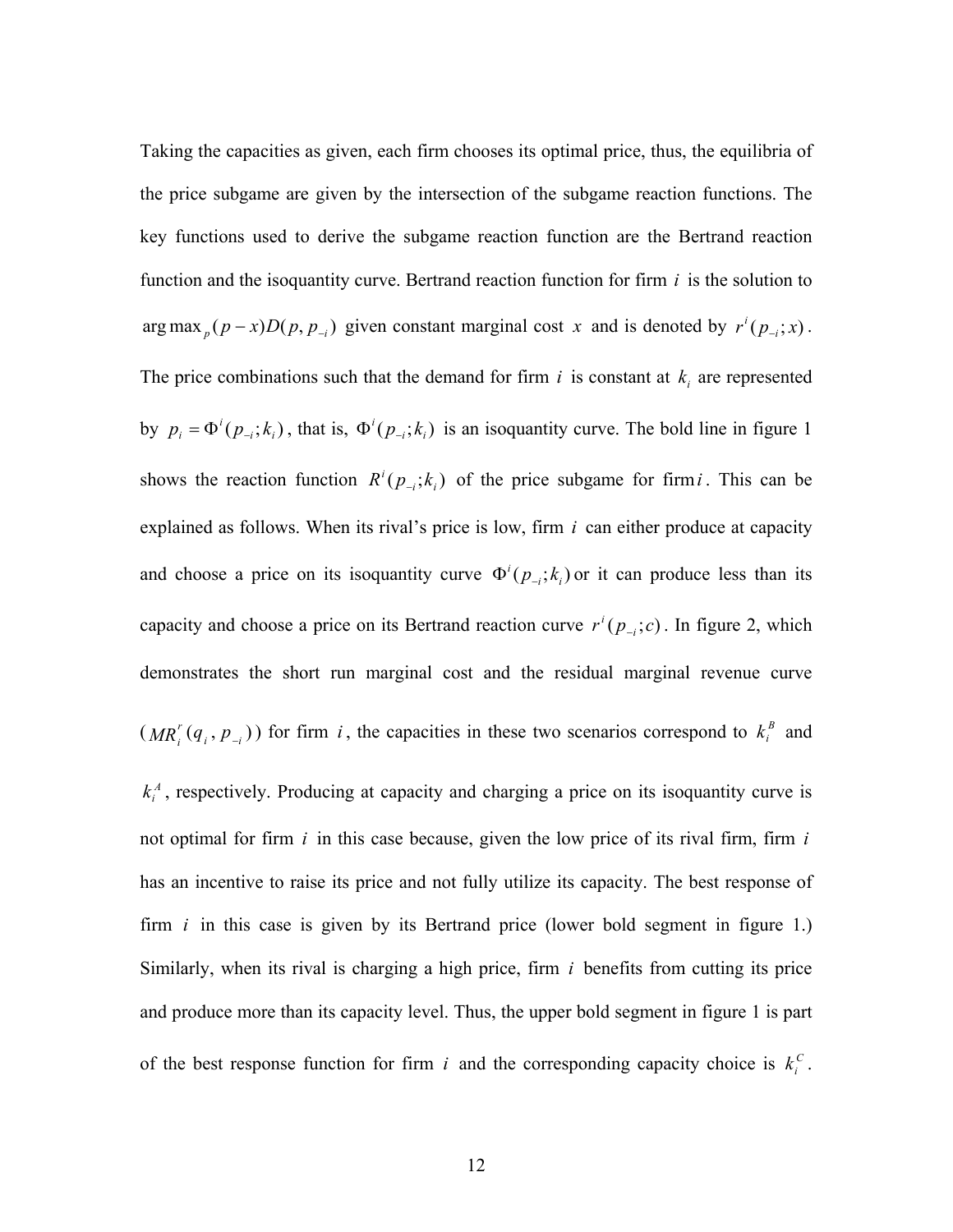When rival's price is at an intermediate level, firm *i*'s residual marginal revenue curve intersects its marginal cost at the vertical segment in figure 2 and the firm chooses to produce at capacity. This is true for a range of its rival's prices and firm *i* is more aggressive compared to the other two scenarios (i.e., the isoquantity curve has a smaller slope than the Bertrand reaction functions). The equilibrium is given by the intersection of the subgame reaction functions of the two firms. One nice characteristic of this purestrategy equilibrium is that it is unique, that is, for any pair of capacities, the two subgame reaction functions intersect only once. The profit functions are continuous and quasi-concave.<sup>13</sup>



 $\overline{a}$ 

<sup>&</sup>lt;sup>13</sup> In Krishna (1989), the game does not admit pure-strategy equilibrium in the presence of a VER. The VER acts like a capacity constraint on the foreign firm. This leads to rationing of the foreign firm's product and discontinuity in the home firm's reaction function. With the assumptions of differentiated goods and rigid capacities, Friedman (1988) shows that if the degree of product differentiation dominates the size of the demand spillover caused by rationing consumers, the quasi-concavity of profit functions is preserved, thus, the price game may admit pure-strategy equilibria.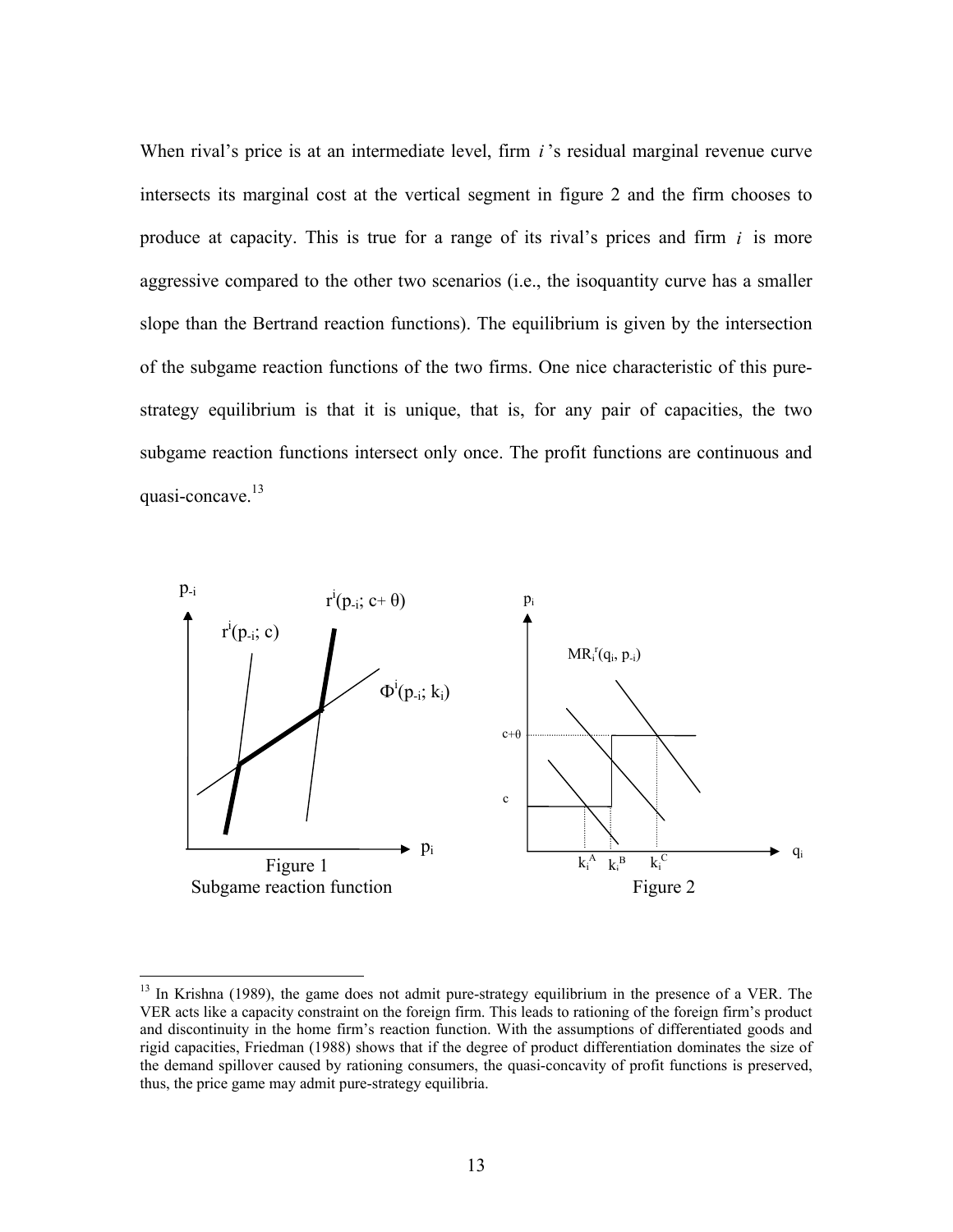#### **3.2. The First Stage**

In equilibrium, each firm produces builds its capacity to satisfy the demand, that is,  $k_i = D(p_i^*, p_{-i}^*)$  for  $i = 1, 2$  where  $(p_i^*, p_{-i}^*)$  is the optimal price pair chosen in the second stage. Thus, the equilibrium price pair lies on the segment of the isoquantity curve of firm *i* between the two Bertrand reaction functions. (the middle branch in figure 1) This result can be explained by figure 2. The initial capacity level is denoted by  $k_i^B$ . If firm *i* 's residual marginal revenue curve intersects its marginal cost curve at the lowest horizontal segment  $(MC = c)$ , then the capacity is not fully utilized. This case corresponds to the lower bold segment in the subgame reaction function in figure 1 where firm *i* 's price given by the Bertrand reaction function  $r^{i}(p_{-i}, c)$  is higher than its price when it produces at capacity. Firm *i* can reduce its capacity level to  $k_i^A$  without affecting the equilibrium prices and incur lower costs. Similarly, the case in which firm *i* produces above the capacity limit ( $MC = c + \theta$ ) corresponds to the upper bold segment in the subgame reaction function in figure 1. In this case, firm *i* can increase its capacity level to  $k_i^c$  and save costs since producing within capacity is less expensive than exporting.

#### **3.3. The Equilibria of the Full Game**

Let  ${p^{b}(x), q^{b}(x)}$  and  ${p^{c}(x), q^{c}(x)}$  denote the Bertrand and Cournot price-quantity pairs for a constant marginal cost *x*, respectively. The long-run marginal cost is  $c + c_0$ ,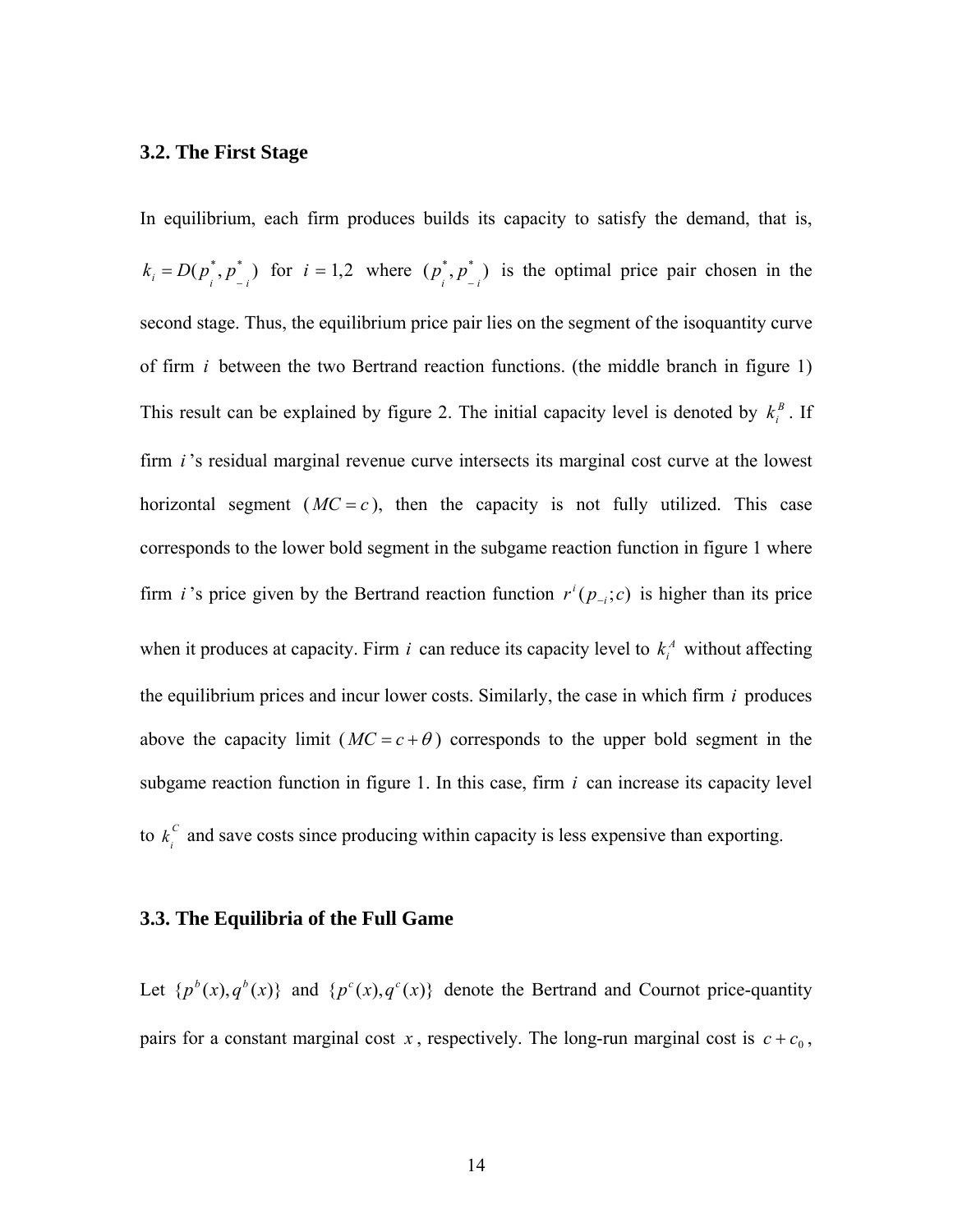thus, the Bertrand benchmark  $p^b(c+c_0)$  is given by the intersection of the Bertrand reaction functions  $r^1(p_2; c + c_0)$  and  $r^2(p_1; c + c_0)$ . The Cournot benchmark can be identified by introducing a new curve:  $C^i(p_{-i}; c + c_0)$ . Let firm *i* maximize its profits by choosing the optimal price pair taking its rival's quantity as fixed at its capacity. Thus, firm *i* chooses the tangency point between its highest isoprofit curve and rival's isoquantity curve  $\Phi^{-i}(p_i; k_{-i})$ . As the rival's capacity  $k_{-i}$  changes, connecting these tangency points trace the curve  $C^i(p_{-i}; c + c_0)$  in the price space.

The intersection of  $C^{i}(p_{i}; c+c_{0})$  and  $C^{-i}(p_{i}; c+c_{0})$  defines the Cournot benchmark  $p^{c}(c+c_0)$ , the point at which each firm's isoprofit function is tangent to its rival's isoquantity.



These benchmark points are shown in figure 3. Another curve that needs to be defined to identify the equilibria of the full game is  $S^i(p_{-i}; c + c_0)$ . The points of tangencies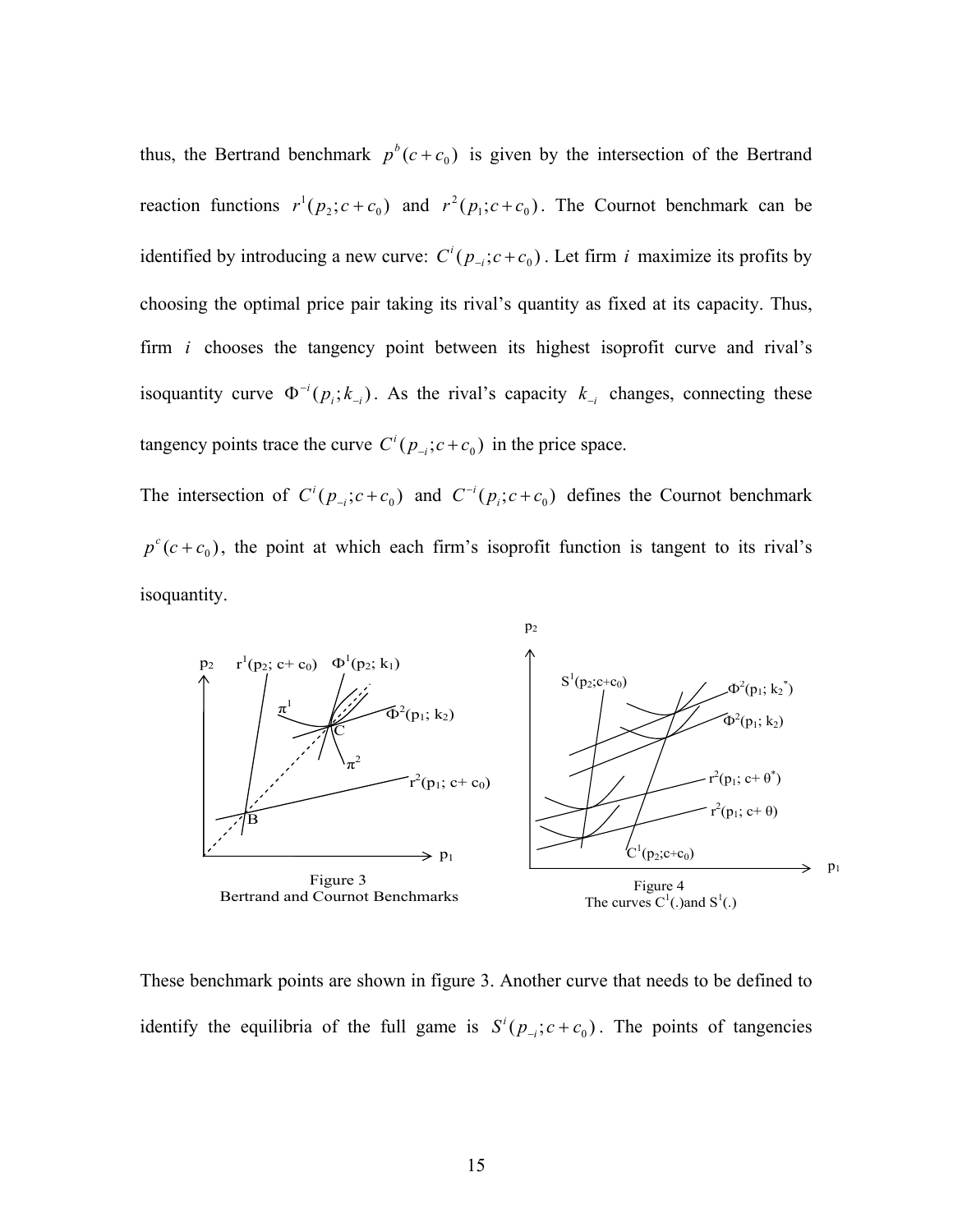between firm *i* 's highest isoprofit curve and  $r^{-i}(p_i; c + \theta)$  as  $\theta$  changes trace the curve  $S^{i}(p_{i}; c+c_{0})$  in the price space. The curves  $C^{1}(p_{i}; c+c_{0})$  and  $S^{1}(p_{i}; c+c_{0})$  are shown in figure 4.

The nature of the equilibria of the model is sensitive to the value of  $\theta$ .  $\theta$  has three critical values:  $\theta_s$ ,  $\theta_V$  and  $\theta_C$ . The ordering between these parameters are as follows by definition:  $\theta_c > \theta_V > \theta_s$ .  $\theta_c$  is the value of  $\theta$  for which the Bertrand price  $p^b(c+\theta)$  is equal to the Cournot price  $p^{c}$  ( $c + c_0$ ). For lower values of  $\theta$ , the Cournot price exceeds the Bertrand price. The value of  $\theta$  for which  $r^{-i}(p_i; c + \theta)$  crosses the diagonal at the same point as  $S^i(p_{-i}; c + c_0)$  does is denoted by  $\theta_s$ ,  $i = 1,2$ . For  $\theta > \theta_s$ , the intersection point of  $S^1(p_2; c+c_0)$  and  $S^2(p_1; c+c_0)$  on the diagonal is lower than the Bertrand price  $p^{b}(c + \theta)$ . Finally,  $\theta_{v}$  is the value of  $\theta$  for which  $C^{i}(p_{i}, c + c_{0})$  passes through the point of intersection between  $S^{-i}(p_i; c + c_0)$  and  $r^i(p_{-i}; c + \theta)$ ,  $i = 1, 2$ . Thus, for  $\theta > \theta_V$ ,  $C^i(p_{-i}; c+c_0)$  intersects  $S^{-i}(p_i; c+c_0)$  at a lower point than  $r^i(p_{-i}; c+\theta)$  does,  $i=1,2$ .

As explained in the previous section, each firm produces at its capacity  $(q_i = k_i)$ in equilibrium, thus, the long-run profit function (isoprofit) of firm *i* can be rewritten as  $\pi_i = (p_i - c - c_0)D(p_i, p_{-i})$ ,  $i = 1, 2$ . Firm *i* chooses the optimal price pair to maximize its profits given  $k_{-i}$  subject to two constraints. The first one requires that the optimal price pair that it chooses lies on the price reaction function  $R^{-i}(p_{-i}; k_{-i})$  of the rival firm. The second one is that the price pair should lie in the band between  $r^{i}(p_{i};c)$  and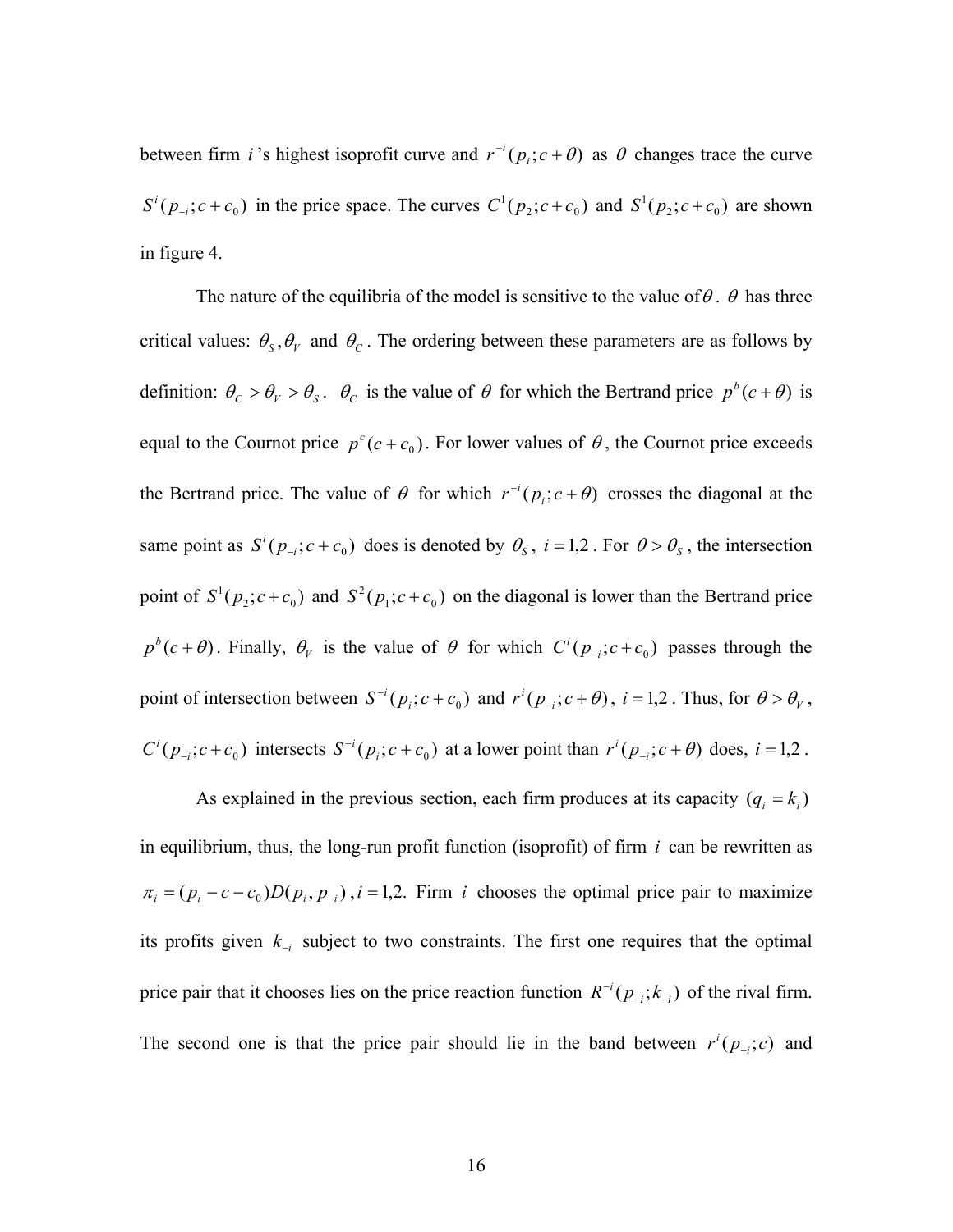$r^{i}(p_{i}, r + \theta)$ . (see figure 1) These can be seen as IC constraints. Formally, firm i's maximization problem is as follows:

$$
Max_{p_i, p_{-i}}(p_i-c-c_0)D(p_i, p_{-i})
$$
 s.t.

(1) 
$$
p_{-i} = R^{-i}(p_{-i}; k_{-i})
$$
 (2)  $r^{i}(p_{-i}; c) \le p_i \le r^{i}(p_{-i}; c + \theta)$ 

Then, the optimal capacity choice of firm *i* is given by the demand for firm *i* evaluated at this optimal price pair, that is,  $k_i = D(p_i(k_{-i}), p_{-i}(k_{-i}))$ . For symmetric firms, Maggi (1996) shows that the symmetric equilibrium of the subgame is unique and entails

$$
\begin{cases}\n p^b(c+\theta) & \text{if } c_0 \leq \theta < \theta_c \\
p^c(c+c_0) & \text{if } \theta \geq \theta_c\n\end{cases}\n\qquad \qquad\n\begin{cases}\n q^b(c+\theta) & \text{if } c_0 \leq \theta < \theta_c \\
q^c(c+c_0) & \text{if } \theta \geq \theta_c\n\end{cases}
$$
\n
$$
k = D(p, p) \text{ and } \pi = (p-c-c_0)k
$$

For a certain parameter range  $(\theta_s < \theta \leq \theta_V)$ , the game has robust asymmetric equilibria as well. The proofs regarding the equilibria of the full game are discussed in section A of the Appendix.

# **4. The Extended Model - Asymmetric firms**

In this section, I introduce asymmetry between the export costs of the firms. All the proofs are presented in section B of the Appendix. Assume one of the multinational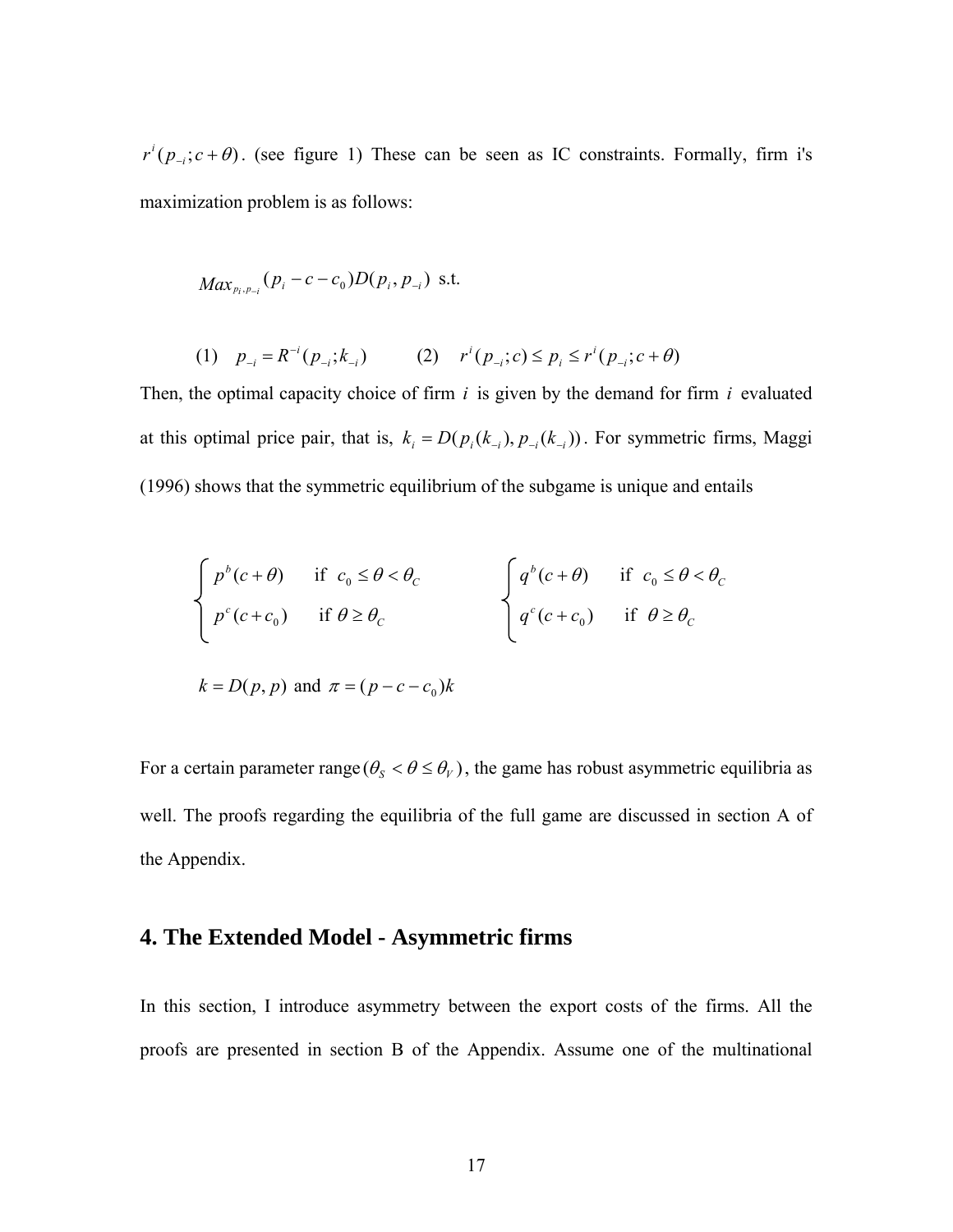firms, namely firm 2, has a proximity advantage, thus it is cheaper for it to export goods from its home plant, if necessary  $(\theta_1 > \theta_2)$ . I study the equilibria of the full game for three different cases: flexible firms, moderately flexible firms, and inflexible firms.<sup>14</sup>

#### Case 1: Flexible firms  $-\theta_s > \theta_1 > \theta_2$

For low values of  $\theta_1$  and  $\theta_2$ , the capacity constraints are weak, and the firms are relatively flexible, that is, they both could conveniently export from their home plants if they choose to. As shown in Appendix B.1, for this given range of  $\theta_1$  and  $\theta_2$ , the game has a unique (asymmetric) subgame perfect equilibrium and the equilibrium price pair  $(p_1, p_2)$  is given by the intersection of the subgame reaction functions  $r^1(p_2; c + \theta_1)$  and  $r^2(p_1; c + \theta_2)$ . The capacity decisions and profits of the firms are given as  $k_i = D(p_i, p_{-i})$  and  $\pi_i = (p_i - c - c_0)k_i$ ,  $i = 1, 2$ .

# *Case 2: Moderately flexible firms –*  $\theta_V > \theta_1 > \theta_2 > \theta_S$

<u>.</u>

When both firms have moderately large export costs, the game admits multi-equilibria. As shown in Appendix B.2, the game has three possible (asymmetric) subgame perfect equilibria in this case. The equilibrium price pairs are given by the intersection of the subgame reaction functions  $r^1(p_2; c + \theta_1)$  and  $r^2(p_1; c + \theta_2)$  and the intersection of

<sup>&</sup>lt;sup>14</sup> There are more intermediate cases. I left those out since they do not offer any different interesting implications in the comparative-statics exercise than the three cases do. Also, for some cases, the results are ambiguous unless stronger assumptions are made.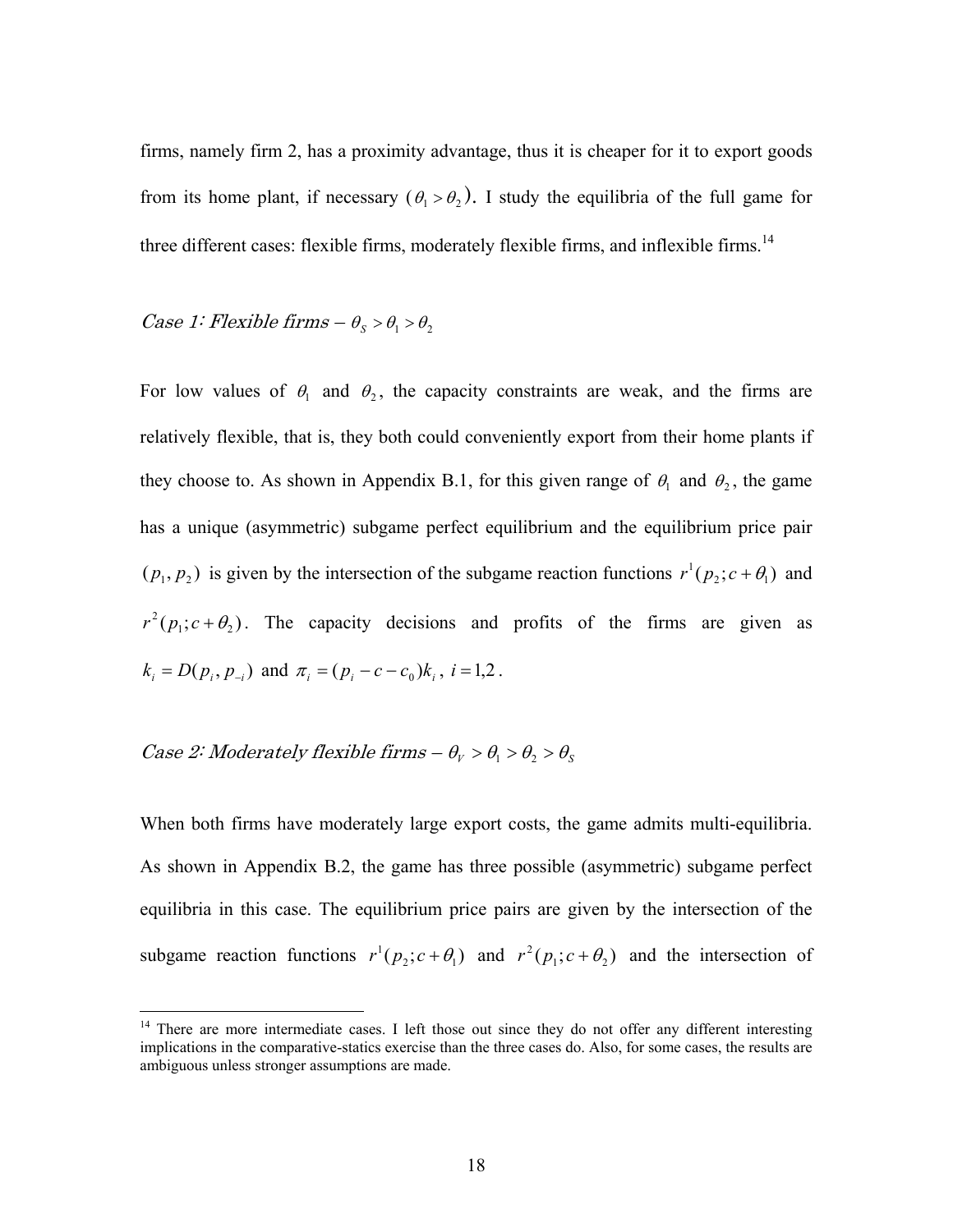$r^{i}(p_{-i}; c + \theta_i)$  and  $S^{-i}(p_i; c + c_0)$ ,  $i = 1, 2$ . The capacity decisions and profits of the firms are given as  $k_i = D(p_i, p_{-i})$  and  $\pi_i = (p_i - c - c_0)k_i$ ,  $i = 1,2$ .

The outcome of the game is determined by the capacity choices of the firms. Let type *i* equilibrium be given by the intersection of  $S^{i}(p_{-i}; c+c_0)$  and  $r^{-i}(p_i; c+\theta_{-i})$  $i = 1, 2$ . Type 3 equilibrium is given by the intersection of  $r^1(p_2; c + \theta_1)$  and  $r^2(p_1; c + \theta_2)$ . Also, let  $k_i^j$  be the equilibrium capacity level for firm *i* at type *j* equilibrium. Then, 2 1 3 1  $k_1^1 > k_1^3 > k_1^2$  and  $k_2^2 > k_2^3 > k_2^1$ 3 2  $k_2^2 > k_2^3 > k_2^1$ .<sup>15</sup>

# *Case 3:* Inflexible firms  $-\theta_1 > \theta_2 > \theta_c$

When both firms have high export costs, they limit production and raise prices, and Bertrand outcome can no longer be sustained as an equilibrium. As shown in Appendix B.3, the unique subgame perfect equilibrium in this case is given by the Cournot price pair  $(( p<sup>c</sup> (c + c<sub>0</sub>), p<sup>c</sup> (c + c<sub>0</sub>))$ . The capacity decisions and profits of the firms are given as  $k_i = D(p^c, p^c)$  and  $\pi_i = (p^c - c - c_0)k_i$ ,  $i = 1, 2$ .

# **5. Government Intervention**

 $\overline{a}$ 

Suppose that the subsidiaries successfully lobby for AD protection on each other's parents and the home country's government imposes (equal) specific tariffs on both

<sup>&</sup>lt;sup>15</sup> Each firm has an isoprofit function that passes through the equilibrium point since the firms produce at their capacities in equilibrium. Also, given its rival's price, each firm's price choice on its isoquantity curve depends negatively on its capacity choice. The closed form expression for  $\Phi_i(p_{-i}; k_i)$  is  $(a + b_2 p_{-i} - k_i)/b_1$ .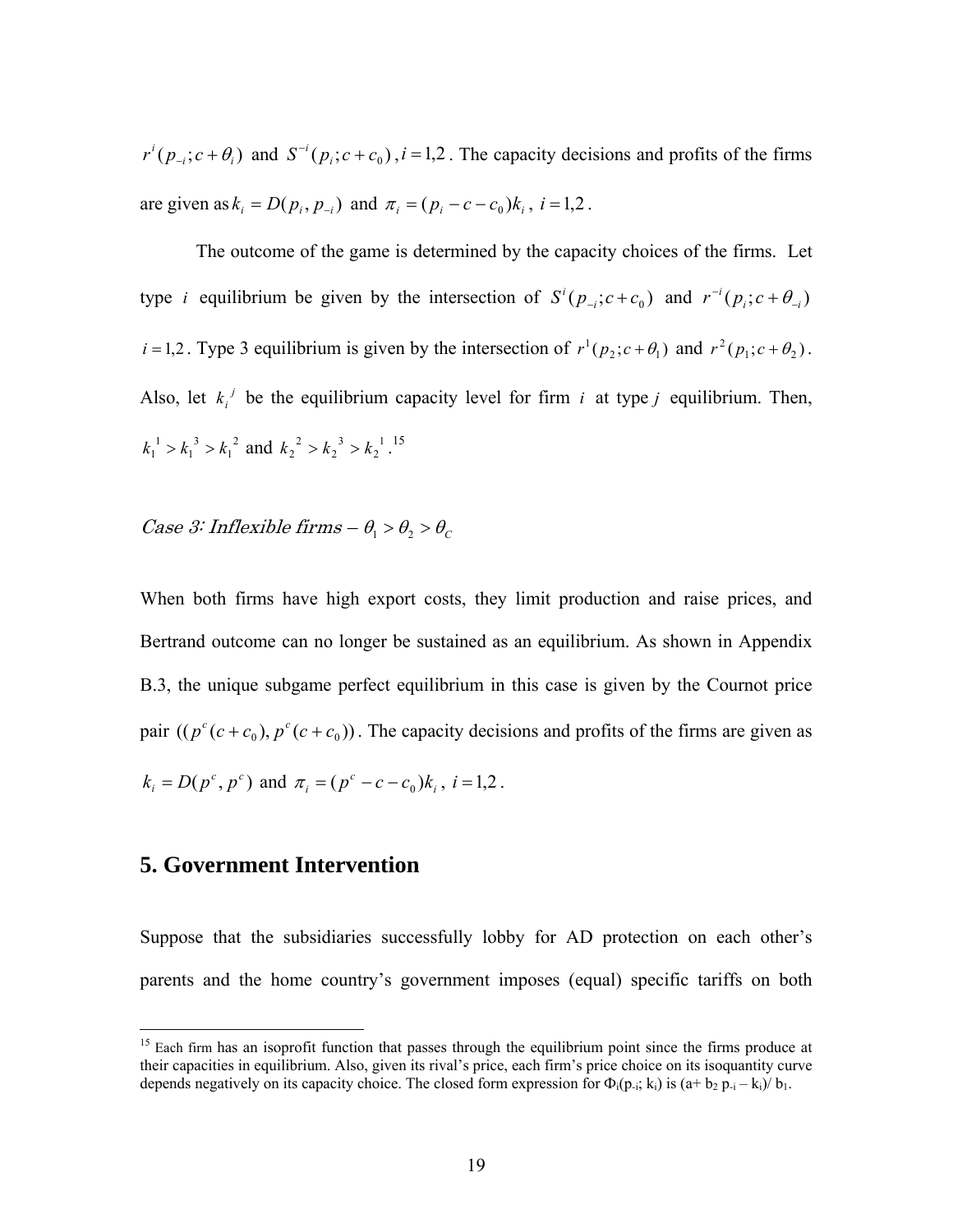MNCs.<sup>16</sup> Although both subsidiaries choose to produce at capacity in equilibrium and there are no exports by the parent plants, the imposition of a tariff has an impact on the equilibrium structure of the game.<sup>17</sup> The tariff affects the short-run marginal cost function of the firms, thus, it affects the subgame reaction functions, altering the optimal prices chosen by the firms in the second stage.

Throughout this section, I assume that the changes in  $\theta_1$  and  $\theta_2$  due to tariff imposition are small relative to their initial levels. I analyze the impact of the changes in  $\theta_1$  and  $\theta_2$  on the equilibria of the game within each interval for the parameters, that is, both parameters stay within the original interval after the tariff imposition. For the cases in which multi-equilibria exist, I study the effects of the tariff for each equilibrium type. The next proposition describes how symmetric firms will be affected by a common tariff imposition on both goods.

*Proposition 1: For symmetric firms, when*  $\theta \leq \theta_c$  holds, a small common specific tariff *increases the profits for both firms. For regions of θ where there are multi-equilibria (* $\theta$ <sup>*S*</sub>  $\theta$  *<* $\theta$ *<sub><i>V*</sub>), this result holds for each equilibrium. When  $\theta$  is sufficiently high ( for  $\theta$  ≥</sup> *θC,) the profits are not affected by tariff imposition.*

Proposition 1 establishes that unless the export costs are initially very high, symmetric firms would favor the common tariff. When  $\theta$  is high, the capacity constraints are very

 $\overline{a}$ 

<sup>&</sup>lt;sup>16</sup> Equal tariff assumption makes it more convenient to keep track of each equilibrium. The model could easily be extended to differentiate between the tariff amounts. 17 Although the structures of the models are quite different, this can be similar to Krishna (1989)'s finding

that a VER has a considerable impact on the equilibrium although it is set at the free trade level of imports.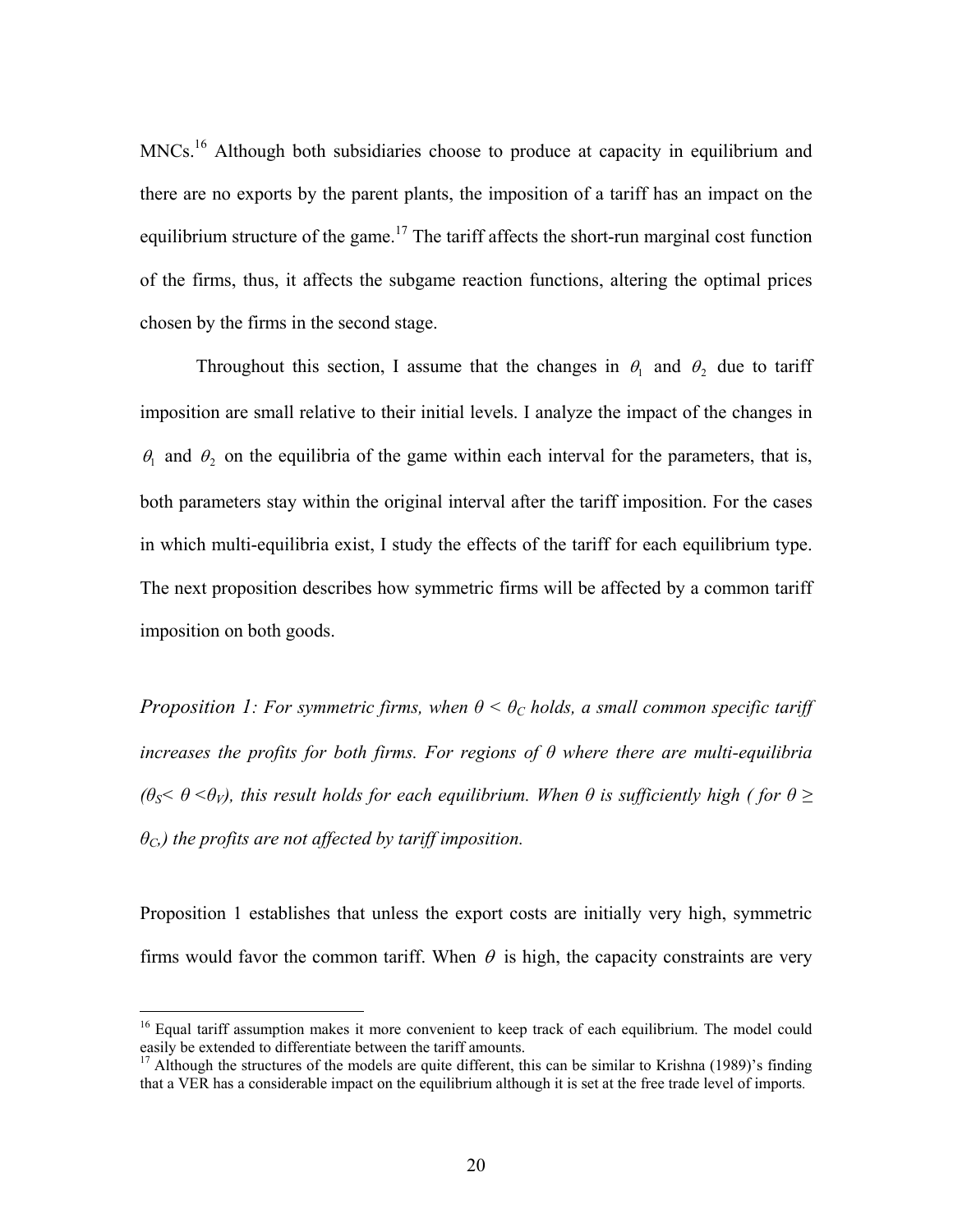strong (firms are inflexible), and the equilibrium is given by the Cournot price pair as shown in Appendix A. Since the Cournot price  $p^{c}(c+c_0)$  does not depend on the value of  $\theta$ , firms would not be affected by the tariff. In this model, the capacity choice is made by the firms in the first stage as a commitment to limit production and charge higher prices in the second stage. The export costs determine how effective this commitment is. In other words, initial levels of export costs determine to what extent these firms could respond to each other's decisions to raise prices and limit capacities. When export costs are high, the firms are initially able to reach a favorable outcome and tariff imposition does not provide an additional incentive to limit production Therefore, the outcome is not influenced by the government intervention. For low values of export costs, this commitment is not very effective and each firm can supply above the capacity limit relatively more easily. The tariff imposition raises the marginal cost of providing an extra unit from the parent plants of each firm and triggers them to raise their prices together, and keep production at low quantities. In other words, the tariff generates extra commitment for both firms and helps them achieve a more profitable outcome.

It might also be interesting to note that for high values of  $\theta$ , although a tariff imposition is redundant, a policy targeting the production (capacity) costs such as an output (capacity) tax will change the equilibrium prices and capacities. The reason is that an output (capacity) tax will change c  $(c_0)$  and alter the equilibrium, which is given by Cournot price  $p^{c}(c+c_0)$  for high values of  $\theta$ . The next proposition establishes whether asymmetric firms would favor tariff or not when the export costs are low.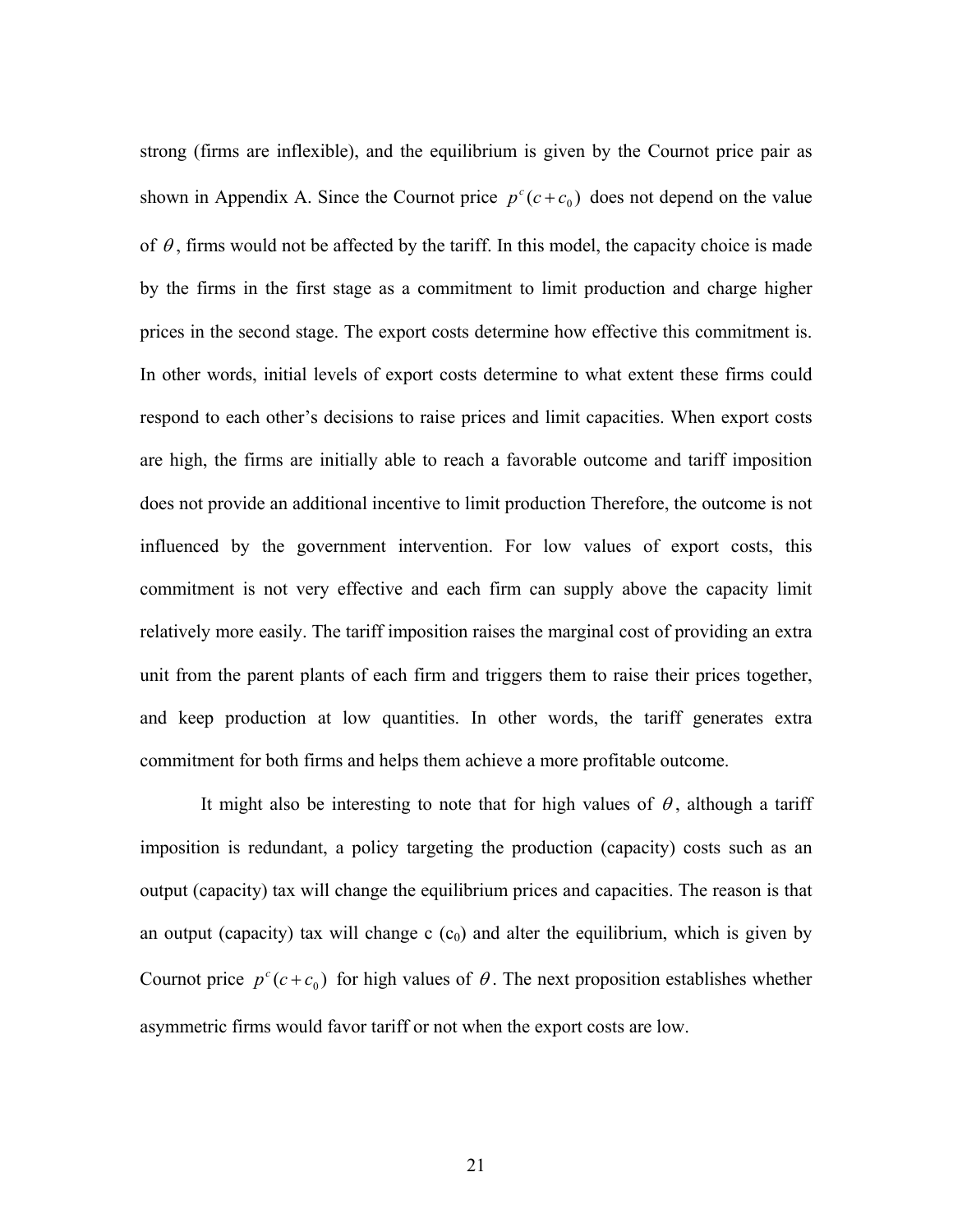*Proposition 2: For*  $\theta_s$ *>* $\theta_1$ *>* $\theta_2$ *, a small common specific tariff improves the profits of both firms provided that*  $\theta$ *<sup>1</sup> stays sufficiently below*  $\theta$ *<sup>S</sup> after the tariff imposition, that is,*  $\theta$ *<sup>1</sup> <*  $\theta$ *<sup>S</sup> -∆, where ∆ is small and positive. If θ<sup>1</sup> ≈ θS -∆, then a further increase in θ1 accompanied by an increase in θ2 results in a decline in firm 1's profits while still improving firm 2's profits.* 

Proposition 2 suggests that when both firms are flexible enough, a small common tariff will raise their profits for a wide range of  $\theta_1$  and  $\theta_2$ . The intuition is similar to the one in the symmetric case. However, when  $\theta_1$  becomes high enough, then the tariff will still be beneficial to the low- $\theta$  firm while worsening the profits of the high- $\theta$  firm. Although this is true for a very small range, it is important in that it indicates that as the cost of exporting increases, the common tariff starts becoming a conflict of interest. This conflict is more noticeable in the next case.

*Proposition 3: For*  $\theta_V > \theta_1 > \theta_2 > \theta_S$ *, a small common specific tariff improves the profits of both firms if there is a certain degree of divergence between the capacities of the firms, that is, one firm builds a small capacity while the other one chooses to build a large capacity. If the capacities built by the two firms are somewhat similar in size, then the result is ambiguous and depends on the relative sizes of*  $\theta$ *<sup>1</sup> and*  $\theta$ *<sup>2</sup>. If*  $\theta$ *<sup>1</sup> is sufficiently larger than θ2, then only the low-θ firm benefits from the tariff imposition, or vice versa.*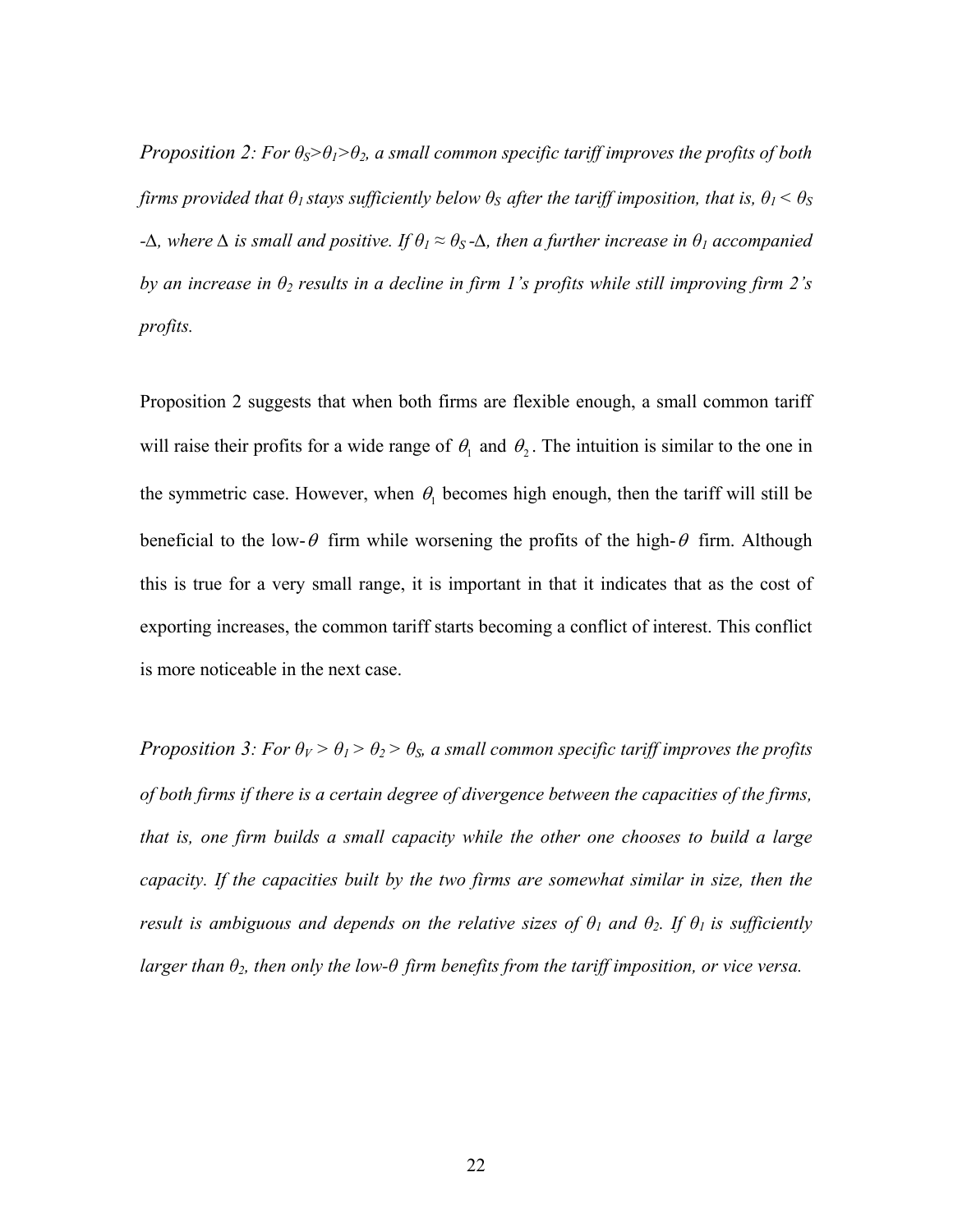The case in which one firm builds a small capacity and the other one builds a larger capacity corresponds to type 1 and type 2 equilibria (the intersection of  $S^{i}(p_{i}, c+c_{0})$ and  $r^{-i}(p_i; c + \theta_{-i})$  *i* = 1,2.) defined earlier in section 4. In type 3 equilibrium (the intersection of  $r^1(p_2; c + \theta_1)$  and  $r^2(p_1; c + \theta_2)$ , the result is ambiguous and depends on the divergence between the export costs. As shown in the Appendix B.6, for type 1 and type 2 equilibria, only the change in export costs of the low-capacity firm has an impact on the equilibrium outcome for that specific equilibrium type. Thus, the tariff imposition on the high-capacity firm does not influence the profits of either firm for these two types of equilibria.

As stated in proposition 3, with larger export costs in comparison to the previous flexible case, capacity levels play a more significant role in determining the outcome. For equilibrium type 2, for example, the tariff imposition affects only  $\theta_1$ . This triggers a reaction by firm 2 to also raise its price. Firm 2 clearly benefits from the increase in its rival's marginal cost and price. Surprisingly, firm 1 also benefits from the tariff. It is important to note that firm 1 can avoid the whole tariff by strategically adjusting its capacity in the first stage. Even if this was not the case and firm 1 could not avoid the tariff fully by adjusting its capacity, the increase in its marginal cost due to tariff applies to its output at the margin while the price increase applies to all of its output. The opposite holds for the first type of equilibrium. Therefore, for both of these cases, the tariff brings in additional commitment ability to the low-capacity firm and improves both firms' profits.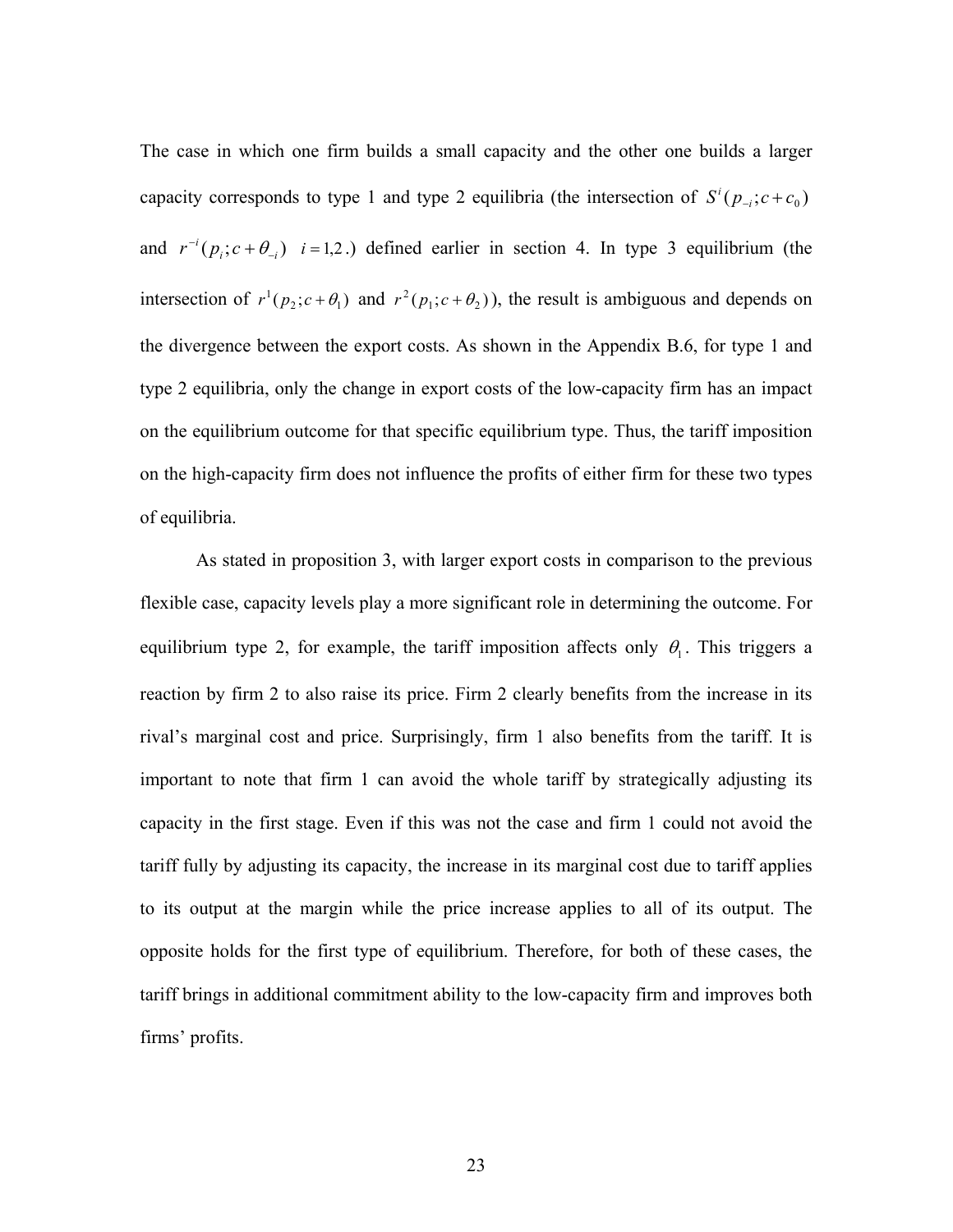When both these firms tend to build relatively similar capacities initially (equilibrium type 3), the tariff imposition creates a conflict of interest between them. In this case, the tariff raises both  $\theta_1$  and  $\theta_2$ . Although both firms benefited from the similar effect on export costs in the former flexible case, the outcome is ambiguous in this case. At this Bertrand equilibrium price pair, firms are more aggressive (higher prices, lower capacities) than they were in the flexible case. Thus, for each firm, raising its own price after tariff imposition may or may not trigger a favorable price increase from the rival firm. If, for example, firm 1's initial export cost  $\theta_1$  is considerably high compared to firm 2's export cost  $\theta_2$ , then, firm 1 has losses from the tariff imposition since it is more sensitive to quantity reduction than firm 2.

 It might be interesting to note that for this type of equilibrium where firms build relatively similar capacities, a capacity policy would be redundant while an output policy is perfectly substitutable with a policy targeting export costs. The next proposition describes how the tariff imposition would affect inflexible asymmetric firms.

*Proposition 4: For*  $\theta$ *<sub>1</sub> >*  $\theta$ *<sub>2</sub> >*  $\theta$ *<sub>C</sub>, a small common tariff imposition has no impact on the equilibrium structure of the game. Thus, the profits of both firms remain unchanged.* 

The intuition is similar as to the one in the symmetric case. When exporting is very costly (capacity constraints are very important), the equilibrium is given by the Cournot price pair  $(p^c(c + c_0), p^c(c + c_0))$ , which would not be affected by the tariff.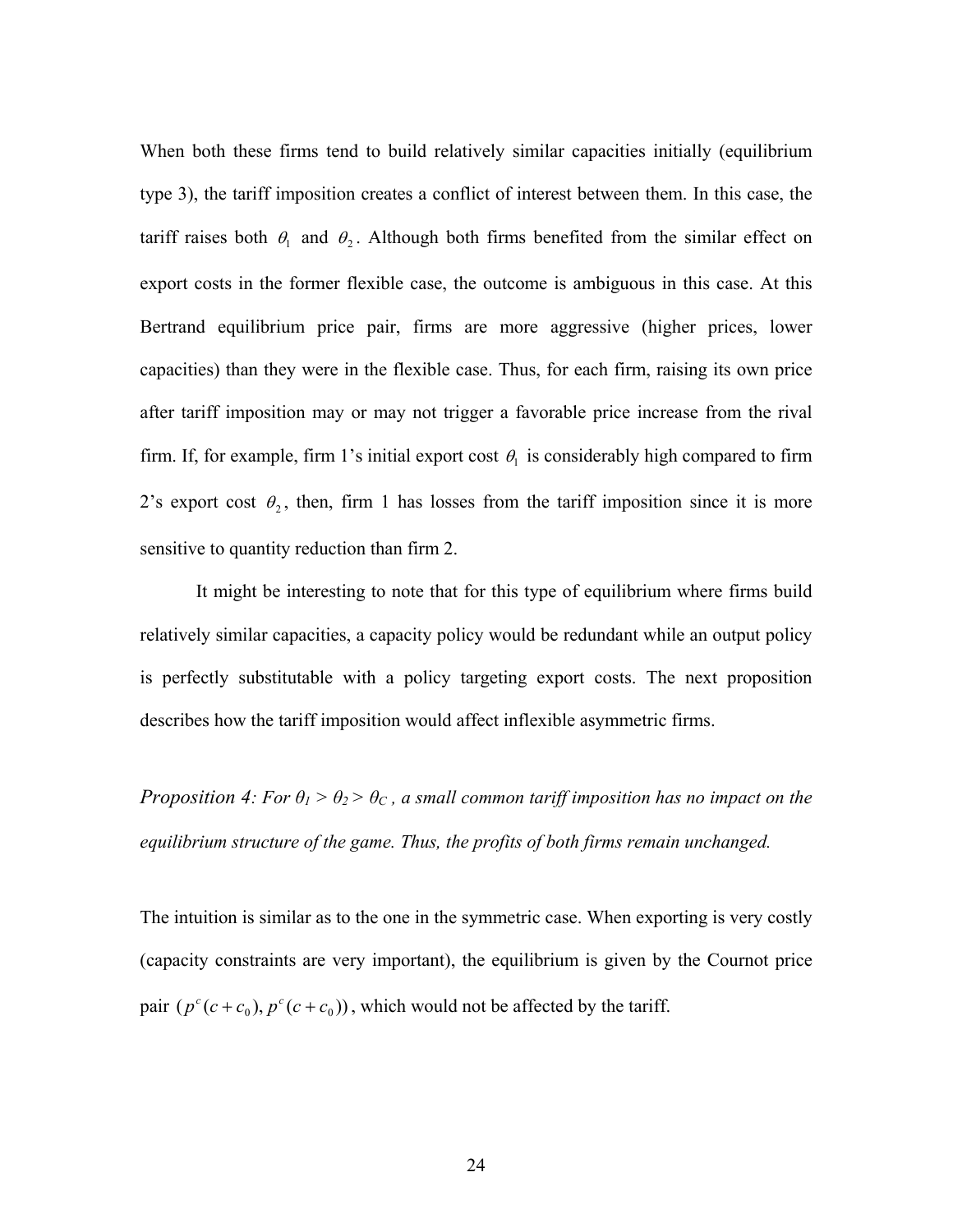# **6. Conclusion**

This paper addresses the question why some subsidiaries file protection from their own parents or do nothing to prevent other firms' efforts to pursue protection. The possibility that these firms might potentially be abusing AD legislation by lobbying for ADs on themselves through their subsidiaries in order to gain competitiveness in the foreign markets is investigated in a duopoly model.

The multinational firm behavior is modeled as a two-stage capacity-constrained price game in which firms could serve a foreign market via FDI and exports simultaneously. The firms decide on the level of FDI in the first stage (capacities of the subsidiaries) and compete in prices in the second stage. While the capacity decisions are binding for local production, the firms are capable of exporting from their domestic plants, if necessary. Thus, the export costs represent the flexibility level of the firms.

When the export costs are the same, that is, the firms are equally flexible; they would favor a common AD imposition on themselves. They are indifferent if the export costs are too high. The imposition of ADs deters the MNCs from exporting, thus, acts as a commitment device to reduce competition in the foreign market. If the export costs are originally very high, a further increase in them does not provide extra commitment for the firms to limit production. If one of the firms has a proximity advantage, thus, incurs lower export costs, the outcome is not always clear cut. When the export costs are very low or very high, the findings of the symmetric case still hold. When the firms are moderately flexible, the outcome depends on the capacity decisions of the firms as well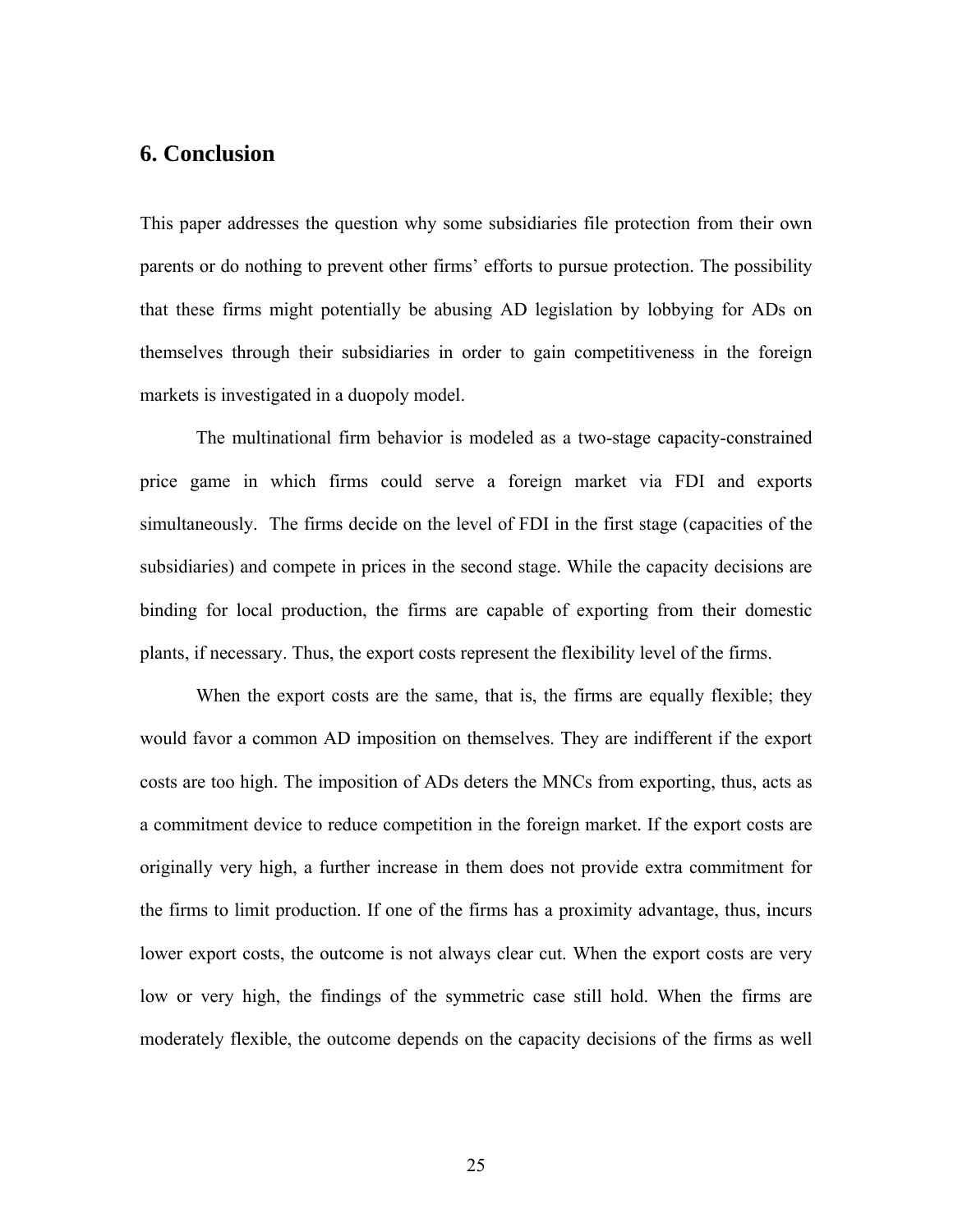as the relative sizes of the export costs. If the capacities of the subsidiaries differ to a certain extent, both firms benefit from the tariff. If, on the other hand, the firms have similar volumes of production in their subsidiaries, the tariff becomes a conflict of interests between the firms.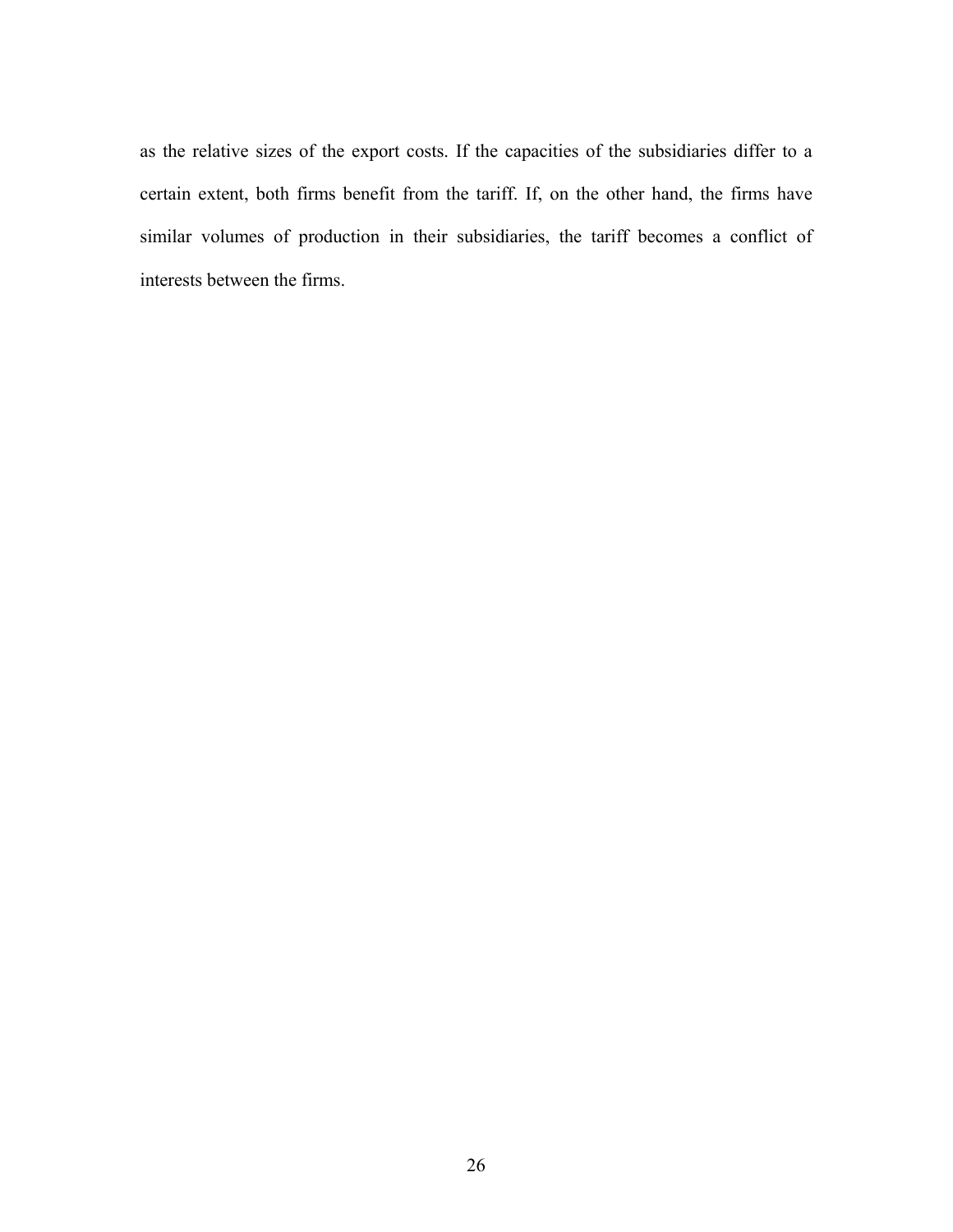# **References**

[1] Bjorksten, Neil (1994): "Voluntary Import Expansions and Voluntary Import Restraints in an Oligopoly Model with Capacity Constraints," Canadian Journal of Economics, 2, 446-457.

[2] Blonigen, Bruce A. and Prusa, Thomas J. (2001): "Antidumping", NBER Paper 8398.

[3] Blonigen, Bruce A. and Ohno, Yuka (1998): "Endogenous Protection, Foreign Direct Investment and Protection-Building Trade" Journal of International Economics, 46, 205- 227.

[4] Brander, James A. and Spencer, Barbara J. (1982): "Tariff Protection and Imperfect Competition", In H. Kierzkowski ed. Monopolistic Competition in International Trade (Oxford: Oxford University Press).

[5] Davidson, Carl and Deneckere, Raymond (1986): "Long-Run Competition in Capacity, Short-Run Competition in Price, and the Cournot Model", Rand Journal of Economics,

17, 404-415.

[6] Davies, Ronald B. and Liebman, Benjamin (2003): "Self-Protection: Antidumping Duties, Collusion and FDI", University of Oregon, Economics Department, Working Paper 36.

[7] Deneckere, Raymond and Kovenock, Dan (1992): "Price Leadership", Review of Economic Studies, 59, 143-162.

[8] Dixit, Avinash (1983): "International Trade Policy for Oligopolistic Industries", Woodrow Wilson School, Discussion paper No. 48, Princeton University.

[9] Friedman, James, W. (1988): "On the Strategic Importance of Prices versus Quantities", Rand Journal of Economics, 19, 607-622.

[10] Kreps, David M. and Scheinkman, Jose A. (1983): "Quantity precommitment and Bertrand competition yield Cournot outcomes", Bell Journal of Economics, 14, 326-337.

[11] Krishna, Kala (1989): "Trade Restrictions as Facilitating Practices", Journal of International Economics, 26: 251-270.

[12] Lommerud, Kjell Erik and Sørgard, Lars (2001): "Trade Liberalization and Cartel Stability", Review of International Economics, 9(2): 343-355.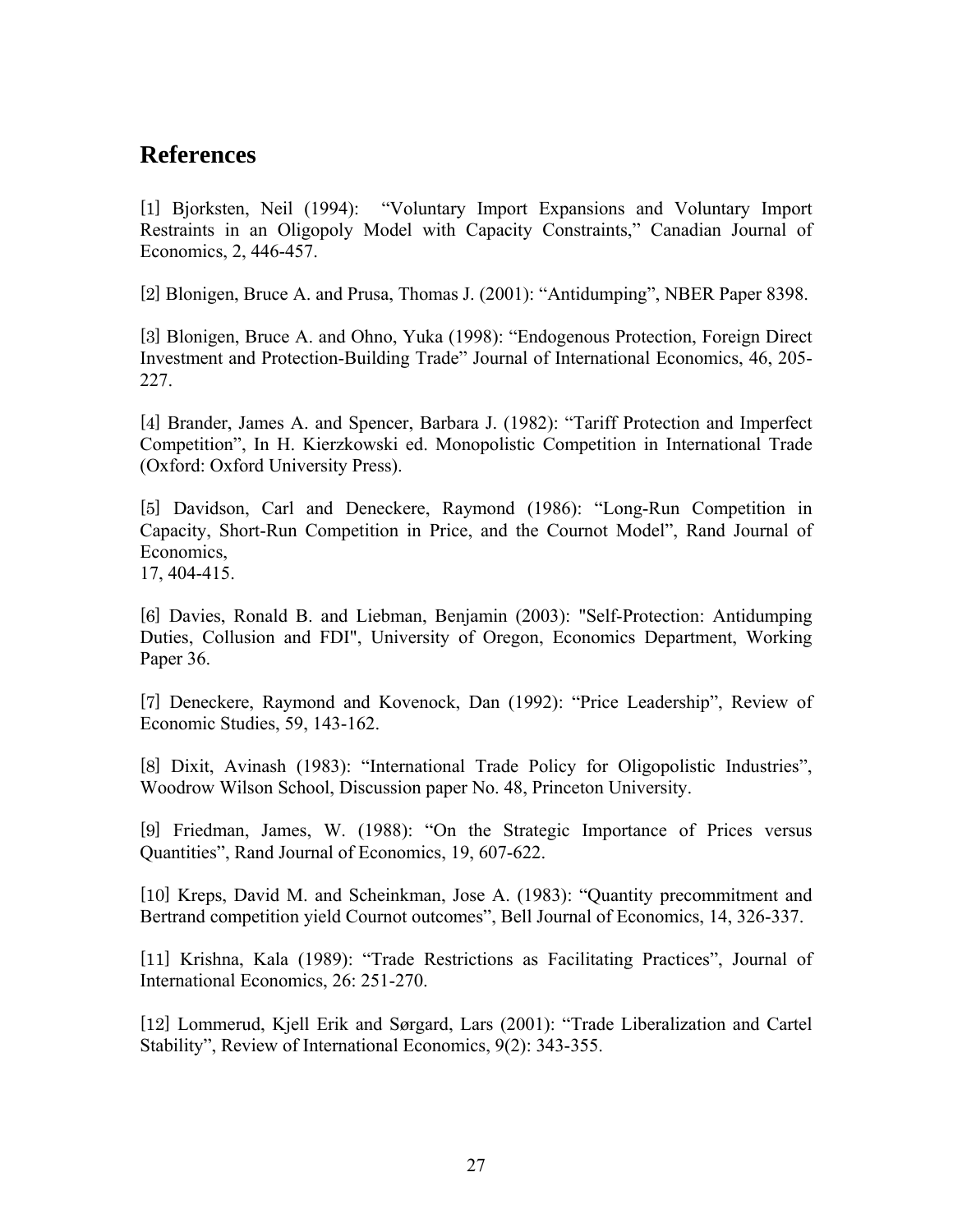[13] Maggi, Giovanni (1996): "Strategic trade policies with endogenous mode of competition", The American Economic Review, vol 86(1), pp. 237-58.

[14] Messerlin, Patrick A and Geoffrey Reed (1995): "Antidumping Policies in the United States and the European Community", The Economic Journal, Vol. 105, No. 433, November.

[15] Moore, Michael O. (2004): "An econometric analysis of US Antidumping Sunset Review Decisions", The GW Center for the Study of Globalization, Occasional Paper Series.

[16] Prusa, Thomas J. (1992): "Why Are So Many Antidumping Petitions Withdrawn", Journal of International Economics, 33: 1-20.

[17] Richardson (2004): "Third party Antidumping: A Tentative Role", Nottingham Conference (100 years of Anti-Dumping) Paper.

[18] Schulz, Norbert (1999): "Capacity Constrained Price Competition and Entry Deterrence in Differentiated Product Markets", Working Paper, Univerität Würzburg.

[19] Tirole, Jean (1988): "The Theory of Industrial Organization", Cambridge, MA: MIT Press.

20] Veugelers, Reinhilde and Vandenbussche, Hylke (1999): "European Antidumping Policy and the Profitability of National and International Collusion", European Economic Review, 43: 1- 28.

[21] Zanardi,Maurizio (2004): "Antidumping law as a collusive device", Canadian Journal of Economics, Canadian Economics Association, vol. 37(1), 95-122.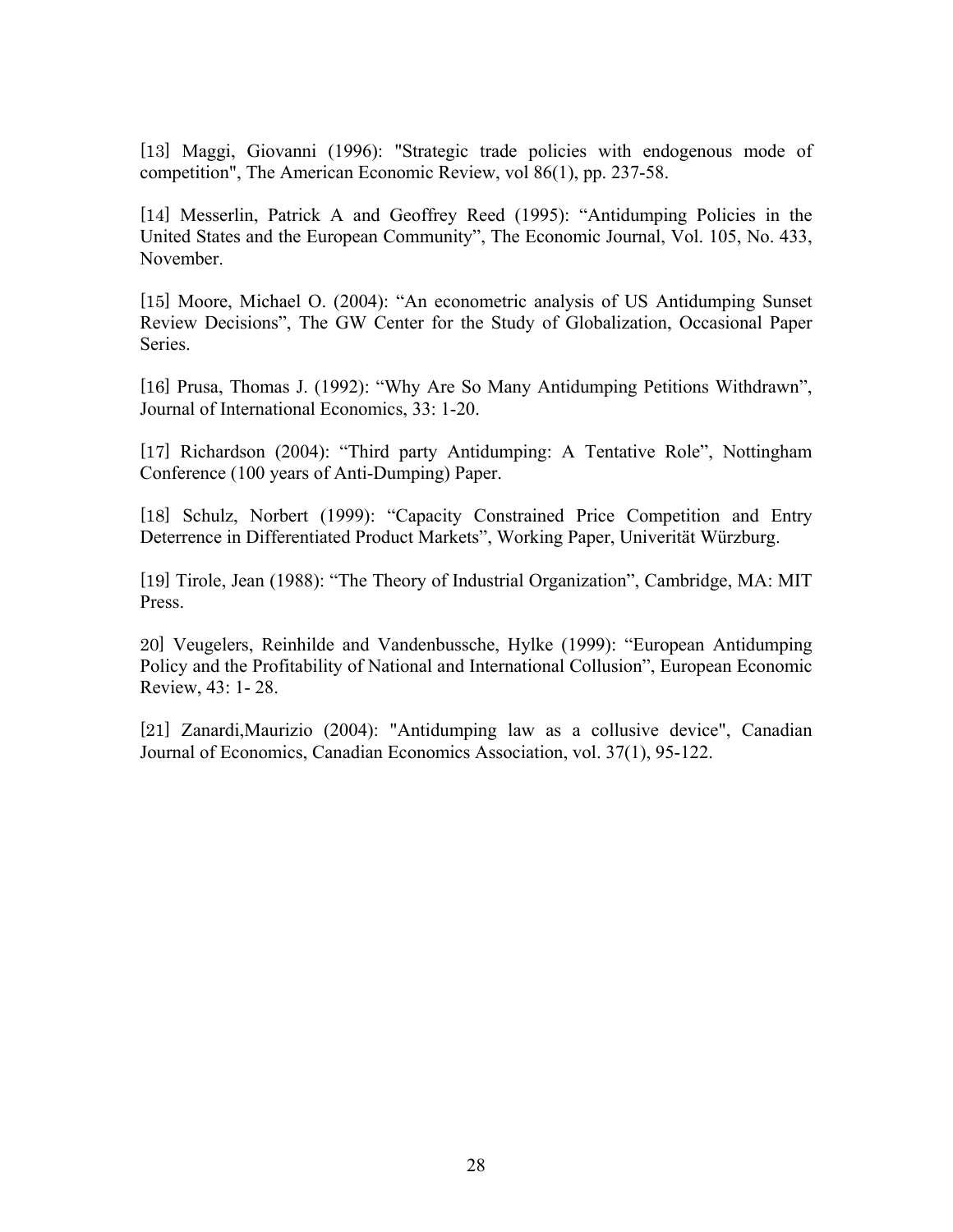## **APPENDIX A**

#### **Symmetric firms - Equilibria of the full game**

The proof consists of two cases:  $\theta < \theta_c$  and  $\theta \ge \theta_c$ . For  $\theta < \theta_c$ , the proof is shown only for the upper part of 45° line. ( $p_1 \ge p_2$ ) Since the firms are symmetric, the same arguments apply also for the region  $p_1 \geq p_2$ .

### *Case 1:*  $\theta < \theta_c$

Assume firm 2 chooses its capacity as  $q^b(c+\theta)$ . Then, the Bertrand price pair  $(p^{b}(c+\theta), p^{b}(c+\theta))$  lies on the isoquantity curve  $\Phi^{2}(p_{1}; q^{b}(c+\theta))$ . (point A in graph 1) The price reaction function of firm 2 is shown in bold lines in graph 1. Since  $\theta < \theta_c$ , the Cournot price, shown as point C, is higher than the Bertrand price. Firm 1 has an isoprofit curve that is tangent to  $r^2(p_1; c + \theta)$  at point D, and another one that is tangent to  $\Phi^2(p_1; q^b(c+\theta))$  at point B, by definitions of  $S^1(p_2; c+c_0)$  and  $C^1(p_2; c+c_0)$ , respectively. Firm 1 may increase its profits by moving left on  $r^2(p_1; c + \theta)$  and choose a price pair that is still within the required band  $(r^{1}(p_{2}; c + c_{0}), r^{1}(p_{2}; c + \theta))$  $_2$ ,  $c$  +  $c_0$  $r^{1}(p_{2}; c+c_{0}), r^{1}(p_{2}; c+\theta)$ . However, the price pair will no longer be on the price reaction function of firm 2, which is kinked at point A. Since firms are symmetric, with similar arguments, it can easily be shown that firm 2 also cannot deviate from point A. Thus, point A is a symmetric equilibrium point. Moreover, the same methodology above can be used to show that all points on the segment DA are candidate equilibrium points. However, any point outside this range such as point E cannot be an equilibrium point.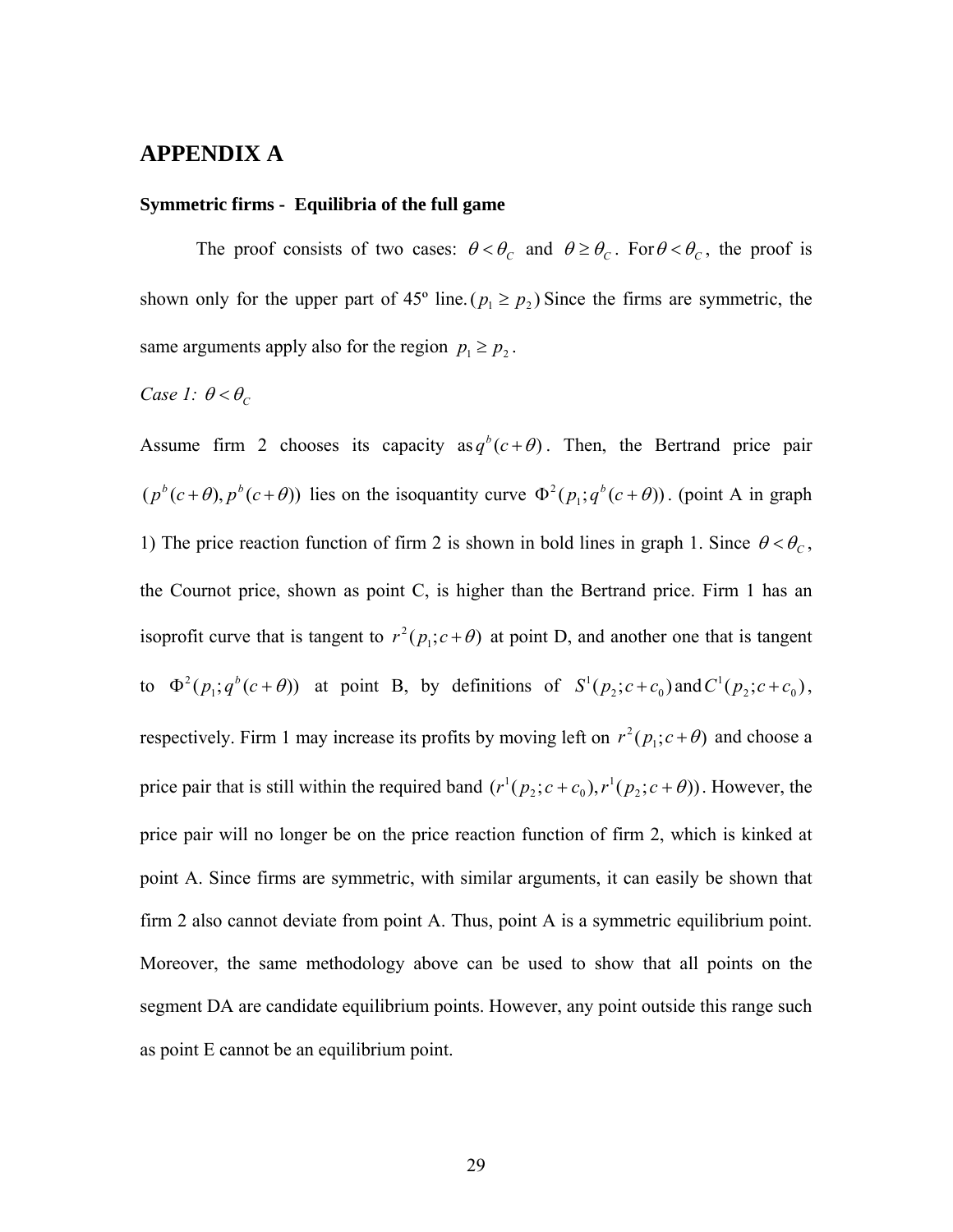This can easily be shown with contradiction:

Assume E is an equilibrium point. Then, firm 2 has to choose a capacity level  $k_2$ such that  $\Phi^2(p_1; k_2)$  passes through point E. Firm 1 can increase its profits by deviating from point E towards point D and can still be on the price reaction function of firm 2 and within the required band  $(r^1(p_2; c+c_0), r^1(p_2; c+\theta))$  $_2$ ,  $\mathfrak{c}$  +  $\mathfrak{c}_0$  $r^{1}(p_{2}; c+c_{0}), r^{1}(p_{2}; c+\theta)$ . This contradicts with the assumption that E is an equilibrium point.



Moreover, an equilibrium price pair has to satisfy  $p_2 = r^2(p_1; c + \theta)$ . Together with the band constraint  $r^{1}(p_{2}; c + c_{0}) \leq p_{1} \leq r^{1}(p_{2}; c + \theta)$ 2,  $c_1$   $c_0$   $\geq$   $P_1$  $r^{1}(p_{2}; c+c_{0}) \leq p_{1} \leq r^{1}(p_{2}; c+\theta)$ , this indicates that all the candidate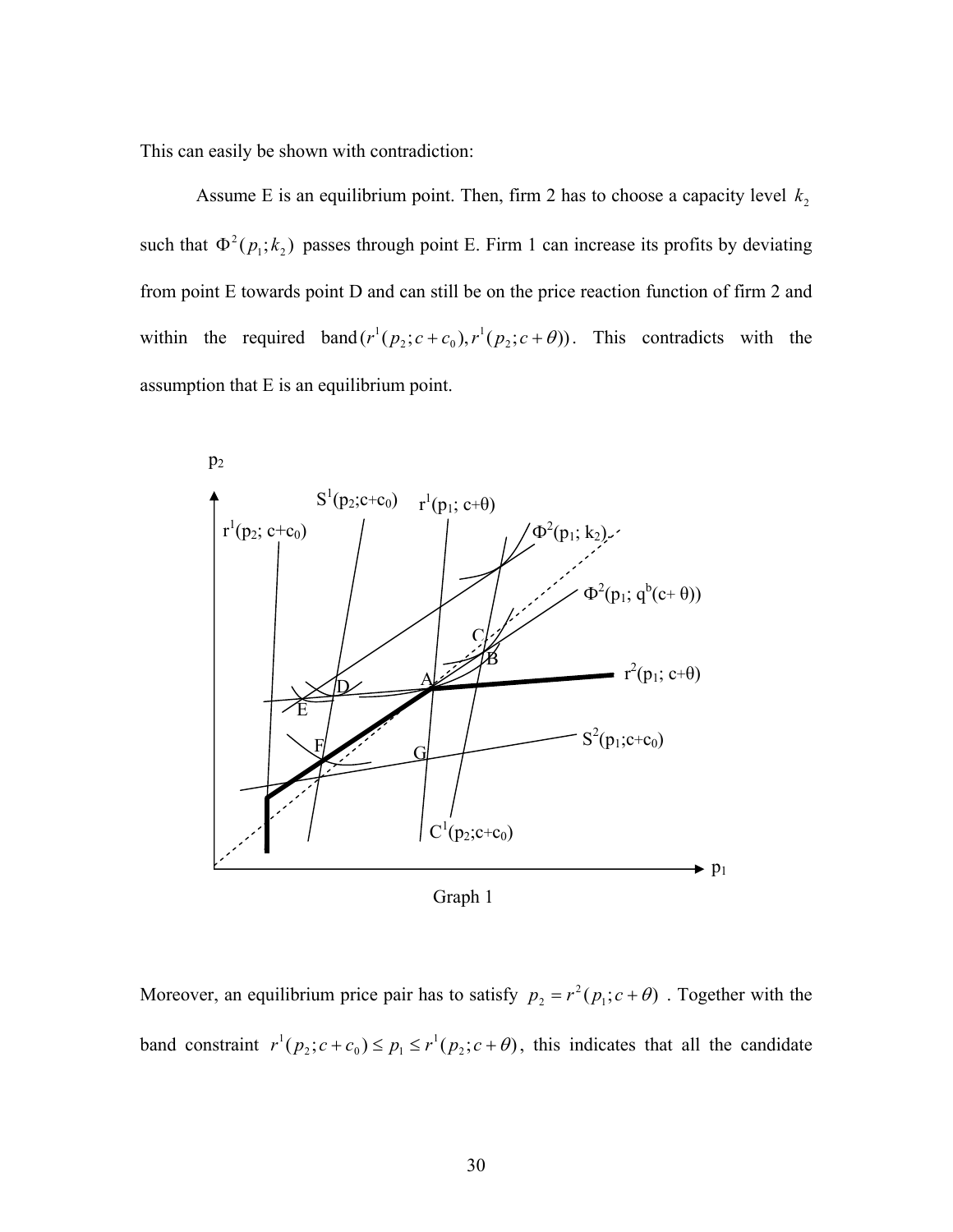equilibrium points should lie only on the segment DA. For instance, at point F, the condition above is clearly violated, and firm 1 has an incentive to deviate by moving upwards on  $\Phi^2(p_1; k_2)$  and increase its profits. Since firms are symmetric, this last condition can be written as  $p_1 = r^1(p_2; c + \theta)$  for the region  $p_2 \leq p_1$ . Together with the required band  $r^{2}(p_{1}; c + c_{0}) \leq p_{2} \leq r^{2}(p_{1}; c + \theta)$  $v_1, c_1, c_0 \neq p_2$  $r^{2}(p_{1}; c+c_{0}) \leq p_{2} \leq r^{2}(p_{1}; c+\theta)$ , the segment AG also consists of candidate equilibrium points. Maggi (1996) shows that most of these asymmetric equilibria, however, are not robust. All asymmetric equilibrium points but D and G turn out to be not robust when marginal cost function is approximated by a smooth function. Intuitively, this result is due to the presence of a kink in firm 2's price reaction function. This reaction function becomes smooth and the equilibrium breaks down when  $R^2(p_1;k_2)$  approximated by a smooth function.

To sum up, the candidate robust equilibrium points are D, A, and G. One final restriction remains necessary to determine the set of robust equilibria. For D and G to be in the robust equilibrium set, the condition  $\theta_s < \theta \le \theta_v$  should be satisfied.  $(\theta_s < \theta_V < \theta_c)$ , by definition)

### *Proof:*

Recall from section 3.2 that when  $\theta < \theta_s$ , the intersection point of  $S^1(p_2; c+c_0)$  and  $S^2(p_1; c+c_0)$  on the diagonal is higher than the Bertrand price  $p^{b}(c+\theta)$ . As seen in graph 2 below, at point B, firm 1 has an incentive to deviate towards point A in order to increase its profit without violating any of the constraints mentioned previously. At point A, however, firm 1 can no longer deviate in that it the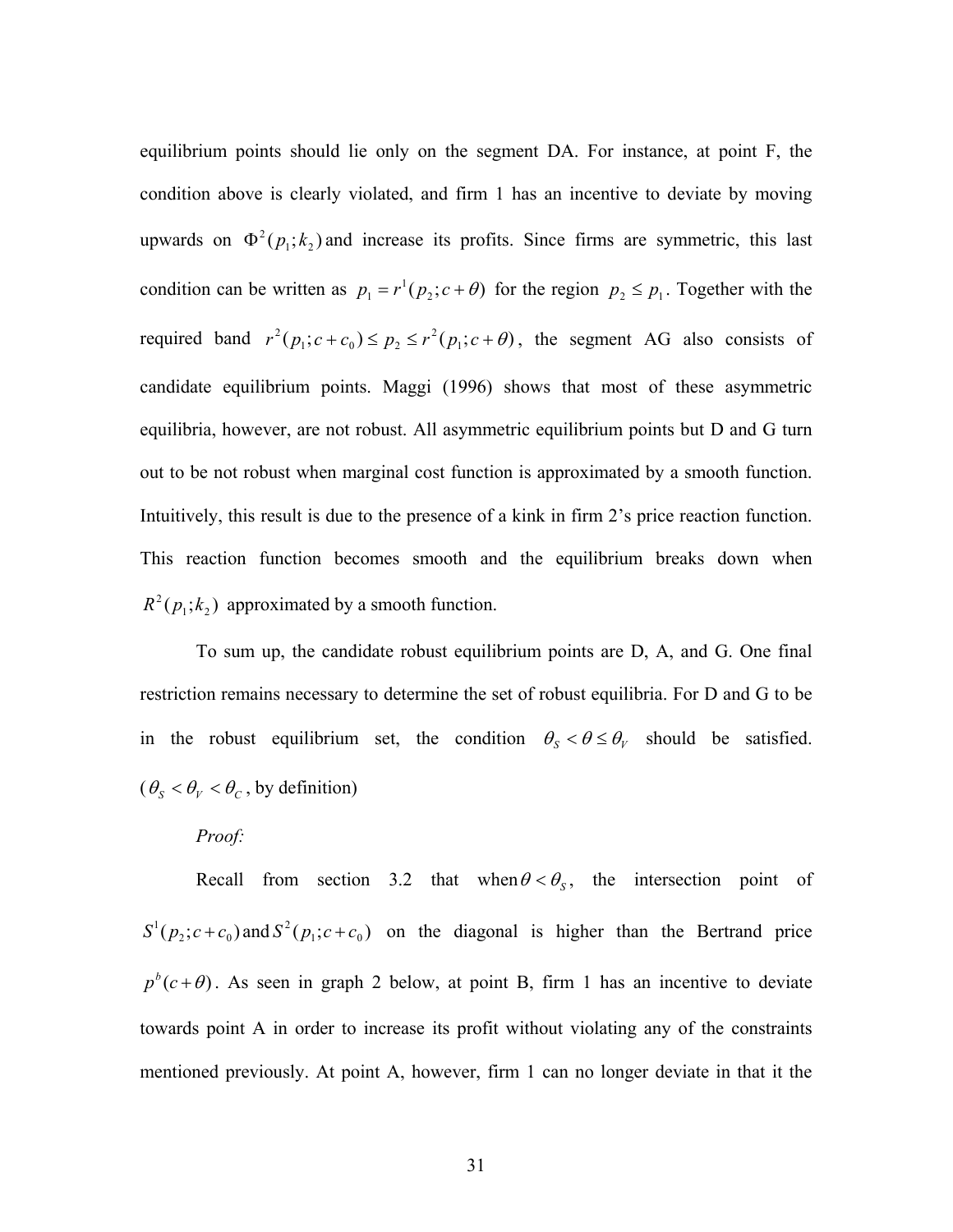price pair it chooses should be within the required band  $(r^{1}(p_{2}; c + c_{0}), r^{1}(p_{2}; c + \theta))$  $_2$ ,  $\mathfrak{c}$  +  $\mathfrak{c}_0$  $r^{1}(p_{2}; c+c_{0}), r^{1}(p_{2}; c+\theta)).$ Thus, for  $\theta < \theta_s$ , the only equilibrium point is the Bertrand price  $(p^b(c+\theta), p^b(c+\theta))$ .



Graph 2

Recall from section 3.2 that when  $\theta > \theta_V$ ,  $C^2(p_1; c+c_0)$  intersects  $S^1(p_2; c+c_0)$  at a lower point than  $r^2(p_1; c + \theta)$  does. Assume  $\theta > \theta_\nu$  and consider the asymmetric price pair R in graph 3, which is on  $r^2(p_1; c + \theta)$  and to the left of the K. It is easy to see in graph 3 that  $p_2 > C^2(p_1; c + c_0)$  at point R. Firm 2 has an incentive to deviate by going down on  $\Phi^1(p_2; k_1)$ . Therefore, point R cannot be an equilibrium point although it is located between  $S^1(p_2; c+c_0)$  and  $r^1(p_2; c+\theta)$ . This implies that a necessary condition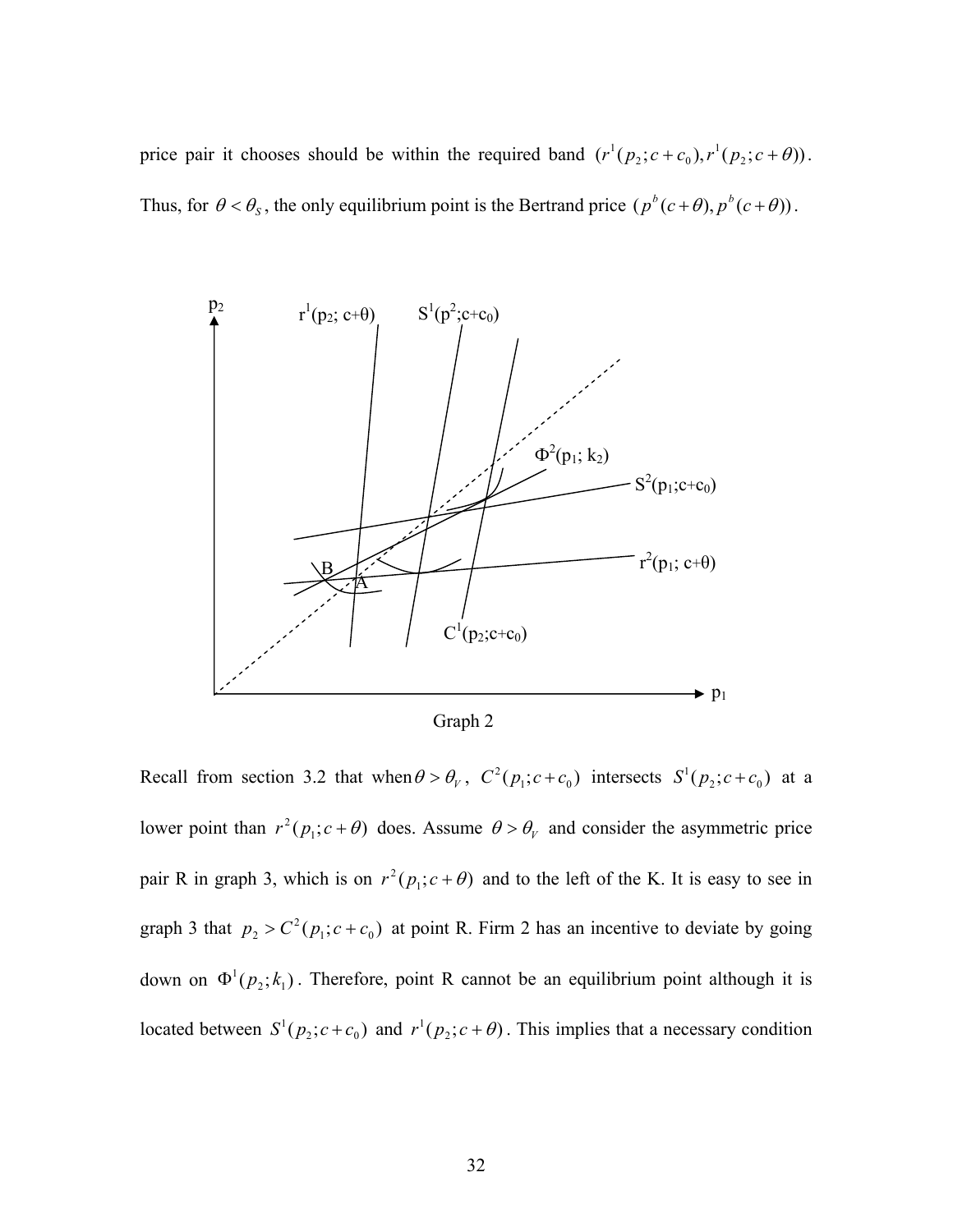for a price pair  $(p_1, p_2)$  to be an equilibrium point is  $p_2 \le C^2(p_1; c + c_0)$ . For  $\theta > \theta_\nu$ , it is obvious that this condition does not hold for point D. (Since firms are symmetric, the equivalent condition for the region  $p_1 \ge p_2$  is  $p_1 \le C^1(p_2; c + c_0)$ .



Graph 3

## *Case 1:*  $\theta \geq \theta_C$

Assume firm 2 chooses its capacity at  $q^c$  ( $c + c_0$ ). As seen in graph 4, the Cournot price pair (point C) lies on the isoquantity curve  $\Phi^2(p_1; q^c(c+c_0))$ . This price pair is the one that maximizes firm 1's profits. The capacity level  $k_1$  that implements this price pair is given by  $D(p^c(c+c_0), p^c(c+c_0))$ , which is the Cournot quantity  $q^c(c+c_0)$ . For the given capacity decision of firm 1, firm 2 is also maximizing its profits at the Cournot price pair, by the definition of the Cournot price. Thus, the Cournot price pair is the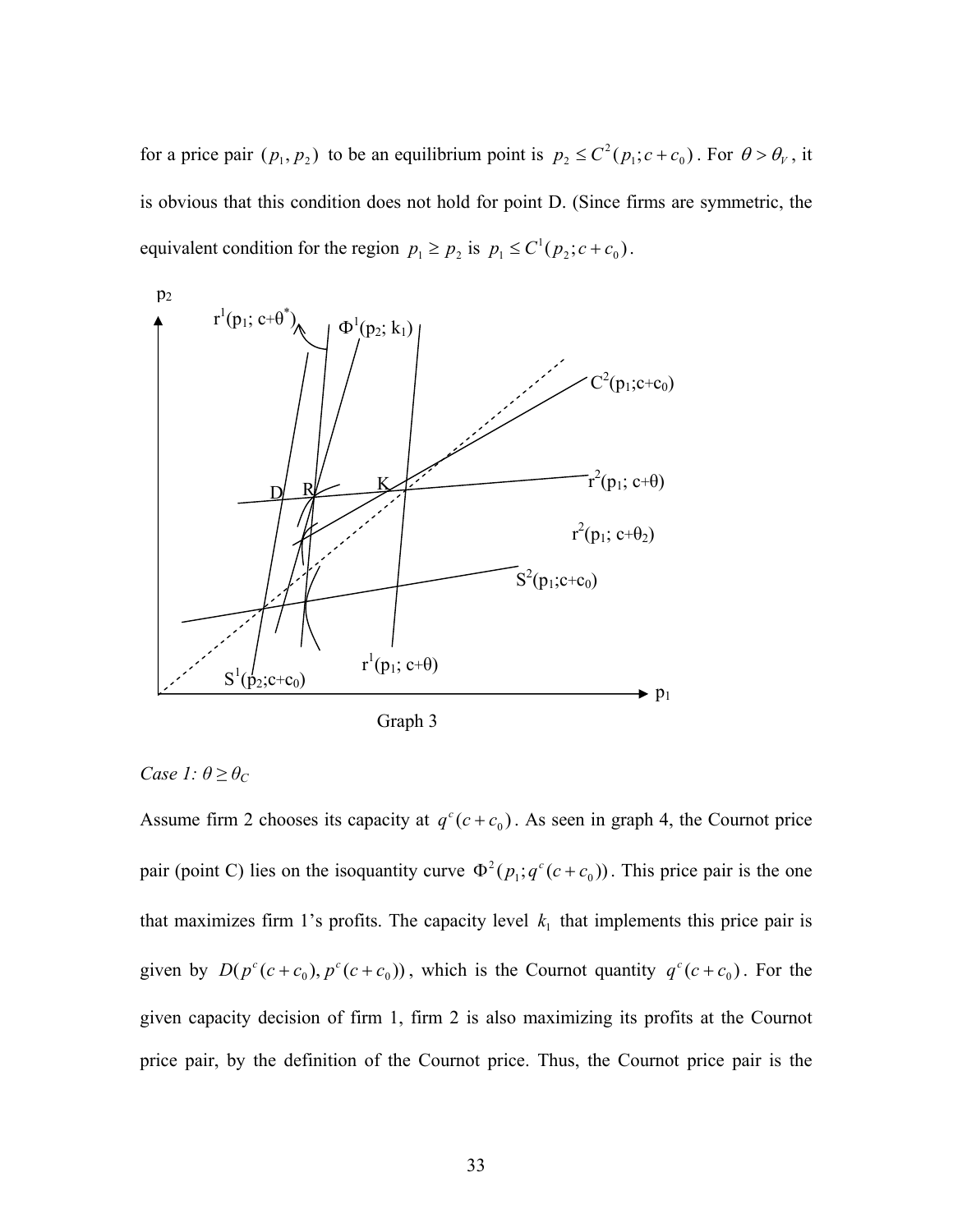unique (by definition of the Cournot equilibrium) equilibrium of the full game and the capacity pair that implements this equilibrium is  $(q^c(c + c_0), q^c(c + c_0))$ .



Graph 4

# **Appendix B**

**B.1. Flexible firms –**  $\theta_s > \theta_1 > \theta_2$ 

If point B in graph 5 is an equilibrium point, then firm 1 has to choose a capacity level  $k_1$ such that  $\Phi^1(p_2; k_1)$  passes through point B. Since  $\theta_2 < \theta_s$ ,  $r^2(p_1; c + \theta_2)$  is located below  $S^2(p_1; c+c_0)$ . On  $r^1(p^2; c+\theta_1)$ , the price pair that maximizes firm 2's profits is at point R. Firm 2 has another isoprofit at point T, which is tangent to  $\Phi^1(p^2; k^1)$  above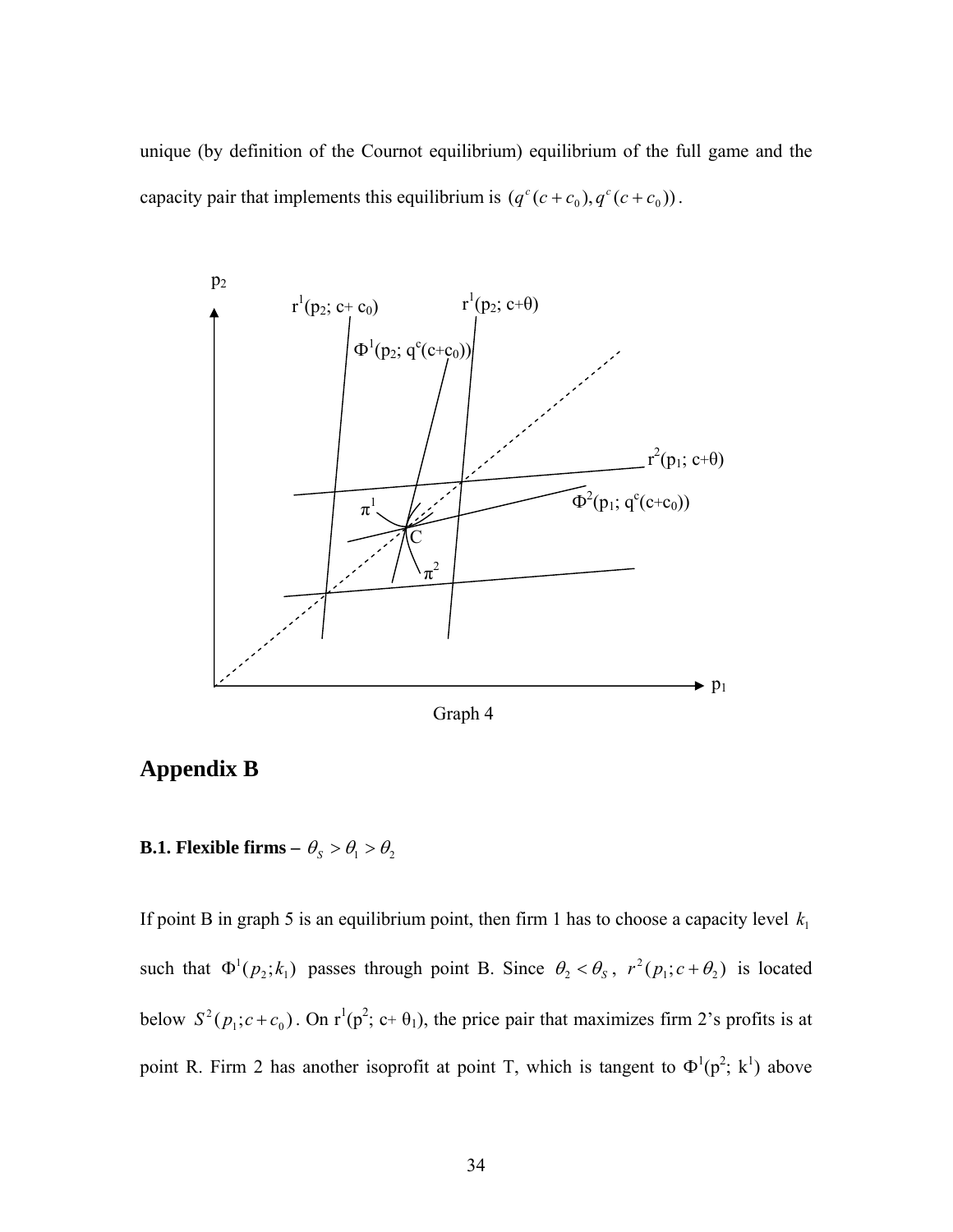point B, by definition of  $C^2(p_1; c+c_0)$ . These two isoprofit functions imply that firm 2's isoprofit at point B is flatter than  $r^1(p_2; c + \theta_1)$ , as seen in the graph 5.



Graph 5

Firm 2 can increase its profits by moving up on  $r^1(p_2; c + \theta_1)$  (also on  $\Phi^1(p_2; k_1)$ ) or to the right on  $r^2(p_1; c + \theta_2)$ . However, the first one would violate the band constraint  $(p_1; c + c_0) \le p_2 \le r^2 (p_1; c + \theta_2)$  $_1, c \tau c_0$   $\geq p_2$  $r^{2}(p_{1}; c+c_{0}) \leq p_{2} \leq r^{2}(p_{1}; c+\theta_{2})$ . If instead it chooses a price pair to the right of point B on  $r^2(p_1; c + \theta_2)$ , this new price pair will not be on the price reaction function  $R^1(p_2; k_1)$  of firm 1, which is kinked at point B. Thus, firm 2 does not have any incentive to deviate from point B.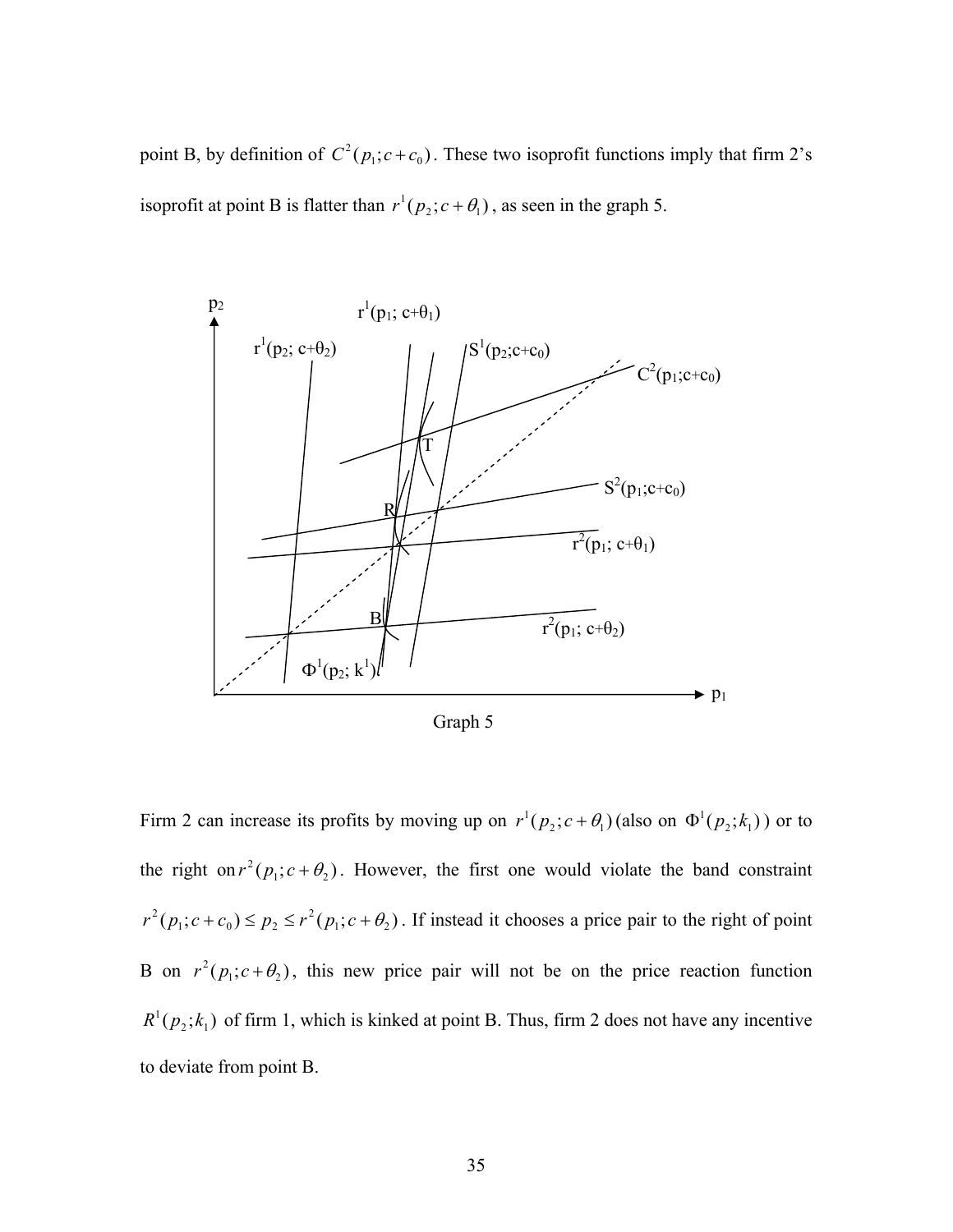For B to be an equilibrium point, firm 2's isoquantity  $\Phi^2(p_1; k_2)$  for the capacity level  $k_2$  it chooses in equilibrium also has to pass through point B. (see graph 6) Since  $\theta_1 < \theta_s$ ,  $S^1(p_2; c+c_0)$  is located to the right of  $r^1(p_2; c+\theta_1)$ . The price pair that maximizes firm 1's profits on  $r^2(p_1; c + \theta_2)$  is given by point D. By definition of  $C^1(p_2; c + c_0)$ , firm 1 has another isoprofit that is tangent to  $\Phi^2(p_1; k_2)$  above point B. Thus, firm 1's isoprofit at point B is flatter than  $r^2(p_1; c + \theta_2)$ . Firm 1 wants to increase its profits by moving towards point D while staying on the price reaction function  $R^2(p_1; k_2)$  of firm 2. However, it can't do so in that the price pair it chooses would violate the constraint  $p_1 \le r^1(p_2; c + \theta_1)$ . Since neither of the firms has an incentive to deviate, B is an equilibrium point.

Furthermore, no other point on  $r^1(p_2; c + \theta_1)$  below point B or on  $r^2(p_1; c + \theta_2)$ to the left of point B can be an equilibrium point. At a point on  $r^1(p_2; c + \theta_1)$  below point B, firm 2 can move up on  $r^1(p_2; c + \theta_1)$  and increase its profits while staying on the price reaction function of firm 1 (kinked at B) and satisfying the constraint  $p_1 \le r^1(p_2; c + \theta_1)$ . Similarly, at a point on  $r^2(p_1; c + \theta_2)$  to the left of point B, it is firm 1 which can improve its profits by choosing a price pair closer to point B without violating any of the constraints. Therefore, point B is the unique equilibrium point of the full game.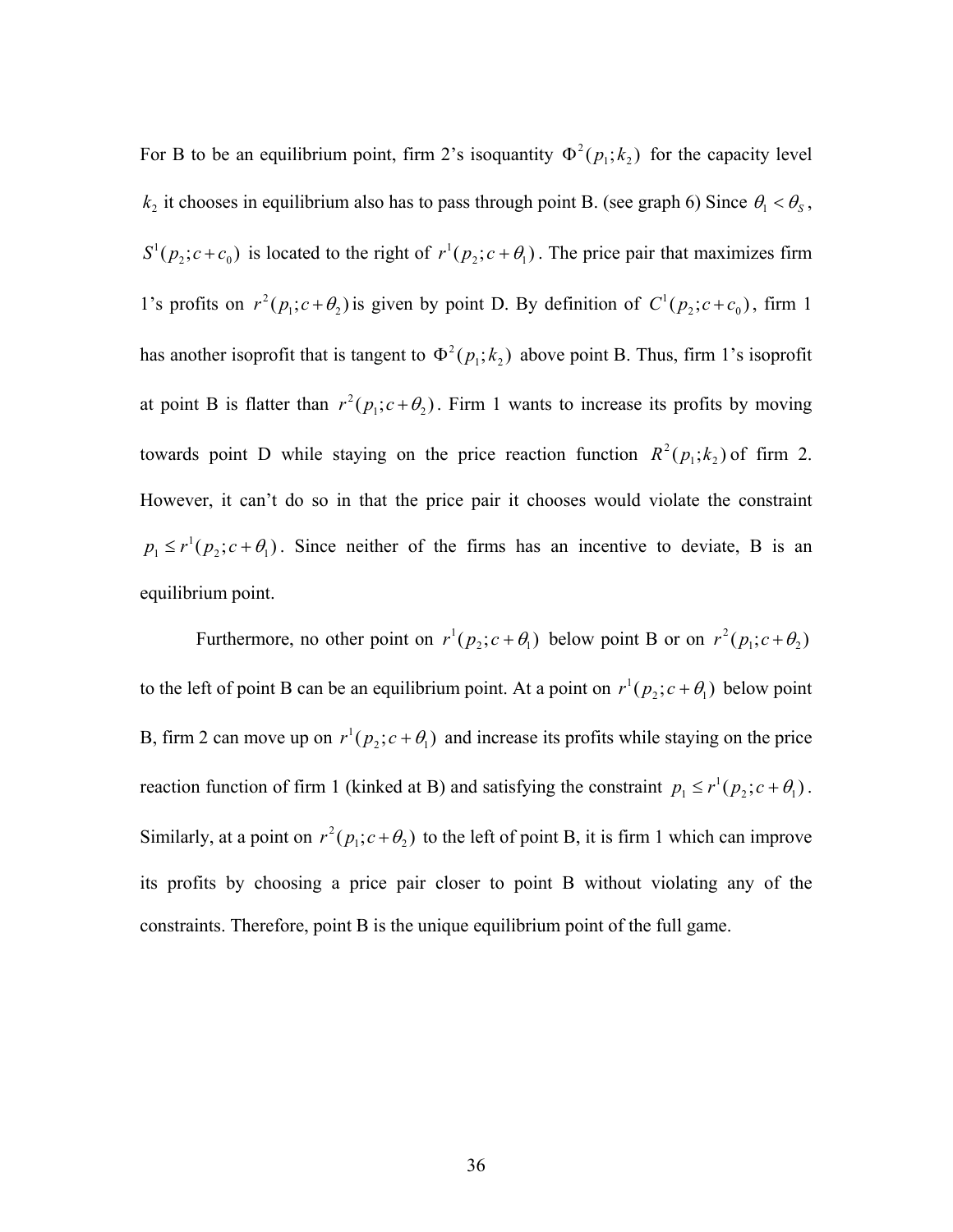

# **B.2. Moderately flexible firms –**  $\theta_V > \theta_1 > \theta_2 > \theta_S$

The same methodology applied in the previous proofs can easily be used to show that the robust equilibrium prices are given as points A, B, and D in graph 7. Therefore, I present a sketch of the proof only.

Since both  $\theta$ 's are smaller than  $\theta_V$ , the necessary conditions  $p_1 \le C^1(p_2; c + c_0)$ and  $p_2 \le C^2(p_1; c + c_0)$  hold for all three points. Also, since both  $\theta_1$  and  $\theta_2$  are greater than  $\theta_s$ , all candidate equilibrium points lie on the segments AB and BD. As in the symmetric case, the intermediate points on these segments, however, are not robust when the marginal cost function is approximated by a smooth function. The intersection points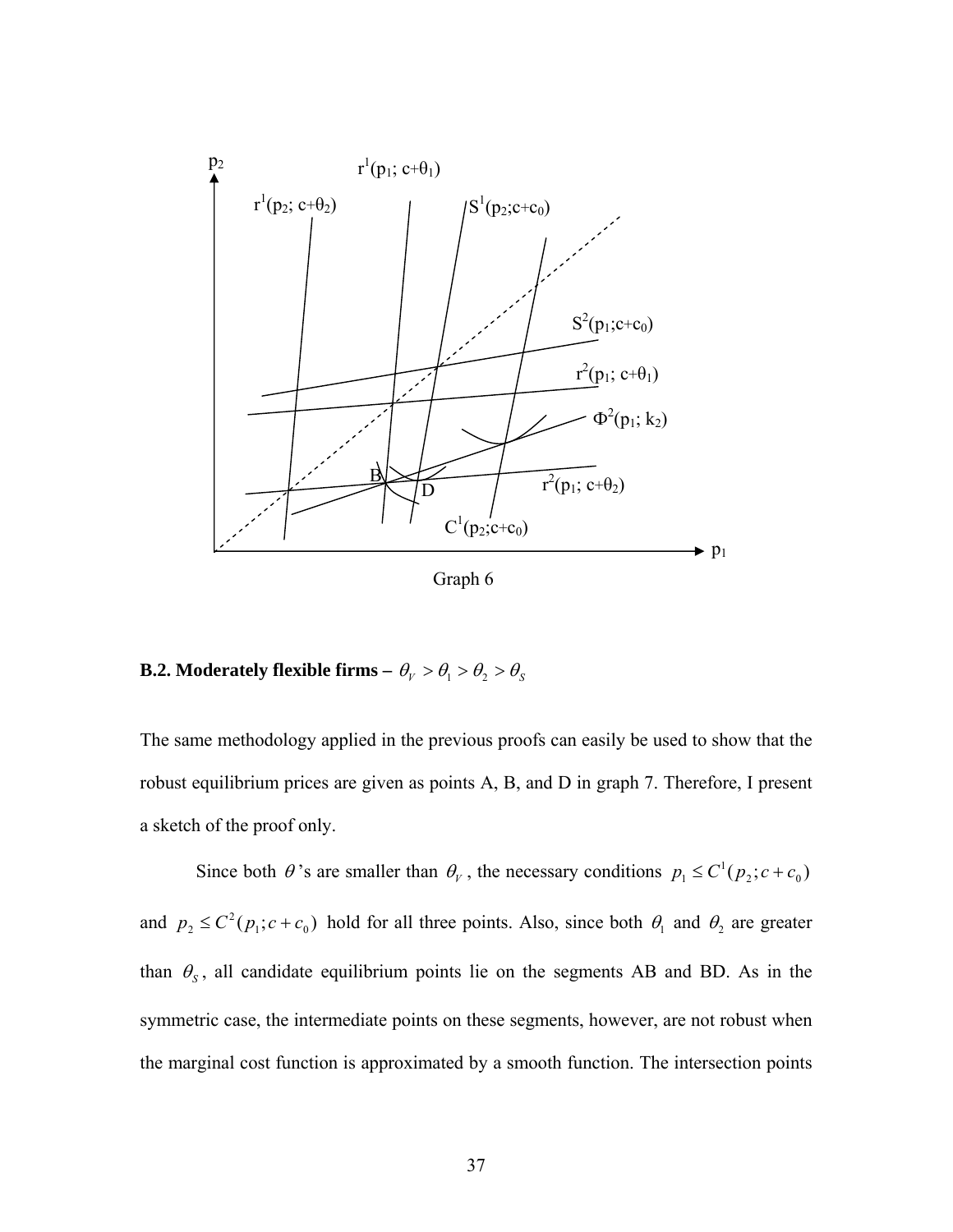A, B, and D in graph 7 are the only robust equilibrium points, which survive this perturbation.



Graph 7

# **B.3. Inflexible firms –**  $\theta_1 > \theta_2 > \theta_C$

Since both  $\theta_1$  and  $\theta_2$  are greater than the critical value  $\theta_c$ , the Cournot price pair lies on the diagonal at a lower point than the Bertrand price pairs  $(p^b(c + \theta_2), p^b(c + \theta_2))$  and  $(p^{b}(c+\theta_1), p^{b}(c+\theta_1))$ . At the Cournot point, both firms maximize their profits given the capacity choices. The proof is identical to the one in the symmetric case where  $\theta > \theta_c$ . (see section A of the Appendix)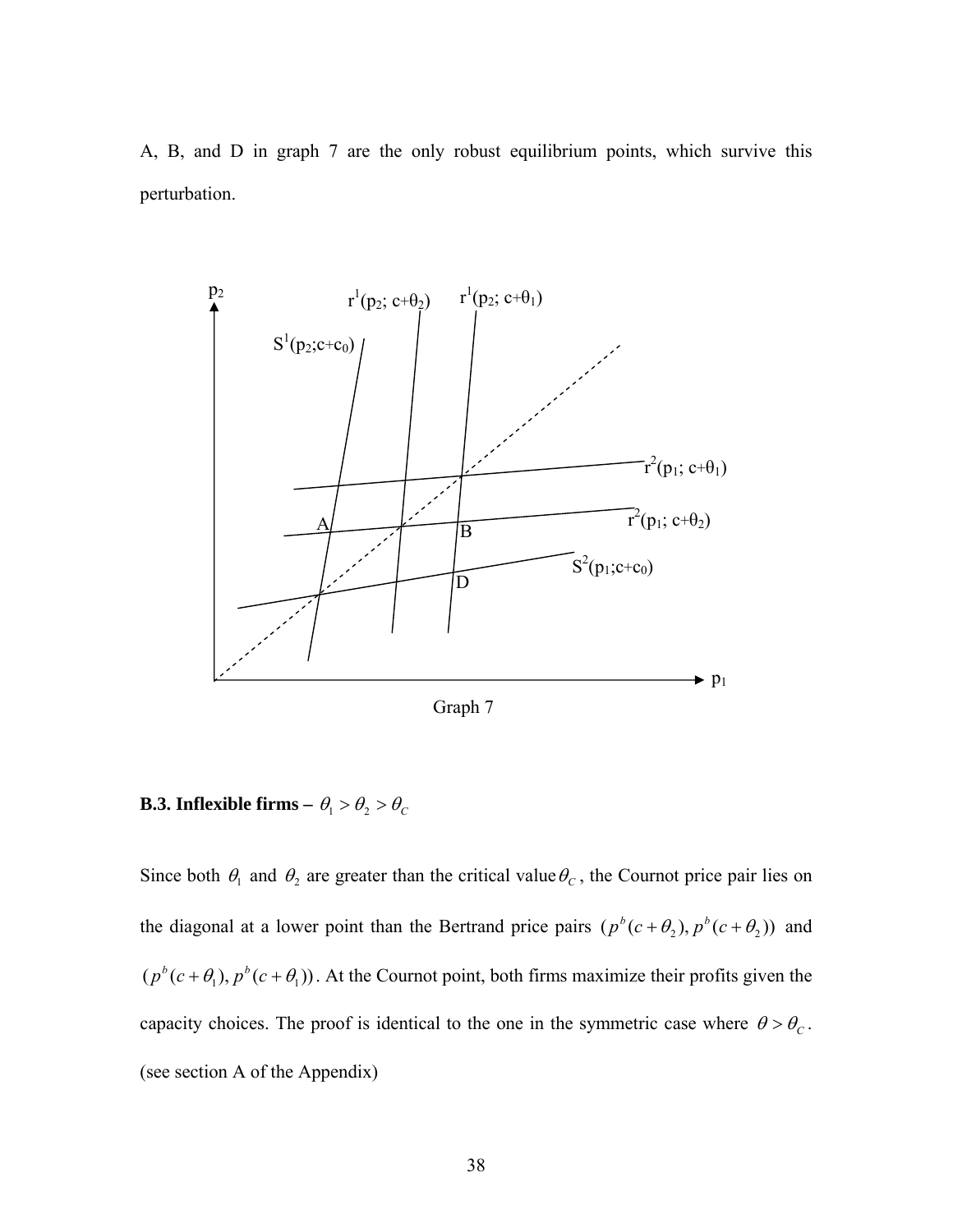In the symmetric case, since  $\theta_s < \theta_c < \theta$ ,  $C^i(p_{-i}; c + c_0)$  lies between  $r^i(p_{-i}; c)$  and  $S^{i}(p_{i}, c+c_{0})$ ,  $i=1,2$ . Therefore, the two robust candidate asymmetric equilibria, namely points D and G in graph 1, violate either of the following necessary conditions:  $p_1 \leq C^1(p_2; c + c_0)$  and  $p_2 \leq C^2(p_1; c + c_0)$ . The symmetric point A violates both of these constraints. In the asymmetric case, the two robust candidate asymmetric equilibrium points still violate either one of the constraints mentioned above. The only difference is that the Bertrand reaction functions  $r^1(p_2; c + \theta_1)$  and  $r^2(p_1; c + \theta_2)$  might intersect below  $C^2(p_1; c+c_0)$  if  $\theta_2$  is small enough. However, even if that's the case, this point will still not satisfy the constraint  $p_1 \le C^1(p_2; c + c_0)$ , thus it cannot be an equilibrium point.

### **B.4. Proof of Proposition 1**

Recall from Appendix A that for  $\theta < \theta_c$ , the unique symmetric equilibrium is given by the Bertrand price pair  $(p^{b}(c+\theta), p^{b}(c+\theta))$ . There are also two other (asymmetric) equilibria, which are given by the intersection of  $r^{i} (p_{-i}; c + \theta)$  and  $S^{-i} (p_{i}; c + c_0)$ ,  $i = 1,2$ . I discuss the latter two asymmetric equilibria for asymmetric firms as type 1 equilibrium and type 3 equilibrium in the proof for proposition 3. The same arguments follow for this specific case. Both firms will be positively affected by a change in  $\theta$  for each type of asymmetric equilibrium.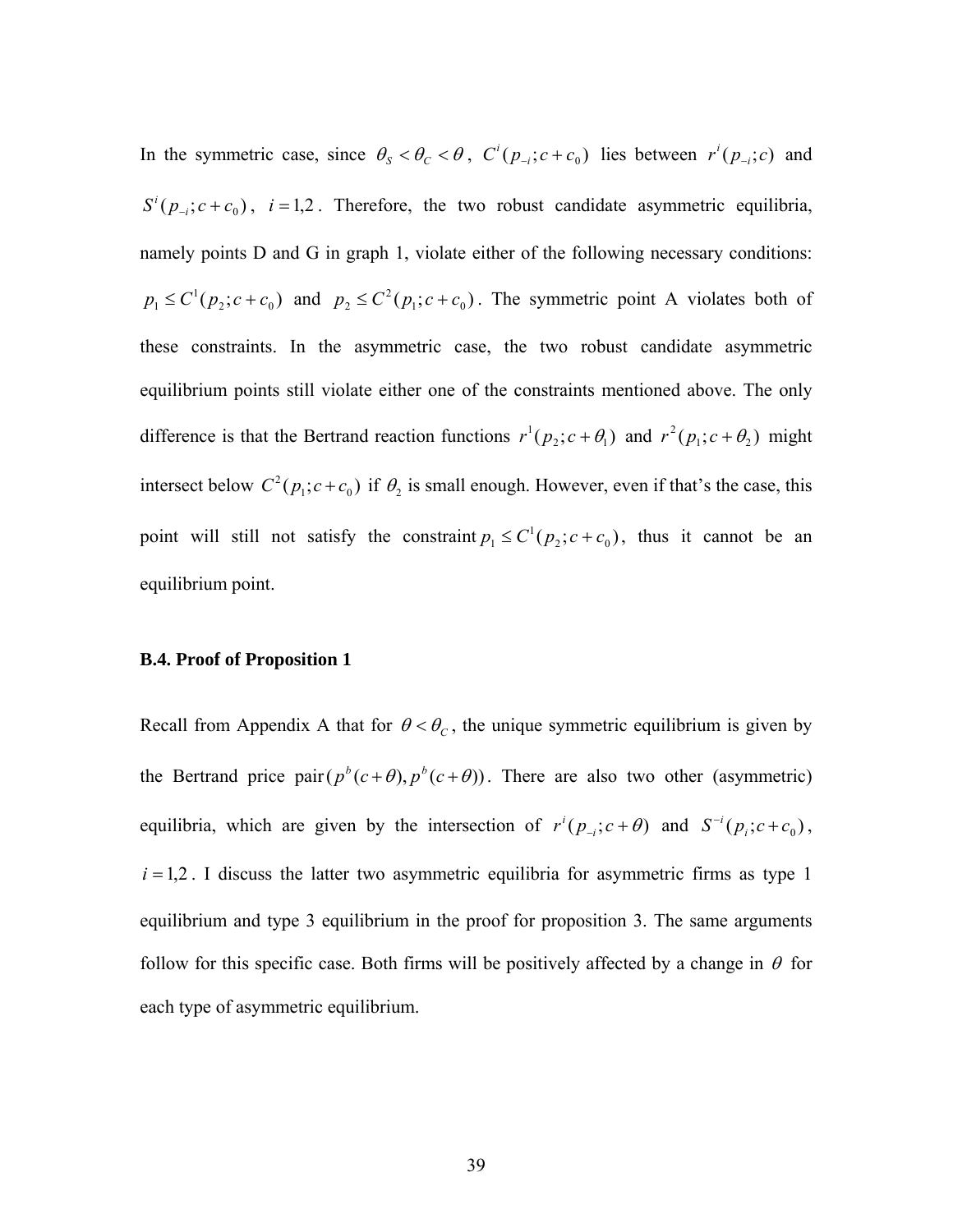Assume that after the local government imposes a small common tariff on exports from both firms. At the symmetric equilibrium, the profits for each firm are given by

$$
\blacksquare \pi_i = (a - b_1 p_i (c + \theta) + b_2 p_{-i} (c + \theta)) \bullet (p_i (c + \theta) - c - c_0) \text{ for } i = 1, 2
$$
 (1)

To see the impact of the tariff on profits for either firm, it would be sufficient to look at

the sign of  $\frac{\partial \pi_1}{\partial \theta}$ ∂  $\frac{\partial \pi_1}{\partial \theta_1}$ .

$$
\frac{\partial \pi_1}{\partial \theta} = \frac{\partial ((a - b_1 p_1 (c + \theta) + b_2 p_2 (c + \theta)) \bullet (p_1 (c + \theta) - c - c_0))}{\partial \theta}
$$

Replacing  $p_1(c + \theta)$  and  $p_1(c + \theta)$  with  $p^b(c + \theta)$  in equation (1) yields

$$
\frac{\partial \pi_1}{\partial \theta} = \frac{2b_1(b_2 - b_1)p^b(c + \theta) + ab_1 - (b_2 - b_1)(c + c_0)b_1}{2b_1 - b_2}
$$

$$
\frac{\partial \pi_1}{\partial \theta} < 0 \Rightarrow p^b(c+\theta) > \frac{(b_2 - b_1)(c+c_0)b_1 - ab_1}{2b_1(b_2 - b_1)} \Rightarrow \frac{a+b_1c+\theta b_1}{2b_1 - b_2} > \frac{(b_2 - b_1)(c+c_0)b_1 - ab_1}{2b_1(b_2 - b_1)}
$$

Solving the inequality above for  $\theta$  yields

$$
\blacksquare \theta > \frac{2b_1 - b_2}{b_1} \left( \frac{(b_2 - b_1)(c + c_0)b_1 - ab_1}{2b_1(b_2 - b_1)} - \frac{a + b_1c}{2b_1 - b_2} \right) \tag{2}
$$

If  $\theta$  is greater than the threshold given in equation (2), a tariff imposition lowers the profits of both firms. Let this lower bound be  $\theta_W$ . The next step is to compare  $\theta_W$  with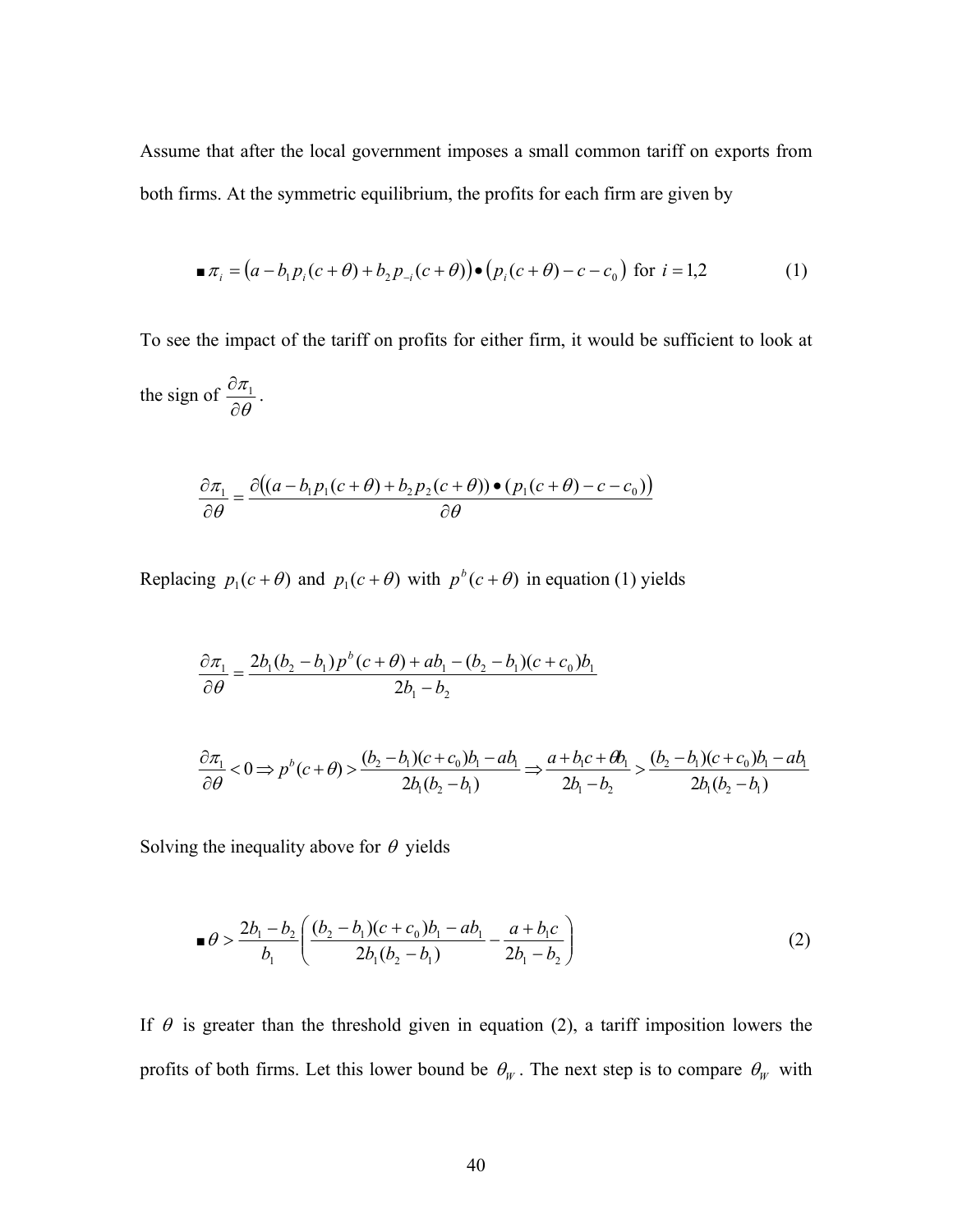the critical value  $\theta_c$ , for which the Bertrand price equals the Cournot price, that is,  $p^{b}(c + \theta_{c}) = p^{c}(c + c_{0}).$ 

$$
\blacksquare p^b(c+\theta_c) = p^c(c+c_0) \Longrightarrow \frac{a+b_1c+\theta_c b_1}{2b_1-b_2} = \frac{a+b_1}{(b_1-b_2)(2b_1+b_2)} + \frac{(b_1+b_2)(c+c_0)}{(2b_1+b_2)}
$$
(3)

Solving for  $\theta_c$  gives

$$
\blacksquare \theta_C = \frac{2b_1 - b_2}{b_1} \left( \frac{ab_1}{(b_1 - b_2)(2b_1 + b_2)} + \frac{(b_1 + b_2)(c + c_0)}{(2b_1 + b_2)} - \frac{a + b_1c}{(2b_1 - b_2)} \right) \tag{4}
$$

As found earlier, a tariff imposition hurts both firms if  $\theta > \theta_w$ . Also, when  $\theta > \theta_c$ , the equilibrium is given by the Cournot price  $p^{c}(c + c_0)$ , that is, a change in  $\theta$  for this region has no impact on the equilibrium. Therefore, if  $\theta_W > \theta_C$ , for our region of interest  $(\theta < \theta_c)$ , firm 1's profits go up as  $\theta$  increases. They keep increasing further for a certain region above  $\theta_C (\theta_C < \theta < \theta_W)$ , however, this is irrelevant for our purposes in that for that interval, the unique equilibrium is given by the Cournot price. Thus, we need to check if

$$
\theta_{W} > \theta_{C} \ (\theta_{W} > \theta_{C} \Rightarrow b_{1} - b_{2} < \frac{a}{c + c_{0}})
$$

The inequality above is equivalent to the assumption that ensures both Bertrand and Cournot quantities are positive. Therefore, we can conclude that both firms benefit from a small tariff imposition when  $\theta < \theta_c$ .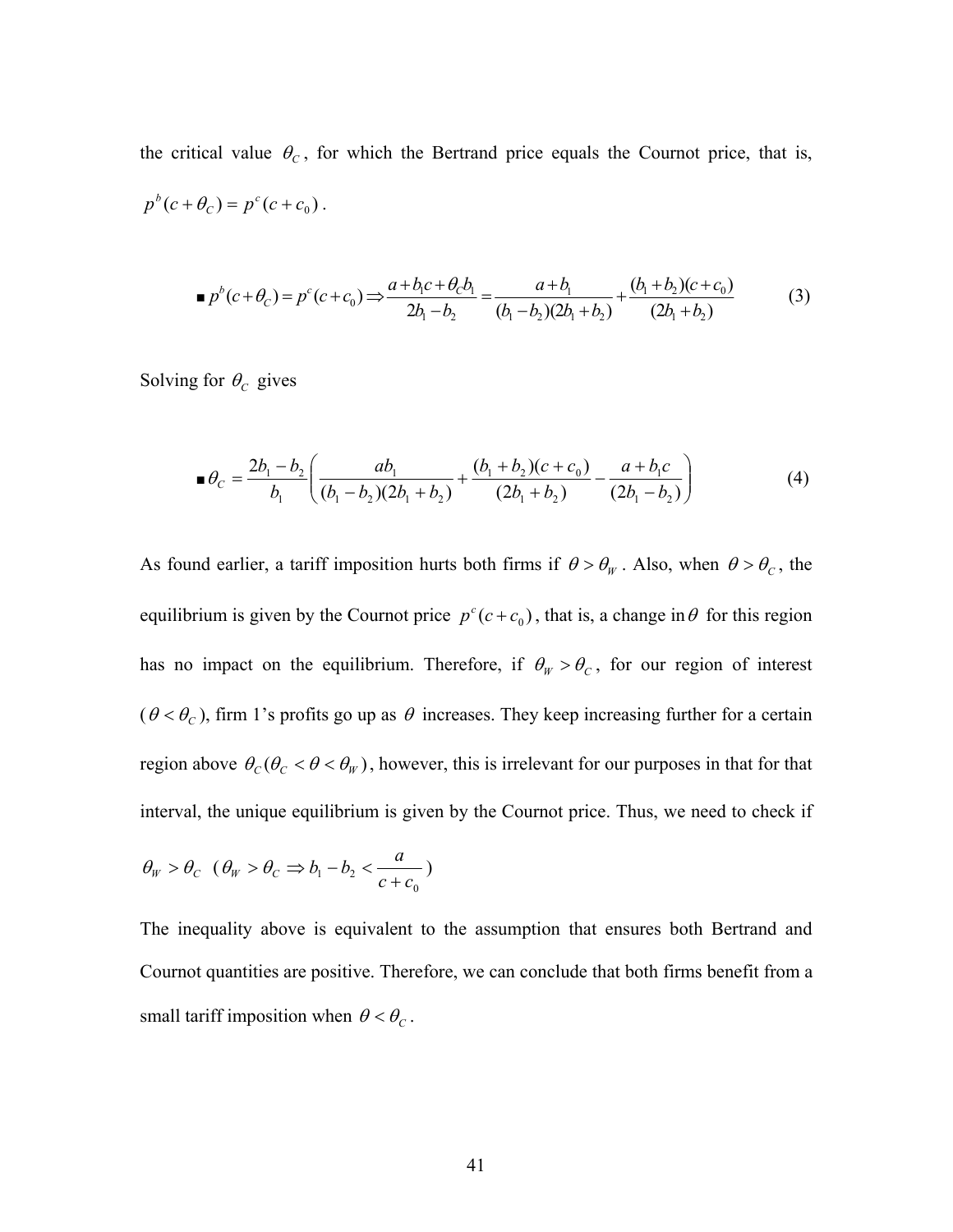#### **B.5. Proof of Proposition 2**

As seen in graph 5, firm 2's profits will increase if it chooses a higher price pair on  $r^1(p_2; c + \theta_1)$ . So, it will benefit from an increase in  $\theta_2$ . As firm 2's isoprofit shifts up on  $r^{1}(p_{2}; c + \theta_{1})$ , it will intersect  $r^{2}(p_{1}; c + \theta_{2})$  to the right of point B. Thus, an increase in  $\theta_1$  alone also makes firm 2 better off. Firm 1's isoprofit on  $r^2(p_1; c + \theta_2)$  is steeper at point B than it's at point D since it's tangent to  $r^2(p_1; c + \theta_2)$  at point D. (see graph 6) For this reason, as  $\theta_2$  gets higher, firm 1's isoprofit of  $r^1(p_2; c + \theta_1)$  is going to be above the isoprofit at point B. Thus, firm 1's profits also go up on  $r^1(p_2; c + \theta_1)$  as  $\theta_2$  goes up. Also, since firm 1's profits are maximized on  $r^2(p_1; c + \theta_2)$  at point D, an increase in  $\theta_1$ will improve firm 1's profits by bringing the equilibrium point closer to D. Therefore, for the given parameter range,  $\theta_s > \theta_1 > \theta_2$ , simultaneous increases in  $\theta_1$  and  $\theta_2$  will improve the profits of both firms. As  $\theta_1$  gets sufficiently close to  $\theta_s$ , however, this result will not hold. When  $\theta_1 \approx \theta_s - \Delta$  ( $\Delta$  is small and positive),  $r^1(p_2; c + \theta_1)$  intersects  $r^2(p_1; c + \theta_2)$ at point D.  $(\partial r^1(p_2; c + \theta_1)/\partial \theta_2) \leq \partial S^1(p_2; c + c_0)/\partial \theta_2$ , that is,  $r^1(p_2; c + \theta_1)$  is steeper than  $S^1(p_2; c+c_0)$ . At point D, firm 1's profits are maximized by definition of  $S^1(p_2; c + c_0)$ . Thus, a further increase in  $\theta_1$  worsens the profits of firm 1. This is true for a very small range, though.

### **B.6. Proof of Proposition 3**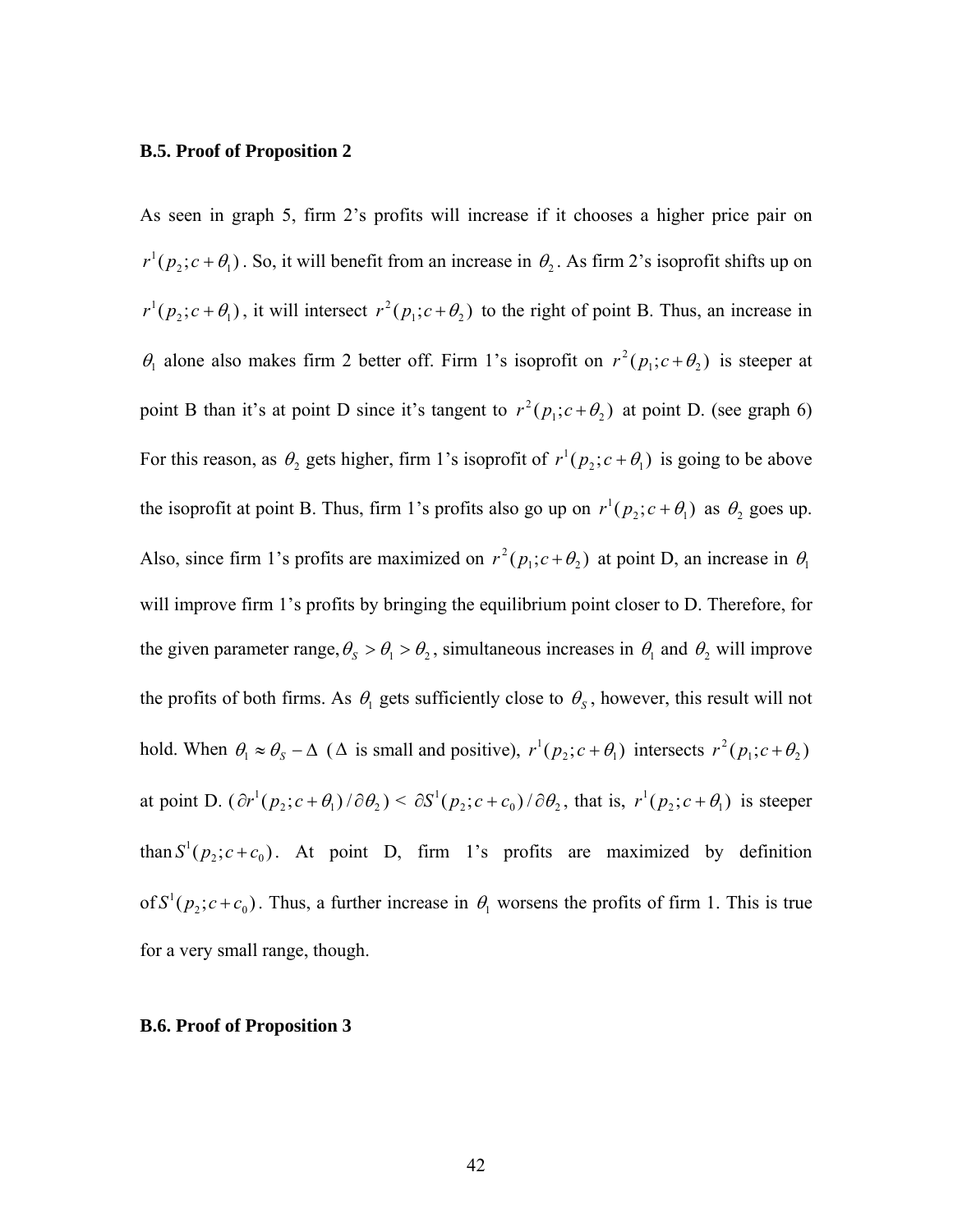Since there are multiple equilibria in this case, I analyze the impact of changes in the  $\theta$ 's for each equilibrium type. Let type i equilibrium be given by the intersection of  $S^{i}(p_{-i}; c+c_0)$  and  $r^{-i}(p_i; c+\theta_{-i})$ ,  $i=1,2$ . Type 3 equilibrium is given by the intersection of  $r^1(p_2; c + \theta_1)$  and  $r^2(p_1; c + \theta_2)$ .

### Type 1 equilibrium:

As  $\theta_2$  increases towards  $\theta_V$ , the equilibrium point goes up on  $S^1(p_2; c + c_0)$ . A change in  $\theta_1$ , however, has no effect on this type equilibrium. In graph 8, point A is the initial equilibrium point. By definition,  $r^{1}(p_{2}; c + \theta)$  (for  $\theta < \theta_{2}$ ) is steeper than both  $\Phi^1(p_2; k_1)$  and  $S^1(p_2; c+c_0)$ . Since  $\theta < \theta_\nu$ ,  $C^1(p_2; c+c_0)$  intersects firm 2's isoquantity curve  $\Phi^1(p_2; k_1)$ , which is given by its optimal capacity  $k_1$  for this type of equilibrium at a higher point than point A. The isoprofit at this point yields lower profits than the one at point K, which is tangent to  $r^1(p_2; c + \theta)$  by definition of  $S^2(p_1; c + c_0)$ . Therefore, the slope of firm 2's isoprofit at point A should be between the slopes of these two isoprofits. An increase in  $\theta_2$  will shift up the equilibrium point on  $S^1(p_2; c + c_0)$ , and a higher point on  $S^1(p_2; c + c_0)$  (also on  $\Phi^1(p_2; k_1)$ ) yields higher profits for firm 2.

By definition of  $S^1(p_2; c+c_0)$ , it is straightforward to see that a higher point on  $S^1(p_2; c+c_0)$  means higher profits also for firm 1. Thus, a simultaneous increase in  $\theta_1$ and  $\theta_2$  will (an increase in  $\theta_1$  only is redundant) make both firms better off.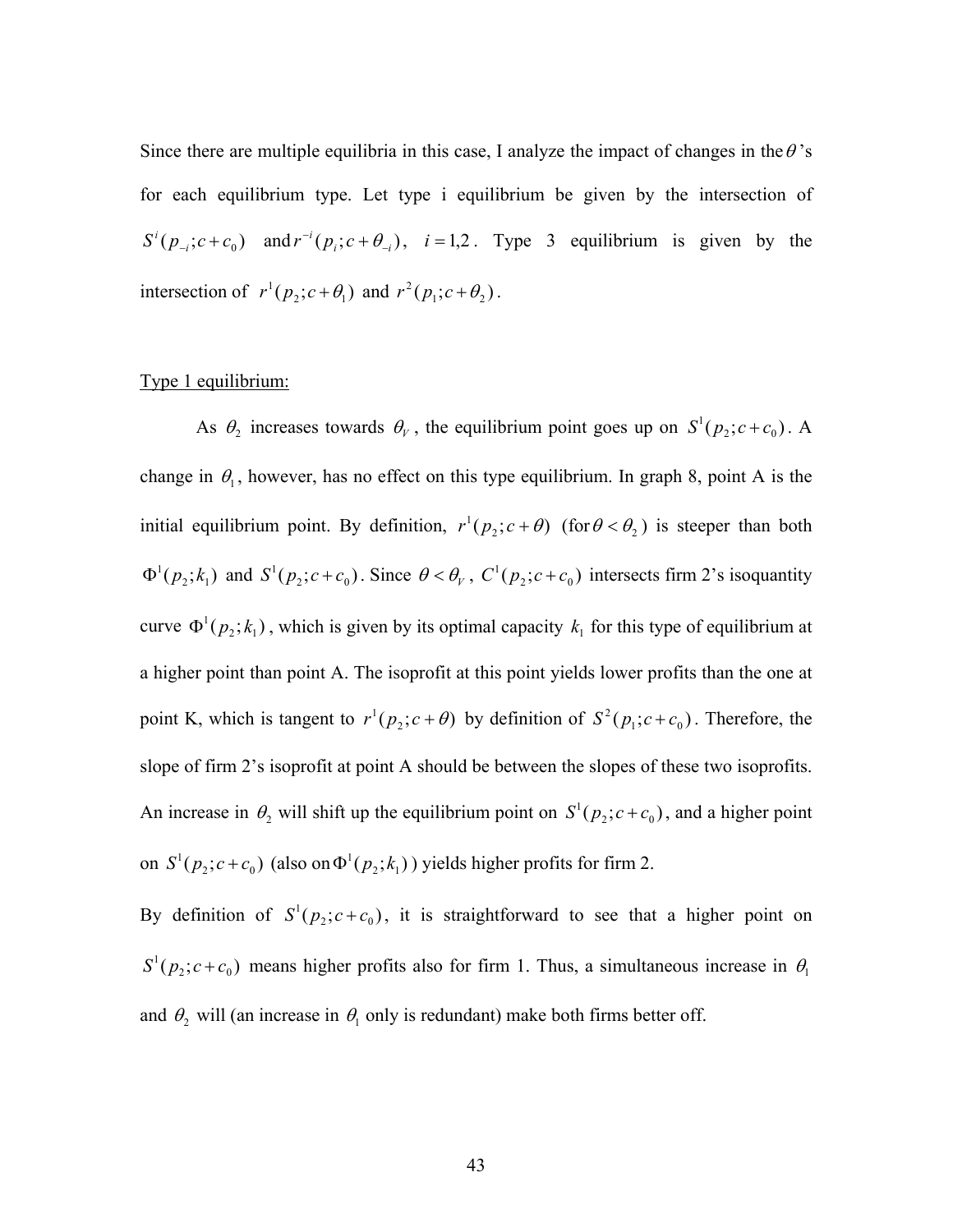

Graph 8

### Type 2 equilibrium:

As  $\theta_1$  increases towards  $\theta_V$ , the equilibrium point moves to the right on  $S^2(p_1; c + c_0)$ . A change in  $\theta_2$  has no effect on this type equilibrium. In graph 9, the initial equilibrium point is given by point D. This type of equilibrium is the region  $p_2 \leq p_1$  equivalent of the type 1 equilibrium. Thus,  $S^2(p_1; c + c_0)$  is now the steepest curve while  $r^2(p_1; c + \theta)(\theta < \theta_2)$  has the smallest slope. Since  $\theta < \theta_V$ ,  $C^2(p_1; c + c_0)$  intersects firm 1's isoprofit curve  $\Phi^2(p_1; k_2)$  at a higher point than point D. The isoprofit at this point yields lower profits than the one at point L, which is tangent to  $r^2(p_1; c + \theta)$  by definition of  $S^1(p_2; c+c_0)$ . Therefore, the slope of firm 1's isoprofit at point K is between the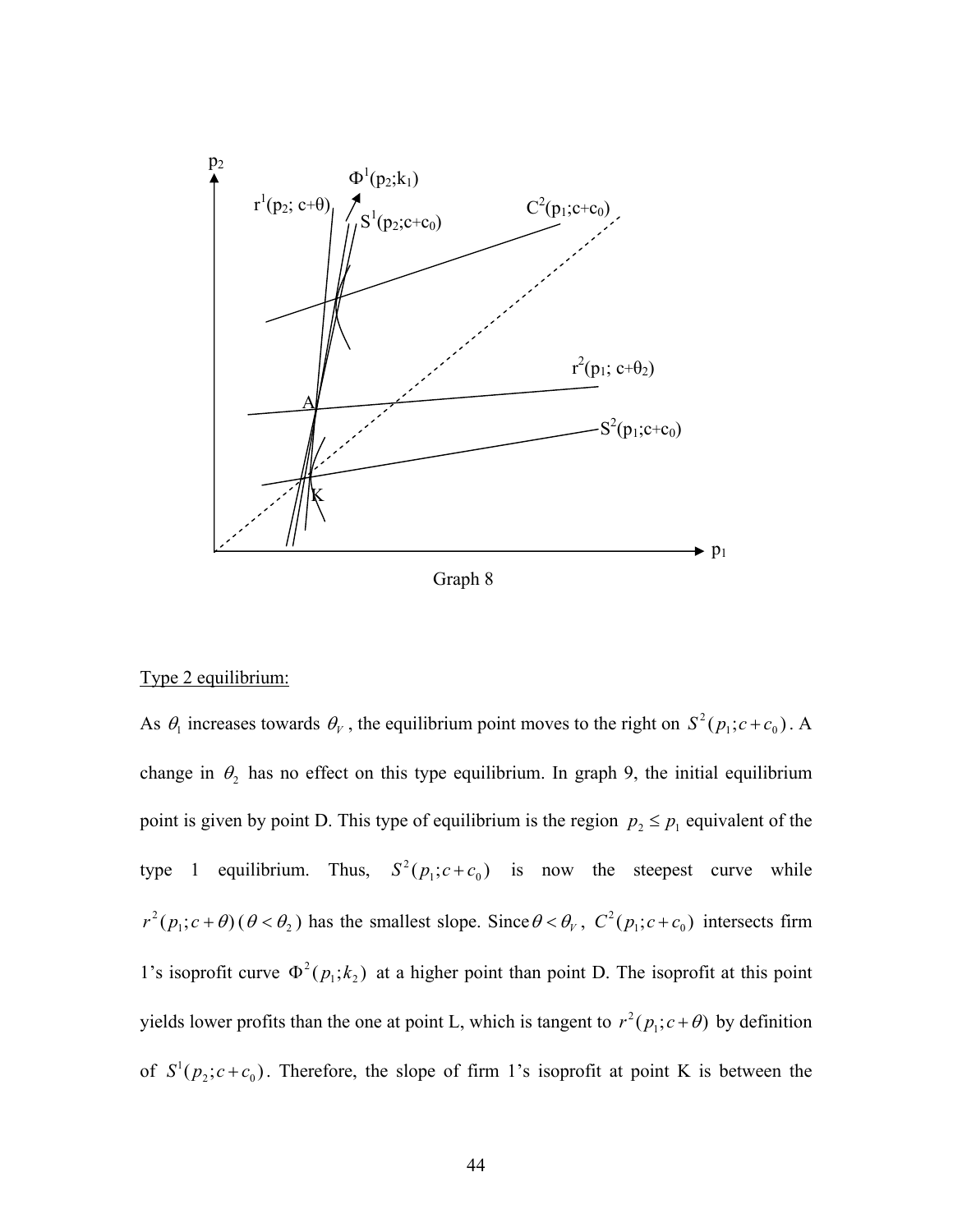slopes of these two isoprofits. An increase in  $\theta_1$  will move the equilibrium point on  $S^2(p_1; c+c_0)$  to the right. As seen in the graph below, a higher point on  $S^2(p_1; c+c_0)$ (also on  $\Phi^2(p_1; k_2)$ ) yields higher profits for firm 1.

By definition of  $S^2(p_1; c+c_0)$ , as the intersection point between  $r^1(p_2; c+\theta_1)$ and  $S^2(p_1; c+c_0)$  moves to the right, firm 2's profits will also increase. Thus, a simultaneous increase in  $\theta_1$  and  $\theta_2$  will (an increase in  $\theta_2$  only is redundant) make both firms better off.



Graph 9

## Type 3 equilibrium:

As  $\theta_1$  increases towards  $\theta_V$ , the equilibrium point moves to the right on  $r^2(p_1; c + \theta_2)$ . In graph 7, at the initial equilibrium point B, firm 1's isoprofit is steeper than  $r^2(p_1; c + \theta_2)$ .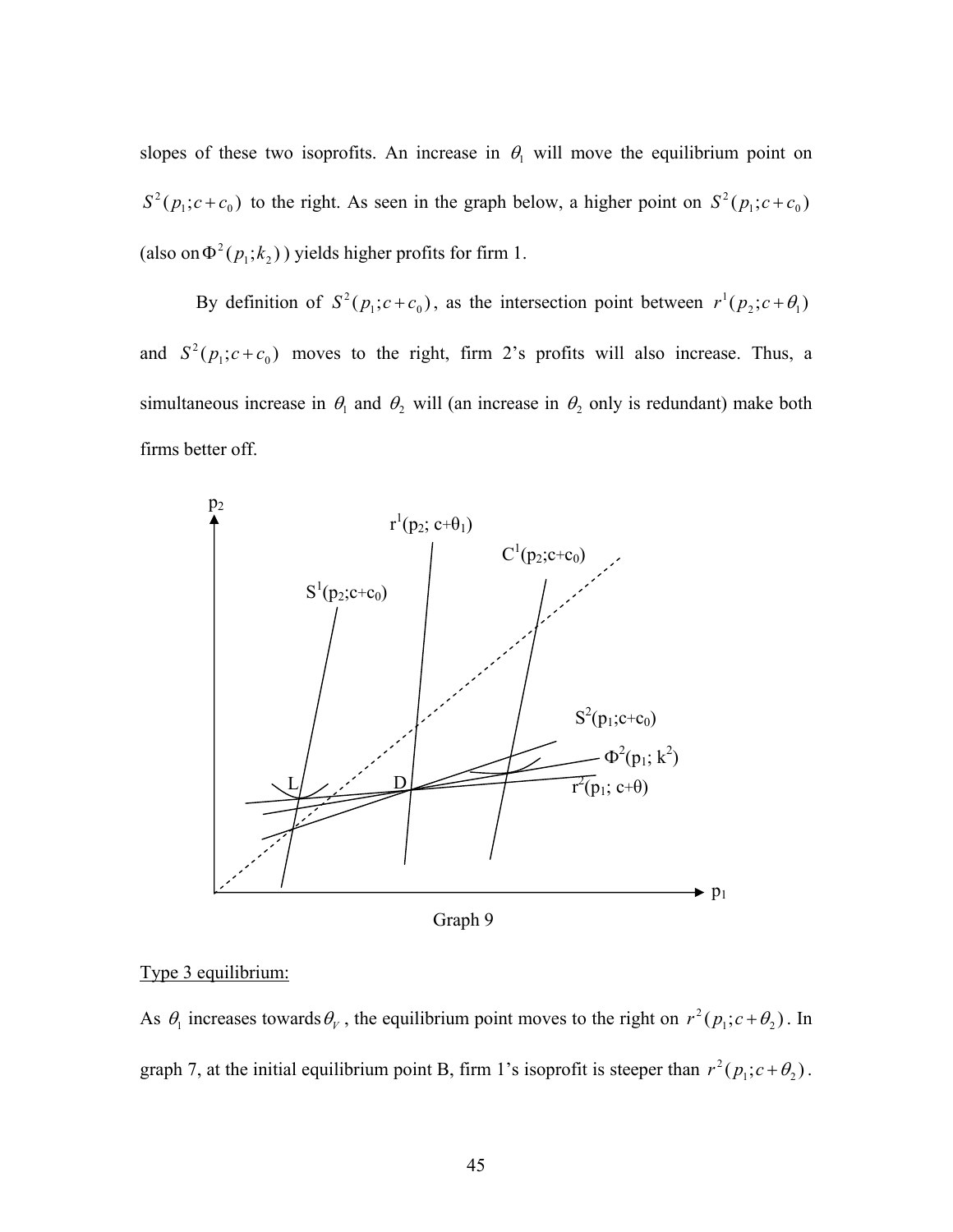Thus, it is clear that an increase in  $\theta_1$  decreases the profits of firm 1. A higher isoprofit of firm 1 will intersect  $r^1(p_2; c + \theta_1)$  at a higher point than point B. Therefore, firm 1 will benefit from an increase in  $\theta_2$ , which moves the equilibrium point up on  $r^1(p_2; c + \theta_1)$ . Firm 2, however, will be affected differently by the changes in  $\theta_1$  and  $\theta_2$ . Since firm 2's isoprofit at point B is less steep than  $r^1(p_2; c + \theta_1)$ , an increase in  $\theta_2$  will decrease firm 2's profits by moving the equilibrium point away from point B. An increase in  $\theta_1$ , however, will have a positive impact on firm 2's profits by moving the equilibrium point to the right on  $r^2(p_1; c + \theta_2)$ . Since changes in either  $\theta_1$  or  $\theta_2$  alone affect firms' profits in opposite directions, it seems ambiguous at first glance as to which of the firms will benefit from a simultaneous increase in  $\theta_1$  or  $\theta_2$ . To address that question, one needs to calculate firms' profits before and after a small equal change in  $\theta_1$  or  $\theta_2$ .

Let the price pairs  $\{p_1, p_2\}$  and  $\{p_{*1}, p_{*2}\}$  represent the equilibrium price pairs before and after the tariff imposition, respectively. The price pair  $\{p_1, p_2\}$  is can be found by solving the following two Bertrand price equations together:

$$
p_1 = r^1(p_2; c + \theta_1) = \frac{a + b_2 p_2}{2b_1} + \frac{c + \theta_1}{2}
$$
 (5)

$$
p_2 = r^2 (p_1; c + \theta_2) = \frac{a + b_2 p_1}{2b_1} + \frac{c + \theta_2}{2}
$$
 (6)

Solving (3) and (4) together yields: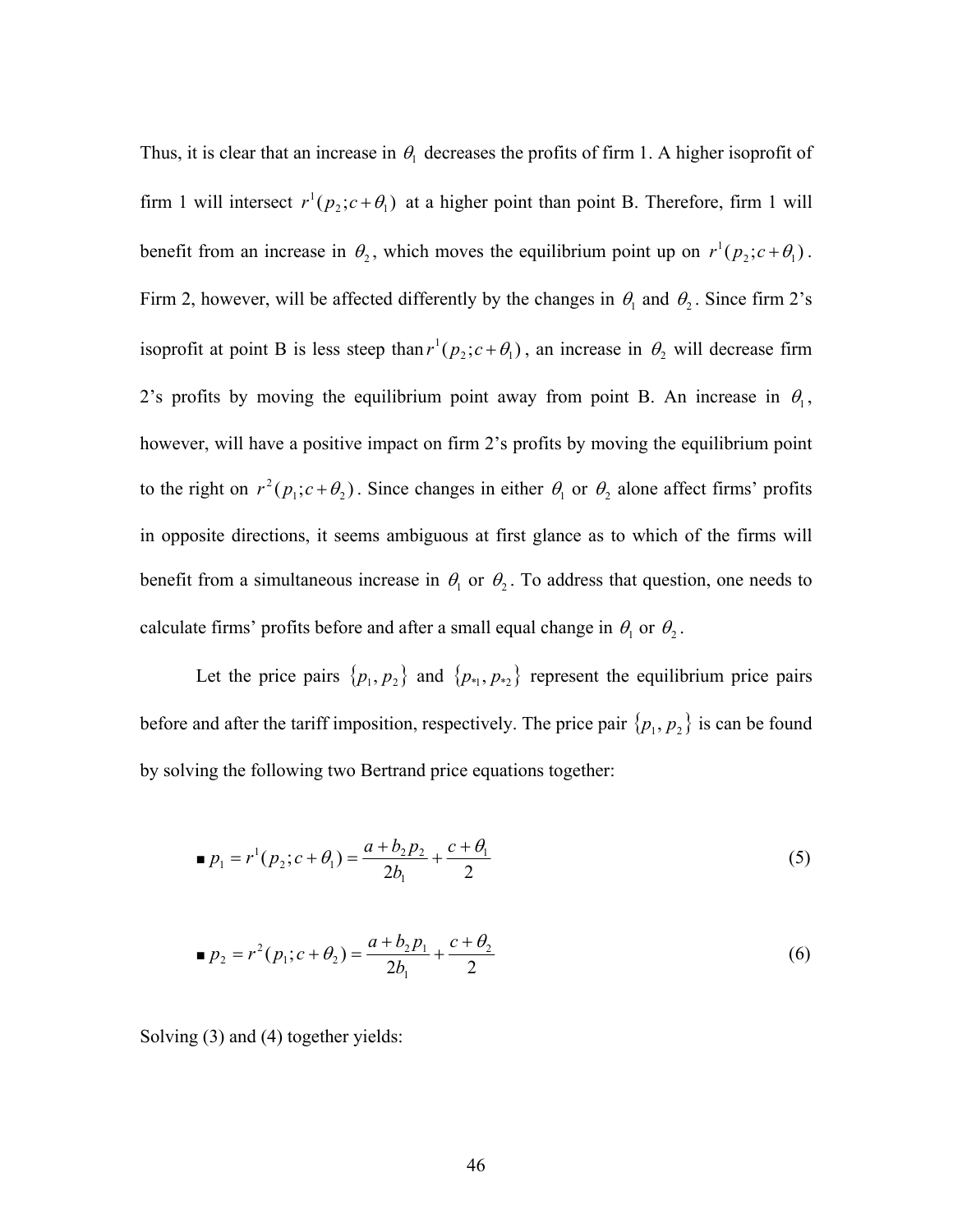$$
p_1 = \frac{a + b_1c}{2b_1 - b_2} + \frac{b_1b_2b_2}{4b_1^2 - b_2^2} + \frac{2b_1^2b_1}{4b_1^2 - b_2^2}
$$
 (7)

$$
p_2 = \frac{a + b_1c}{2b_1 - b_2} + \frac{b_1b_2\theta_1}{4b_1^2 - b_2^2} + \frac{2b_1^2\theta_2}{4b_1^2 - b_2^2}
$$
 (8)

A common small tariff of size *t* will raise both  $\theta_1$  and  $\theta_2$  by the size of the tariff. It is clear from equations (5) and (6) that both prices will increase by the same amount due to tariff imposition. More specifically, changes in  $p_1$  and  $p_2$  will be given as

$$
\blacksquare \Delta p_1 = \Delta p_2 = \frac{t(b_1b_2 + 2b_1^2)}{4b_1^2 - b_2^2} \tag{9}
$$

Let 
$$
\frac{t(b_1b_2 + 2b_1^2)}{4b_1^2 - b_2^2}
$$
 be denoted by *k*. The assumption  $b_1 > b_2$  implies  $\frac{(b_1b_2 + 2b_1^2)}{4b_1^2 - b_2^2} < 1$ ,

which in turn implies  $k < t$ . The equilibrium price pair  $\{p_{*1}, p_{*2}\}$  can be written as  $\{p_1 + k, p_2 + k\}$ . Let  $\pi_i$  and  $\pi_{*i}$  represent firm i's profits before and after the tariff imposition, respectively. ( $i = 1, 2$ ). The profit functions  $\pi_i$  and  $\pi_{*i}$  can be written as:

$$
\blacksquare \pi_i = (a - b_1 p_i + b_2 p_{-i}) \bullet (p_i - c - c_0) \tag{10}
$$

$$
\blacksquare \pi_{*_{i}} = (a - b_{1}(p_{i} + k) + b_{2}(p_{-i} + k)) \bullet (p_{i} + k - c - c_{0})
$$
\n(11)

To figure out whether firm 1 is better off or not after the tariff imposition, we need to look at the change in its profits: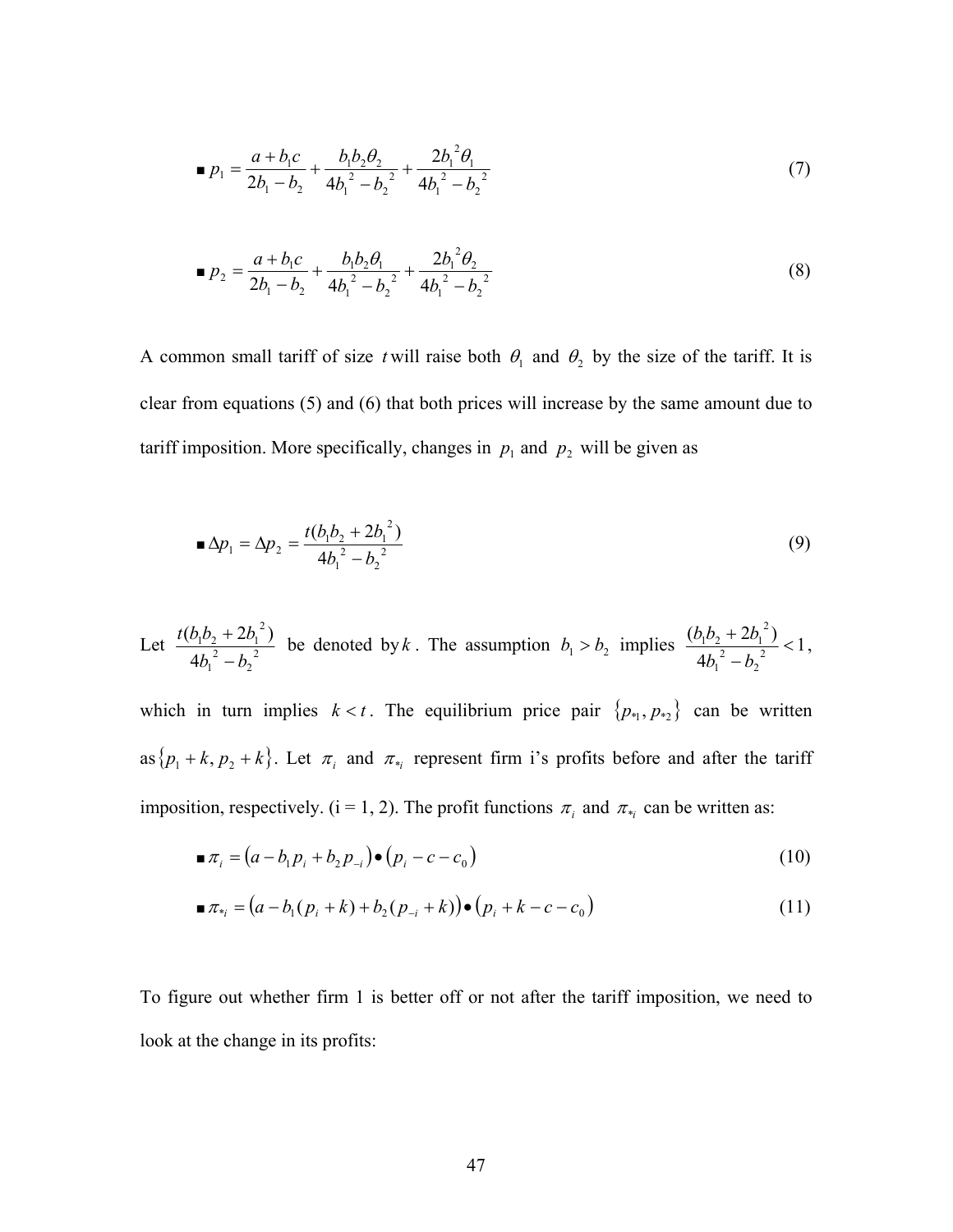$$
\blacksquare \pi_1 - \pi_{*1} = -ka + k(b_1 - b_2)(k - c - c_0) + k(p_1(2b_1 - b_2) - b_2p_2)
$$
\n<sup>(12)</sup>

The first term on the right-hand side of equation (7) is clearly negative. Since the tariff amount is small relative to the cost parameters and  $k < t$ , the second term is also negative. Therefore, the condition  $\pi_1 > \pi_{*1}$  can hold only when the last term is sufficiently large and positive. Since the equilibrium point lies below the 45 degree line,  $p_1$  exceeds  $p_2$ . Also, the coefficient of  $p_1 (2b_1 - b_2)$  is larger than the coefficient of  $p_2$  ( $b_2$ ), thus, the last term is positive. For the right-hand side of equation (7) to be positive,  $p_1$  should be sufficiently larger than  $p_2$ , which is equivalent to saying that there should be a certain degree of divergence between  $\theta_1$  and  $\theta_2$ . Therefore, when  $p_1$  is sufficiently larger than  $p_2$ , a tariff imposition brings firm 1's profits down. The same methodology can be used for firm 2. The change in firm 2's profits is given by equation below.

$$
\blacksquare \pi_2 - \pi_{*2} = -ka + k(b_1 - b_2)(k - c - c_0) + k(p_2(2b_1 - b_2) - b_2p_1) \tag{13}
$$

The first two terms on the right-hand side of equation (8) are negative. When  $p_1$  is sufficiently larger than  $p_2$ , the last term will also be negative. Therefore, when  $p_1$ exceeds  $p_2$  by a sufficient amount, a tariff imposition has a positive impact on firm 2's profit while worsening the profits for firm 1.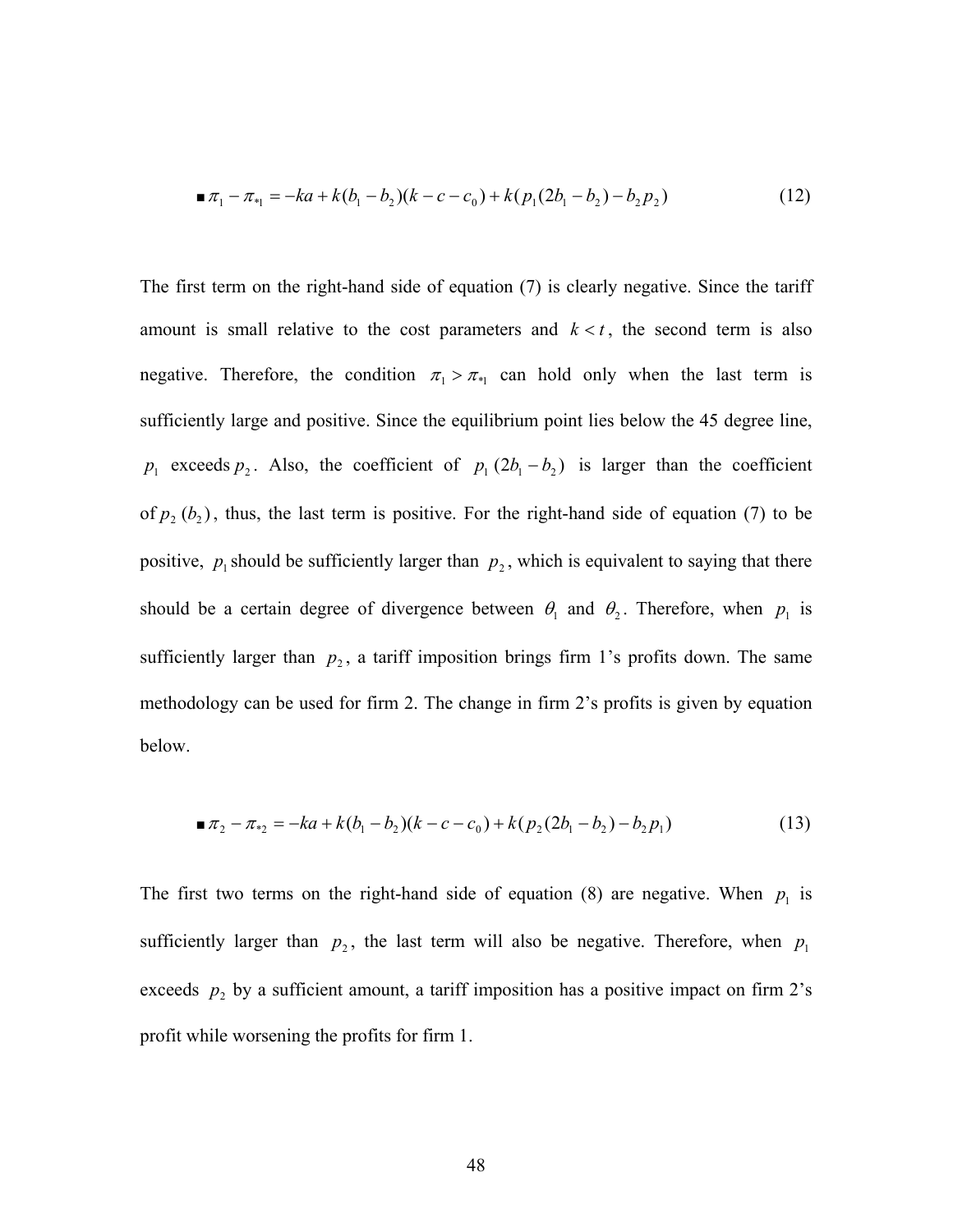# **B.7. Proof of Proposition 4**

Similar to the symmetric case (see proof of proposition 1), once  $\theta_1$  and  $\theta_2$  are high enough, the equilibrium is given by the Cournot price, which is not affected by the tariff.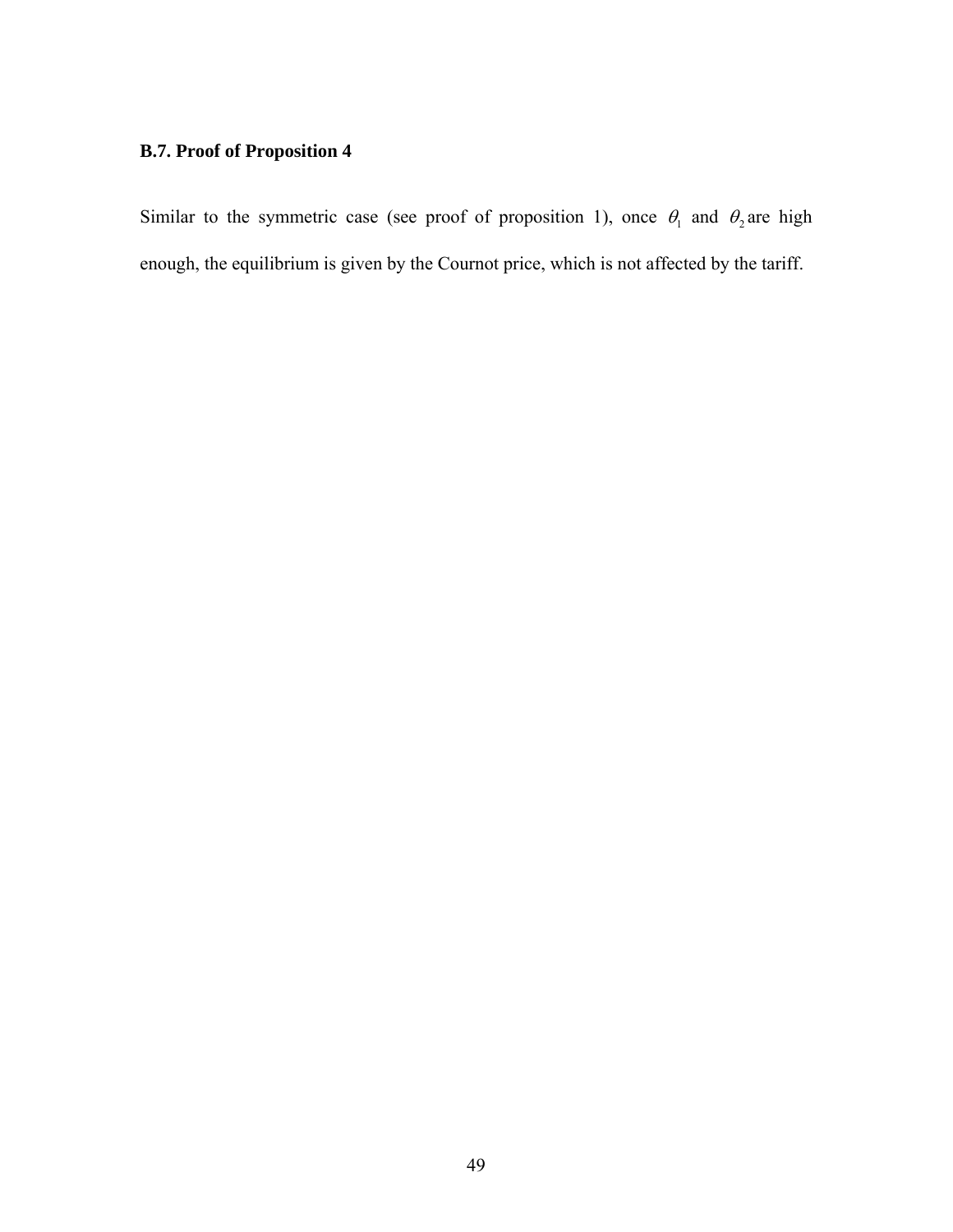# Chapter 2: Strategic Trade Policy toward Multinational Firms

## **1. Introduction**

<u>.</u>

Strategic trade policy is commonly defined as the trade policy that changes the strategic interactions between firms. As Brander (1995) notes "…the key point is that the strategic relationships between firms introduce additional motives for trade policy, over and above terms of trade and other effects that arise in all market structures." The profit-shifting motive has been the hallmark of strategic trade policy literature. Strategic trade theory has shown that government intervention can affect the strategic interactions between firms and potentially boost the welfare of a country by mainly shifting profits from foreign firms to domestic firms.18

 An established result in the strategic import policy literature is that when there is a domestic rival to a foreign monopolist, a specific tariff imposition is more likely to improve domestic welfare at the expense of the foreign firm than if there were no domestic firm, suggesting that the profit-shifting effect of the tariff (together with the tariff revenue) dominates the loss in the consumer surplus caused by an increase in

<sup>&</sup>lt;sup>18</sup> The influential work of Brander and Spencer (1985) envisions two exporting firms selling to a third country, which does not produce the product. This set-up (commonly referred to as "third market model") is convenient in that it allows the authors to focus their attention on the firm competition and leaves aside the question of how interventionist trade policies affect domestic consumers. The authors show that although an export subsidy worsens terms of trade for a country, it shifts oligopoly profits from the foreign firm to the domestic firm, leading to a net welfare gain. Other early contributions to strategic trade policy include Krugman (1984), Dixit (1984), and Eaton and Grossman (1986).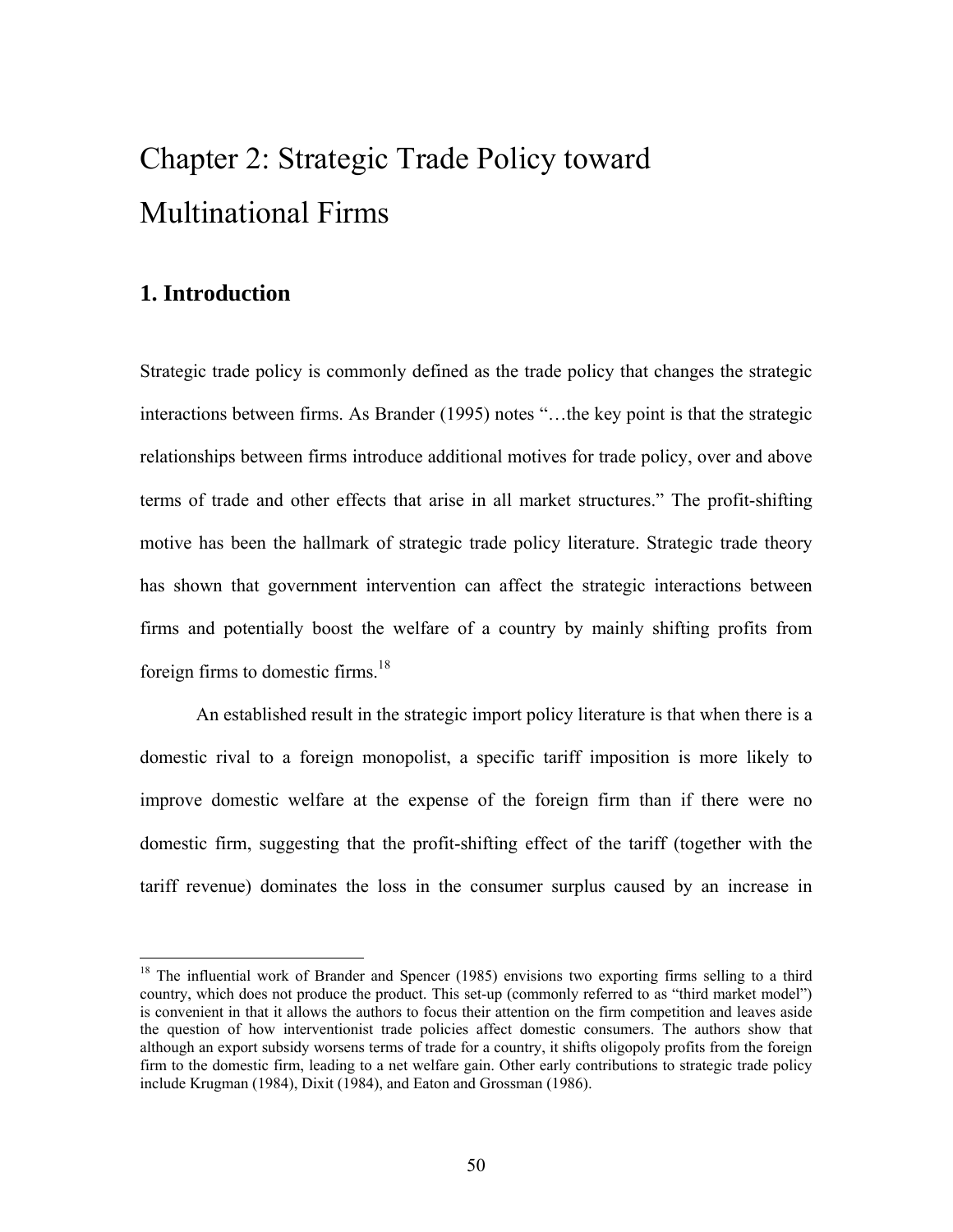prices.<sup>19</sup> In these standard models of strategic import policy, exporting is the sole means of supplying the domestic market for the foreign firms, thus, a tax on their exports is usually an unavoidable increase in their marginal costs.<sup>20</sup> It is widely known that multinational corporations ("MNC"s) are much more complex, yet flexible, organizations that seek economic gains and efficiencies through increasing their scope of operations forming wide networks of subsidiaries, acquisitions, etc. The presence of these alternative ways of operating in the international markets besides exporting may possibly have different implications than what the standard strategic import policy models predict. This paper fills a gap in the literature by studying the welfare implications of a strategic import policy tool (specific tariff) for the domestic country in the presence of a flexible foreign MNC. It is important to note that this motivation is not fully encompassed in the tariffjumping argument of Blonigen and Ohno (1998) although they consider strategic trade policy against MNCs. In their analysis, a multinational firm chooses to build a subsidiary firm in the targeted market if the import tax is too high (tariff-jumping), or else it chooses to export only. Thus, the common observation that many MNCs produce locally as well as export from their parent plants is not addressed in their paper.

 The competition takes place in two stages. In the first stage, a domestic firm and a foreign multinational firm decide how much to invest in the domestic market, that is, they choose the capacities of their plants. In the second stage, after the capacity decisions are

 $\overline{a}$ 

<sup>&</sup>lt;sup>19</sup> See Helman and Krugman (1989, pp. 117-131) for an extensive analysis of strategic import policy.<br><sup>20</sup> Lai (1999) studies a strategic trade policy model with spillovers in which a domestic firm and a

multinational firm both produce in the domestic market and compete in Cournot form. In this study, the multinational firm produces only in the domestic country, thus, a production tax on the multinational firm's output is like an import tax on a foreign firm's exports. The possibility that the multinational firm can also export besides engaging in foreign direct investment is not addressed.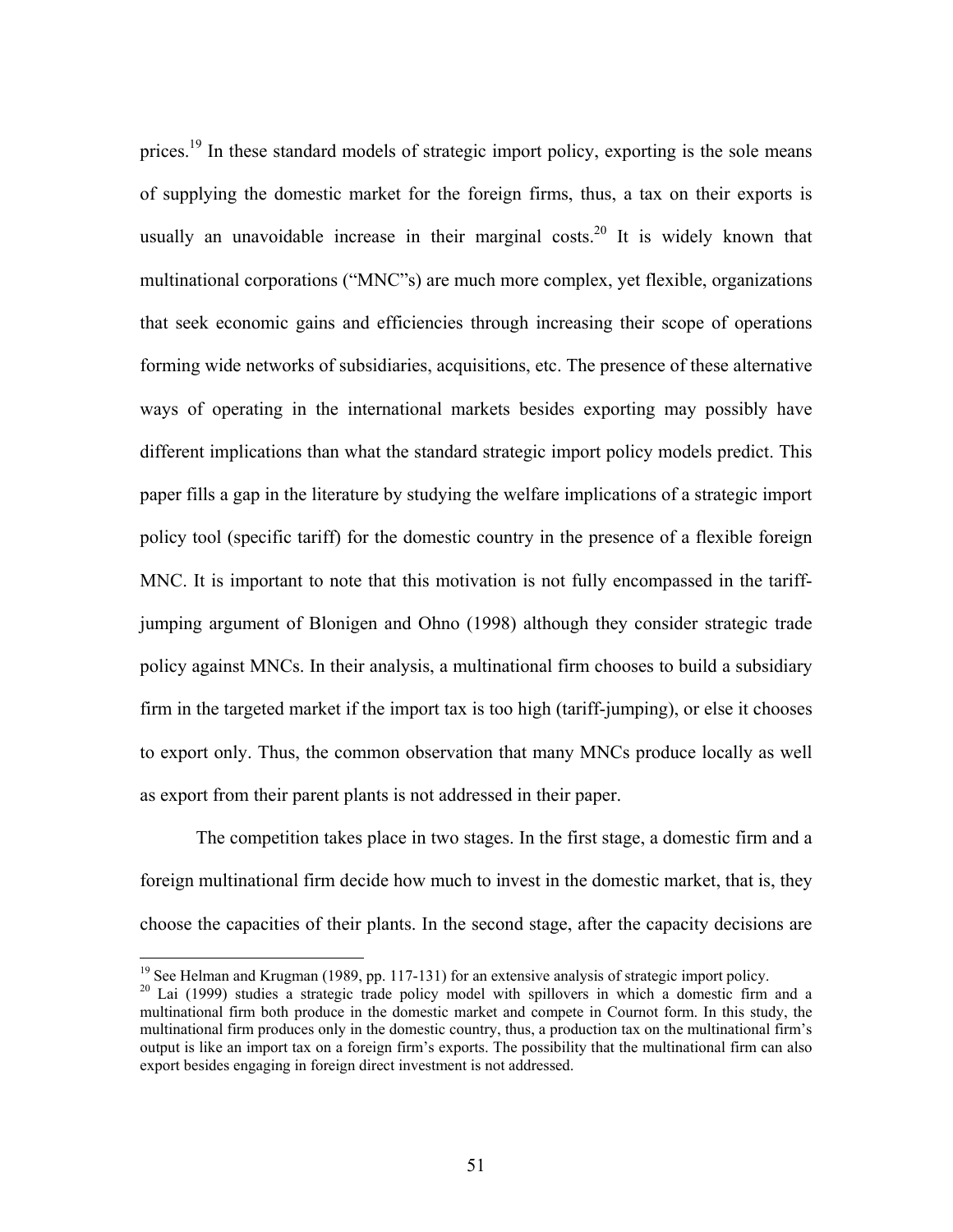revealed to both firms, they simultaneously choose prices and produce to satisfy demand. As opposed to the traditional models of capacity-constrained price competition, I follow Maggi (1996) and model capacity as a flexible constraint.<sup>21,22</sup> The multinational firm produces at its local plant (subsidiary firm) and can increase production through exports if it decides to supply beyond capacity. This additional cost of providing in excess of capacity includes mainly the transportation costs and is referred as trade costs throughout the paper. Similarly, the domestic firm's production can exceed its capacity at a higher marginal cost, which is determined by factors such as the cost of over time work, degree of unionization of the industry, etc. $^{23}$ 

 I show that a welfare-maximizing domestic government's decision to intervene or not depends on several factors. If exporting is initially cheap, a tariff imposition on the foreign multinational firm's exports acts as a "facilitating practice" rather than as a profitshifting device, that is, the tariff helps the firms to reach an outcome they could otherwise not and raises the profits for both firms.<sup>24</sup> The national welfare is diminished in this case. When exporting is more costly, only the domestic firm benefits from the tariff imposition at the expense of the foreign firm and domestic consumers. The increase in the domestic firm's profits can outweigh the loss in the consumer surplus only when the goods are

 $\overline{a}$ 

 $21$  Maggi (1996) considers a "third market" model in which oligopolistic firms in a home country and a foreign country export goods to a third country while the home country's government is trying to decide on the single-rate best policy (output or capacity subsidy/tax).<br><sup>22</sup> Jean Tirole (1988, pp.217) suggests "In most cases, firms do not face rigid capacity constraints, as we

noted earlier. The cost function induced by the investment choice does not have the (inverted) L shape. That is, there is generally no capacity level that gives meaning to the quantity variable in the Cournot profit functions."<br><sup>23</sup> The results are robust if the domestic firm's out-of-capacity cost is set to be arbitrarily high.

 $24$  The term "facilitating practice" was first used in Krishna (1989). Krishna (1989) shows that under price competition, a voluntary export restraint on the foreign firm improves the profits of both the domestic firm and the foreign firm, helping the firms to achieve a favorable outcome they would otherwise not be able to.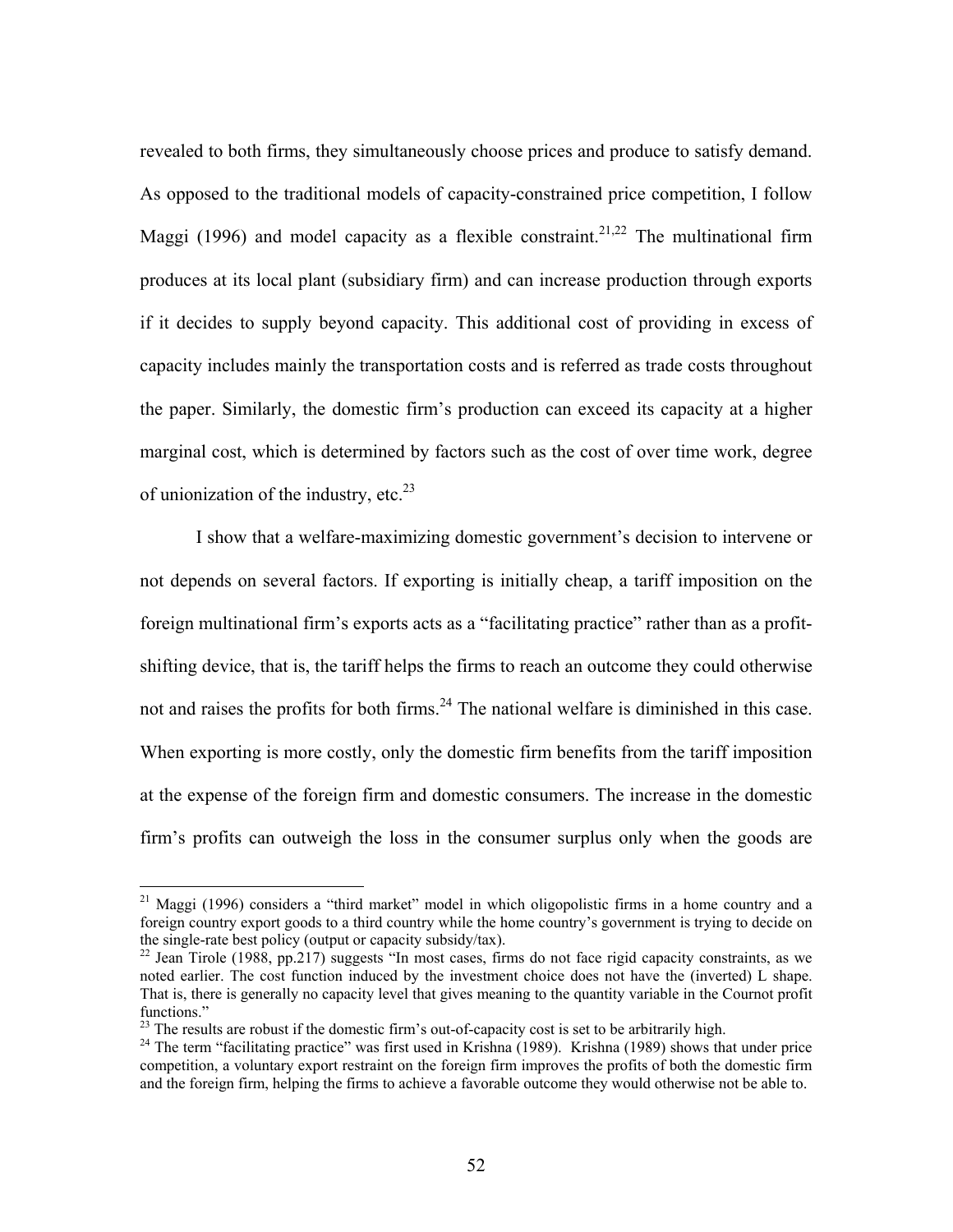close enough substitutes. Thus, the implications of the tariff for the total welfare depend on the initial costs of exporting as well as the degree of differentiation of the products.<sup>25</sup>

The remainder of the paper is structured as follows. Section 2 extends the twostage capacity-constrained price competition model developed in Maggi (1996) to allow for asymmetric firms and discusses the equilibrium structure of the full game. The consumer model is developed in this section as well. Section 3 discusses the welfare implications of a specific tariff for both the domestic country and the foreign firm. Section 4 concludes.

## **2. The Model**

## **2.1. Firms**

 $\overline{a}$ 

Consider a market that consists of an imperfectly competitive sector served by two firms and a competitive sector. A domestic firm and a foreign multinational firm operate in the imperfectly competitive sector by producing two (symmetrically) differentiated products. The multinational firm has a subsidiary firm in the domestic country and is able to support its local production through exports. Both firms can produce at a constant shortrun marginal cost up to the capacity level and can produce beyond capacity at a higher marginal cost. The domestic firm's ability to produce beyond capacity is determined by such factors as the cost of over time work, degree of unionization of the industry, etc. The

<sup>&</sup>lt;sup>25</sup> Using a duopoly strategic trade policy model, Kohler and Moore (2002) show that under Bertrand competition, strategic export tax by the foreign government has ambiguous effects on domestic welfare. They find that the degree of product differentiation and cross-price elasticity of demand between domestic and foreign goods are essential in determining the sign of the welfare change.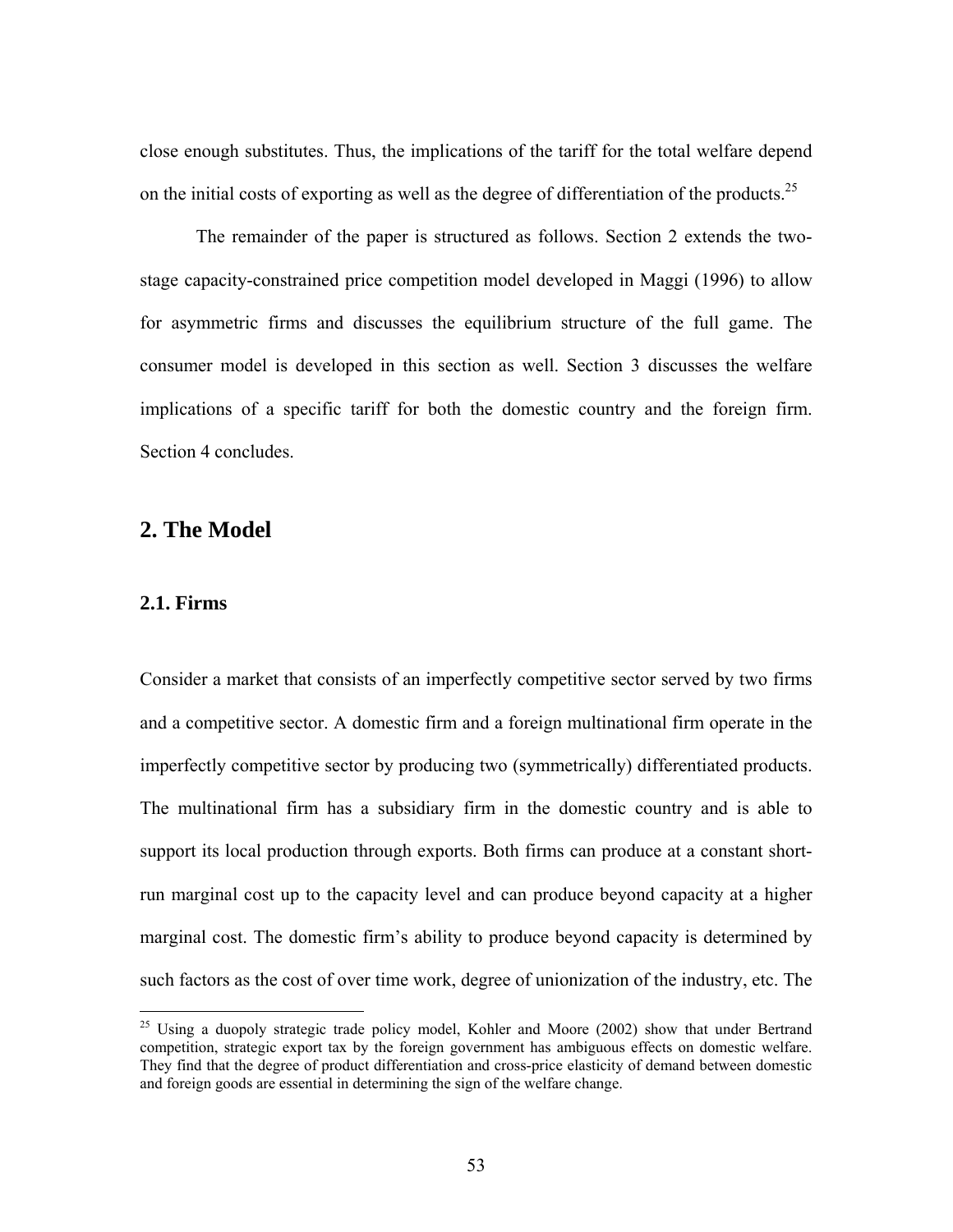multinational firm's flexibility is due to its capability to export, thus, the major factor that influences its ability to increase production above the capacity limit is trade costs. It is important to note that the central characteristic of the model is the multinational firm's more flexible production set-up due to its capability to serve the domestic market through exports and local production. I start with the assumption that both firms can produce beyond capacity at viable (within the range of key parameters in the model) level of costs although it is always less expensive for the multinational firm to do so. Later on, I show that setting the domestic firm's out-of-capacity costs arbitrarily high leaves the main results unaffected.

The demand side of the model is identical to that of Maggi (1996). The demand is linear for each product:

$$
q_i = D(p_i, p_{-i}) = a - b_1 p_i + b_2 p_{-i}, \ i = 1, 2 \text{ and } b_1 > b_2 > 0.
$$
<sup>26</sup> (1)

Each firm produces at a constant marginal cost *c* . The marginal cost of building a unit of capacity  $(k)$  is given by  $c_0$ . Thus, the long-run marginal cost of production per unit is  $c + c_0$ . Each firm is capable of producing in excess of capacity at an additional marginal cost  $\theta_i$  for  $i = 1,2$  where  $\theta_1 > \theta_2$ . Thus, it is more expensive for firm 1 (domestic firm) to provide an additional unit beyond capacity than firm 2 (multinational firm).<sup>27</sup> The standard assumption  $c_0 < \theta_i$  (*i* = 1,2) guarantees that each firm has an incentive to build

<sup>&</sup>lt;sup>26</sup> This condition indicates that the goods are substitutes and strategic complements.

<sup>&</sup>lt;sup>27</sup> Maggi (1996) considers the symmetric case ( $\theta_1 = \theta_2$ ). I follow the same approach of the symmetric case to find out the equilibria of the subgame and the full game, which are needed for analyzing the implications of government intervention.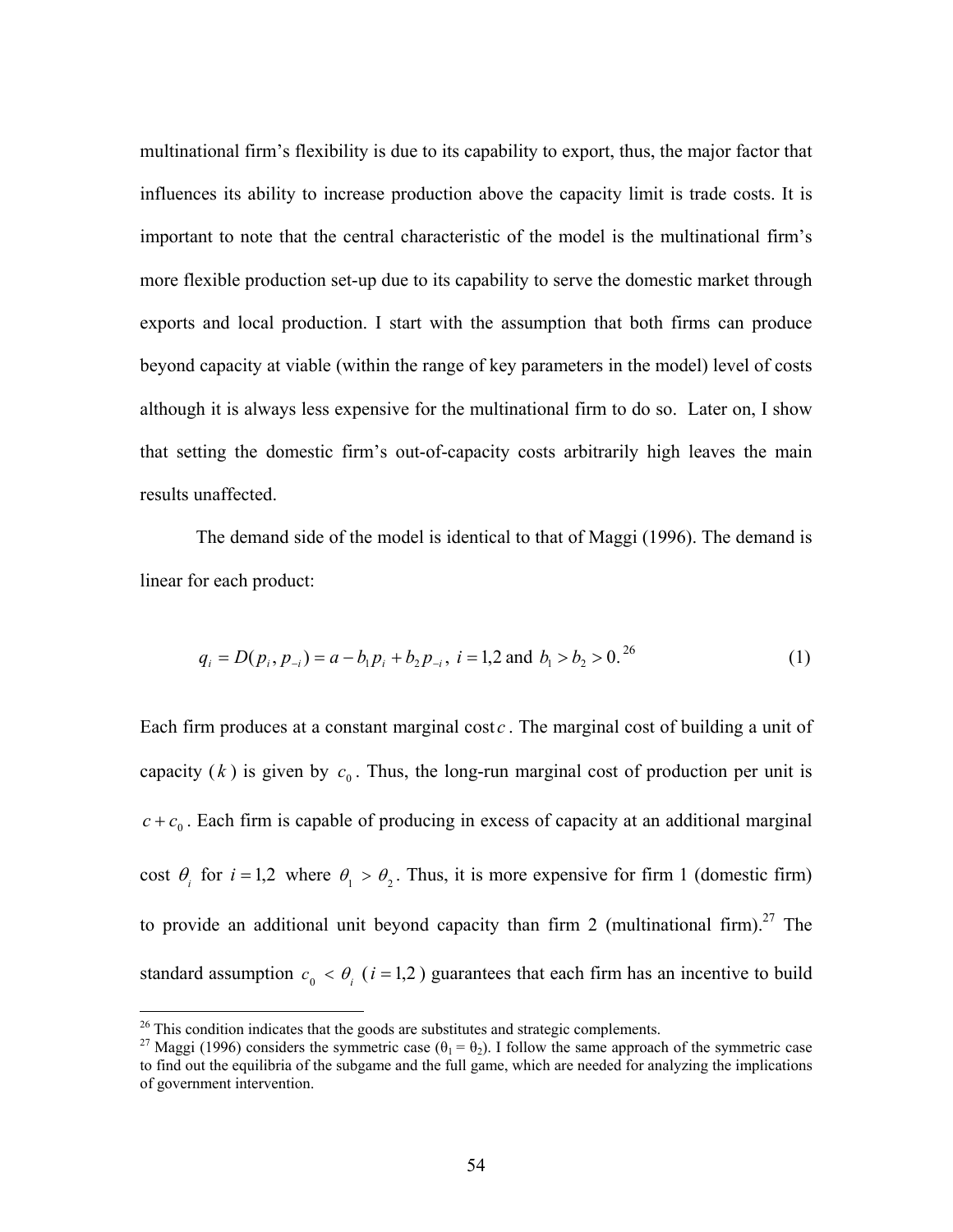capacity. The short-run marginal cost of each unit sold in the domestic market beyond capacity is given by  $c + \theta_i$  for  $i = 1, 2$ .<sup>28</sup> Thus, the short-run total cost for firm *i* ( $i = 1, 2$ ) is given as follows:

$$
TC_i = \begin{cases} cq_i & \text{for } q_i \le k_i \\ cq_i + \theta_i (q_i - k_i) & \text{for } q_i > k_i \end{cases}
$$
 (2)

The game has two stages. In the first stage, the firms simultaneously choose capacities. In the second stage, after the capacity decisions are revealed to both firms, they simultaneously choose prices. The game can be solved with backward induction.

### **2.1.1. The Second Stage: The Price Subgame**

 $\overline{a}$ 

Taking the capacities as given, each firm chooses its optimal price, thus, the equilibria of the price subgame are given by the intersection of the subgame reaction functions. The key functions used to derive the subgame reaction functions are the Bertrand reaction function and the isoquantity curve. Bertrand reaction function for firm *i* is the solution to arg max  $_p(p-x)D(p, p_{-i})$  given constant marginal cost *x* and is denoted by  $r^{i}(p_{-i}; x)$ . The price combinations such that the demand for firm  $i$  is constant at  $k_i$  are represented by  $p_i = \Phi^i(p_{-i}; k_i)$ , that is,  $\Phi^i(p_{-i}; k_i)$  is an isoquantity curve. The bold line in figure 1 shows the reaction function  $R^{i}(p_{i}, k_{i})$  in the price subgame for firm *i*. This can be

 $2<sup>28</sup>$  The implicit assumption is that the multinational firm is not constrained by capacity at its domestic plant and can produce at a constant marginal cost c.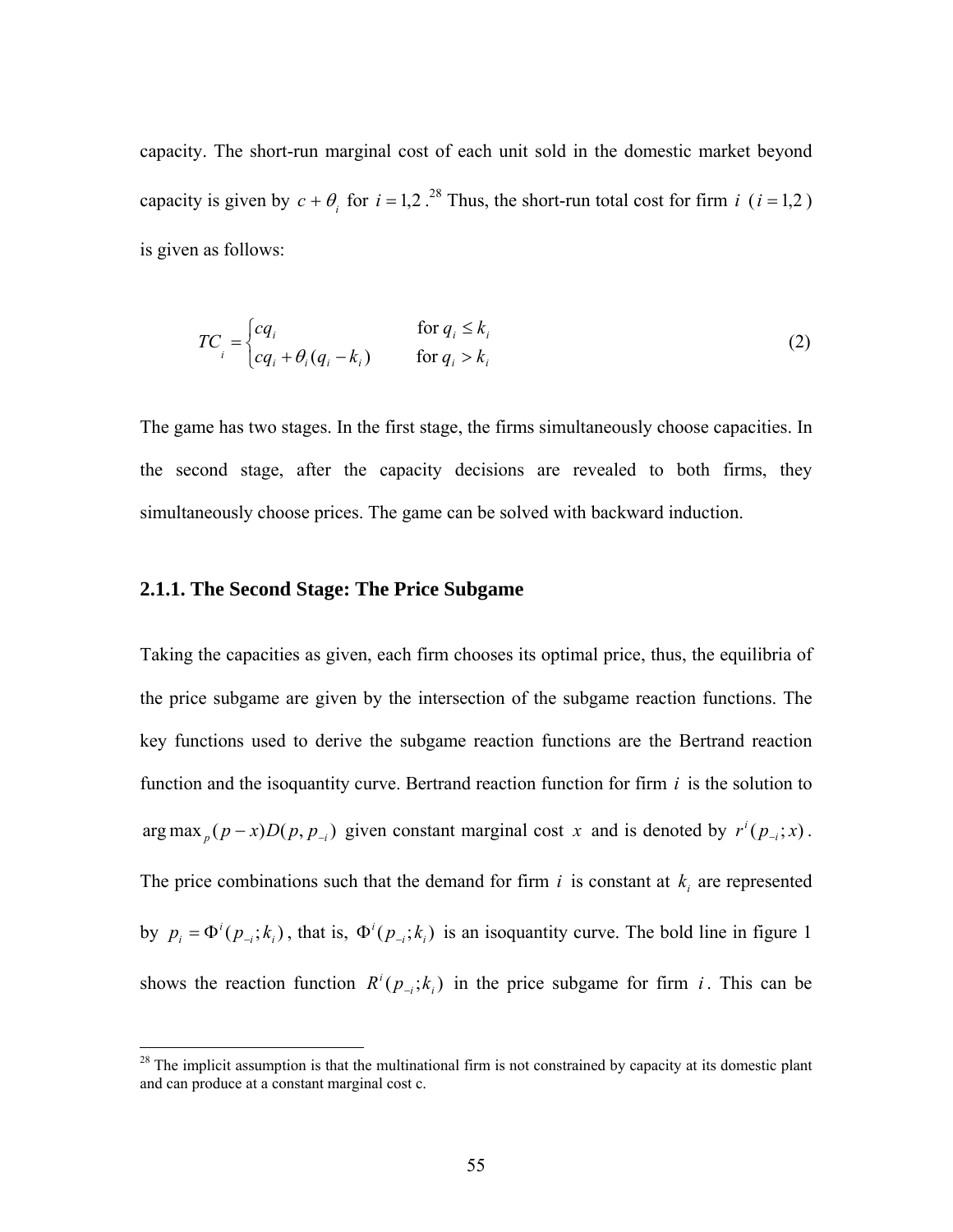explained as follows. When its rival's price is low, firm *i* can either produce at capacity and choose a price on its isoquantity curve  $\Phi^i(p_{-i}; k_i)$  or it can produce less than its capacity and choose a price on its Bertrand reaction curve  $r^{i}(p_{i}, c)$ . In figure 2, which demonstrates the short run marginal cost and the residual marginal revenue curve

 $(MR_i^r(q_i, p_{-i}))$  for firm *i*, the capacities in these two scenarios correspond to  $k_i^B$  and

 $k_i^A$ , respectively. Producing at capacity and charging a price on its isoquantity curve is not optimal for firm *i* in this case because, given the low price of its rival firm, firm *i* has an incentive to raise its price and not fully utilize its capacity. The best response of firm *i* in this case is given by its Bertrand price (lower bold segment in figure 1.) Similarly, when its rival is charging a high price, firm *i* benefits from cutting its price and produce more than its capacity level. Thus, the upper bold segment in figure 1 is part of the best response function for firm *i* and the corresponding capacity choice is  $k_i^c$ . When rival's price is at an intermediate level, firm *i*'s residual marginal revenue curve intersects its marginal cost at the vertical segment in figure 2 and the firm chooses to produce at capacity. This is true for a range of its rival's prices and firm *i* is more aggressive compared to the other two scenarios (i.e., the isoquantity curve has a smaller slope than the Bertrand reaction functions). For any pair of capacities, the two subgame reaction functions intersect only once, thus, the pure-strategy equilibrium of the subgame is unique. The profit functions are continuous and quasi-concave.<sup>29</sup>

 $\overline{a}$ 

 $29$  In Krishna (1989), the game does not admit pure-strategy equilibrium in the presence of a voluntary export restraint. The voluntary export restraint acts like a capacity constraint on the foreign firm. This leads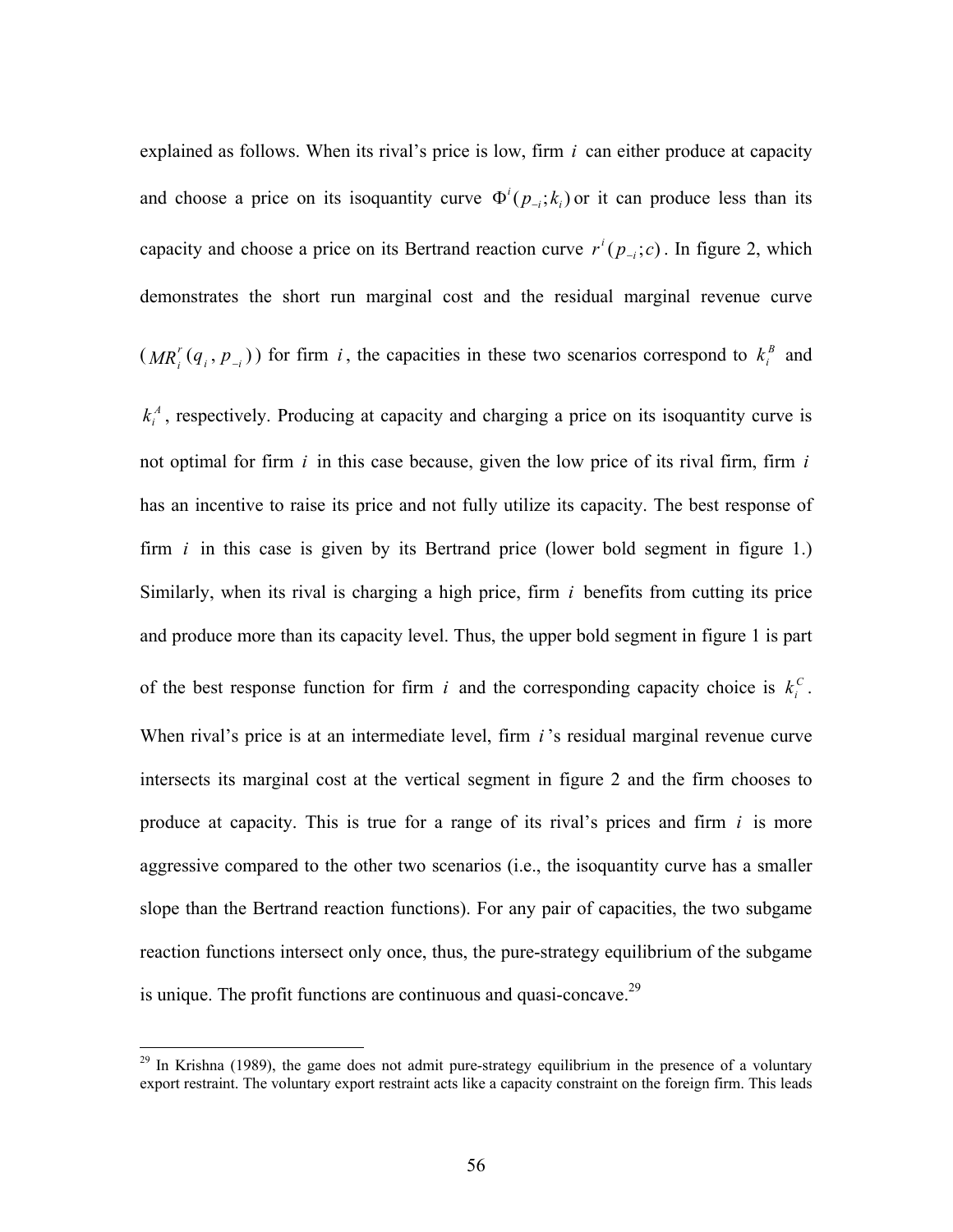

## **2.1.2. The First Stage**

In equilibrium, each firm produces builds its capacity to satisfy the demand, that is,  $k_i = D(p_i^*, p_{i}^*)$  for  $i = 1,2$  where  $(p_i^*, p_{i}^*)$  is the optimal price pair chosen in the second stage. Thus, the equilibrium price pair lies on the segment of the isoquantity curve of firm *i* between the two Bertrand reaction functions. (the middle branch in figure 1) This result can be explained by figure 2. The initial capacity level is denoted by  $k_i^B$ . If firm *i* 's residual marginal revenue curve intersects its marginal cost curve at the lowest horizontal segment  $(MC = c)$ , then the capacity is not fully utilized. This case corresponds to the lower bold segment in the subgame reaction function in figure 1 where firm *i* 's price given by the Bertrand reaction function  $r^{i}(p_{-i}, c)$  is higher than its price

to rationing of the foreign firm's product and discontinuity in the home firm's reaction function. With the assumptions of differentiated goods and rigid capacities, Friedman (1988) shows that if the degree of product differentiation dominates the size of the demand spillover caused by rationing consumers, the quasi-concavity of profit functions is preserved, thus, the price game may admit pure-strategy equilibria.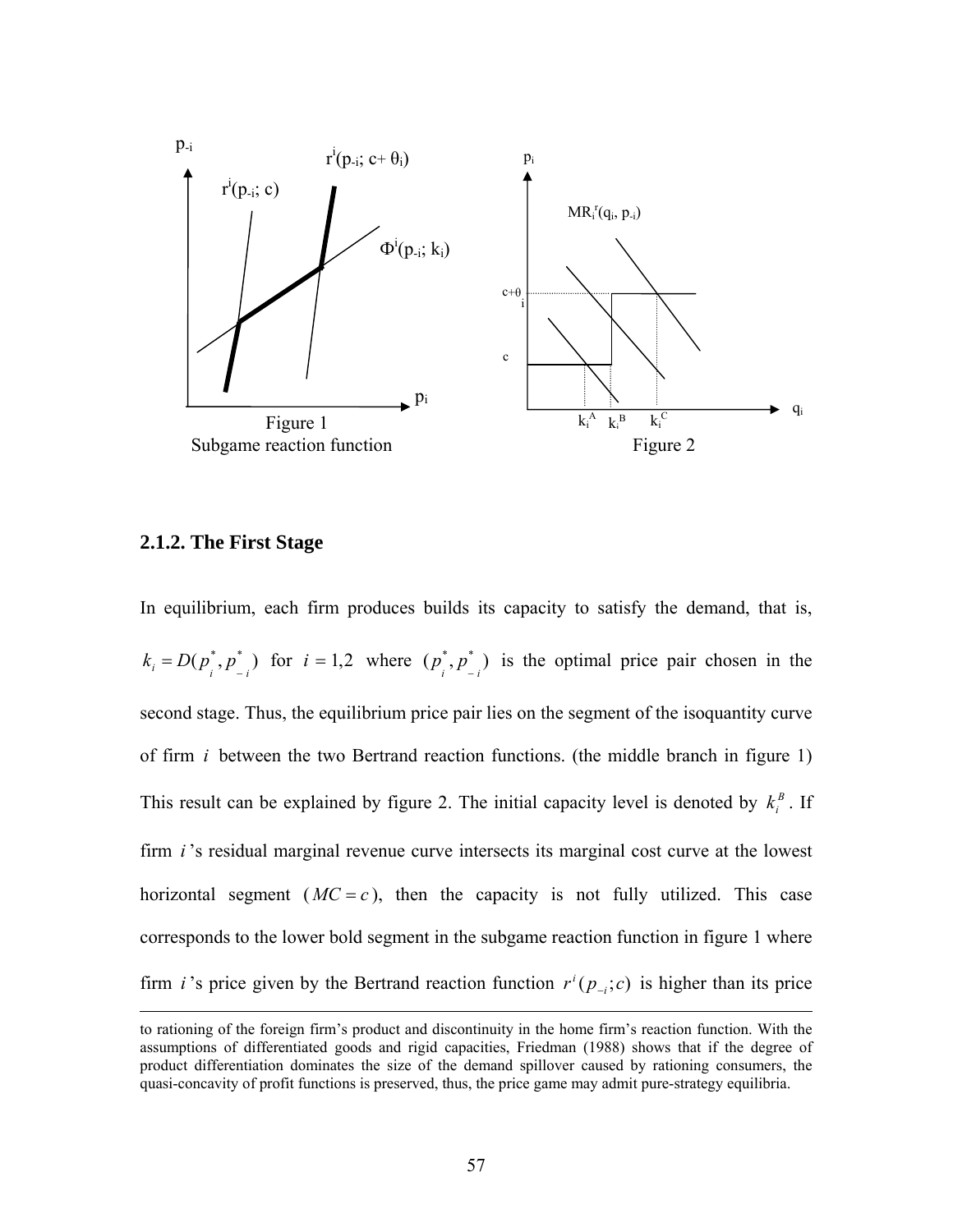when it produces at capacity. Firm *i* can reduce its capacity level to  $k_i^A$  without affecting the equilibrium prices and incur lower costs. Similarly, the case in which firm *i* produces above the capacity limit  $(MC = c + \theta_i)$  corresponds to the upper bold segment in the subgame reaction function in figure 1. In this case, firm *i* can increase its capacity level to  $k_i^C$  and save costs since producing within capacity is less expensive than exporting.

## **2.1.3. The Equilibria of the Full Game**

Maggi (1996) constructs two curves ( $C^{i}(p_{-i}; c+c_0)$ ,  $S^{i}(p_{-i}; c+c_0)$ ) and identifies three critical values for  $\theta$  in the symmetric case. I adopt these definitions in order to study the asymmetric equilibria in the present case.

Connecting the tangency points between firm  $i$ 's ( $i = 1, 2$ ) highest isoprofit curve and its rival's isoquantity curve  $\Phi^{-i}(p_i; k_{-i})$  as  $k_{-i}$  changes trace the curve  $C^{i}(p_{i}, c+c_{0})$  in the price space. The points of tangencies between firm *i*'s highest isoprofit curve and the Bertrand reaction function of its rival firm  $(r^{-i}(p_i; c + \theta))$  as  $\theta$ changes trace the curve  $S^i(p_{-i}; c + c_0)$  in the price space. The curves  $C^1(p_2; c + c_0)$  and  $S^1(p_2; c + c_0)$  are shown in figure 3.

The value of  $\theta$  for which  $r^{i} ( p_{-i} ; c + \theta )$  crosses the diagonal at the same point as  $S^{i}(p_{-i}; c+c_0)$  does is denoted by  $\theta_s$ ,  $i=1,2$ . In figure 4,  $S^{1}$ (.) and  $S^{2}$ (.) intersect at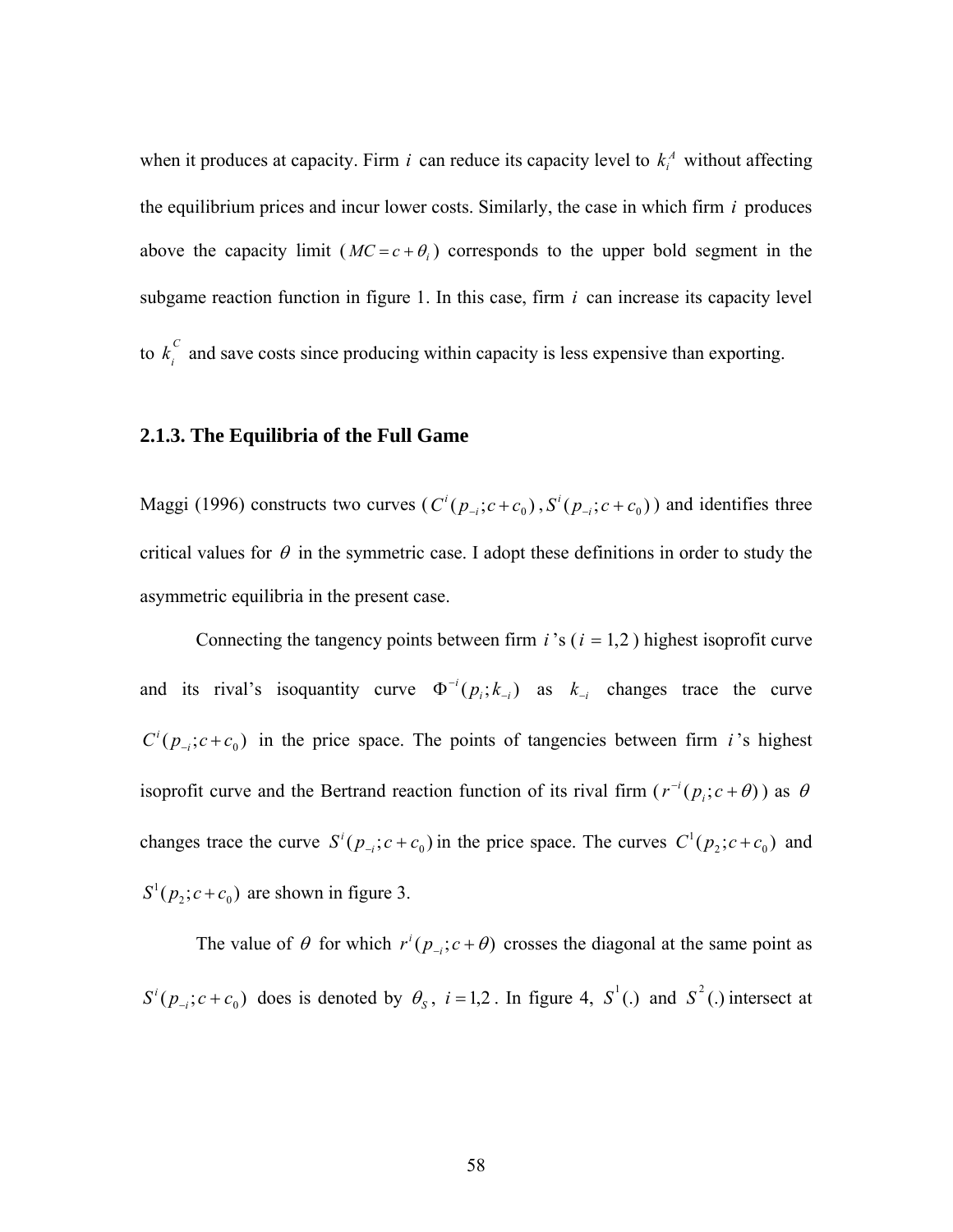point D, which is lower on the diagonal than the Bertrand price pair at point B, thus,  $\theta > \theta_s$  in this particular case.

Finally,  $\theta_V$  is the value of  $\theta$  for which  $C^i(p_{-i}; c+c_0)$  passes through the point of intersection between  $S^{-i}(p_i; c + c_0)$  and  $r^{i}(p_{-i}; c + \theta)$ ,  $i = 1, 2$ . In figure 4, for instance,  $C^1(p_2; c+c_0)$  intersects  $S^2(p_1; c+c_0)$  to the left of point K, thus,  $\theta$  is greater than  $\theta_{\gamma}$ .



I start constructing the equilibria of the full game with the case for which both the multinational firm and the domestic firm have low out-of-capacity costs. ( $\theta_s > \theta_1 > \theta_2$ ) Firm *i* chooses its optimal price to maximize its profits subject to two constraints.  $(i = 1, 2)$  First, the optimal price pair it chooses must lie on the price reaction function of the rival firm. Second, the price pair should lie on the middle branch between  $r^{i}(p_{i}, c)$ − and  $r^{i}(p_{i}, c + \theta_{i})$  in figure 1 since it produces at its capacity level. These can be seen as the incentive compatibility (IC) constraints.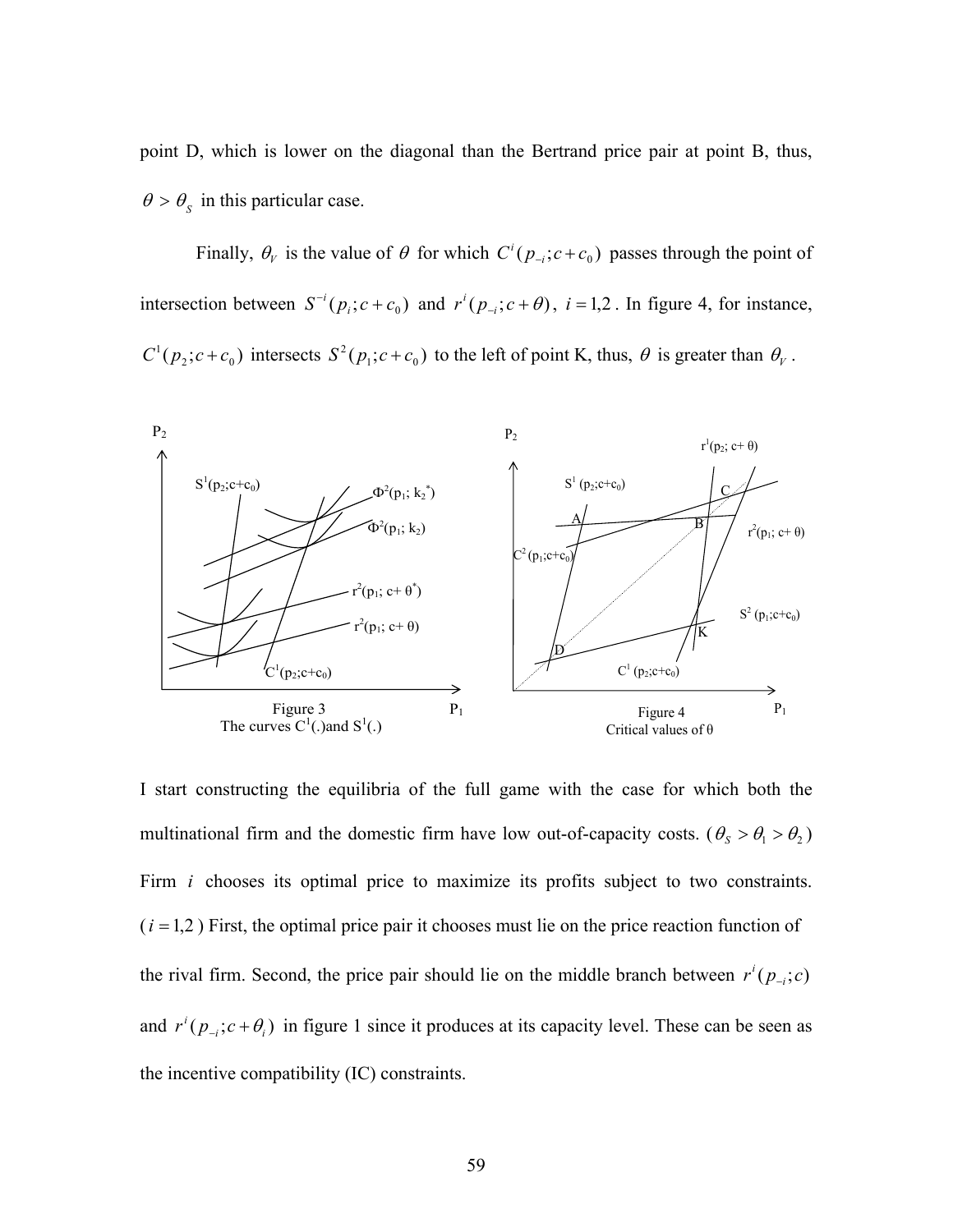

Figure 5

If the intersection of the Bertrand reaction functions  $r^1(p_2; c + \theta_1)$  and  $r^2(p_1; c + \theta_2)$ constitutes an equilibrium price pair (point B in figure 5), then firm 1 has to choose a capacity level  $k_1$  such that  $\Phi^1(p_2; k_1)$  passes through point B. Since  $\theta_2 < \theta_s$ ,  $r^2(p_1; c + \theta_2)$  is located below  $S^2(p_1; c + c_0)$ . On  $r^1(p_2; c + \theta_1)$ , the price pair that maximizes firm 2's profits is given by point R by definition of  $S^2(p_1; c + c_0)$ . Firm 2 has another isoprofit curve at point T, which is tangent to  $\Phi^1(p_2; k_1)$  by definition of  $C^2(p_1; c+c_0)$ . These two isoprofit curves imply that firm 2's isoprofit curve at point B is flatter than  $r^1(p_2; c + \theta_1)$ . Firm 2 can increase its profits by moving up on  $r^1(p_2; c + \theta_1)$ or to the right on  $r^2(p_1; c + \theta_2)$ . However, the first one would violate the second IC constraint ( $p_2 \le r^2(p_1; c + \theta_2)$ ). If instead it chooses a price pair to the right of point B on  $r^2(p_1; c + \theta_2)$ , this new price pair will not be on the price reaction function  $R^1(p_2; k_1)$  of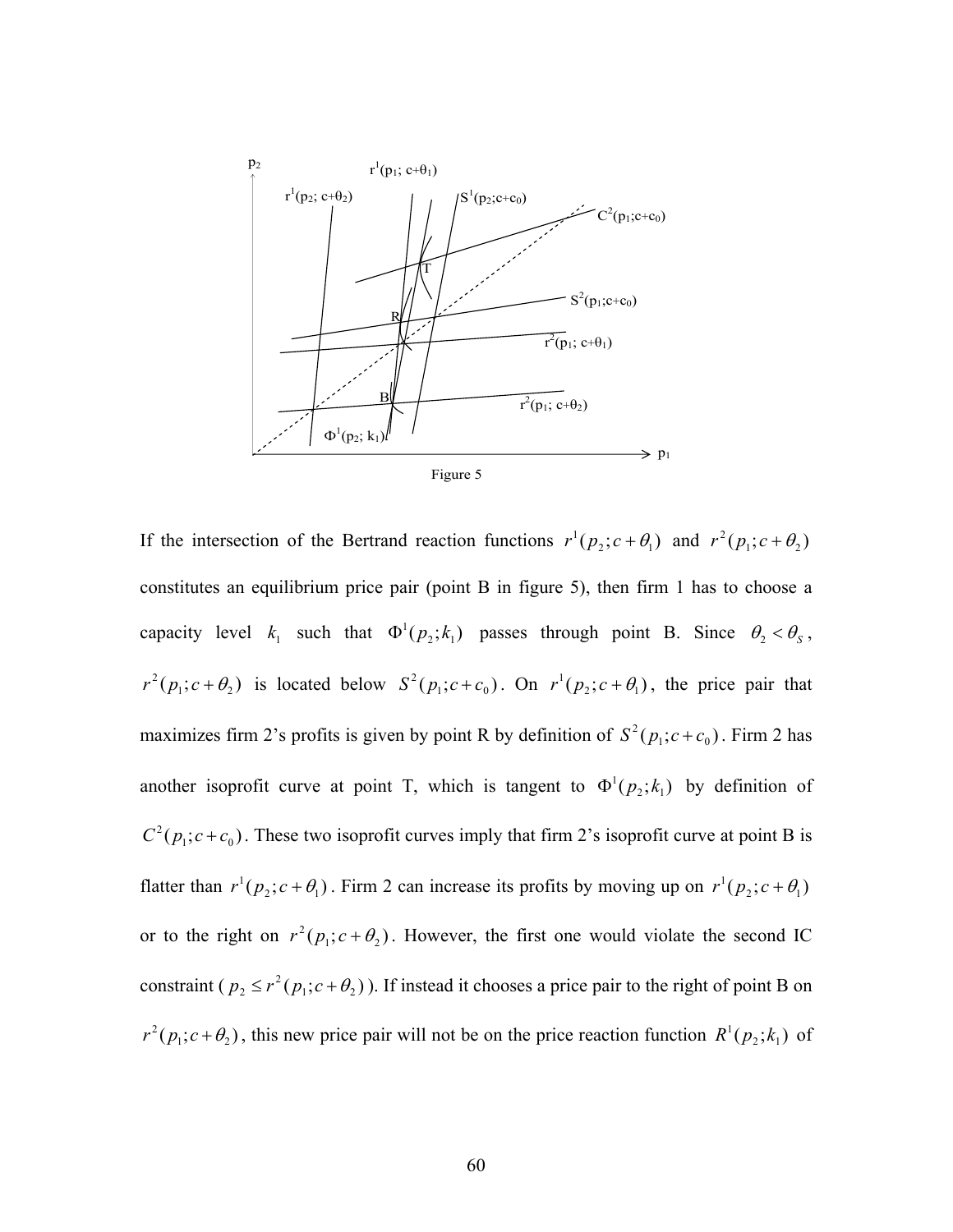firm 1, which is kinked at point B. Thus, firm 2 does not have any incentive to deviate from point B.

For B to be an equilibrium point, firm 2's isoquantity  $\Phi^2(p_1; k_2)$  for a given capacity level  $k_2$  it chooses in equilibrium also has to pass through point B. (see figure 6) Since  $\theta_1 < \theta_s$ ,  $S^1(p_2; c + c_0)$  is located to the right of  $r^1(p_2; c + \theta_1)$ . The price pair that maximizes firm 1's profits on  $r^2(p_1; c + \theta_2)$  is given by point D by definition of  $S^1(p_2; c+c_0)$ . By definition of  $C^1(p_2; c+c_0)$ , firm 1 has another isoprofit that is tangent to  $\Phi^2(p_1; k_2)$  above point B. Thus, firm 1's isoprofit at point B is flatter than  $r^2(p_1; c + \theta_2)$ . Firm 1 wants to increase its profits by moving towards point D while staying on the price reaction function  $R^2(p_1; k_2)$  of firm 2. However, it can't do so in that the price pair it chooses would violate the constraint  $p_1 \le r^1(p_2; c + \theta_1)$ . Since neither of the firms has an incentive to deviate, B is an equilibrium point. Furthermore, no other point on  $r^1(p_2; c + \theta_1)$  below point B or on  $r^2(p_1; c + \theta_2)$  to the left of point B can be an equilibrium point. At a point below point B on  $r^1(p_2; c + \theta_1)$ , firm 2 can move up on  $r^1(p_2; c + \theta_1)$  and increase its profits while staying on the price reaction function of firm 1 and satisfying the constraint  $p_1 \le r^1(p_2; c + \theta_1)$ . Similarly, at a point on  $r^2(p_1; c + \theta_2)$  to the left of point B, it is firm 1 which can improve its profits by choosing a price pair closer to point B without violating any of the IC constraints. Therefore, for  $\theta_s > \theta_1 > \theta_2$ , point B is the unique equilibrium point of the full game. I consider two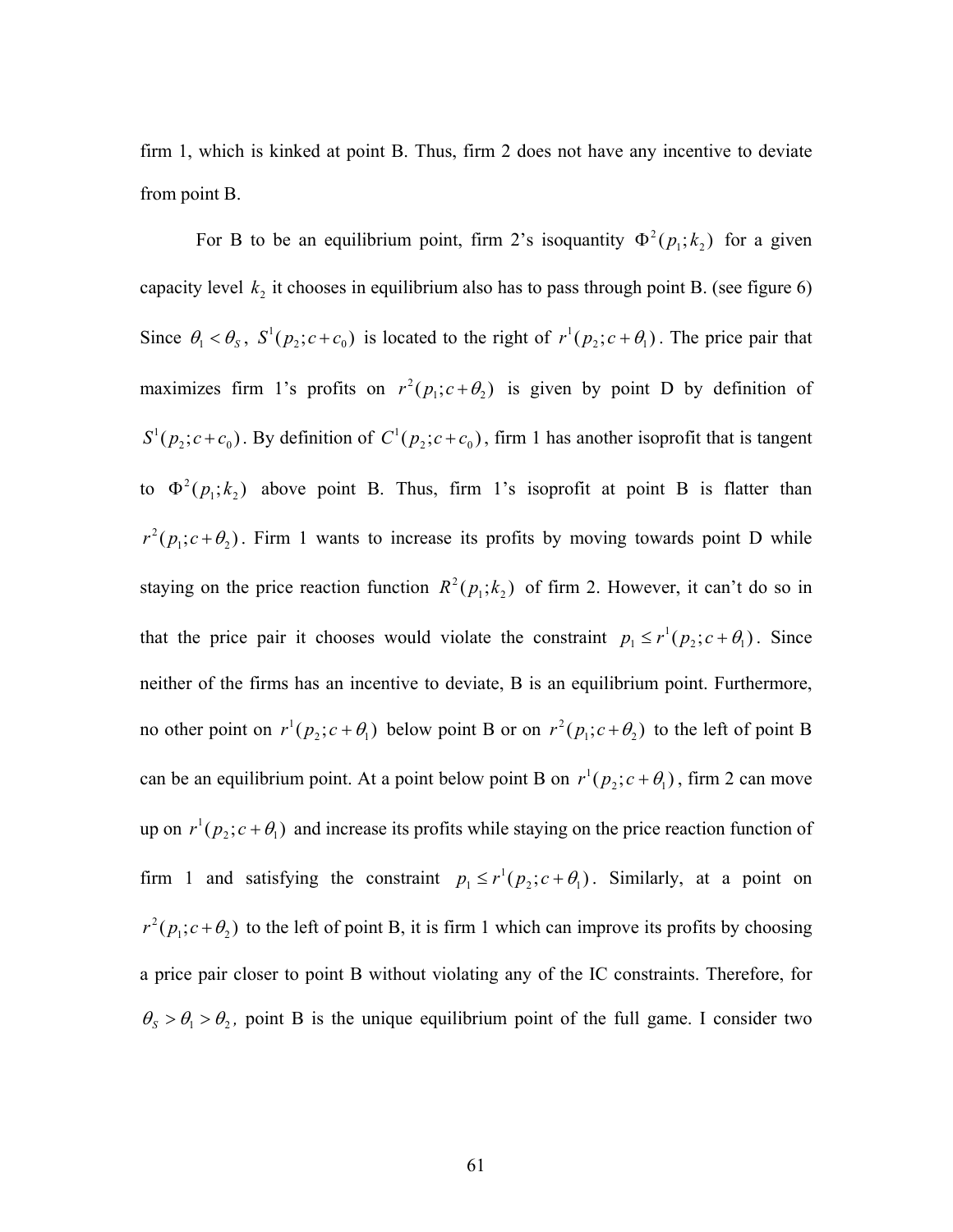other cases:  $\theta_c > \theta_1 > \theta_2 > \theta_V$  and  $\theta_1 > \theta_c > \theta_V > \theta_2$ .<sup>30</sup> The equilibria for these cases are constructed in Appendix A.

For  $\theta_c > \theta_1 > \theta_2 > \theta_V$ , the unique equilibrium of the game is given by the intersection of the Bertrand reaction functions  $r^1(p_2; c + \theta_1)$  and  $r^2(p_1; c + \theta_2)$ . For  $\theta_1 > \theta_C > \theta_V > \theta_2$ , the equilibrium is unique as in the previous cases and is given by the intersection of  $r^2(p_1; c + \theta_2)$  and  $S^1(p_2; c + c_0)$ .



An obvious observation is that the equilibrium price pair in this final case does not depend on the Bertrand reaction function  $r^1(p_2; c + \theta_1)$  of the domestic firm, thus, the value of  $\theta_1$  does not affect the equilibrium price. It is shown in Appendix A.4. that at this equilibrium price, both firms charge lower prices and install larger capacities than they

1

<sup>&</sup>lt;sup>30</sup> There are other possible cases that are left out because they do not offer any unique implications in the comparative statics exercise of the next section.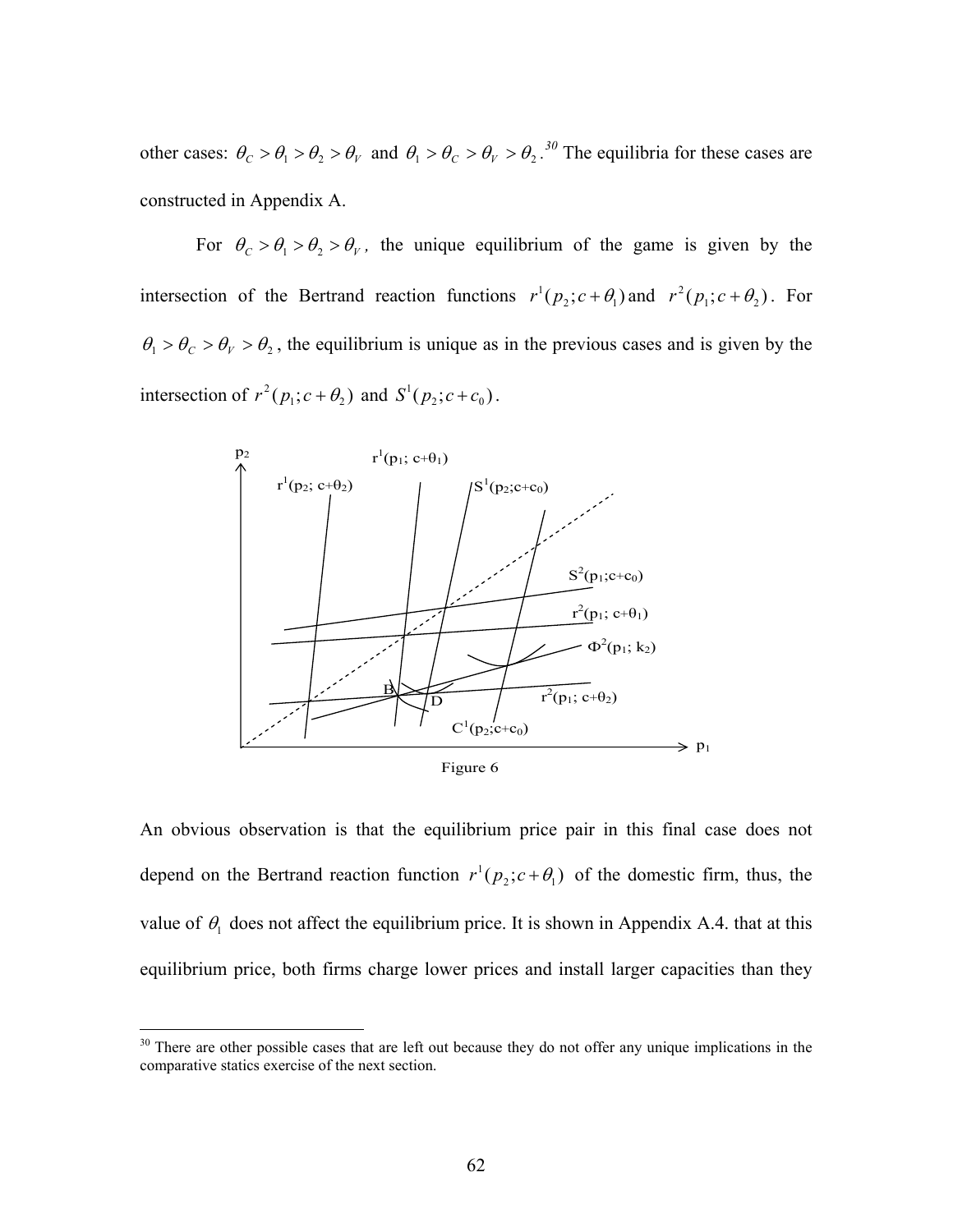would at the Bertrand price pair given by the intersection of  $r^{1}(p_{2}; c + \theta_{1})$  and  $r^2(p_1; c + \theta_2)$ . Thus, when  $\theta_1$  is very high, the Bertrand prices are also very high and the Bertrand outcome cannot be sustained as an equilibrium since firms have an incentive to expand their capacities and charge lower prices. Appendix A.4. also shows that as  $\theta_2$ becomes large enough, none of these previously mentioned equilibria stay robust anymore. In that case, the unique equilibrium is given by the Cournot price pair. (the point of intersection of curves  $C^1(p_2; c + c_0)$  and  $C^1(p_2; c + c_0)$  at which each firm's isoprofit curve is tangent to its isoquantity curve by definition) Therefore, the outcomes may resemble Bertrand or Cournot outcomes depending on the values of out-of-capacity costs of the firms in the present model.

#### **2.2. Consumers**

Three different goods are consumed in the domestic country. Two of them are the differentiated (symmetrically) products produced by the subsidiary firm and the domestic firm. The third product is the numeraire good, which is produced domestically in the competitive sector. Domestic consumers are of the same type and the representative consumer has a separable utility function that is linear in the numeraire good. Thus, there are no income effects on the consumers' consumption of the differentiated goods. The representative consumer's maximization problem can be written as:

 $Max_{q_1,q_2} \{U(q_1,q_2) - p_1q_1 - p_2q_2\}$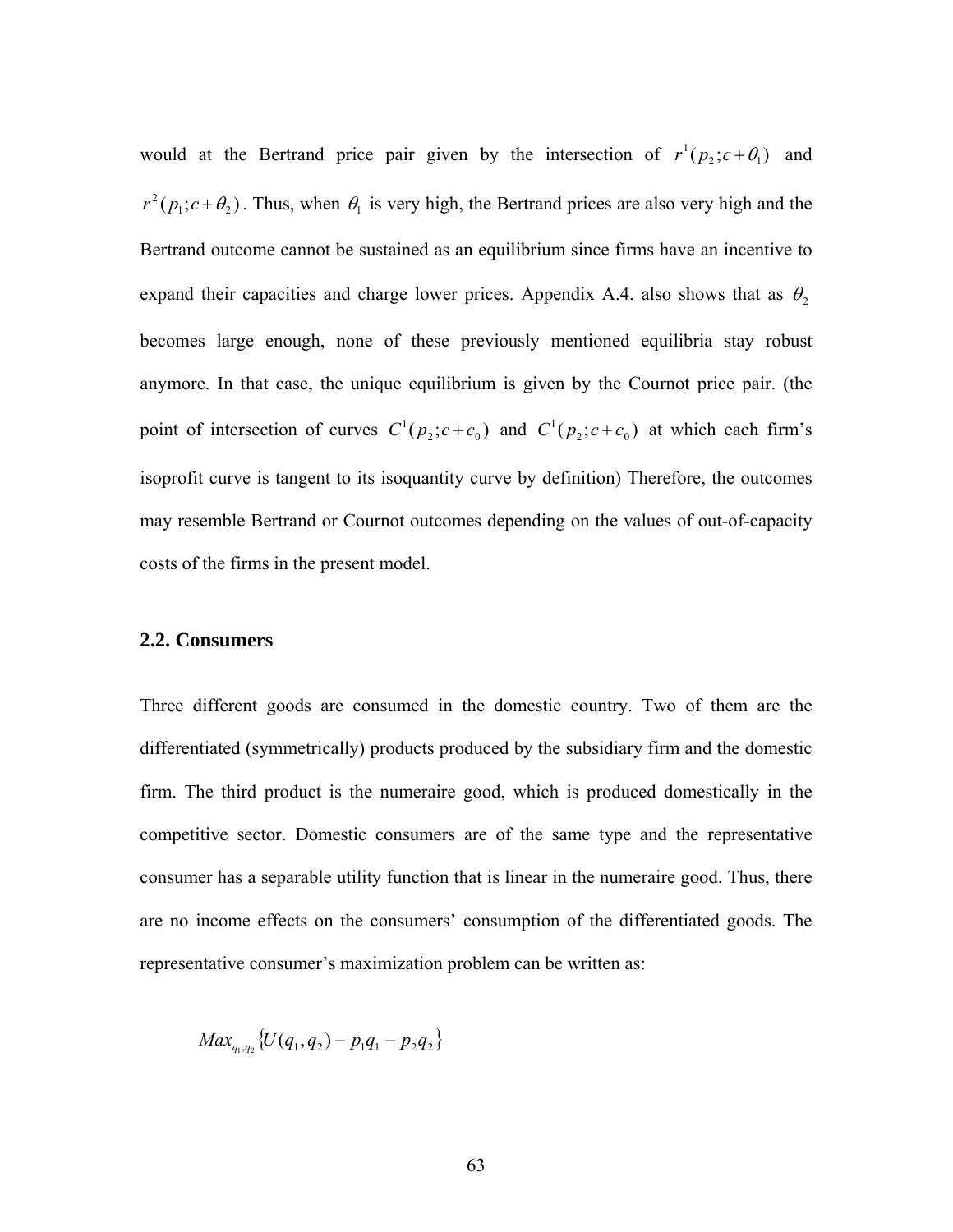where  $q_1$  and  $q_2$  denote the consumption of differentiated products produced by the subsidiary firm and the domestic firm, respectively, and  $p_1$  and  $p_2$  are their prices. As in Singh and Vives (1984),  $U(q_1, q_2)$  is assumed to be quadratic and strictly concave and is given by the following functional form:

$$
U(q_1, q_2) = \alpha_1 q_1 + \alpha_2 q_2 - \frac{1}{2} (\beta_1 q_1^2 + 2\gamma q_1 q_2 + \beta_2 q_2^2)
$$
 (3)

In order to match the direct demands given in the previous section, I assume that  $\alpha_1 = \alpha_2 = \alpha$  and  $\beta_1 = \beta_2 = \beta$ . Thus, the consumer surplus can be written as

$$
CS(q_1, q_2, p_1, p_2) = \alpha(q_1 + q_2) - \frac{1}{2} (\beta q_1^2 + 2\gamma q_1 q_2 + \beta q_2^2) - p_1 q_1 - p_2 q_2 \tag{4}
$$

Following the consumer maximization problem, the linear direct demands are given as

$$
q_i(.) = \frac{\alpha}{\beta + \gamma} - \frac{\beta}{\beta^2 - \gamma^2} p_i(.) + \frac{\gamma}{\beta^2 - \gamma^2} p_{-i}(.) \quad \text{for } i = 1, 2.
$$
 (5)

Matching the demand form above with  $q_i(.) = a - b_1 p_i(.) + b_2 p_{-i}(.)$  suggests

$$
a = \frac{\alpha}{\beta + \gamma}, \quad b_1 = \frac{\beta}{\beta^2 - \gamma^2} \quad \text{and} \quad b_2 = \frac{\gamma}{\beta^2 - \gamma^2}
$$
 (6)

The assumption  $b_1 > b_2 > 0$  indicates  $\beta > \gamma > 0$ . The ratio  $\gamma/\beta$  expresses the degree of differentiation between the two products. As this ratio approaches to zero, the goods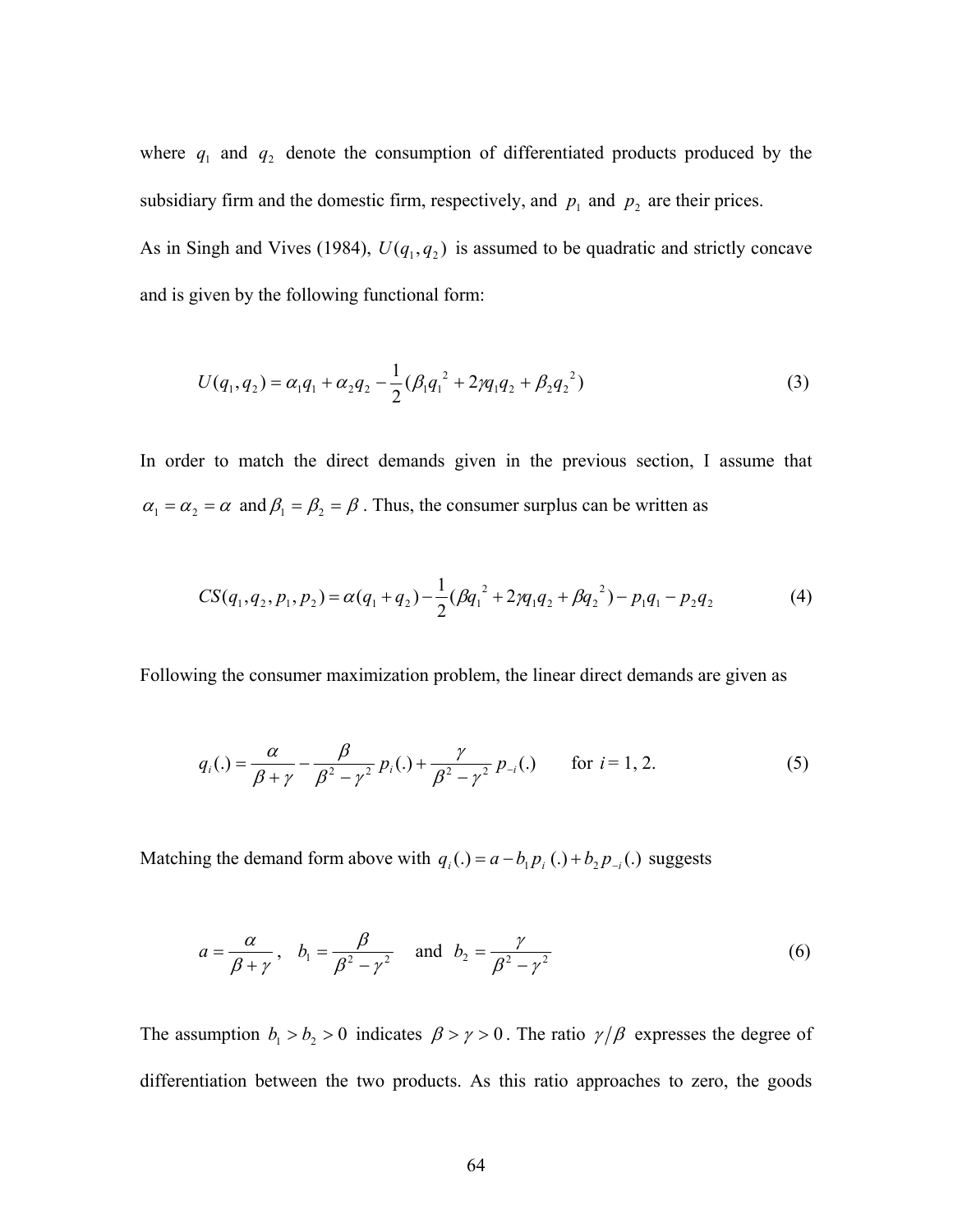become more independent (differentiated) and as it gets close to one, the market becomes almost homogenous.

## **3. Government Intervention**

<u>.</u>

Suppose the domestic government is considering implementing an import policy with an objective of maximizing the national welfare.<sup>31</sup> The policy tool is a specific tariff. A tariff imposition has an impact on the equilibrium structure of the game even though in equilibrium, the multinational firm chooses not to export to the domestic market and produces at capacity.<sup>32</sup> On the other hand, an import quota (strictly positive) would be redundant in this model. This distinction can be explained as follows. The tariff affects the short-run marginal cost function of the multinational firm (figure 2), thus, it affects the subgame reaction function of the multinational firm, altering the optimal prices chosen by the firms in the second stage. A strictly positive quantity restriction does not lead to the same conclusion in that the marginal cost curve is not affected and the multinational firm's residual marginal curve intersects the marginal cost curve still at the vertical segment in figure 2 under a quantity restriction. It might be interesting to compare this result to Krishna (1989)'s main finding of non-equivalence of quantity and price restrictions under strategic trade policy. The main result of the paper is that under

<sup>&</sup>lt;sup>31</sup> The approach taken here is normative in the sense that the model does not encompass any political economy motivations such as strategic interactions between firms and government (e.g. lobbying) and the government is assumed to maximize national welfare exogenously.

 $32$  This structure facilitates the welfare analysis in that there is no tariff revenue. Yet, the insights of the model carry over to situations in which the multinational firm may choose to export due to an uncertainty in costs, demand, etc.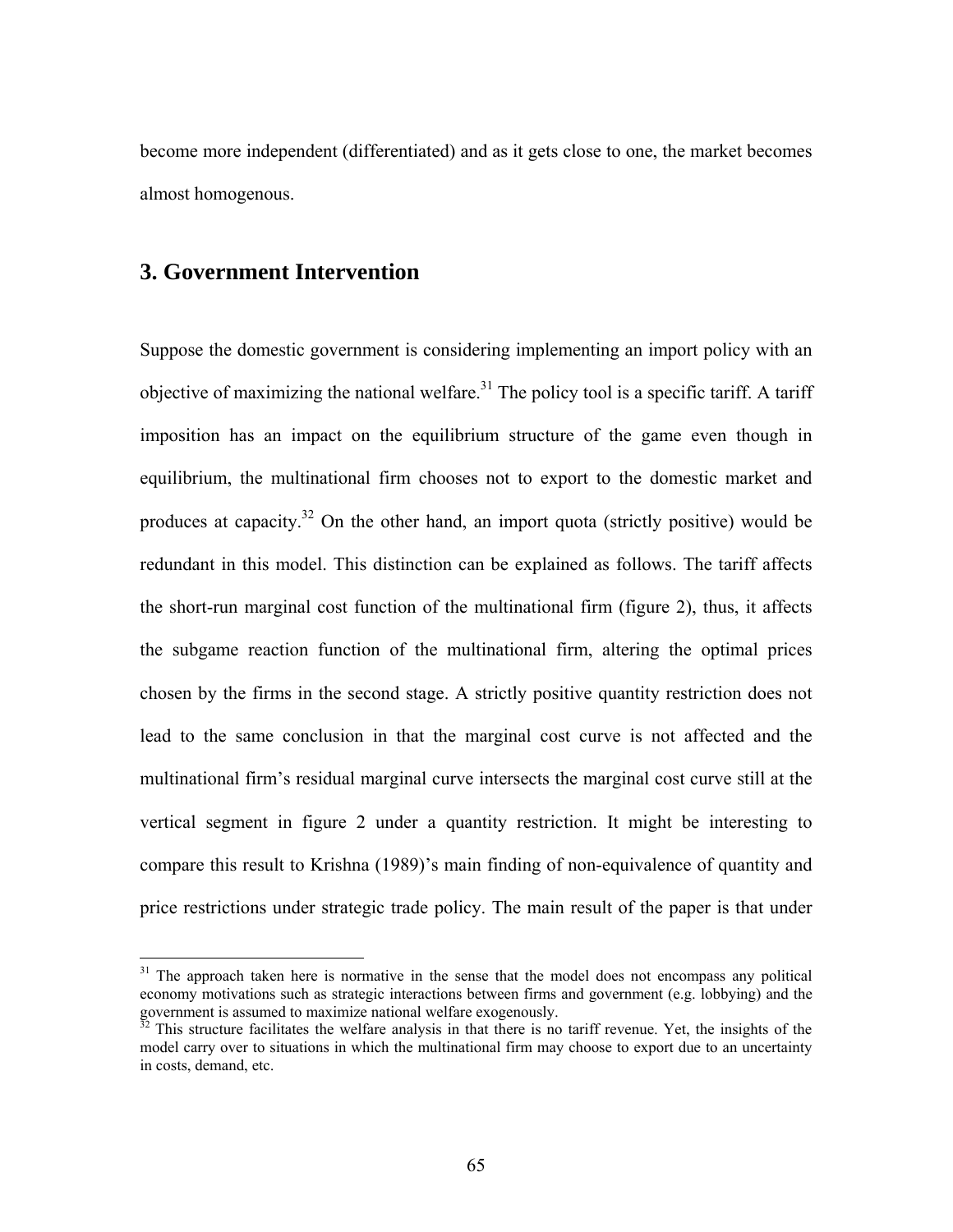price competition, while a voluntary export restraint ("VER") set at the free trade level of imports improves the profits of the foreign firm and the domestic firm, a tariff imposition acts as a profit-shifting device, harming the foreign firm. In her model, a VER acts like a capacity constraint on the foreign firm and restricts its ability to compete effectively in the domestic market. This changes the strategic interactions between firms and helps them to sustain higher prices than they would with a tariff.

In the present model, the capacities are assumed to be flexible and a quantity restriction (unless it is an extreme restriction of no imports) on imports does not impose any additional constraints for the foreign firm. On the other hand, the tariff plays this role by making it more difficult for the multinational firm to export and induces changes in its capacity in the first stage.

### **3.1. Implications of Tariff for Firms**

 $\overline{a}$ 

The tariff raises  $\theta_2$ , thus, shifts the Bertrand reaction function of the multinational firm  $(r^{2}(p_{1}; c + \theta_{2}))$ , changing the equilibrium prices. I analyze the impact of the changes in  $\theta_2$  on the equilibria of the game for three different regions:  $\theta_s > \theta_1 > \theta_2$ ,  $\theta_c > \theta_1 > \theta_2 > \theta_V$ , and  $\theta_1 > \theta_c > \theta_V > \theta_2$ . Throughout this section, I assume that  $\theta_2$ stays within the original region after the tariff imposition.<sup>33</sup> Recall from section 2.1.3 that for  $\theta_s > \theta_1 > \theta_2$  and  $\theta_c > \theta_1 > \theta_2 > \theta_V$ , the equilibrium is unique and is given by the

<sup>&</sup>lt;sup>33</sup> This prevents equilibrium from breaking down as well as additional equilibria from occurring, thus, facilitates comparison between different cases.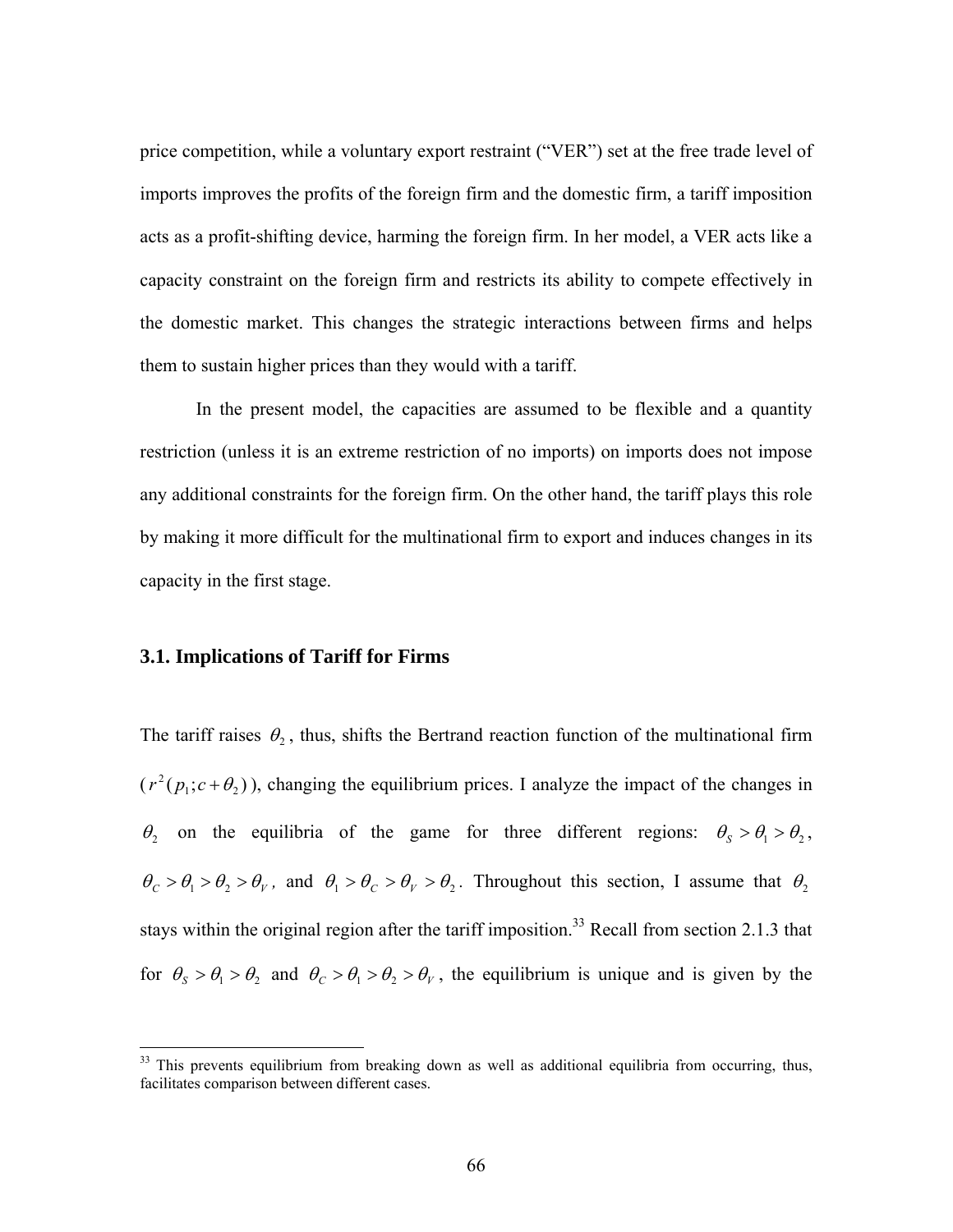intersection of the Bertrand reaction functions  $r^1(p_2; c + \theta_1)$  and  $r^2(p_1; c + \theta_2)$ . The next proposition describes how the domestic and the multinational firm will be affected by a tariff imposition on the multinational firm's exports for different initial levels of trade costs that lead to a unique equilibrium.

*Proposition 1: For*  $\theta_s > \theta_1 > \theta_2$ , the tariff increases the profits for both firms. When  $\theta_2$ is *initially large*  $(\theta_c > \theta_1 > \theta_2 > \theta_V)$ , only the domestic firm benefits from the tariff while *the multinational firm loses.* 

In the model, firms set their capacities in the first stage as a commitment to limit production and charge higher prices. The additional marginal cost of producing beyond capacity (trade costs for the multinational firm) determines how effective this commitment is.<sup>34</sup> For both ranges of  $\theta_1$  and  $\theta_2$ , taxing the multinational firm's exports increases  $\theta_2$  and shifts its Bertrand reaction function  $r^2(p_1; c + \theta_2)$  upwards. Since the price reaction functions of the subgame are upward sloping (prices are strategic complements), the optimal response of the domestic firm is also to raise its price. (It is shown in the next section that MNC's price increases by more than the domestic firm's price) These changes feed back into the capacity decisions of the firms in the first stage. Anticipating the price increases, the multinational firm would reduce its capacity in the first stage to avoid capacity idleness and the domestic firm's optimal response would be

 $\overline{a}$ 

<sup>&</sup>lt;sup>34</sup> These results are conditional on  $\theta_2$  being low or high, thus, the flexibility of the multinational firm, which is the only firm directly affected by the tariff is the essential factor. Considering the case  $\theta_2 < \theta_3 < \theta_1$ , for example, leads to the same conclusion of proposition 1. This point will be emphasized again in proposition 2.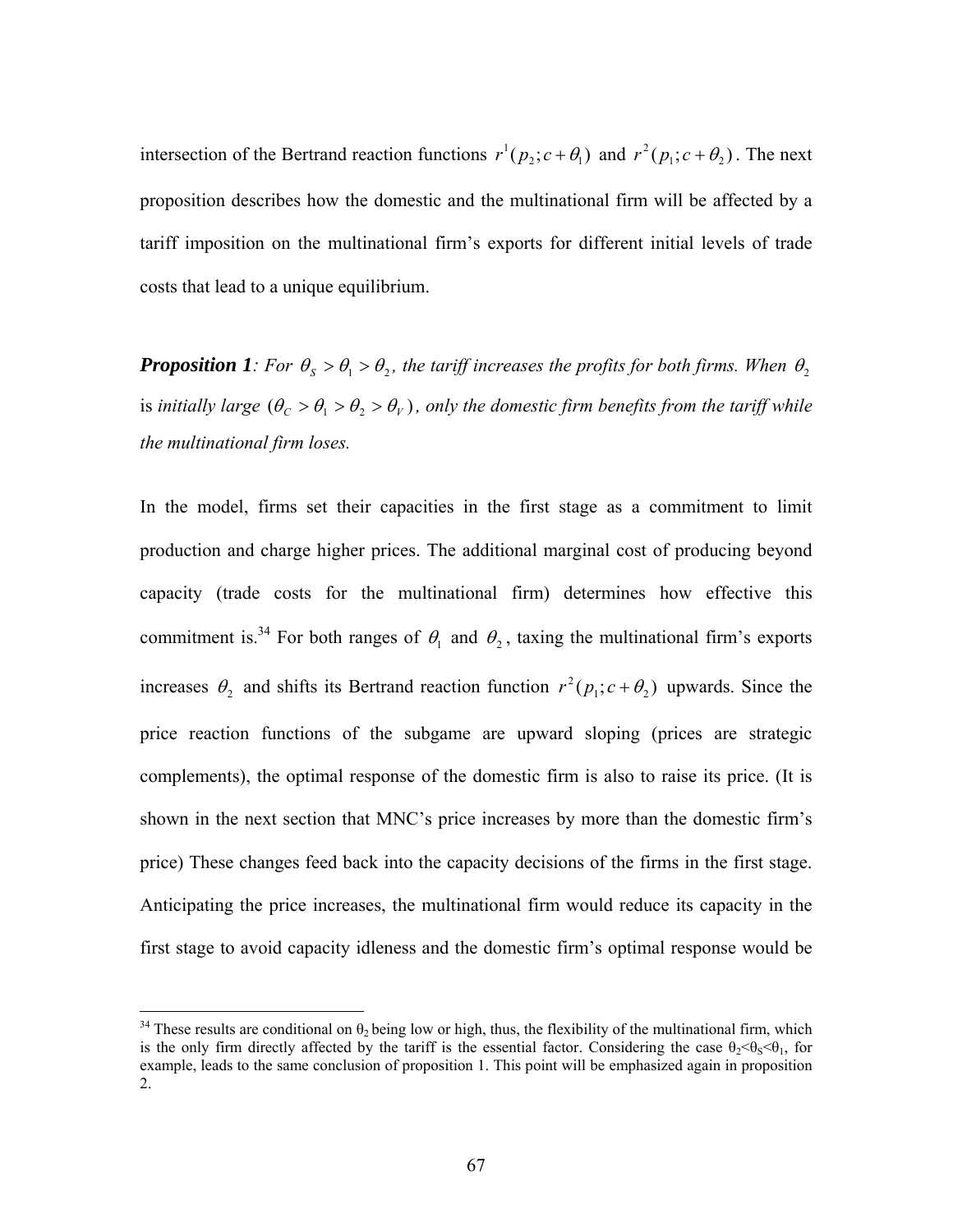an expansion of its capacity since capacities are strategic substitutes.<sup>35</sup> Thus, the tariff provides a further commitment for the multinational firm to limit its production. When the capacity commitment is initially weak (for the range  $\theta_s > \theta_1 > \theta_2$ ), it is shown in Appendix A.5. that the capacities of both firms are larger and the prices are lower compared to their levels in the strong commitment  $(\theta_c > \theta_1 > \theta_2 > \theta_V)$  scenario. As explained in section 2.3.1, for both ranges of  $\theta_1$  and  $\theta_2$ , the outcome resembles Bertrand outcome and the equilibrium prices depend positively on the marginal costs  $\theta_1$  and  $\theta_2$ although these marginal costs do not actually play any role in production. Thus, an increase in either of these costs raises the equilibrium prices. Intuitively, this result might be explained as follows. If a firm is the only producer of a good in the market, a low outof-capacity cost lowers the penalty of producing beyond capacity if such a need arises due to unexpected changes in demand, etc. and the firm may want to build a small capacity initially. However, in this model, a low out-of-capacity cost is a signal for weak commitment to capacity to the rival firm, that is, the rival firm realizes that its competitor may expand its production beyond capacity easily and gain a competitive advantage by reducing its price. This triggers each firm to build large capacities to strategically respond to each other's actions. On the other hand, when the out-of-capacity cost is high, a firm is restricted by its capacity more strongly. Since the rival firm is aware of this situation, both firms strategically decide to limit production and charge higher prices. When the multinational firm's capacity is larger initially (low  $\theta_2$ ), it is more likely to benefit from a

 $\overline{a}$ 

 $35$  It is shown in Appendix B that the decrease in multinational firm's output outweighs the increase in domestic firm's output since own price effects dominate cross price effects in the demand equation.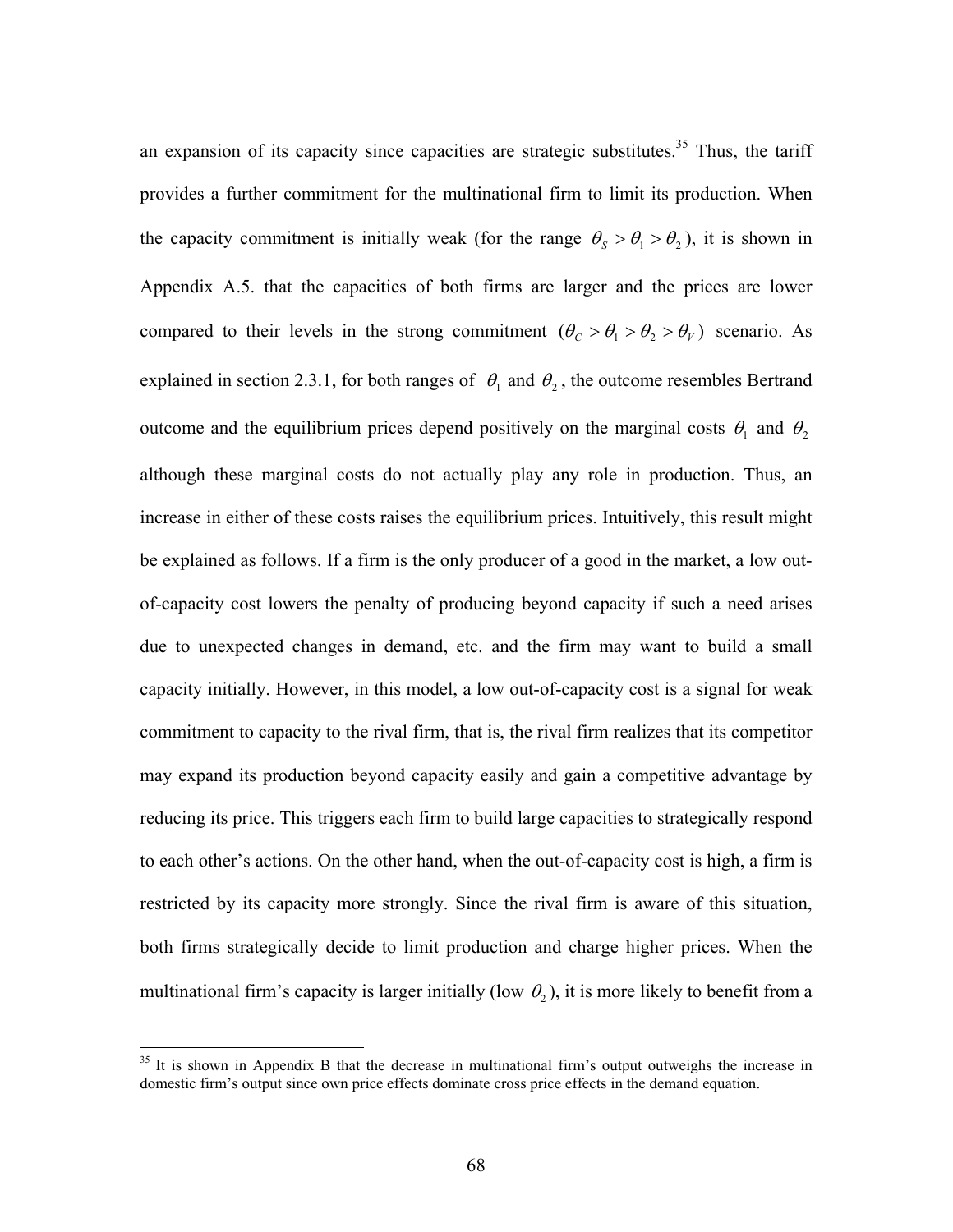tariff imposition. Because, the multinational firm loses some of its revenue due to decrease in its production (contraction in its capacity), but gains from the price increase for the remaining output that it sells. Moreover, the multinational firm can avoid the whole tariff by strategically adjusting its capacity in the first stage. Even if this was not the case and the multinational firm could not avoid the tariff fully by adjusting its capacity, the increase in its marginal cost applies to its output at the margin while the price increase applies to all of its output. A price elasticity argument would conclude that the gains are more likely to offset the losses if the initial production level is high. Therefore, the tariff has a positive impact on profits of the multinational firm when the initial trade costs are low enough. Although the favorable and adverse effects of the tariff seem to depend on  $\theta_2$ , one might question to what extent these results are affected by the out-of-capacity cost  $\theta_1$  of the domestic firm since  $\theta_1$  and  $\theta_2$  lie in the same interval in both cases. This question is addressed in the following proposition by setting the domestic firm's out-of-capacity cost  $\theta_1$  at an arbitrarily high level.

## *Proposition 2: For*  $\theta_1 > \theta_C > \theta_V > \theta_2$ *, the tariff increases the profits for both firms.*

As it was the case for  $\theta_s > \theta_1 > \theta_2$ , the multinational firm benefits from the tariff when  $\theta_2$  is low regardless of the value of  $\theta_1$ , thus, the key factor in determining whether the multinational firm benefits from the tariff or not depends on the initial trade costs.

It can also be shown with a similar approach that the equilibrium structure and the implications of tariff for the multinational firm remain the same for certain ranges of out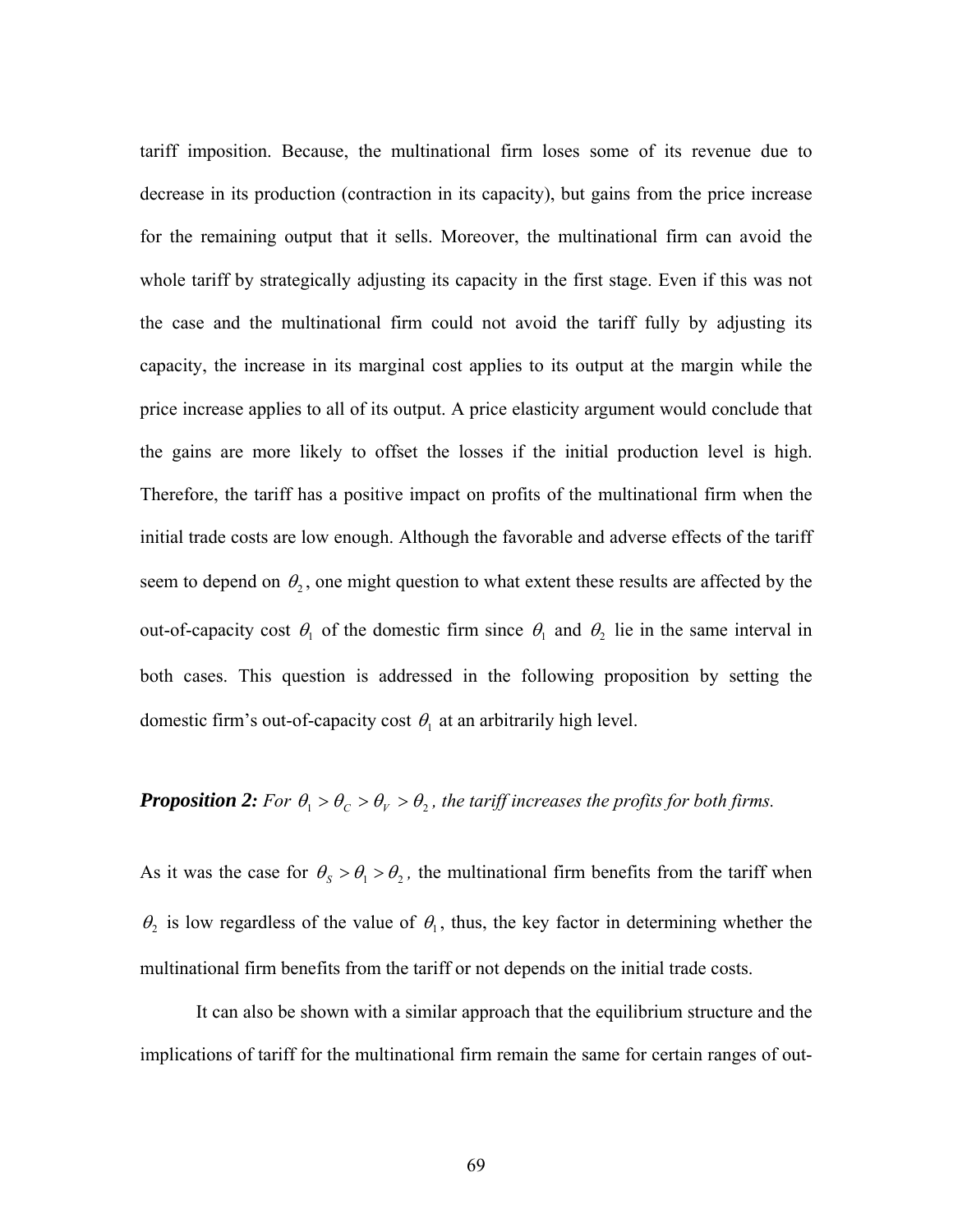of-capacity costs if firms were assumed to be symmetric, that is,  $\theta_1 = \theta_2 = \theta$ . More specifically, for both  $\theta < \theta_s$  and  $\theta_V < \theta < \theta_c$ , the unique equilibrium is given by the Bertrand reaction functions  $r^1(p_2; c + \theta)$  and  $r^2(p_1; c + \theta)$ . Also, both firms gain from the tariff for  $\theta < \theta_s$ , and only the domestic firm benefits from the tariff for  $\theta_V < \theta < \theta_c$ . This result is particularly useful for the purposes of the next section.

#### **3.2. Implications of Tariff for Consumers**

Recall from section 3.1 that for  $\theta < \theta_s$  and  $\theta_V < \theta < \theta_c$ , the unique equilibrium is the symmetric Bertrand price. In order to facilitate comparison and for algebraic convenience, I focus only on this symmetric equilibrium to study the welfare effects of a tariff imposition by the domestic country's government. The results are robust for identical scenarios (one firm gains vs. both firms gain) for the asymmetric equilibria as well. At the symmetric equilibrium, both firms could be better off or only the domestic firm could gain (depending on the value of  $\theta$ ) due to government intervention. The implications of these different scenarios for the consumers and total welfare will be studied for different regions of  $\theta$ . All the calculations and proofs for this section are presented in Appendix B.

Bertrand prices are obtained by solving the reaction functions  $r^1(p_2; c + \theta)$  and  $r^2(p_1; c + \theta)$  together and replacing  $(a, b_1, b_2)$  with  $(\frac{\alpha}{\beta + \gamma}, \frac{\beta}{\beta^2 - \gamma^2}, \frac{\gamma}{\beta^2 - \gamma^2})$  $\beta^{\scriptscriptstyle{2}}$  –  $\gamma$ β  $\beta$  +  $\gamma$  $\frac{\alpha}{+\gamma}, \frac{\beta}{\beta^2-\gamma^2}, \frac{\gamma}{\beta^2-\gamma^2}):$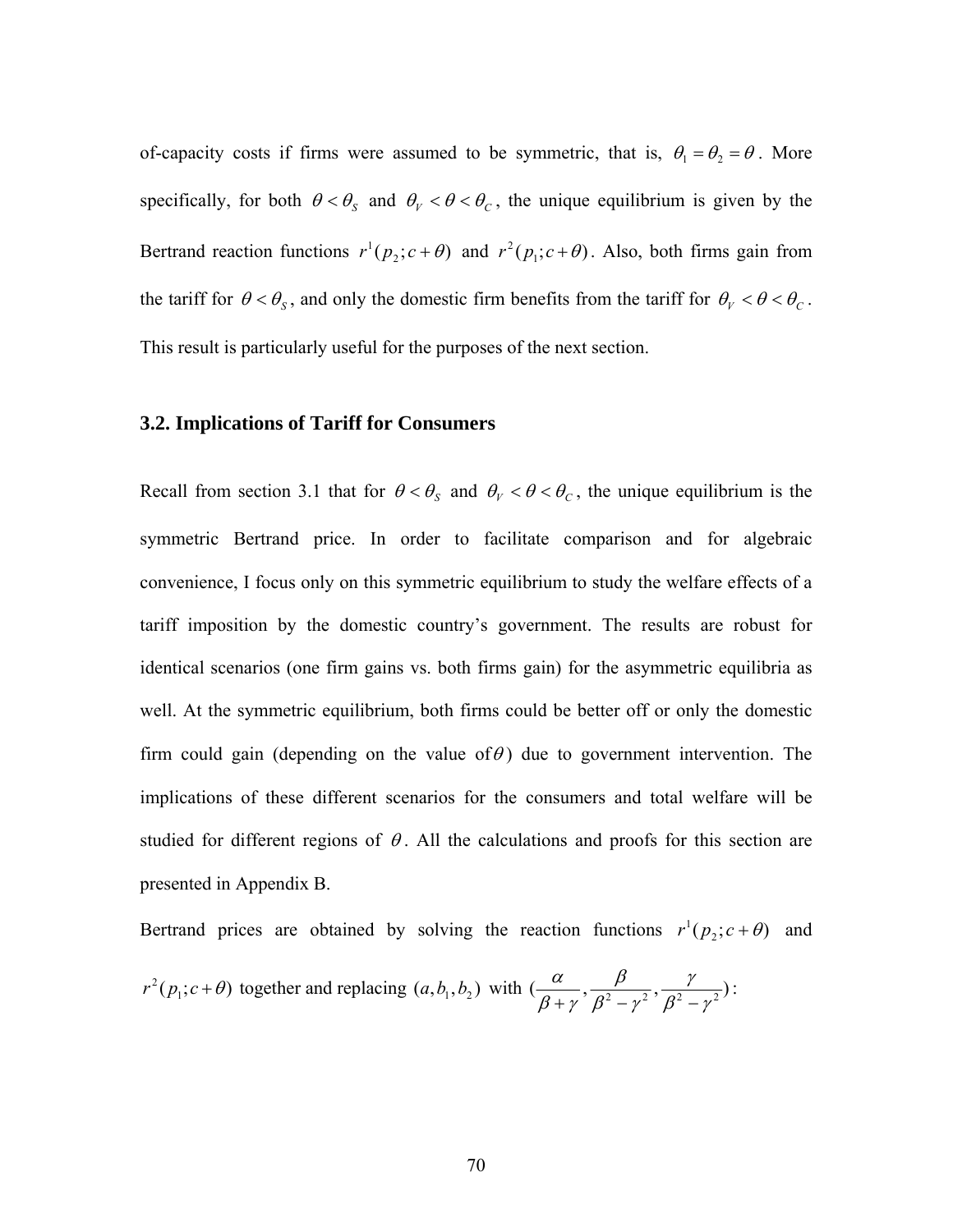$$
p_1 = p_2 = p_b(c + \theta) = (2\beta - \gamma)^{-1} (c\beta + \theta\beta + \alpha\beta - \alpha\gamma)
$$
\n(7)

Plugging these prices in the demand function  $q_i(.) = a - b_1 p_i(.) + b_2 p_{-i}(.)$  for either firm yields

$$
q_1 = q_2 = q_b(c + \theta) = (\beta + \gamma)^{-1} (2\beta - \gamma)^{-1} (\alpha - c - \theta) \beta
$$
\n(8)

At the symmetric equilibrium, the Bertrand price is positive since  $\beta > \gamma > 0$ . A necessary assumption for the Bertrand quantity to be positive is  $\alpha > c + \theta$ . The initial consumer surplus is calculated by plugging in the Bertrand prices and quantities in equation (1):

$$
CS_{initial} = (\gamma - 2\beta)^{-2} (\beta + \gamma)^{-1} (\alpha - c - \theta)^{2} \beta^{2}
$$
\n(9)

Trying different values  $\gamma/\beta$  of demonstrates that the initial consumer surplus is lower when goods are more differentiated, that is, when the ratio  $\gamma/\beta$  is smaller. Also, the consumer surplus decreases in  $\theta$ , consistent with the observation that a higher  $\theta$  means lower quantities and higher prices.

 A tariff imposition (*t* ) by the domestic government on the multinational firm's exports increases the marginal cost of supplying a unit beyond capacity by  $t$ , thus shifts the Bertrand reaction function  $r^2(p_1; c + \theta)$  to the right. Since both reaction functions have positive slopes, the tariff will raise the prices of both goods. However, this increase is not equally proportional to the tariff amount in that the subsidiary firm's product becomes relatively more expensive since the slope of the domestic firm's Bertrand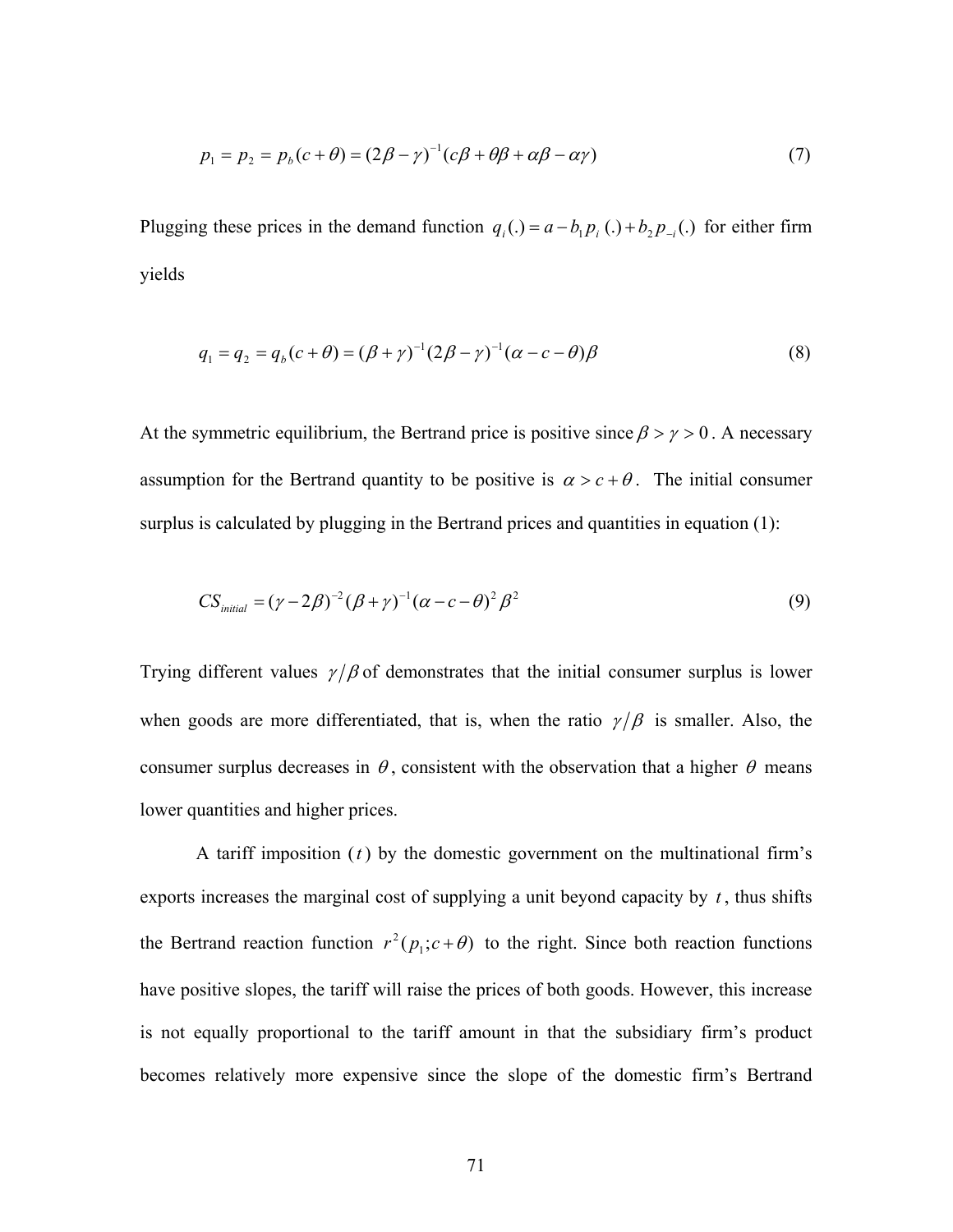reaction function  $r^1(p_2; c + \theta)$  is less than one. More specifically, the changes in prices are:

$$
\Delta p_2 = (2\beta + \gamma)^{-1} (2\beta - \gamma)^{-1} (2t\beta^2) > \Delta p_1 = (2\beta + \gamma)^{-1} (2\beta - \gamma)^{-1} (t\gamma\beta)
$$
(10)

As a result, the amount of the subsidiary firm's product  $(q_2)$  decreases while consumers increase their consumption of the domestic firm's product. Thus, although both products become more expensive, there is more demand for the domestic firm's product, which is relatively cheaper. An intuitive result is that as goods become closer substitutes ( $\gamma/\beta$  goes up), the changes in both  $q_1$  and  $q_2$  (in absolute value) increase, that is, the consumers find it easier to shift their consumption to the relatively cheaper good. The change in the consumer surplus has the following functional form:

$$
\Delta CS = f(\alpha, \gamma, \beta, c, \theta, t)
$$

For different degrees of differentiation ( $0 < \gamma/\beta < 1$ ), this form reduces to

$$
\Delta CS = \frac{1}{\beta} t (A(c + \theta - \alpha) + Kt) \text{ where } 0 < A < K \text{ for } 0 < \gamma / \beta < 1 \tag{11}
$$

Since both prices increase due to tariff,  $\Delta CS$  is unambiguously negative.  $\partial \Delta CS / \partial \theta$  is positive for all values of  $\gamma/\beta$ . Thus, an equal amount of tariff reduces the consumer surplus more when  $\theta$  is small. This is consistent with the finding that both firms gain from the tariff imposition when  $\theta$  is small while only the domestic firm is better off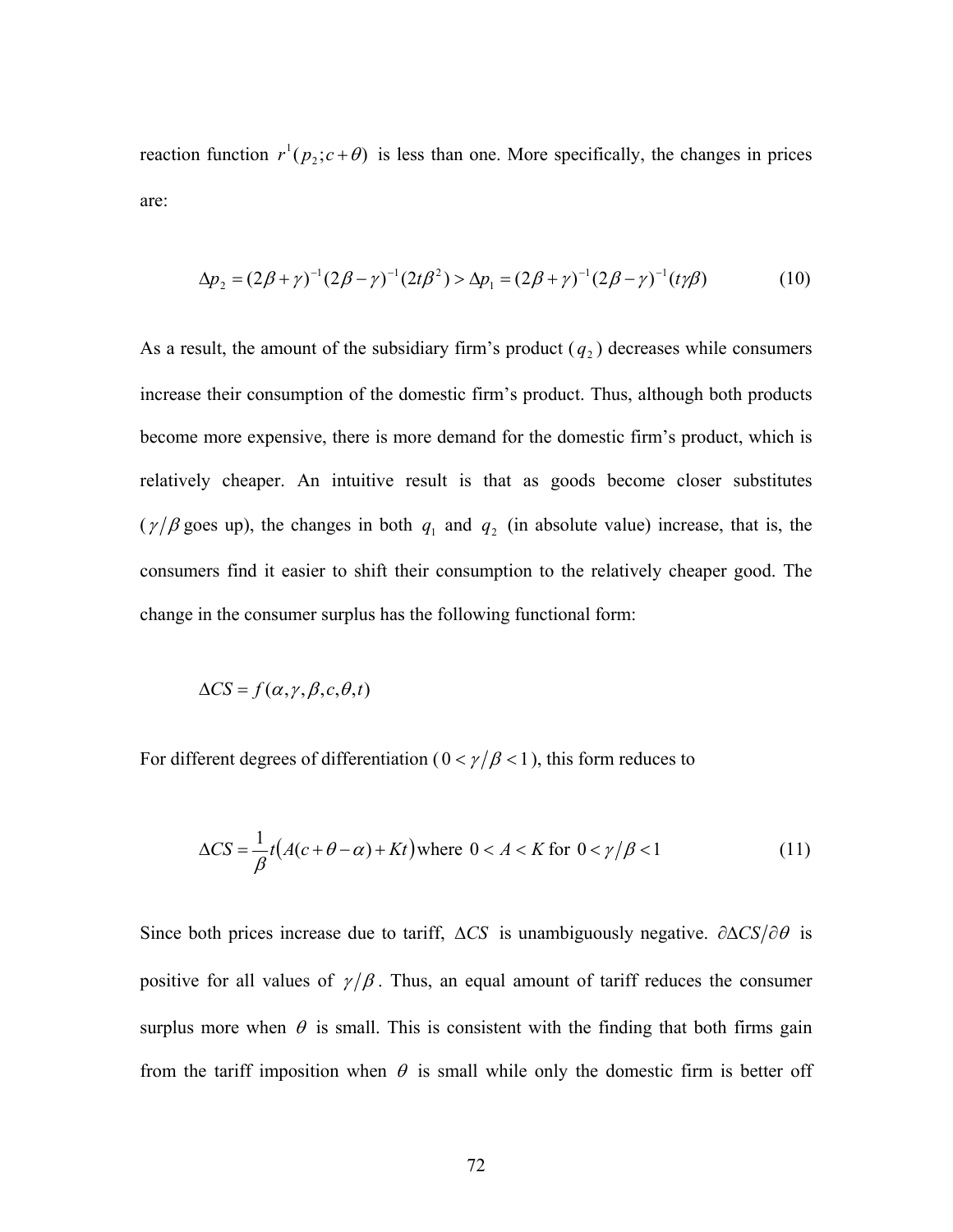when  $\theta$  is large. Therefore, the adverse effects of the tariff are borne both by consumers and the subsidiary firm when  $\theta$  is large. Another observation is that  $\partial \Delta CS/\partial t$  is negative for all values of  $\gamma/\beta$  and increases in absolute value as  $\gamma/\beta$  goes down. Therefore, the consumers are hurt more by the tariff as goods become more differentiated. This result is also intuitive in the sense that if goods are closer substitutes, consumers can shift their consumption towards the domestic firm's product more easily.

#### **3.3. Implications of Tariff for Total Welfare**

The change in the total domestic welfare is given by the sum of the change in consumer surplus and the net increase in domestic firm's profits:  $\Delta TW = \Delta CS + \Delta \pi_1$ . If the net increase in the domestic firm's profits can compensate for the loss in consumer surplus, then the tariff will improve the national welfare. The profits of the domestic firm can be written as follows:

$$
\pi_1 = \left(\frac{\alpha}{\beta + \gamma} - \frac{\beta}{\beta^2 - \gamma^2} p_1 + \frac{\gamma}{\beta^2 - \gamma^2} p_2\right) \bullet (p_1 - c - c_0)
$$
\n(12)

Using the pre- and post-tariff prices,  $\Delta \pi_1 (\pi_* - \pi_1)$  can be written as a function of the parameters  $(\alpha, \gamma, \beta, c, c_0, \theta, t)$ . For different degrees of differentiation ( $0 < \gamma/\beta < 1$ ), this function reduces to

$$
\Delta \pi_1 = \frac{1}{\beta} t \big( S(\alpha - c - c_0) + W(\theta - c_0) + R\alpha + Yt \big)
$$
\n(13)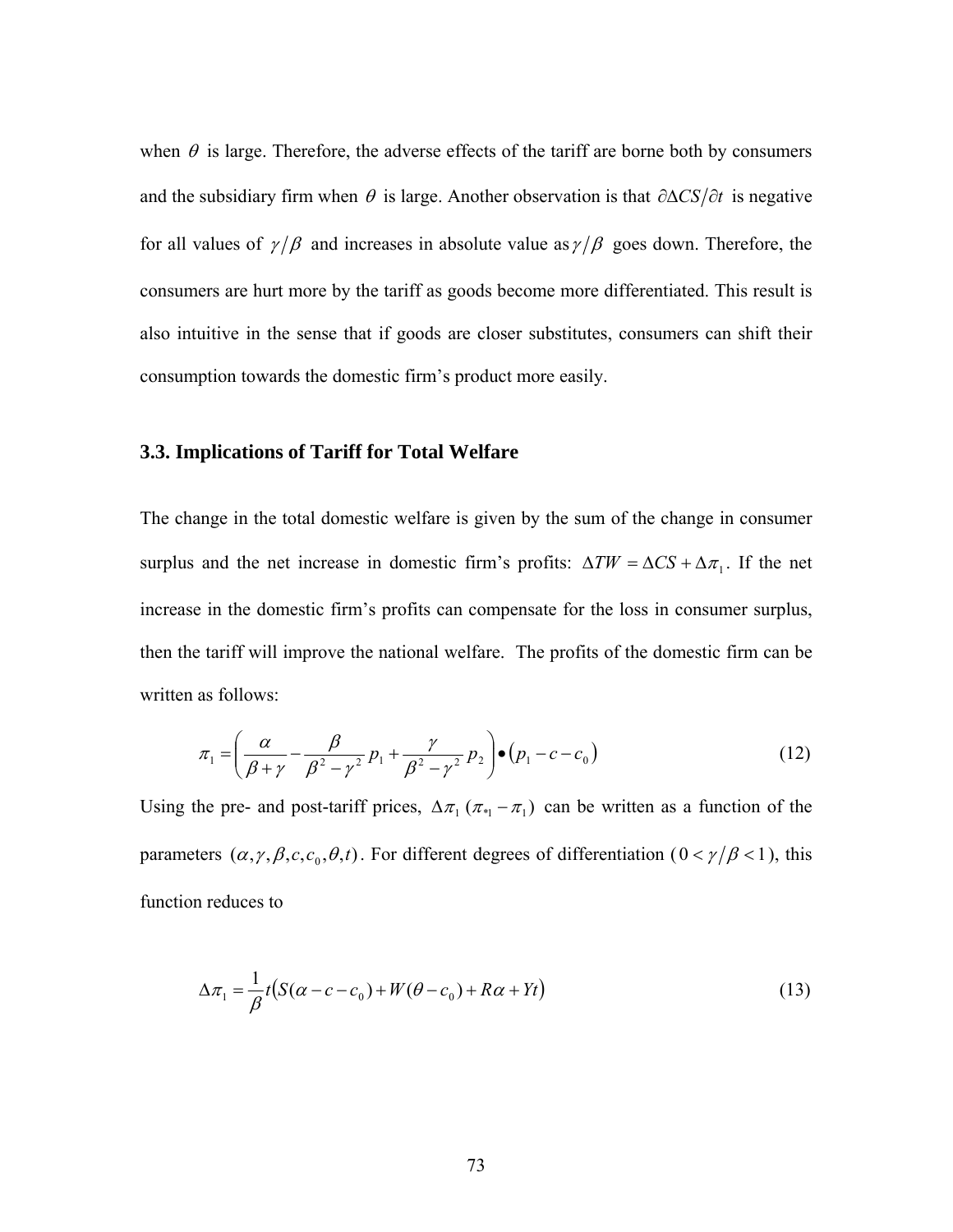where *S*, *W*, *R* and *Y* are all positive as well as  $(\theta - c_0)$  and  $(\alpha - c - c_0)$ . <sup>36</sup>

A few observations can be made about the factors that affect the profits of the domestic firm.  $\partial \Delta \pi_1 / \partial \theta$  is positive for all values of  $\gamma/\beta$ . Thus, an equal amount of tariff increases the profits of the domestic firm more when  $\theta$  is large. Recall from section 3.2. that when  $\theta$  is small, the loss in the consumer surplus is larger than in the high  $\theta$ case. The previous result implicitly indicates that the domestic firm's gain from profitshifting for high  $\theta$  dominates the difference between its gain of share of consumer surplus for high and low values of  $\theta$ . Combining this result with the previous finding that an equal amount of tariff reduces the consumer surplus less when  $\theta$  is large indicates that under government intervention, the change in welfare is more likely to be positive when θ is large. Also,  $\partial \Delta \pi_1 / \partial t$  is positive for all values of γ β but decreases as γ β goes down. Thus, while the domestic firm benefits from the tariff for any given value of  $\theta$ , the increase in its profits gets smaller as goods become more differentiated. This intuition is the same as before. As consumers find it more difficult to shift their consumption towards the domestic firm's product due to a low differentiation degree, the profits of the domestic firm are unfavorably affected. Combining this result with the previous finding that consumers lose more from the tariff when goods are more differentiated suggests that the total domestic welfare is more likely to fall as the degree of differentiation decreases. Adding  $\Delta CS$  and  $\Delta \pi_1$  yields the following functional form:

 $\overline{a}$ 

<sup>&</sup>lt;sup>36</sup> The former is due to the presence of incentive for either firm to build capacity, and the latter is due to the non-negativity assumption for the Bertrand quantity ( $\alpha - c - \theta > 0$ ) plus the former assumption.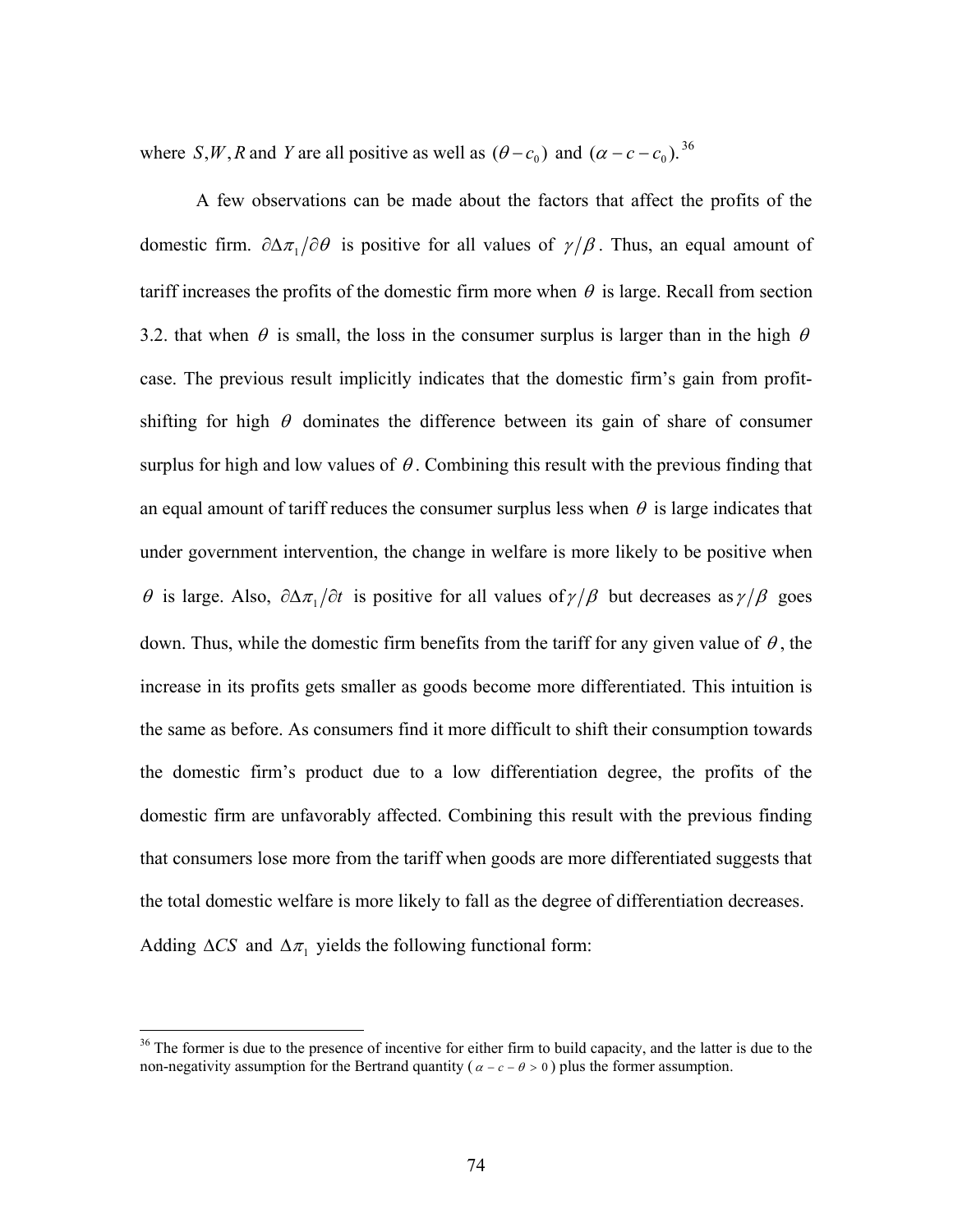$$
\Delta TW = Z(\alpha, \gamma, \beta, c, c_0, \theta, t)
$$

For different degrees of differentiation ( $0 < \gamma/\beta < 1$ ), this function reduces to

$$
\Delta TW = \frac{1}{\beta}t(D(\theta - c_0) - E(\alpha - c - \theta) + F(c + \theta) + Lt)
$$
\n(14)

where *D*, *E*, *F* and *L* are all positive as well as  $(\theta - c_0)$  and  $(\alpha - c - \theta)$ .

For  $\theta < \theta_s$ , the change in the total welfare turns out to be negative regardless of the differentiation level of the products. This is not a surprising result in the sense that when  $\theta$  is low enough, both the domestic firm and the subsidiary firm benefit from the tariff imposition at the expense of consumers while the tariff revenue is zero since there are no exports in equilibrium. Therefore, the domestic country's welfare is reduced by the tariff. For  $\theta_V < \theta < \theta_C$ , the result is ambiguous and depends on the differentiation level of the products. Replacing  $\theta$  with  $\theta$ <sup>*v*</sup> (the smallest possible value in this interval) suggests that the net change in welfare is positive as long as  $\gamma/\beta > 0.35$ . If goods become more differentiated ( $\gamma/\beta$  falls below the threshold level), a higher  $\theta$  is required to keep the welfare change positive.

## **4. Conclusion**

One of the most robust findings in the strategic import policy literature is that a domestic government's tariff imposition on exports of a foreign firm benefits the domestic firm at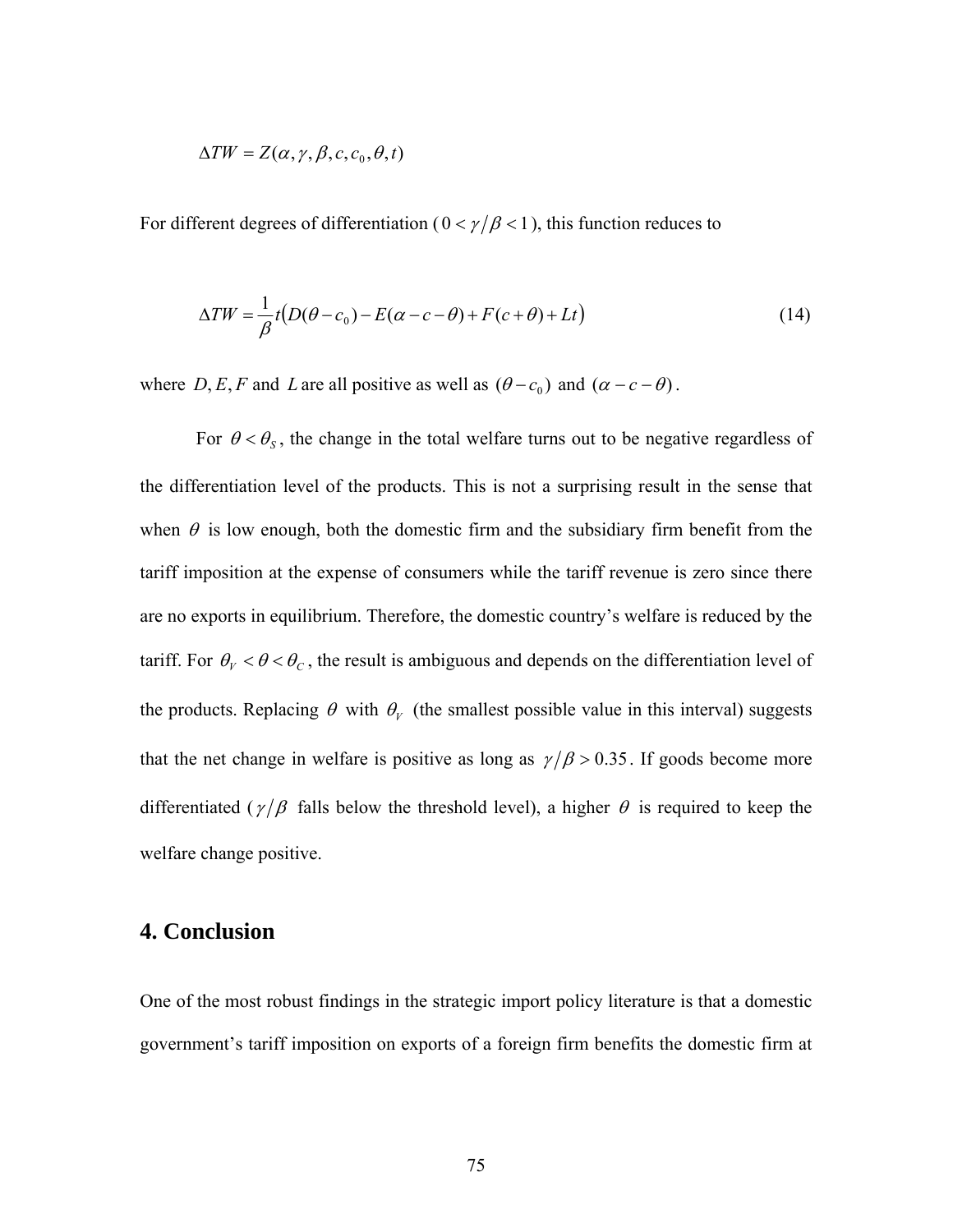the expense of the foreign firm. This result is intuitive in that tariff increases the marginal cost of supplying the host market for the foreign firm, giving the domestic firm a strategic advantage in the competition. However, if the foreign firm is a flexible MNC which does not solely depend on either exports or local production as opposed to the case in the standard models, it may potentially avoid some (or all) of the burden resulting from the tariff.

The purpose of this paper is to examine how this flexibility factor affects a domestic government's decision on the optimal trade policy. More specifically, I consider a duopoly model in which a domestic firm and a foreign MNC compete in the domestic market. Besides local production, the MNC can also export to the domestic market from its parent plant. It is shown that a specific tariff imposition on the MNC's exports successfully helps out the domestic firm as one would normally expect. A more interesting result is that when initial trade costs are low enough, the MNC also benefits from the tariff imposition. Thus, the effects of the tariff on the total domestic welfare are ambiguous and depend on the level of trade costs as well as the degree of differentiation between firms' products. The tariff seems to enhance the total welfare when trade costs are high enough provided that the products of the rival firms are not very differentiated.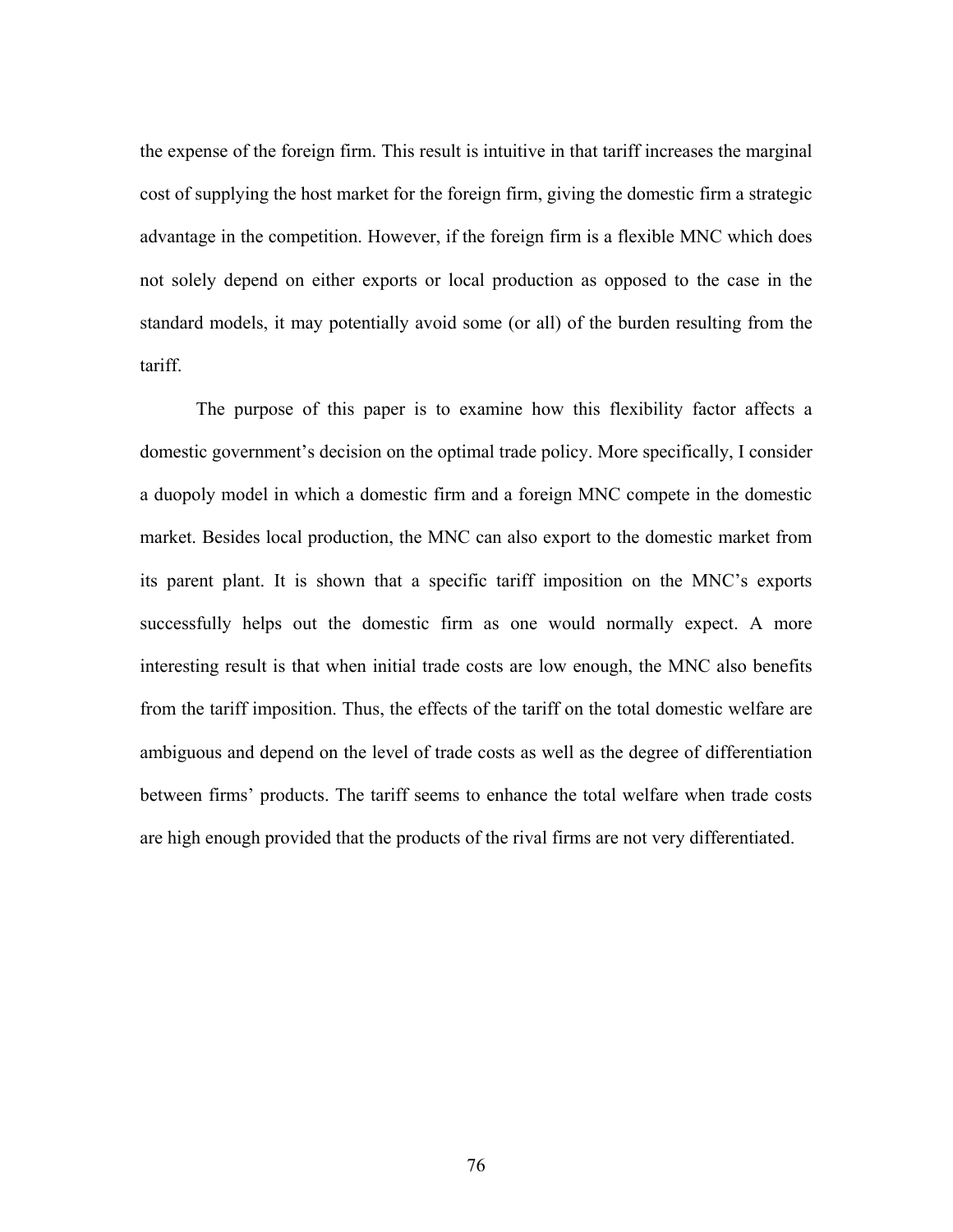# **References**

[1] Blonigen, Bruce A. and Ohno, Yuka (1998): "Endogenous Protection, Foreign Direct Investment and Protection-Building Trade", Journal of International Economics, 46, 205- 227.

[2] Brander, J. (1995): "Strategic Trade Policy", NBER Working Paper No. W5020.

[3] Brander, J. and Spencer, B. (1985): "Export subsidies and international market share rivalry", Journal of International Economics, 18, 83-100.

[4] Dixit, Avinash K. (1984): "International Trade Policy for Oligopolistic Industries", Economic Journal Supplement, 1-16.

[5] Eaton, J. and G. M. Grossman (1986): "Optimal trade and industrial policy under oligopoly", Quarterly Journal of Economics, 101, 383-406.

[6] Friedman, James, W. (1988): "On the Strategic Importance of Prices versus Quantities", Rand Journal of Economics, 19, 607-622.

[7] Helpman, E. and Krugman, P. (1989): "Trade Policy and Market Structure", Cambridge, MIT Press.

[8] Kohler, P. and Moore, M. (2003): "Domestic Welfare Effects of Foreign Strategic Trade Policy", Journal of Economic Integration.

[9] Krishna, Kala (1989): "Trade Restrictions as Facilitating Practices", Journal of International Economics, 26, 251-270.

[10] Krugman, P. (1984): "Import Protection as Export Promotion: International Competition in the Presence of Oligopoly and Economies of Scale", in H. Kierzkouski, ed., Monopolistic Competition in International Trade, Oxford University Press, 1984.

[11] Lai, Edwin L-C (2002): "Strategic Policy towards Multinationals for Oligopolistic Industries", Review of International Economics, 2002, vol 10, 200-214.

[12] Maggi, Giovanni (1996): "Strategic trade policies with endogenous mode of competition", The American Economic Review, vol 86(1), 237-58.

[13] Singh, N. and X. Vives (1984): "Price and Quantity Competition in a Differentiated Duopoly", Rand Journal of Economics, 15, 546-554.

[14] Tirole, Jean (1988): "The Theory of Industrial Organization", Cambridge, MA: MIT Press.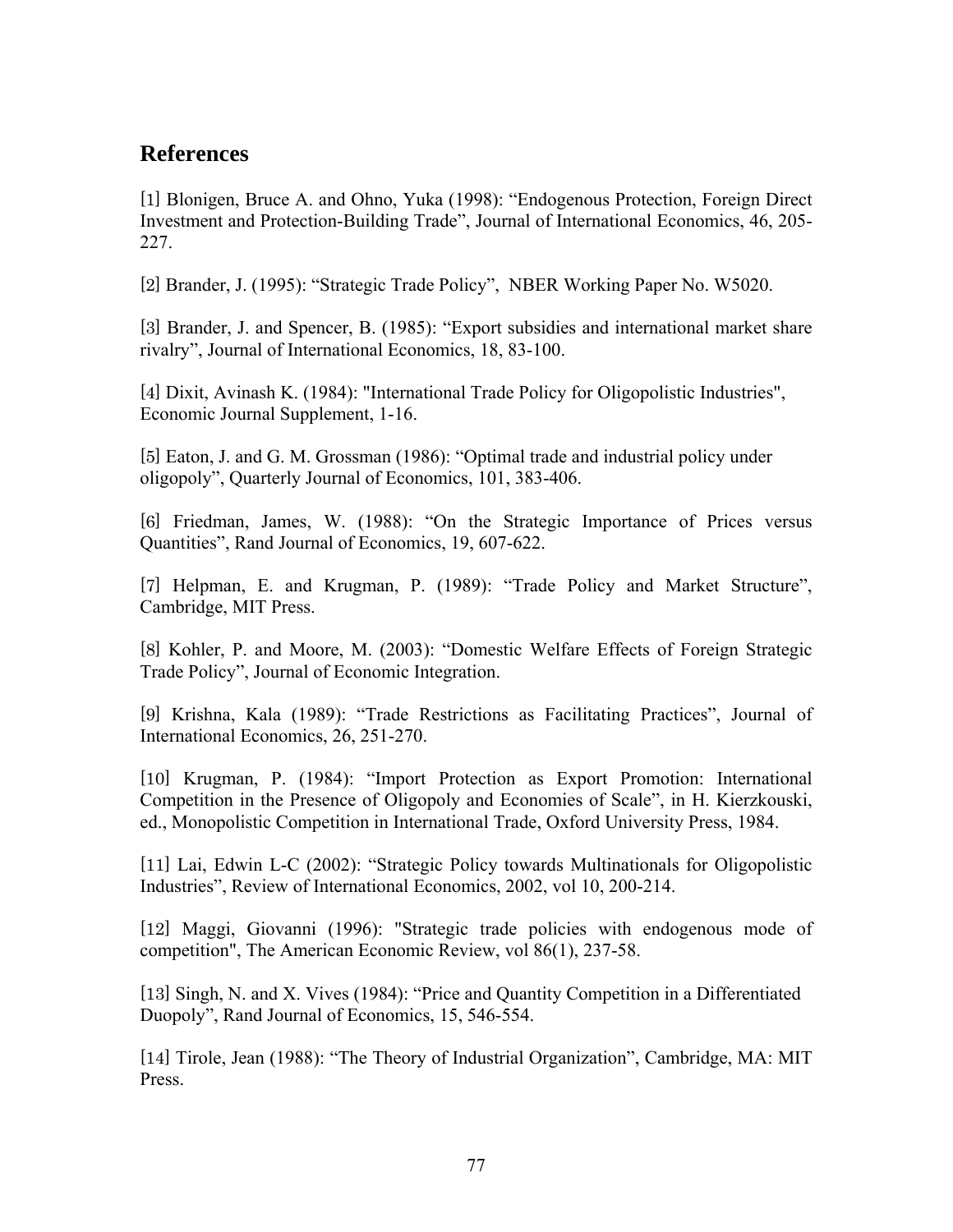## **Appendix A**

# **A.1. Equilibria of the full game :**  $\theta_{S} < \theta < \theta_{V} < \theta_{C}$

 It is graphically easier to illustrate the candidate equilibrium points for a symmetric case ( $\theta_s < \theta < \theta_V < \theta_c$ ). The same analysis follows for the two asymmetric cases, which will be discussed later. (The role of  $\theta_s$  was shown for the asymmetric case  $(\theta_2 < \theta_1 < \theta_S)$  in section 2.1.3.)

It can be shown by contradiction that no point to the left of point D can be an equilibrium point:

Assume E is an equilibrium point. Then, firm 2 has to choose a capacity level  $k_2^*$  such that  $\Phi^2(p_1; k_2^*)$  passes through point E.



Graph 1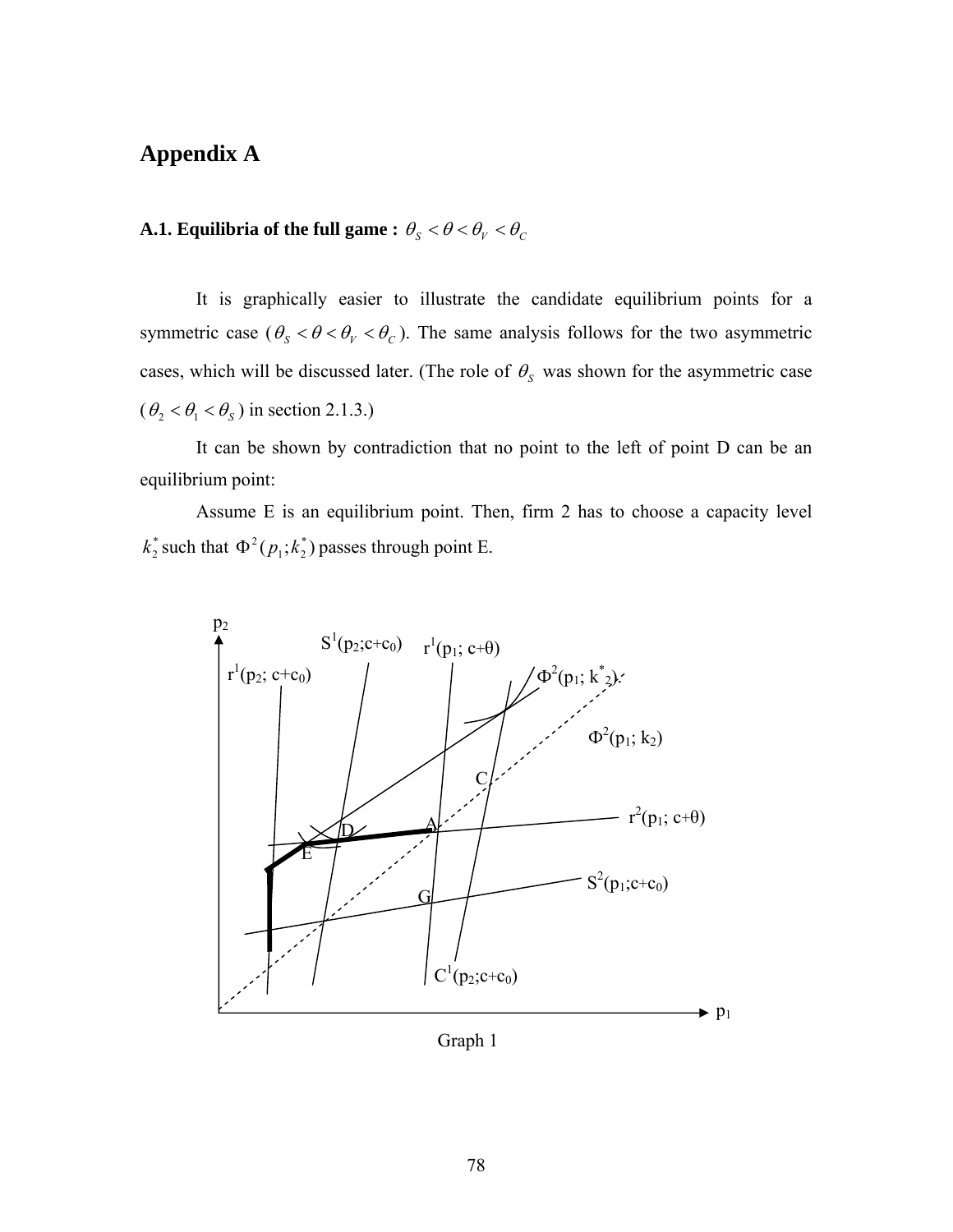Firm 1 can increase its profits by deviating from point E towards point D and can still be on the price reaction function of firm 2 (bold line) and within the required band  $(r^{1}(p_{2}; c+c_{0}), r^{1}(p_{2}; c+\theta))$ . This contradicts with the assumption that E is an equilibrium point. Since firms are symmetric, no point below point G can be an equilibrium point as well. Together with the IC band constraint presented in section 2.3.1, the set of candidate equilibria points reduces to the band DG and AG. Maggi (1996) shows that the only robust asymmetric equilibrium price candidates on the segments DA and AG are given by the intersection of the Bertrand reaction functions and S(.) curves. (point D and G) when marginal cost function is approximated by a smooth function. Intuitively, this result is due to the presence of a kink in firm 2's price reaction function. This reaction function becomes smooth and the equilibrium breaks down when  $R^2(p_1;k_2)$  is approximated by a smooth function.

# **A.2. Equilibria of the full game :**  $\theta_C > \theta_1 > \theta_2 > \theta_V$

Recall from section 2.1.3 that when  $\theta > \theta_V$ ,  $C^i(p_{-i}; c + c_0)$  intersects  $S^{-i}(p_i; c+c_0)$  at a lower point than  $r^{i}(p_{-i}; c+\theta)$  does,  $i=1,2$ . Thus,  $C^2(p_i; c+c_0)$ intersects  $r^2(p_1; c + \theta_2)$  to the right of point D. (point K in graph 3) Consider the asymmetric price pair R which is on  $r^2(p_1; c + \theta)$  and to the left of the K. If R is an equilibrium point, then, Firm 1 should build its capacity  $(k_1)$  in such a way that its isoquantity curve  $\Phi^1(p_2; k_1)$  passes through point R. Also, for a specific value of  $\theta(\theta^*)$ , there is a Bertrand reaction function for Firm 1  $(r^{1}(p_{2}; c + \theta^{*}))$  $r^{1}(p_{2}; c + \theta^{*})$ ) which passes through point R. (by definition, the slopes  $m(.)$  of curves  $r^i(.)$ ,  $S^i(.)$ , and  $\Phi^i(.)$  are ordered as follows:  $m(r^{i}) > m(\Phi^{i}) > m(S^{i})$  As seen from the isoprofit curves in graph 3, at point R, firm 2 has an incentive to deviate by going down on  $\Phi^1(p_2; k_1)$  and still be on the subgame reaction function of firm 1. Therefore, point R cannot be an equilibrium point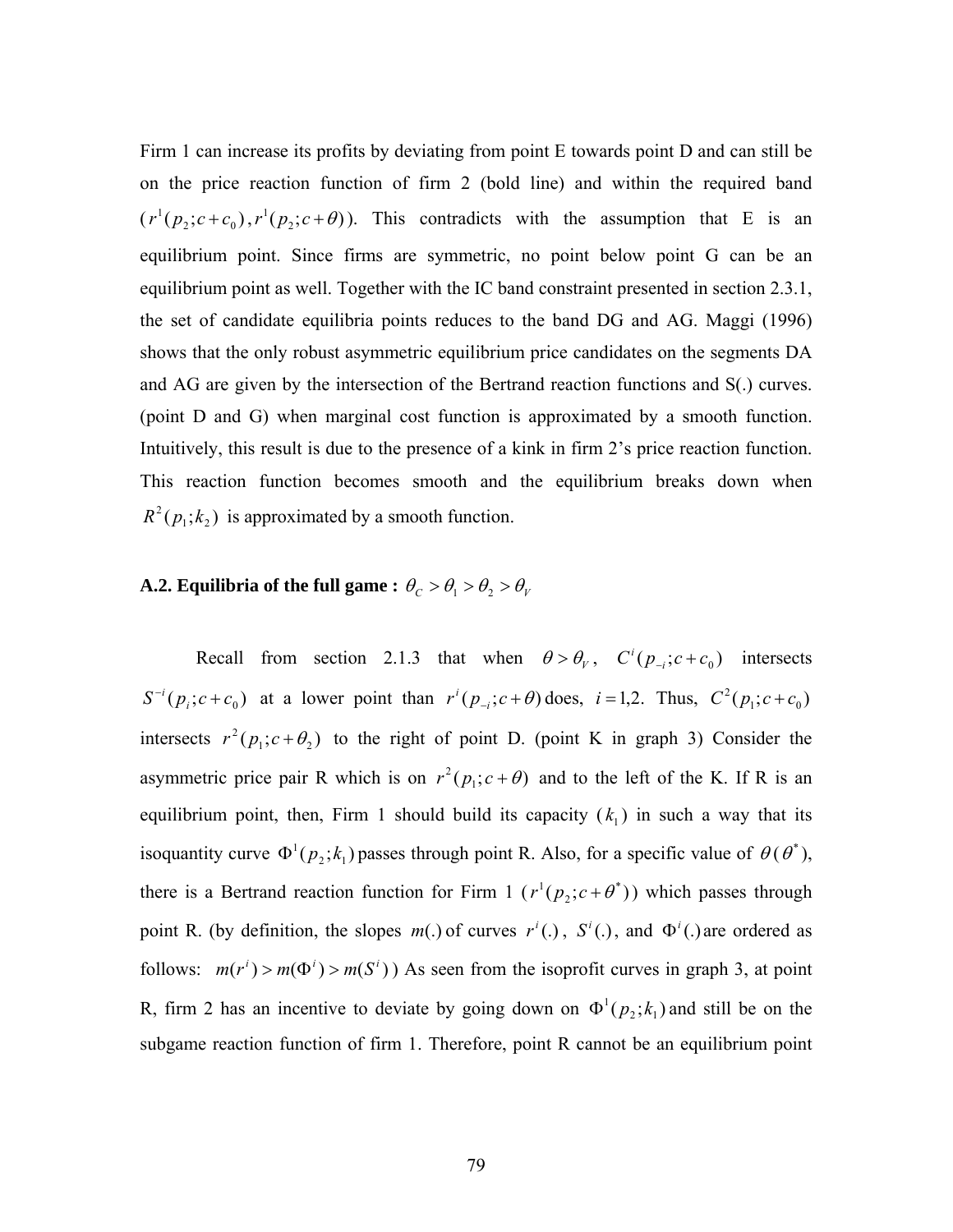although it is located between  $S^1(p_2; c+c_0)$  and  $r^1(p_2; c+\theta)$ . This implies that a necessary condition for a price pair  $(p_1, p_2)$  to be an equilibrium point is  $p_2 \le C^2(p_1; c + c_0)$ . For  $\theta > \theta_V$ , it is obvious that this condition does not hold for the robust equilibrium candidate point D. With a similar analysis, it can be shown that the same result holds for point M since  $\theta_1 > \theta_V$ . The remaining candidate robust equilibrium price pair is given by the intersection of the Bertrand reaction functions. (point D in graph 3) Firm 2's isoprofit function's slope should be in between the slope of  $r^1(p_2; c + \theta_1)$  and  $\Phi^1(p_2; k_1)$ . At point D, firm 2 wants to deviate and go to the right on  $r^2(p_1; c + \theta_2)$ . While doing that, it can still stay on the subgame reaction function of firm 1 (bold line), however, it will no longer satisfy the band constraint  $p_1 \le r^1(p_2; c + \theta_1)$ . Therefore, firm 2 does not have any incentive to deviate from point D. As seen in graph 4, firm 1 has an isoprofit curve whose slope at point D is in between the slopes of  $r^2(p_1; c + \theta_2)$  and  $\Phi^2(p_1; k_2)$ . Firm 1 can increase its profits by moving up on  $r^1(p_2; c + \theta_1)$  or moving to the left on  $r^2(p_1; c + \theta_2)$ . However, it can't deviate from point in either way. The first move would violate the band constraint  $p_2 \le r^2 (p_1; c + \theta_2)$ . The second one would result in a price that is not on the subgame reaction function (bold line) of firm 2. Therefore, point D is the unique equilibrium price pair of the game.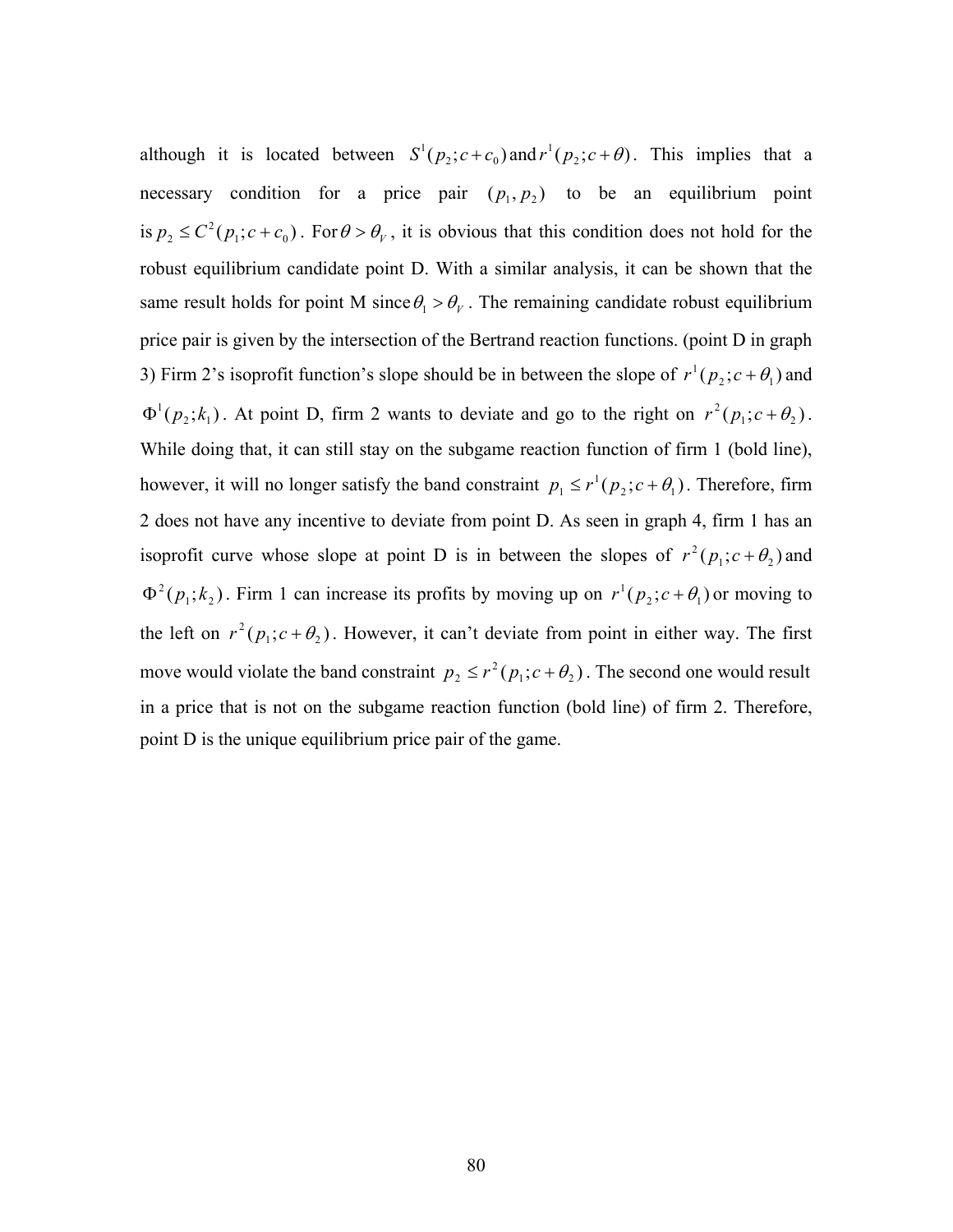





Graph 3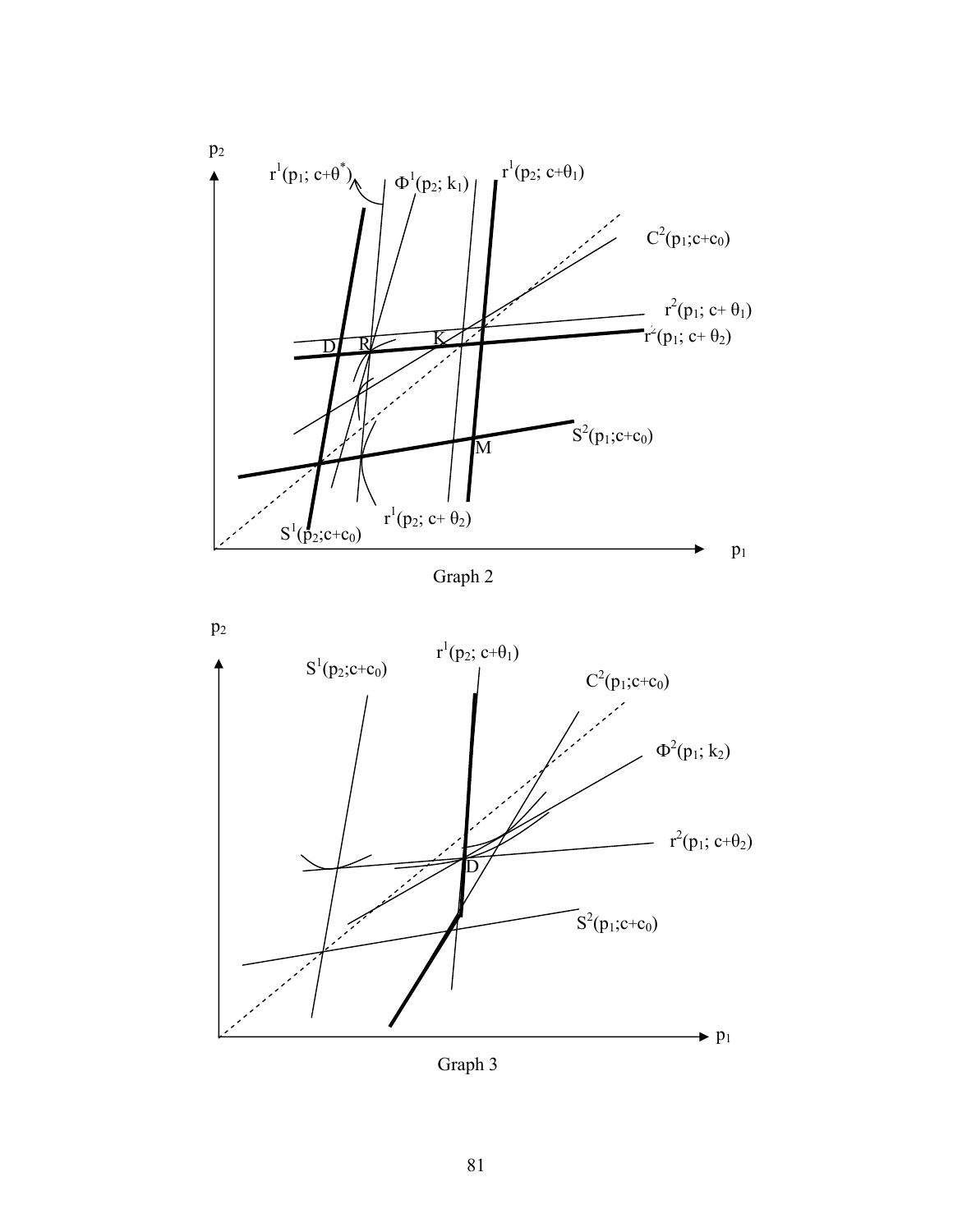

Graph 4

# **A.3. Equilibria of the full game :**  $\theta_1 > \theta_C > \theta_V > \theta_2$

As seen in graph 5, since  $\theta_1 > \theta_c$ , the Bertrand price pair ( $p^b(c + \theta_1)$ ,  $p^b(c + \theta_1)$ ) lies at point L, which is above the Cournot price pair. (point C). Thus, both of the candidate equilibrium points (points A and M) are to the right of  $C^1(p_2; c + c_0)$ , violating the necessary equilibrium constraint  $p_1 \leq C^1(p_2; c + c_0)$ . Given  $\theta_V > \theta_2$ , point B is a candidate equilibrium point. Graph 6 studies this candidate equilibrium in detail. By definition,  $r^1(p_2; c + \theta)$  (for  $\theta < \theta_2$ ) is steeper than both  $\Phi^1(p_2; k_1)$  and  $S^1(p_2; c + c_0)$ . Since  $\theta < \theta_2 < \theta_V$ ,  $C^1(p_2; c + c_0)$  intersects firm 2's isoquantity curve  $\Phi^1(p_2; k_1)$ , which is given by its optimal capacity  $k_1$  for this type of equilibrium at a higher point than point B. The isoprofit at this point yields lower profits than the one at point K, which is tangent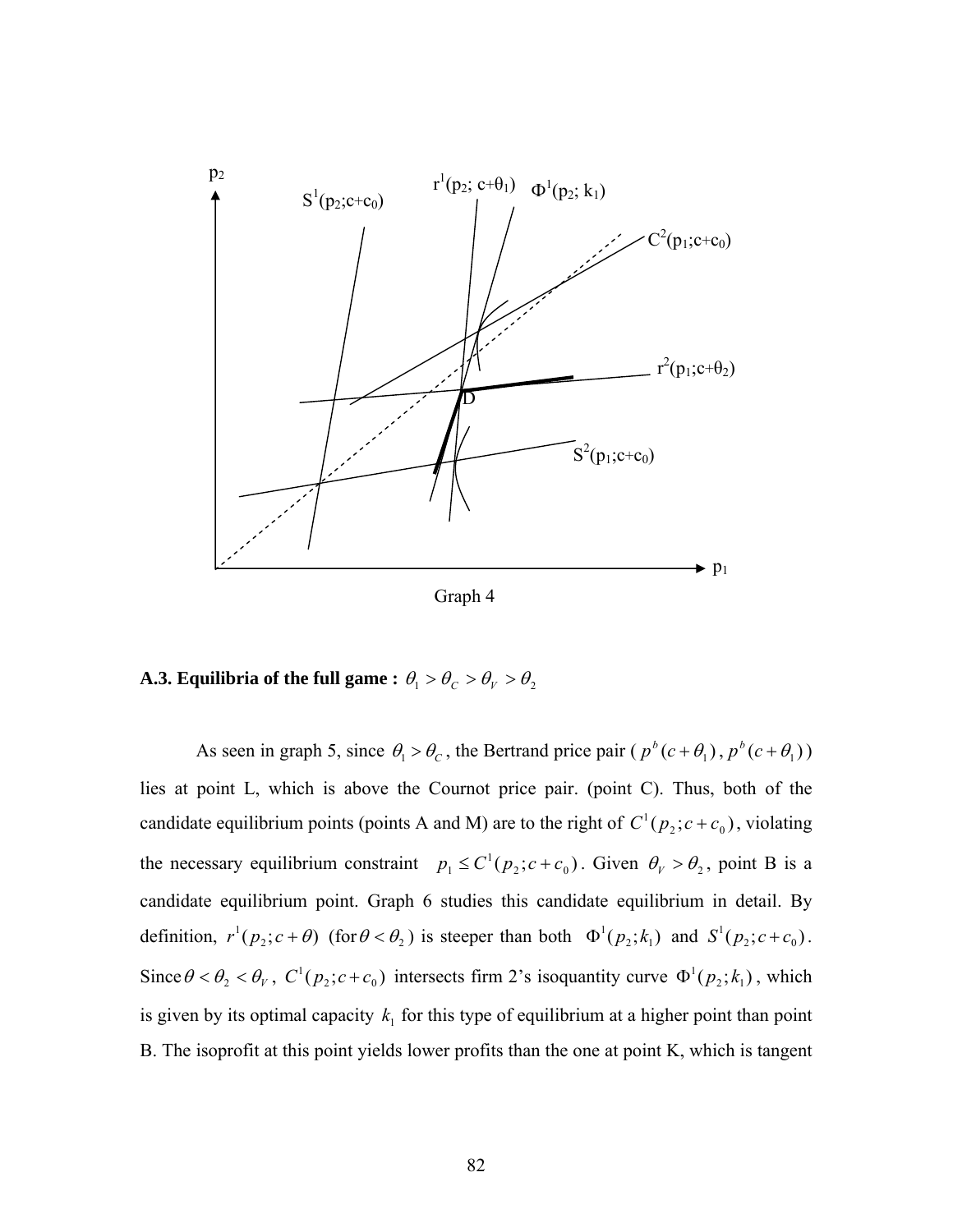to  $r^1(p_2; c + \theta)$  by definition of  $S^2(p_1; c + c_0)$ . Therefore, the slope of firm 2's isoprofit at point A should be between the slopes of these two isoprofits.



Graph 5

The slope of the isoprofit curve at point B is lower than the slopes of  $S^1(p_2; c+c_0)$  and  $\Phi^1(p_2; k_1)$ . (firm 2's isoprofit curve that is tangent on  $\Phi^1(p_2; k_1)$  at the intersection of  $C^2(p_1; c+c_0)$  and  $\Phi^1(p_2; k_1)$  is not demonstrated on the graph) Similar analysis as before can be used to show that firm 2 cannot deviate from point B because this potentially profitable deviation (moving up on  $S^1(p_2; c + c_0)$  or down on  $r^1(p_2; c + \theta)$ ) would violate either the band constraint  $p_2 \le r^2(p_1; c + \theta_2)$  or the new price pair would not be on the subgame reaction function of firm 1, which is kinked at point B. It is trivial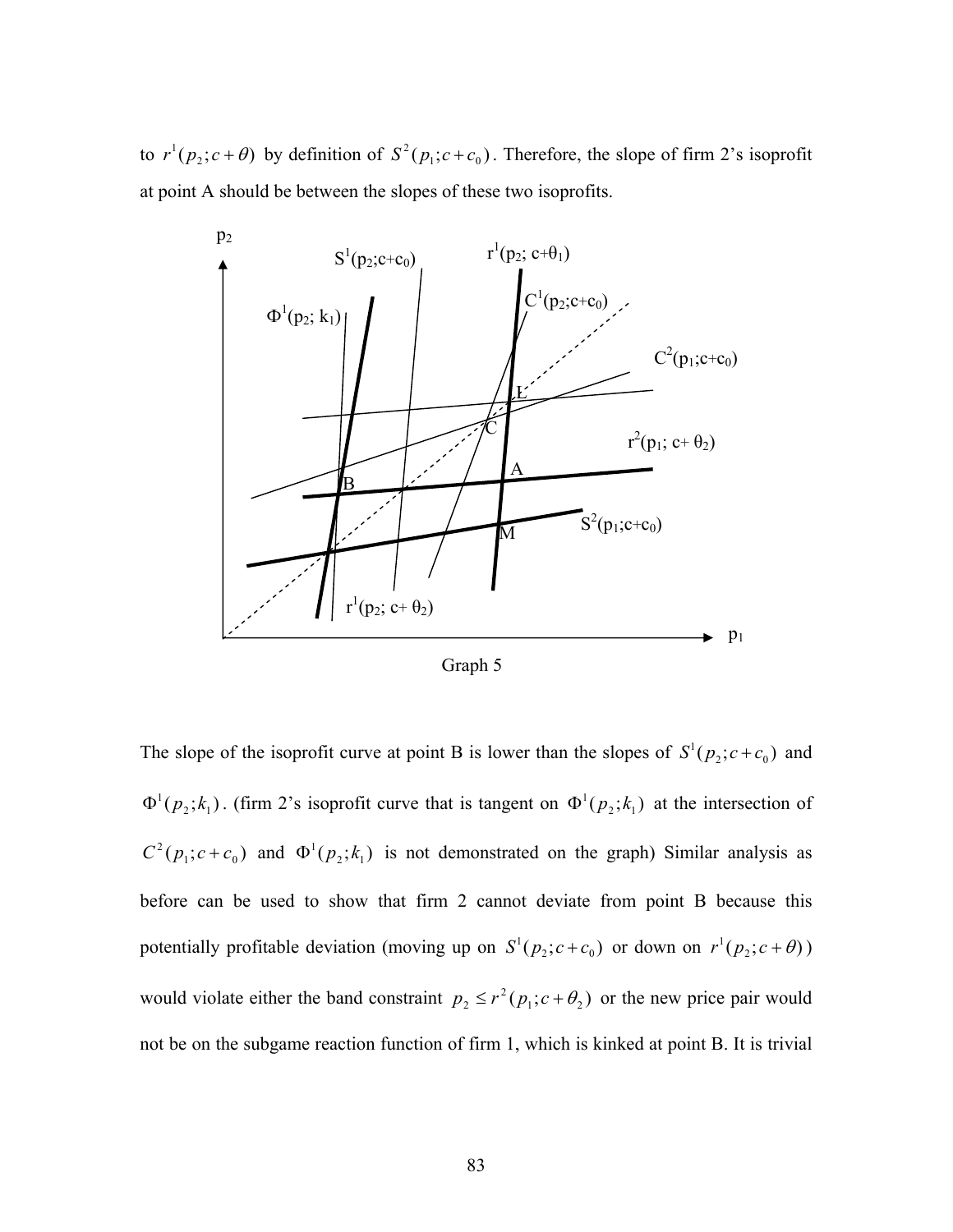to see that firm 1 also dos not have any incentive to deviate from point B. Because its isoprofit curve that is tangent to  $r^2(p_1; c + \theta_2)$  at point B by definition of  $S^1(p_2; c + c_0)$  is already a profit-maximizing price pair for firm 1.



Graph 6

#### **A.4. Cournot and Bertrand Outcomes**

Graph 7 demonstrates the equilibrium structure for  $\theta_1 > \theta_C > \theta_V > \theta_2$ . As shown before, the unique equilibrium is given by point B. However, as  $\theta_2$  increases above  $\theta_V$ , then, the new candidate robust equilibrium price will be above point B on  $S^1(p_2; c + c_0)$ . In that case,  $C^1(p_2; c+c_0)$  intersects  $S^1(p_2; c+c_0)$  above below this candidate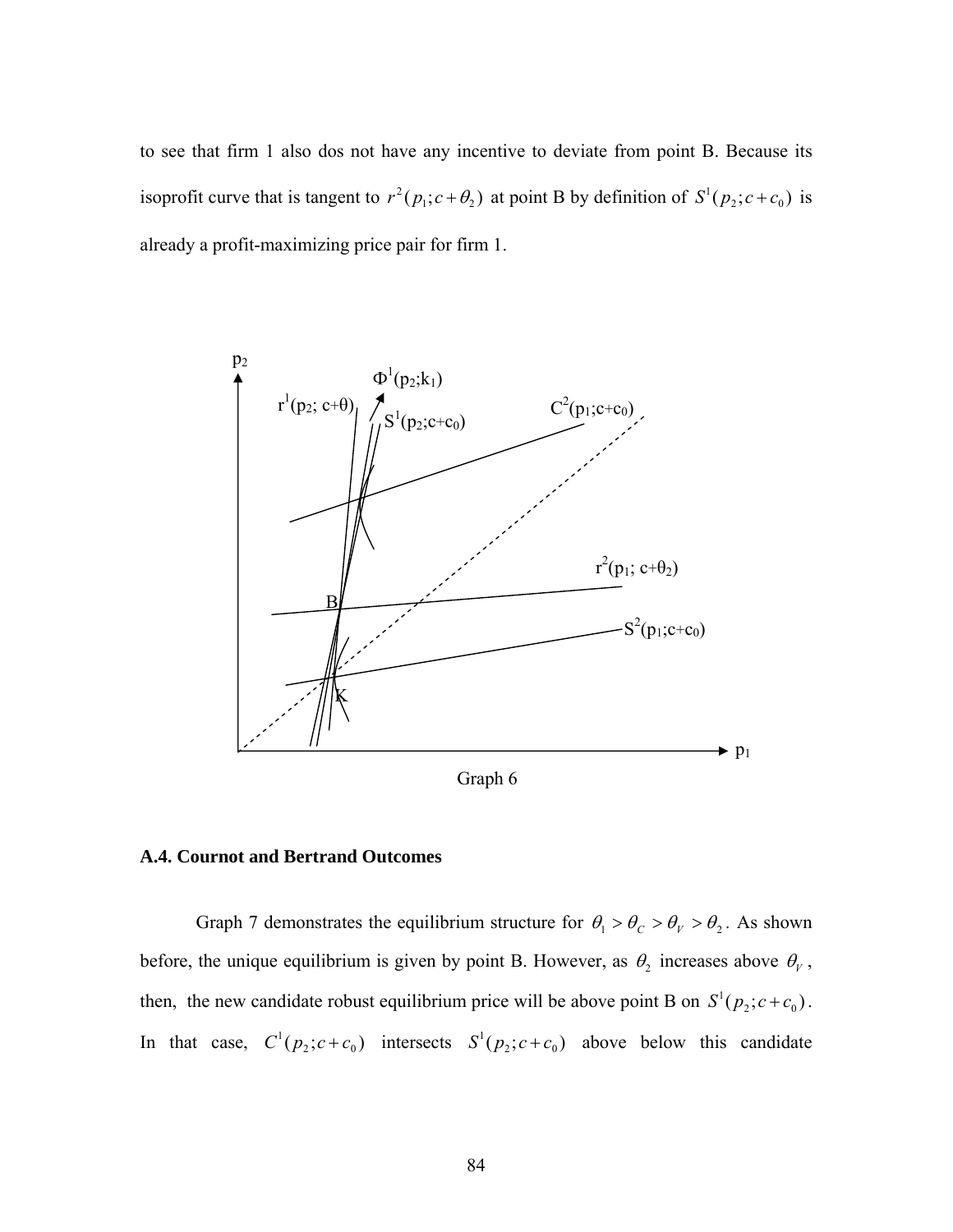equilibrium price and the equilibrium constraint  $p_2 \leq C^2(p_1; c + c_0)$  is no longer satisfied. The other candidate equilibrium price pairs (point A and M) are not affected by these changes and still lie outside the equilibrium range. Thus, with high levels of  $\theta_1$  and  $\theta_2$ , the only equilibrium price is given by point C (the Cournot price pair) at which neither firm has an incentive to deviate because by definition of curves  $C^1(p_2; c + c_0)$  and  $C^2(p_2; c+c_0)$ , each firm's isoprofit curve is tangent to its isoquantity curve.





Recall from section 2.1.1 that the price combinations such that the demand for firm *i* is constant at  $k_i$  are represented by  $p_i = \Phi^i(p_{-i}; k_i)$ , that is,  $\Phi^i(p_{-i}; k_i)$  is an isoquantity curve. Formally, the isoquantity curve for firm 1 can be written as follows:

$$
\blacksquare k_1 = D(p_i, p_{-i}) = a - b_1 p_1 + b_2 p_2 \tag{1}
$$

Solving the equation above for  $p_1$  yields: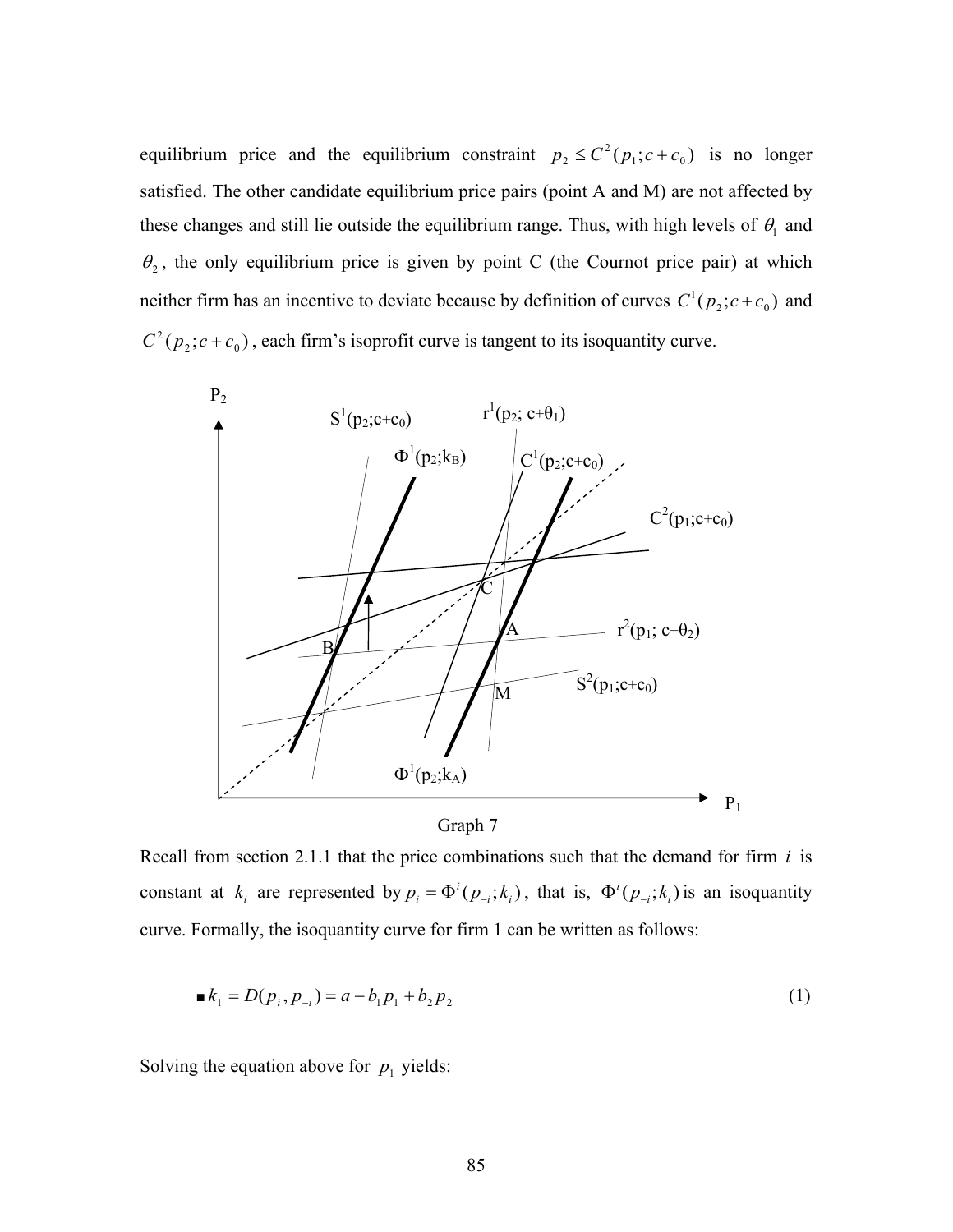$$
p_1 = \Phi^1(p_2; k_1) = \frac{a + b_2 p_2 - k_1}{b_1} \tag{2}
$$

Therefore, given the rival's price, a firm's price on its isoquantity curve is inversely proportional to its capacity. Since firm 1's price is higher on  $\Phi^1(p_2; k_B)$  than on  $\Phi^1(p_2; k_A)$  given  $p_2$ , we can conclude that firm 1's capacity level at point B  $(k_B)$  is greater than its capacity level at point A.  $(k_A)$  A similar analysis could be done to show that firm 2 also chooses a lower capacity level at point B. Comparing the prices at point A and B is an easier task. Since the Bertrand reaction function is upward sloping, both firms charge lower prices at point B than at point A.

#### **A.5. Proposition 1**

 Once the equilibria and profit curves are constructed, the implications of the tariff for the firms could be identified by a comparative-statics exercise on the equilibria of the game. Recall from figure 5 in section 2.1.3 that for  $\theta_s > \theta_1 > \theta_2$ , the unique equilibrium is given by the intersection of Bertrand reaction functions. (point B) A tariff imposition on the exports of the multinational firm raises  $\theta_2$ , thus, shifts the Bertrand reaction function  $r^2(p_1; c + \theta_2)$  upwards. The new equilibrium price gets closer to the profitmaximizing price pair on  $r^1(p_2; c + \theta_1)$  (point R), thus, the multinational firm benefits from the tariff. Similarly, as seen in figure in section 2.1.3, a price pair on  $r^1(p_2; c + \theta_1)$ above the initial equilibrium point B indicates higher profits for firm 1 as well. It can be seen in Graph 3 in section A.2 that firm 1 can achieve higher profits if it moves up on  $r^{1}(p_{2}; c + \theta_{1})$ . Thus, a tariff imposition is beneficial to firm 1. However, the two isoprofit curves in graph 4 indicate that firm 4's isoprofit curve at point D has to lie in between  $r^{1}(p_{2}; c + \theta_{1})$  and  $\Phi^{1}(p_{2}; k_{1})$ . Thus, firm 2 can increase its profits only by choosing a price pair to the right of point D on  $r^2(p_1; c + \theta_2)$  or below point D on  $r^1(p_2; c + \theta_1)$ . Therefore, the multinational firm loses from the tariff in this case.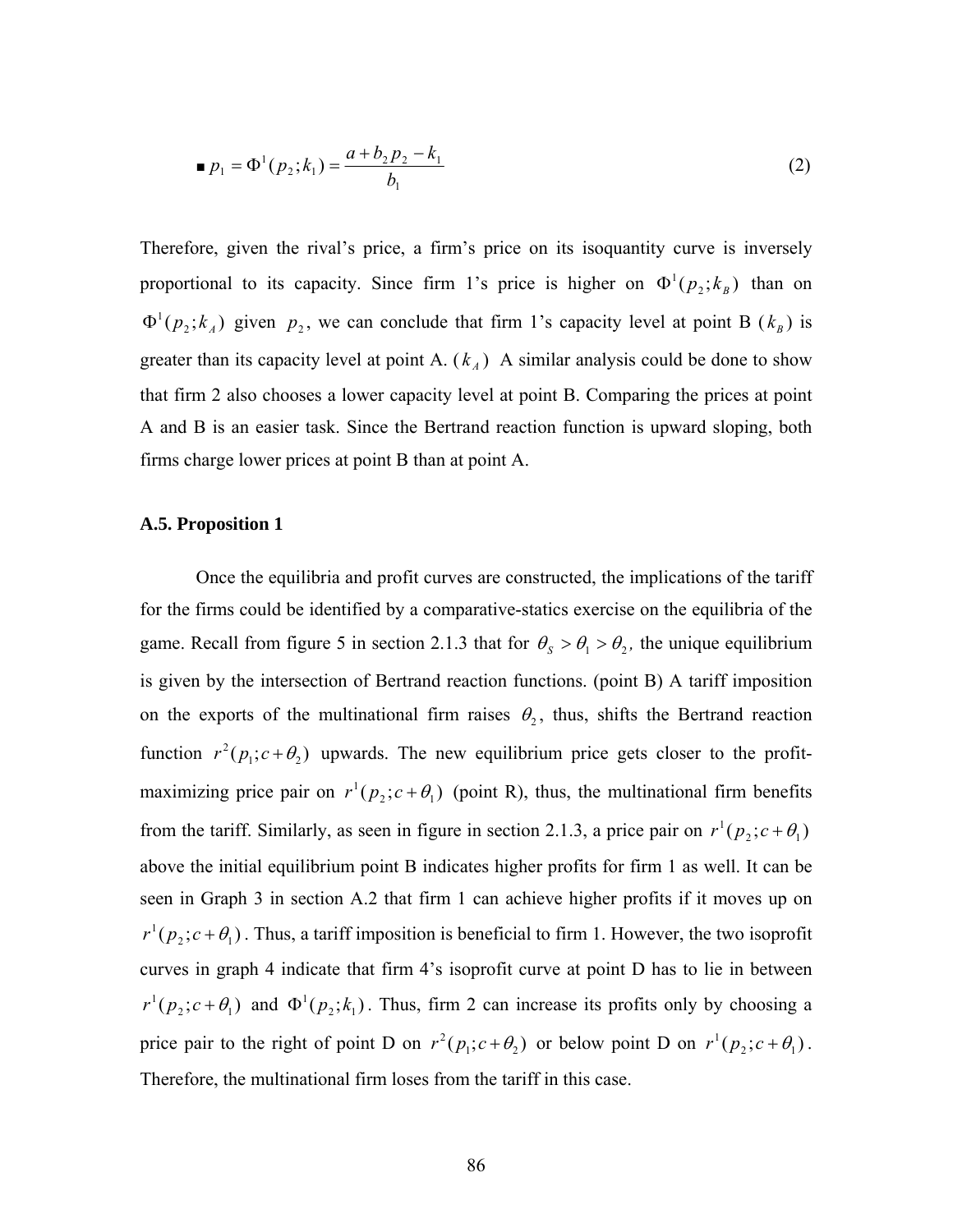As seen in graph 8, the equilibrium point for low levels of  $\theta_2$  and  $\theta_1$ . At point M, the prices are higher. Also, remembering from Appendix section A.5. that firm 2's price on its isoquantity curve is inversely proportional with its capacity level given firm 1's price, we can conclude that  $k_M < k_K$ . Note that fixing the level of  $\theta_1$  and changing only  $\theta_2$ does not affect this result. A similar exercise could be done to prove that firm 1's capacity is also higher at point M than at point K.



#### **A.6. Proposition 2**

 The two isoprofit curves in graph 6 indicate that the multinational firm's isoprofit curve at point B lies in between  $r^1(p_2; c + \theta)$  and  $\Phi^1(p_2; k_1)$ . The multinational firm can increase its profits only by choosing a price pair above point B on  $S^1(p_2; c + c_0)$  or below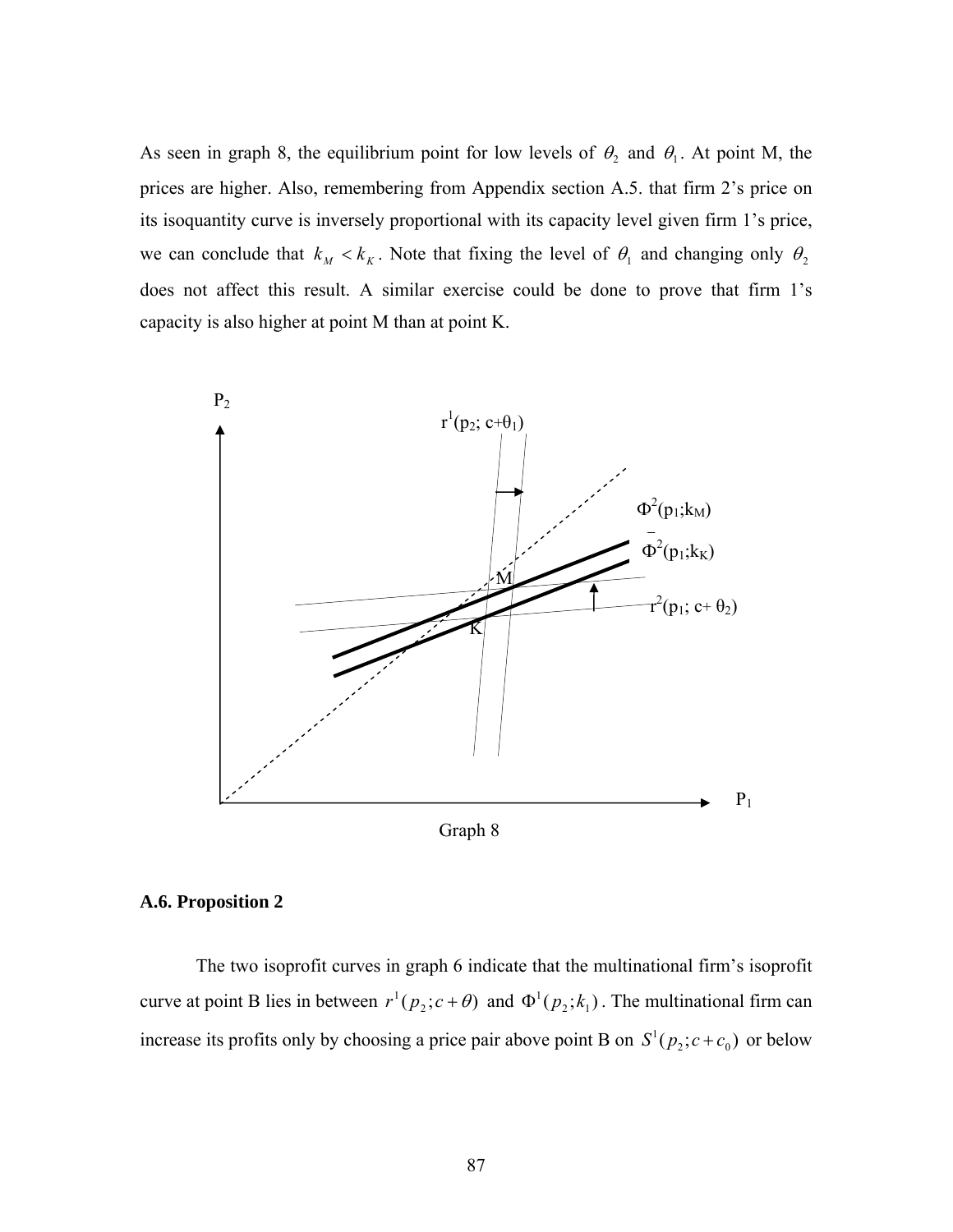point B on  $r^1(p_2; c + \theta)$ . Since a tariff imposition raises  $\theta_2$ , and moves up the equilibrium point on  $S^1(p_2; c+c_0)$  by shifting up  $r^2(p_1; c+\theta_2)$ , the multinational firm benefits from the tariff for this case. By definition,  $S^1(p_2; c + c_0)$  consists of the tangency points between the domestic firm's profits and  $r^2(p_1; c + \theta_2)$ . As  $\theta_2$  increases, the new equilibrium point corresponds to a higher isoprofit curve, which indicates that the domestic firm also benefits from the tariff.

# **Appendix B**

#### **B.1. Consumer surplus under free trade**

For  $\theta < \theta_c$ , as shown in the previous section, the symmetric equilibrium is given by the Bertrand price and quantity pair  $\{p^b(c+\theta), q^b(c+\theta)\}$  for each firm. The Bertrand prices can be obtained by solving the reaction functions  $r^1(p_2; c + \theta)$  and  $r^2(p_1; c + \theta)$  together.

$$
p_1 = r^1(p_2; c + \theta) = \frac{a + b_2 p_2}{2b_1} + \frac{c + \theta}{2}
$$
 (i)

$$
p_2 = r^2 (p_1; c + \theta) = \frac{a + b_2 p_1}{2b_1} + \frac{c + \theta}{2}
$$
 (ii)

Solving (i) and (ii) yields

$$
p_1 = p_2 = p_b(c + \theta) = \frac{a + b_1c + \theta b_1}{2b_1 - b_2}
$$
 (3)

Plugging the Bertrand price pair in the demand function  $q_i(.) = a - b_1 p_i(.) + b_2 p_{-i}(.)$  for either firm gives the Bertrand quantity.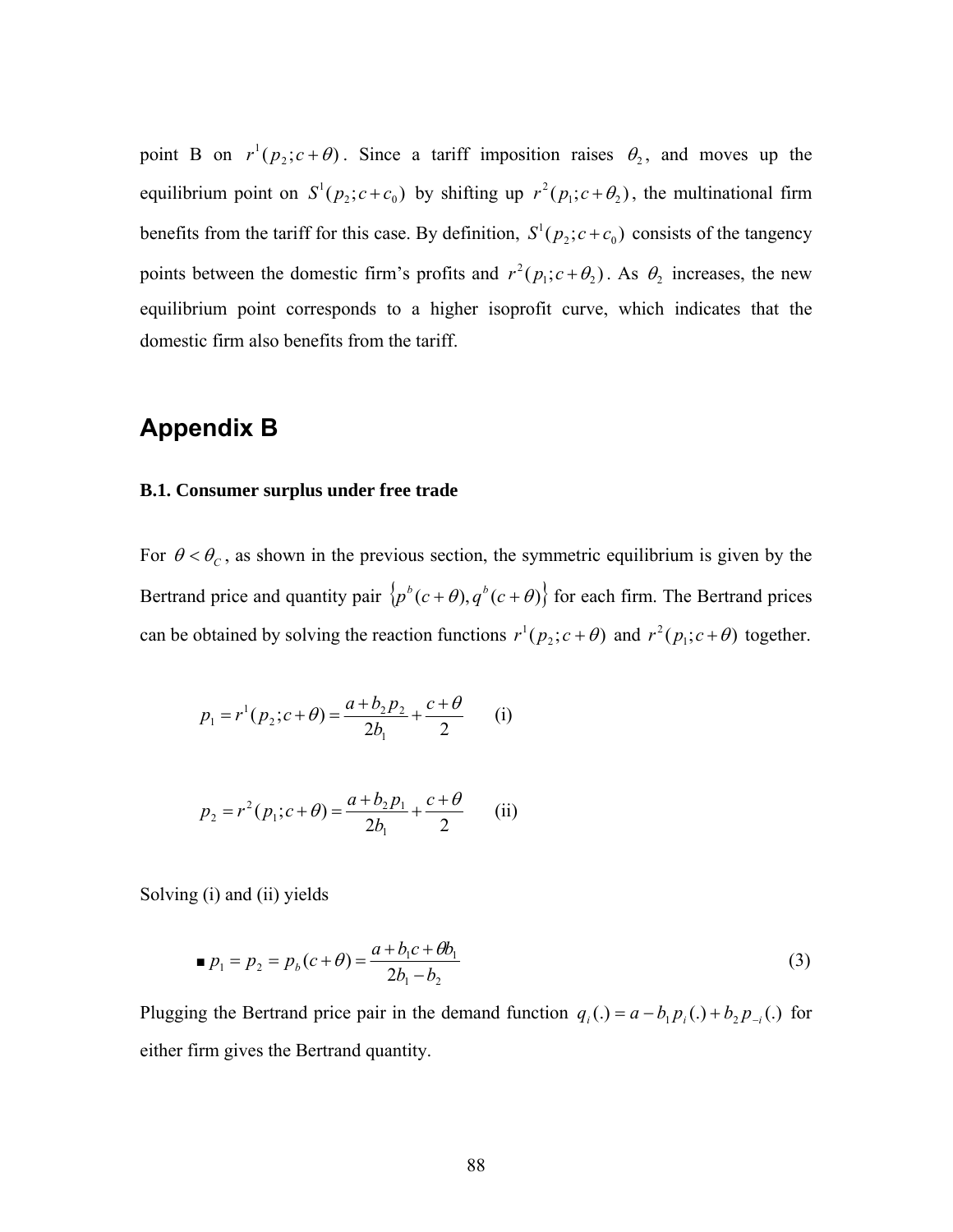$$
\blacksquare q_b(c+\theta) = a + (b_2 - b_1)(\frac{a+b_1c+\theta b_1}{2b_1 - b_2}) = \frac{(a - cb_1 + cb_2 - \theta b_1 + \theta b_2)b_1}{2b_1 - b_2} \tag{4}
$$

Replacing  $(a, b_1, b_2)$  with  $(\frac{\alpha}{\beta + \gamma}, \frac{\beta}{\beta^2 - \gamma^2}, \frac{\gamma}{\beta^2 - \gamma^2})$  $\beta^{\scriptscriptstyle{2}}$  –  $\gamma$  $\beta$  $\beta$  +  $\gamma$  $\frac{\alpha}{+\gamma}, \frac{\beta}{\beta^2-\gamma^2}, \frac{\gamma}{\beta^2-\gamma^2}$ ) in both the Bertrand price and quantity gives the following expressions:

$$
p_1 = p_2 = p_b(c + \theta) = \frac{\left(\frac{\alpha}{\beta + \gamma}\right) + \left(\frac{\beta}{\beta^2 - \gamma^2}\right)c + \theta\left(\frac{\beta}{\beta^2 - \gamma^2}\right)}{2\left(\frac{\beta}{\beta^2 - \gamma^2}\right) - \left(\frac{\gamma}{\beta^2 - \gamma^2}\right)}
$$

$$
\bullet p_b(c+\theta) = (2\beta - \gamma)^{-1} (c\beta + \theta\beta + \alpha\beta - \alpha\gamma)
$$
 (5)

$$
q_1 = q_2 = q_b(c+\theta) = \frac{\left(\frac{\alpha}{\beta+\gamma} - c\left(\frac{\beta}{\beta^2-\gamma^2}\right) + c\left(\frac{\gamma}{\beta^2-\gamma^2}\right) - \theta\left(\frac{\beta}{\beta^2-\gamma^2}\right) + \theta\left(\frac{\gamma}{\beta^2-\gamma^2}\right)\left(\frac{\beta}{\beta^2-\gamma^2}\right)}{2\left(\frac{\beta}{\beta^2-\gamma^2}\right) - \left(\frac{\gamma}{\beta^2-\gamma^2}\right)}
$$

$$
\blacksquare q_b(c+\theta) = (\beta+\gamma)^{-1}(2\beta-\gamma)^{-1}(\alpha-c-\theta)\beta
$$
\n<sup>(6)</sup>

Given the initial Bertrand prices and quantities, the consumer surplus can be calculated as follows:

$$
CS_{initial} = 2\alpha q^{b} (c + \theta) - (\beta + \gamma)(q^{b} (c + \theta))^{2} - 2p^{b} (c + \theta)q^{b} (c + \theta)
$$

$$
= q^{b} (c + \theta) (2\alpha - (\beta + \gamma)q^{b} (c + \theta) - 2p^{b} (c + \theta))
$$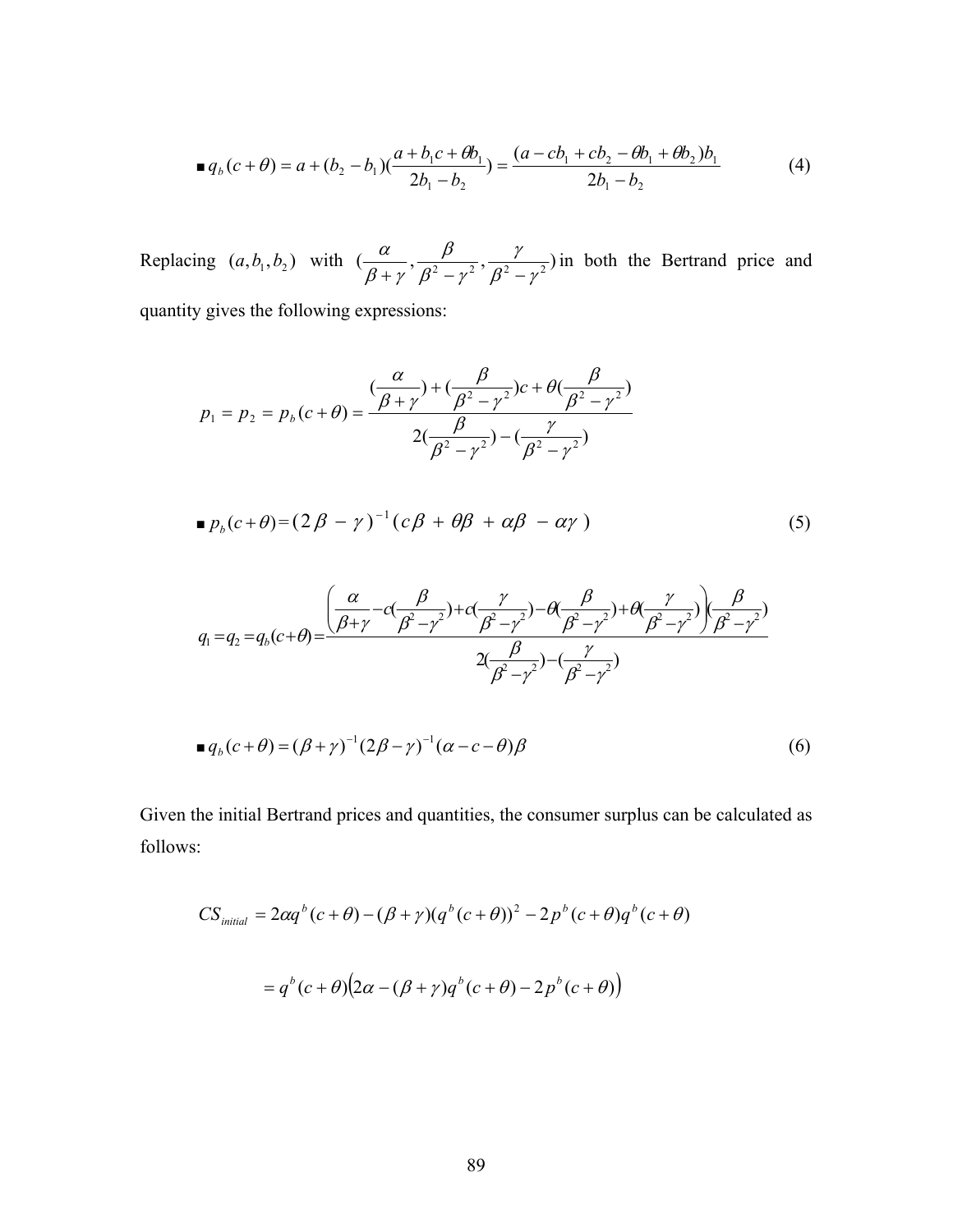$$
= ((\beta + \gamma)^{-1} (2\beta - \gamma)^{-1} (\alpha - c - \theta) \beta) \begin{pmatrix} 2\alpha - (\beta + \gamma) ((\beta + \gamma)^{-1} (2\beta - \gamma)^{-1} (\alpha - c - \theta) \beta) \\ -2(2\beta - \gamma)^{-1} (c\beta + \theta \beta + \alpha \beta - \alpha \gamma) \end{pmatrix}
$$
  
\n
$$
\blacksquare \text{CS}_{initial} = (\gamma - 2\beta)^{-2} (\beta + \gamma)^{-1} (\alpha - c - \theta)^{2} \beta^{2}
$$
 (7)

## **B.2. Consumer surplus with government intervention**

 The tariff *t* increases the additional marginal cost of producing beyond capacity for the subsidiary firm by making exporting more expensive. The domestic firm's Bertrand reaction function remains unchanged.

$$
p_2 = r^2 (p_1; c + \theta) = \frac{a + b_2 p_1}{2b_1} + \frac{c + \theta + t}{2}
$$
 (8)

$$
p_1 = r^1(p_2; c + \theta) = \frac{a + b_2 p_2}{2b_1} + \frac{c + \theta}{2}
$$
\n(9)

Solving the equations above together yields

$$
p_{*2} = p_b(c+\theta) + \frac{2tb_1^2}{4b_1^2 - b_2^2} \qquad p_{*1} = p_b(c+\theta) + \frac{tb_1b_2}{4b_1^2 - b_2^2} \tag{10}
$$

Replacing  $(b_1, b_2)$  with  $\left(\frac{\beta}{\beta^2 - \gamma^2}, \frac{\gamma}{\beta^2 - \gamma^2}\right)$  $\beta^{\scriptscriptstyle{2}}$  –  $\gamma$  $\frac{\beta}{-\gamma^2}, \frac{\gamma}{\beta^2-\gamma^2}$ ) yields

$$
\triangle p_2 = \frac{2tb_1^2}{4b_1^2 - b_2^2} = \frac{2t(\frac{\beta}{\beta^2 - \gamma^2})^2}{4(\frac{\beta}{\beta^2 - \gamma^2})^2 - (\frac{\gamma}{\beta^2 - \gamma^2})^2} = \frac{2t\beta^2}{(2\beta + \gamma)(2\beta - \gamma)}
$$
(11)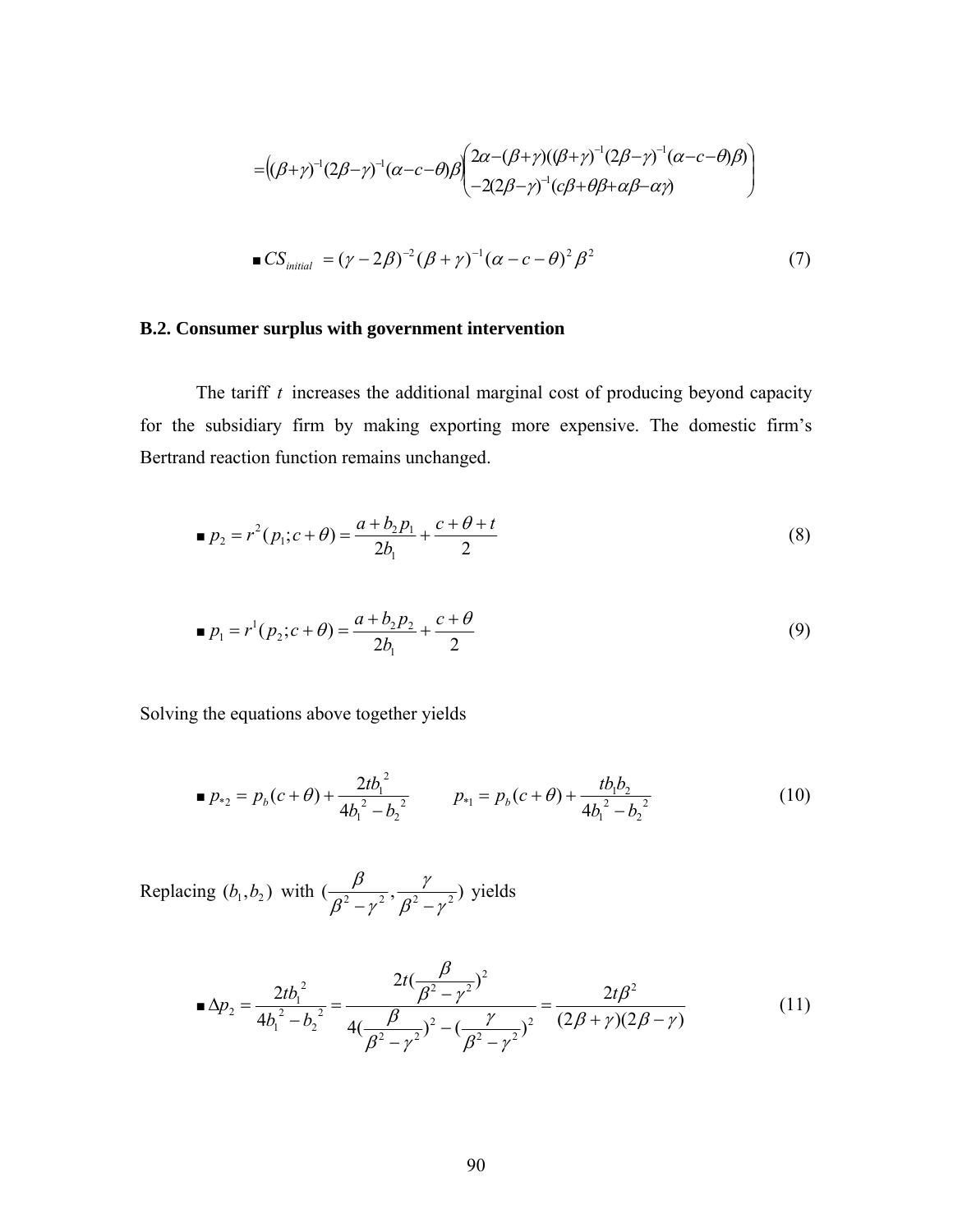$$
\blacksquare \Delta p_1 = \frac{t(\frac{\beta}{\beta^2 - \gamma^2})(\frac{\gamma}{\beta^2 - \gamma^2})}{4(\frac{\beta}{\beta^2 - \gamma^2})^2 - (\frac{\gamma}{\beta^2 - \gamma^2})^2} = \frac{t\gamma\beta}{(2\beta + \gamma)(2\beta - \gamma)}
$$
(12)

 $\Delta p_2 > \Delta p_1$  since  $2(t\beta^2) > t\gamma\beta \Rightarrow 2\beta > \gamma$  which holds for all values of  $\beta$  and  $\gamma$ .

The new equilibrium quantities are obtained as follows:

$$
q_{*2} = \left(\frac{\alpha}{\beta + \gamma}\right) - \left(\frac{\beta}{\beta^2 - \gamma^2}\right)p_{*2} + \left(\frac{\gamma}{\beta^2 - \gamma^2}\right)p_{*1}
$$
\n
$$
q_{*2} = \left(\frac{\alpha}{\beta + \gamma}\right) - \left(\frac{\beta}{\beta^2 - \gamma^2}\right)\left(p_{\beta}(c + \theta) + \frac{2t\beta^2}{(2\beta + \gamma)(2\beta - \gamma)}\right) + \left(\frac{\gamma}{\beta^2 - \gamma^2}\right)\left(p_{\beta}(c + \theta) + \frac{t\gamma\beta}{(2\beta + \gamma)(2\beta - \gamma)}\right)
$$
\n
$$
q_{*2} = q_{\beta}(c + \theta) + \Delta q_2 \Rightarrow \Delta q_2 = \frac{t\left(\frac{\beta}{\beta^2 - \gamma^2}\right)\left(\frac{\gamma}{\beta^2 - \gamma^2}\right)^2 - 2t\left(\frac{\beta}{\beta^2 - \gamma^2}\right)^3}{4\left(\frac{\beta}{\beta^2 - \gamma^2}\right)^2 - \left(\frac{\gamma}{\beta^2 - \gamma^2}\right)^2}
$$
\n(13)

$$
\blacksquare \Delta q_2 = (\beta + \gamma)^{-1} (2\beta + \gamma)^{-1} (\gamma - 2\beta)^{-1} (\gamma - \beta)^{-1} (\gamma^2 - 2\beta^2) \beta t < 0 \quad \text{since } \gamma < \beta \tag{14}
$$

Similarly, the change in  $q_1$  can be found as

$$
\blacksquare \Delta q_1 = (\beta + \gamma)^{-1} (2\beta + \gamma)^{-1} (\gamma - 2\beta)^{-1} (\gamma - \beta)^{-1} (t\gamma \beta^2) > 0 \tag{15}
$$

$$
\blacksquare |\Delta q_2| > |\Delta q_1| \Longrightarrow (2\beta^2 - \gamma^2)\beta t > t\gamma\beta^2 \Longrightarrow 2\beta^2 - \gamma^2 - \beta\gamma > 0 \quad \text{which holds since}
$$
  

$$
\beta > \gamma.
$$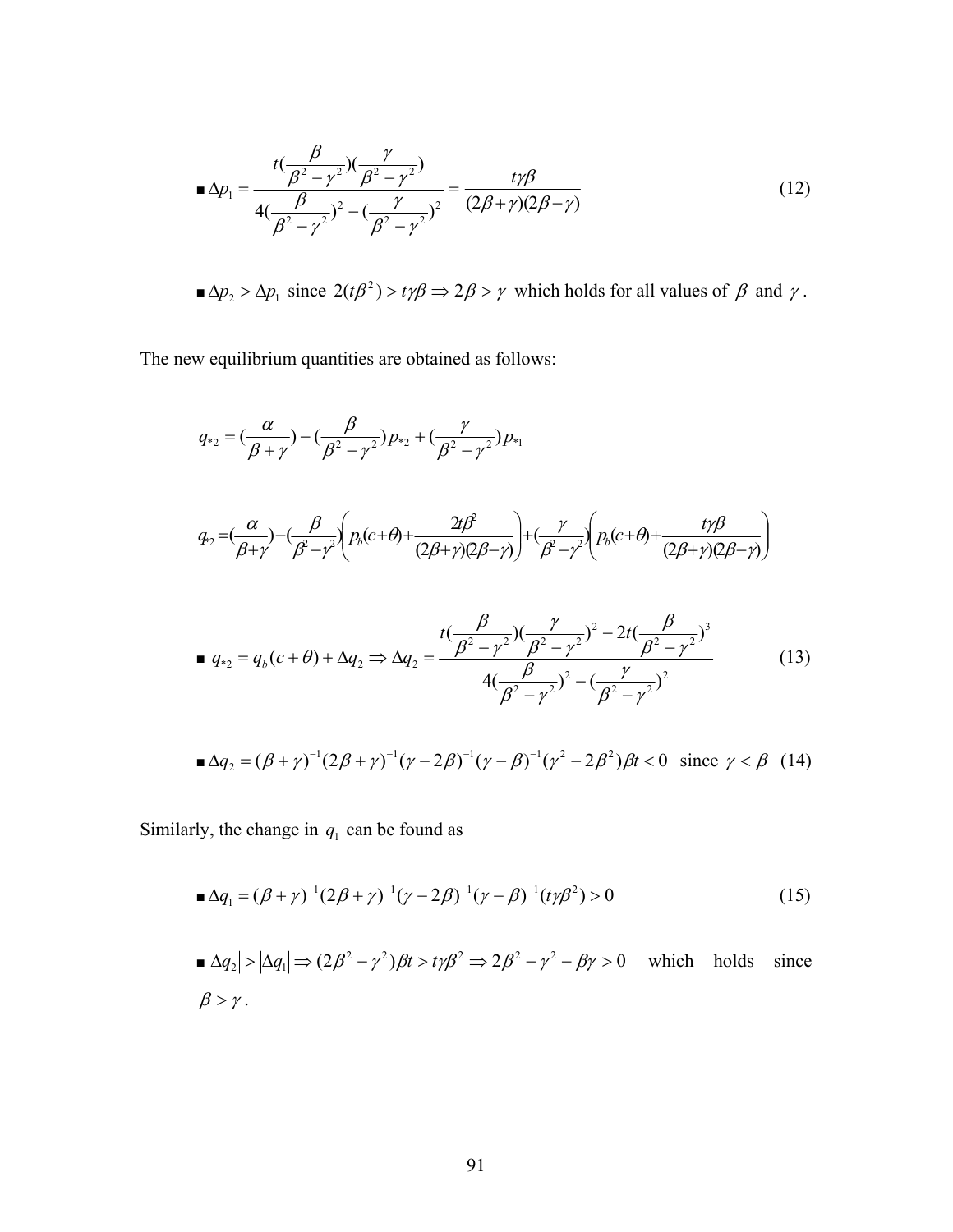The new consumer surplus can be calculated by plugging the new equilibrium prices and quantities in the consumer surplus equation.

$$
\blacksquare CS_{\text{final}} = \alpha (q_{*1} + q_{*2}) - \frac{1}{2} (\beta q_{*1}^{2} + 2\gamma q_{*1} q_{*2} + \beta q_{*1}^{2}) - p_{*1} q_{*1} - p_{*2} q_{*2} \tag{16}
$$

 $CS_{\text{final}}$  is a rather lengthy expression and is a function of the parameters  $(\alpha, \gamma, \beta, c, \theta, t)$ . Subtracting  $CS_{initial}$  from  $CS_{final}$  gives the change in the consumer surplus  $\Delta CS$  as follows:

$$
\mathbf{R} \Delta CS = \frac{(8c\beta^3 - 2c\gamma^3 + 8\theta\beta - 2\theta\gamma^3 - 8\alpha\beta + 2\alpha\gamma^3 + 4\beta^2t - 6c\beta\gamma^2 - 6\theta\beta\gamma^2 + 6\alpha\beta\gamma^2 - 3\beta\gamma^2t)(\beta^2t)}{-2(\beta + \gamma)(2\beta + \gamma)^2(\gamma - 2\beta)^2(\gamma - \beta)} \tag{17}
$$

Replacing  $\gamma$  with  $\beta \times j$  for different values of  $j \in (0,1)$  in the  $\Delta CS$  equation above yields the following functional form for the change in the consumer surplus:

$$
\triangle CS = \frac{1}{\beta} t (A(c + \theta - \alpha) + Kt) \text{ where } 0 < A < K
$$
 (18)

#### **B.3. Total welfare with government intervention**

Change in total welfare is given as

$$
\Delta TW = \Delta CS + \Delta \pi_1 \tag{19}
$$

where  $\pi_1 = (a - b_1 p_1 + b_2 p_2) \bullet (p_1 - c - c_0)$  and  $\Delta \pi_1 = \pi_{*1} - \pi_1$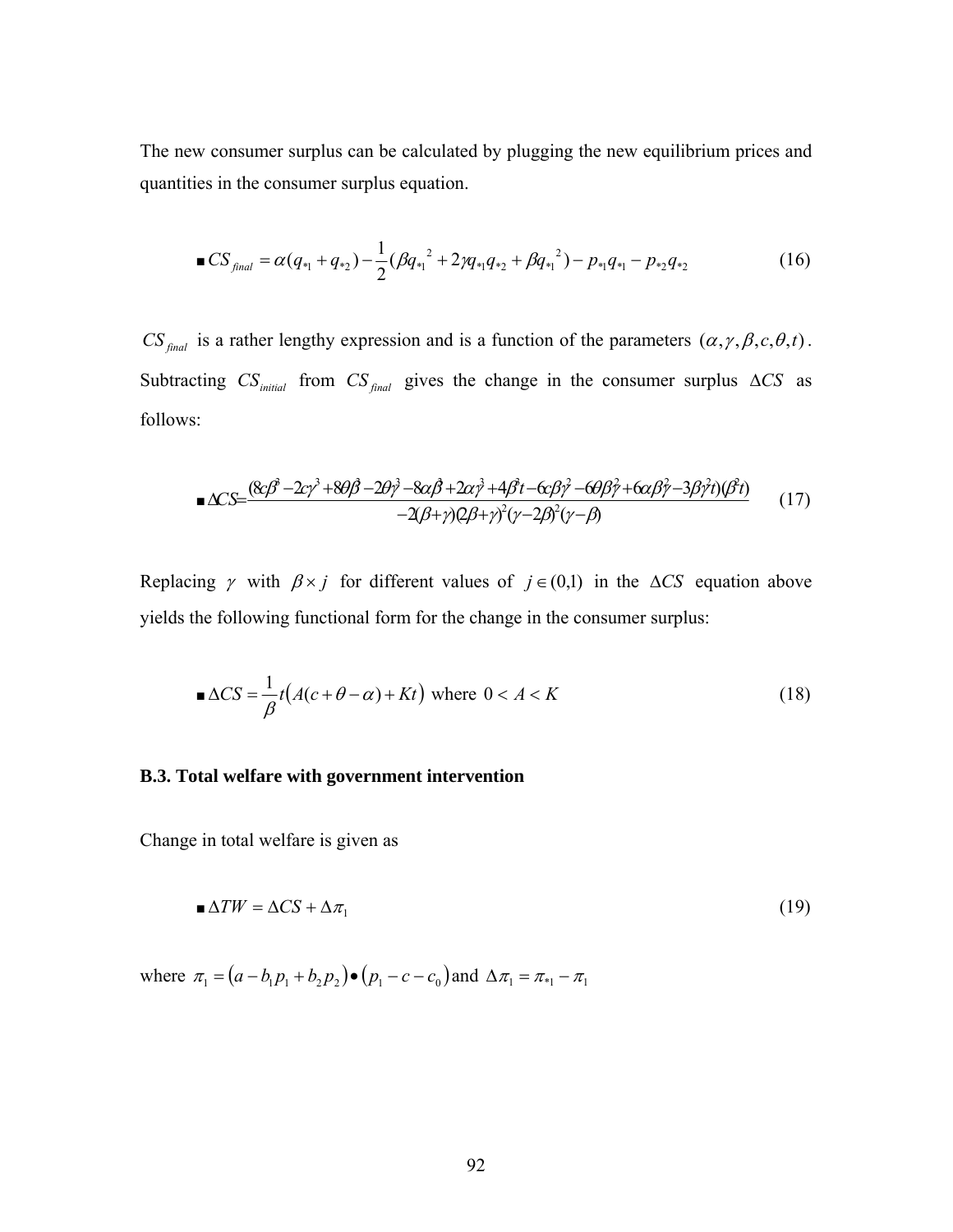Using the pre-tariff and post-tariff price pairs  $((p_1, p_2), (p_{*1}, p_{*2}))$  and replacing  $(a, b_1, b_2)$  with  $\left(\frac{\alpha}{\beta + \gamma}, \frac{\beta}{\beta^2 - \gamma^2}, \frac{\gamma}{\beta^2 - \gamma^2}\right)$  $\beta^{\scriptscriptstyle{2}}$  –  $\gamma$ β  $\beta$  +  $\gamma$  $\frac{\alpha}{(\alpha+\gamma)}, \frac{\beta}{\beta^2-\gamma^2}, \frac{\gamma}{\beta^2-\gamma^2}$ , the net increase in  $\pi_1$  can be written as

follows:

$$
\blacksquare \Delta \tau_i = \frac{(2\theta \hat{\beta} - 2c\beta^3 + 2\alpha \hat{\beta} - \alpha \gamma^3 + c\beta \gamma^2 + c\beta^2 \gamma - 4\beta^2 c_0 + \theta \beta \gamma - 2\alpha \beta \hat{\gamma} + \alpha \beta \gamma - \beta^2 \gamma + \beta \gamma^2 c_0)(\hat{\beta})}{(\beta + \gamma)(2\beta + \gamma)^2 (\gamma - 2\beta)(\gamma - \beta)} \tag{20}
$$

Replacing  $\gamma$  with  $\beta \times j$  for different values of  $j \in (0,1)$  in the  $\Delta CS$  equation above yields the following functional form for the change in the consumer surplus:

$$
\blacksquare \Delta \pi_1 = \frac{1}{\beta} t \big( S(\alpha - c - c_0) + W(\theta - c_0) + R\alpha + Yt \big) \tag{21}
$$

where *S*, *W*, *R* and *Y* are all positive as well as  $(\alpha - c - c_0)$  and  $(\theta - c_0)$ . The table below provides the values for *S*, *W*, *R* and *Y* for some random values of *j* where  $\gamma = \beta \times j$ .

|                |       |       | $\gamma = \beta \times i$ $i = 0.90$ $i = 0.50$ $i = 0.30$ $i = 0.10$ |       |
|----------------|-------|-------|-----------------------------------------------------------------------|-------|
| S              | 0.165 | 0.178 | 0.197                                                                 | 0.228 |
| W              | 1.65  | 0.356 | 0.281                                                                 | 0.253 |
| $\overline{R}$ | 0.149 | 0.09  | 0.06                                                                  | 0.023 |
| Y              | 0.512 | 0.071 | 0.037                                                                 | 0.012 |

Adding  $\Delta \pi_1$  with  $\Delta CS$  from the previous section gives the net change in total welfare as follows:

$$
\triangle TW=(\beta+\gamma)2\beta+\gamma^2(\gamma-2\beta)(\gamma-\beta)^{1}(\beta)\begin{pmatrix}(\beta^4(16\theta+4\theta-16\theta_0)-\beta^2\gamma^2(4\alpha+8\theta+4\alpha+5\theta-4\alpha_0)+\\ \beta^3(8\alpha\gamma+4\gamma\theta+8\beta\alpha_0)-\gamma^3(4\alpha\beta+2\theta\beta-2\alpha\beta-2\beta)+2\alpha\gamma^4\end{pmatrix}
$$
(22)

Replacing  $\gamma$  with  $\beta \times j$  for different values of  $j \in (0,1)$  in the  $\Delta TW$  equation above yields the following functional form for the change in the total welfare: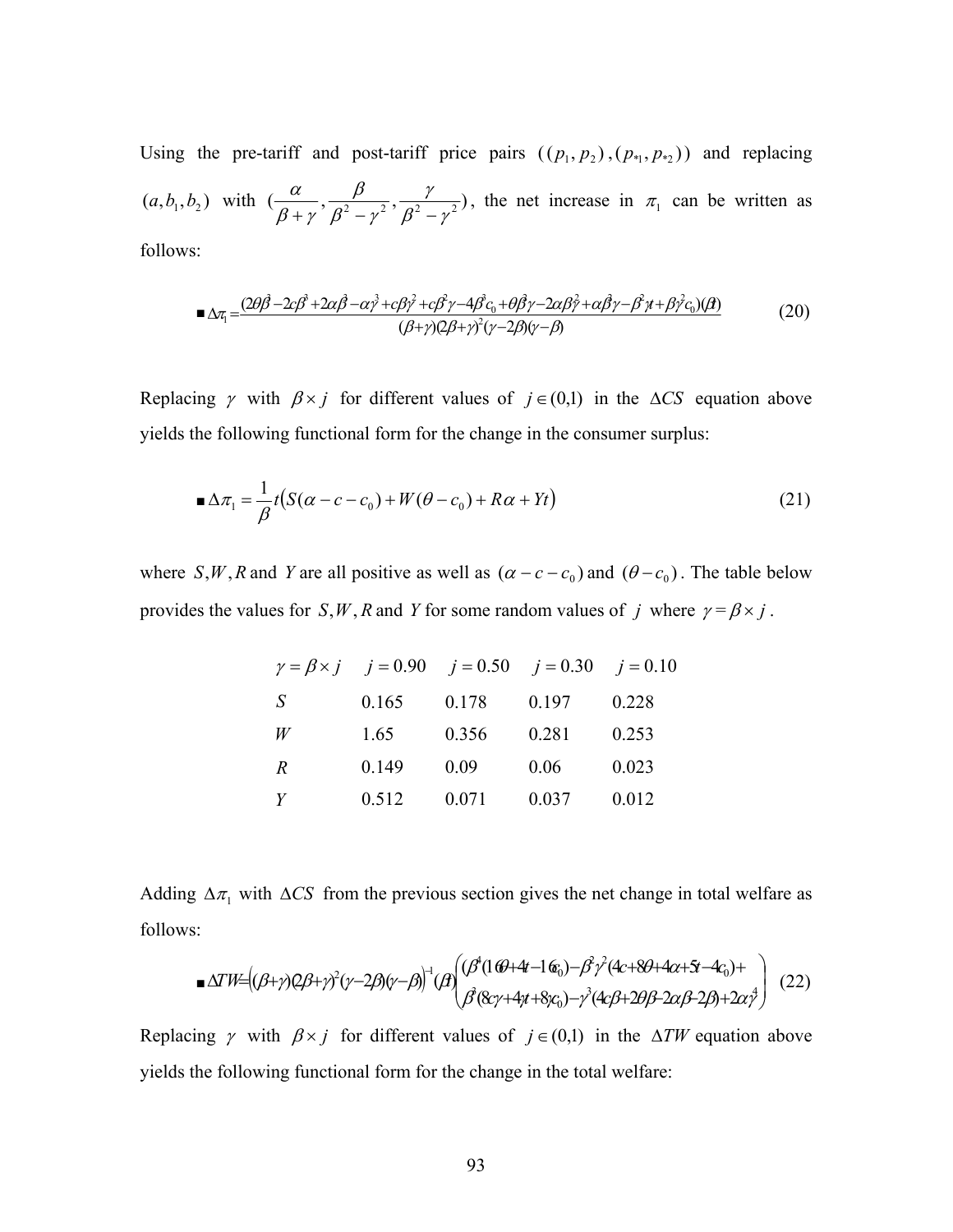$$
\triangle TW = \frac{1}{\beta}t(D(\theta - c_0) - E(\alpha - c - \theta) + F(c + \theta) + Lt)
$$
\n(23)

The table below provides the values for  $D$ ,  $E$ ,  $F$  and  $L$  for some random values of  $j$ where  $\gamma = \beta \times j$ .

|                | $\gamma = \beta \times i$ $i = 0.90$ $i = 0.70$ $i = 0.50$ $i = 0.30$ |       |        |      |
|----------------|-----------------------------------------------------------------------|-------|--------|------|
| D              | 1.8                                                                   | 0.73  | 0.53   | 0.48 |
| E              | 0.12                                                                  | 0.063 | 0.0296 | 0.01 |
| $\overline{F}$ | 0.15                                                                  | 0.12  | 0.09   | 0.06 |
| L              | 0.92                                                                  | 0.35  | 0.23   | 0.06 |

As seen in the previous table, all the positive terms diminish as goods become more differentiated. The single negative term also gets smaller. For  $\theta_V < \theta \le \theta_C$ , only the domestic firm benefits from the tariff imposition at the expense of the domestic consumers and the foreign firm. We need the following condition for the total welfare to increase:

$$
\blacksquare \Delta TW > 0 \Longrightarrow (\alpha - c - \theta) < \frac{D(\theta - c_0) + F(c + \theta) + Lt}{E} \tag{24}
$$

A good candidate for the interval of interest is the lower bound  $\theta_V$ . Recall from section 4.1.1 that  $\theta_V$  is the value of  $\theta$  for which  $C^i(p_{-i}; c + c_0)$  passes through the intersection points of  $S^{-i}(p_i; c+c_0)$  and  $r^{i}(p_{-i}; c+\theta)$ ,  $i=1,2$ . The long-term expressions for the curves  $S^{-i}(p_i; c+c_0)$  and  $C^{i}(p_{-i}; c+c_0)$  are as follows:

$$
\blacksquare S^{-i}(p_i; c + c_0) = \frac{2b_1b_2p_i}{4b_1^2 - b_2^2} + ab_1 + \frac{(c + c_0)(2b_1^2 - b_2^2)}{2} \tag{25}
$$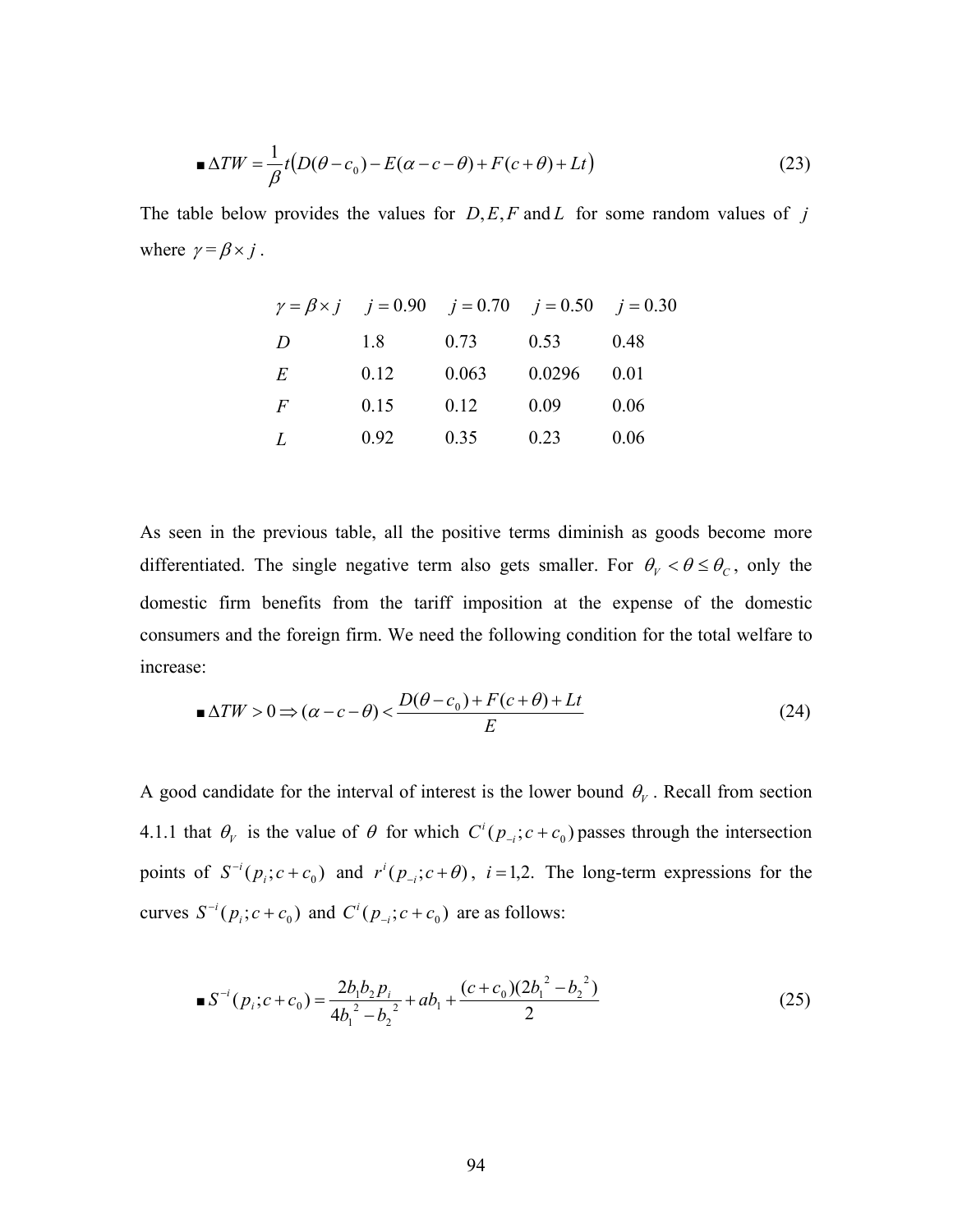$$
\blacksquare C^i(p_{-i}; c + c_0) = \frac{b_1 b_2 p_{-i} + a b_1 + (c + c_0) (b_1^2 - b_2^2)}{2b_1^2 - b_2^2} \tag{26}
$$

The first step is to solve  $r^{i} (p_{-i}; c + \theta)$  and  $S^{-i} (p_i; c + c_0)$  together for  $p_i$  and  $p_{-i}$ . Then, these prices can be plugged in the  $C^{i}(p_{i-1}; c+c_0)$  equation above and we can solve for  $\theta$ in order to get  $\theta_V$ . Following these steps,  $\theta_V$  can be found as a function of the parameters  $(a, b_1, b_2, c, c_0)$ . (The calculations and long expressions are omitted here)

Next, 
$$
(a, b_1, b_2)
$$
 are replaced with  $(\frac{\alpha}{\beta + \gamma}, \frac{\beta}{\beta^2 - \gamma^2}, \frac{\gamma}{\beta^2 - \gamma^2})$ , respectively and

this new expression for  $\theta_V$  is plugged for  $\theta$  in the  $\Delta TW$  equation. Finally, replacing  $\gamma$ with  $\beta \times j$  for different values of  $j \in (0,1)$  in the new  $\Delta TW$  equation yields

$$
\triangle TW = \frac{1}{\beta}t(Mc - Yc_0 - G(\alpha - c - c_0) + Zt)
$$
\n(27)

where  $M, Y, G$  and  $Z$  are positive and  $Y > G$ .

Similar to the methodology applied in the previous section, one needs to look at the nonnegativity constraint of the Bertrand quantity to determine the sign of the above expression. This constraint is given as

$$
\blacksquare(\alpha - c - \theta) > t \frac{2\beta^2 - \gamma^2}{2\beta^2 - \gamma^2 - \beta\gamma} \tag{28}
$$

Replacing  $\theta$  with  $\theta_V$  (a function of  $(\alpha, \beta, \gamma, c, c_0)$ ) and trying different values of  $\gamma/\beta$ simultaneously with the  $\Delta TW$  equation above suggests that as long as the tariff is small enough with respect to unit costs (both  $t < c$  and  $t < c_0$  hold),  $\Delta TW$  is positive unless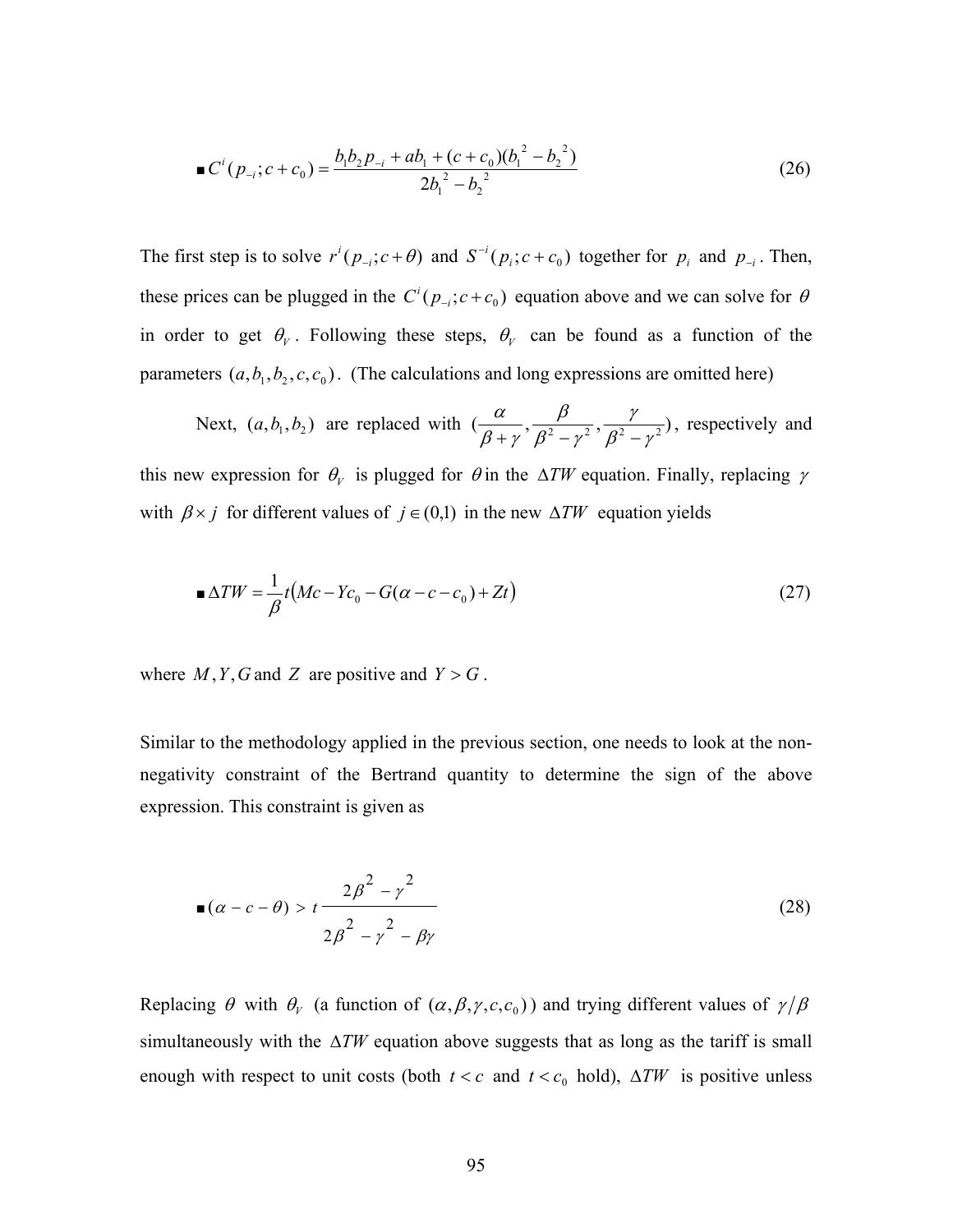the goods are very differentiated. More specifically, the tariff reduces total welfare if  $\gamma/\beta$  > 0.35. Since  $\theta$  has a positive coefficient, one would expect this threshold value to go down for higher values of  $\theta$ . ( $\theta > \theta_V$ )

By doing a similar exercise with  $\theta_s$  (recall from section 4.1.1 that  $\theta_s$  is the value of  $\theta$  for which  $S^{i}(p_{i}; c+c_{0})$  and  $S^{-i}(p_{i}; c+c_{0})$  intersect at the Bertrand price pair  ${p_b(c+\theta), p_b(c+\theta)}$ , it can be proven that the net change in welfare is negative unambiguously for all values of  $\gamma/\beta$ .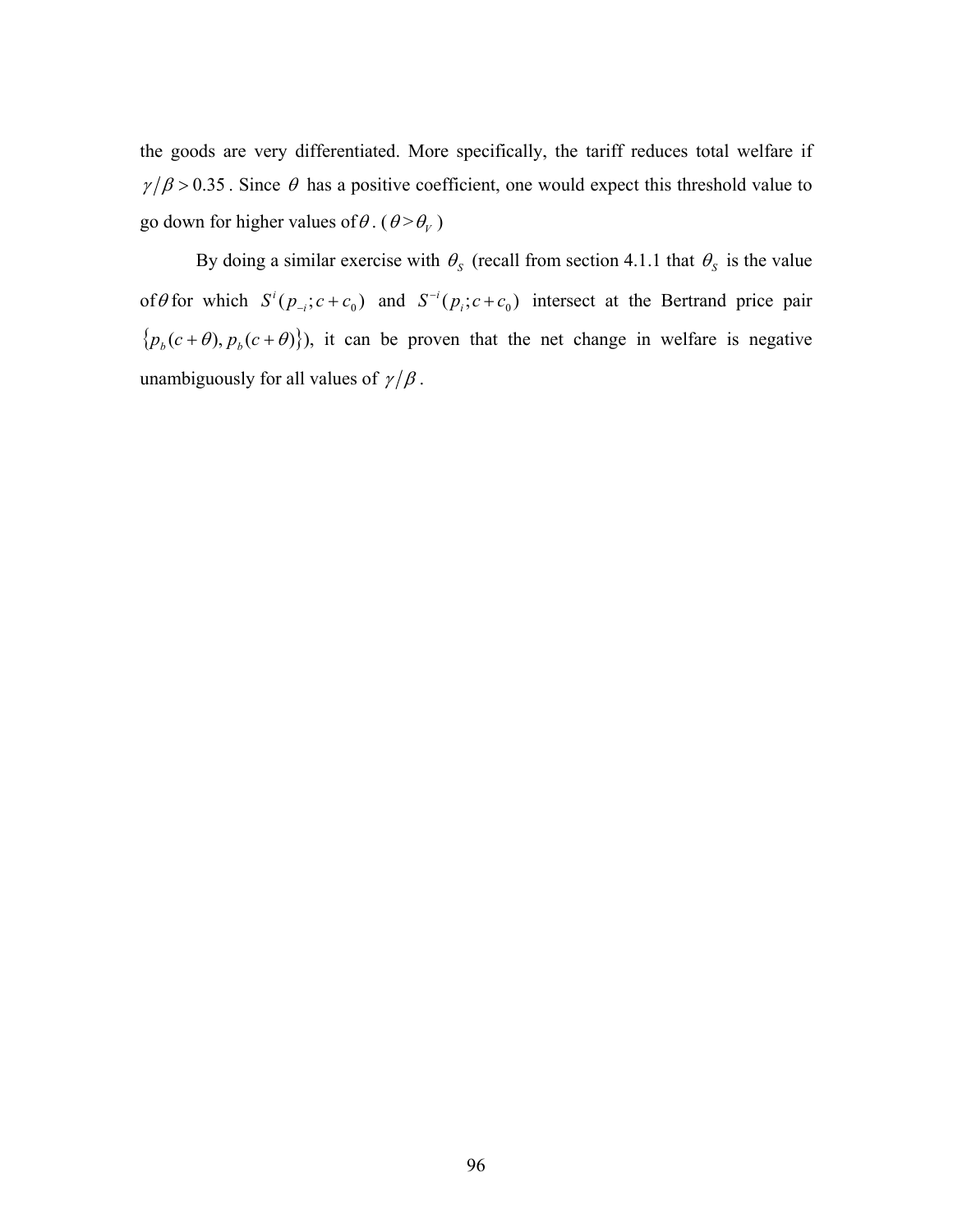# Chapter 3: Do Indian Firms Learn from Exporting?: Evidence with Matching

## **1. Introduction**

1

Traditionally, economists have argued that 'openness to trade' increases productivity and stimulates growth. Thus, participation in export markets has been viewed as a prerequisite for economic growth in developing countries. However, neither the theoretical studies nor the empirical cross-country analyses have reached a consensus on the role of openness on economic growth.<sup>37</sup>

Starting during the early 1990s, a number of studies have empirically examined the relationship between exporting and economic performance using firm-level panel data. The common robust finding to all empirical studies addressing this issue is that exporting firms are more productive than non-exporting firms. The direction of causality (whether only more productive firms can export or exporting makes firms more productive) in this relationship has remained as the center of the debate. The two alternative but not mutually exclusive hypotheses that attempt to disentangle these effects are self-selection ("SS") and learning-by-exporting ("LE"). According to the former argument, only more productive firms that can afford paying for the high entry costs associated with export markets such as networking, adapting to new quality standards,

 $37$  Edwards (2003) reviews the most important studies published until the early 1990s. Some of more recent studies include Irwin and Terviö (2002), Dollar and Kraay (2003), Alcala and Ciccone (2004) and Noguer and Siscart (2005).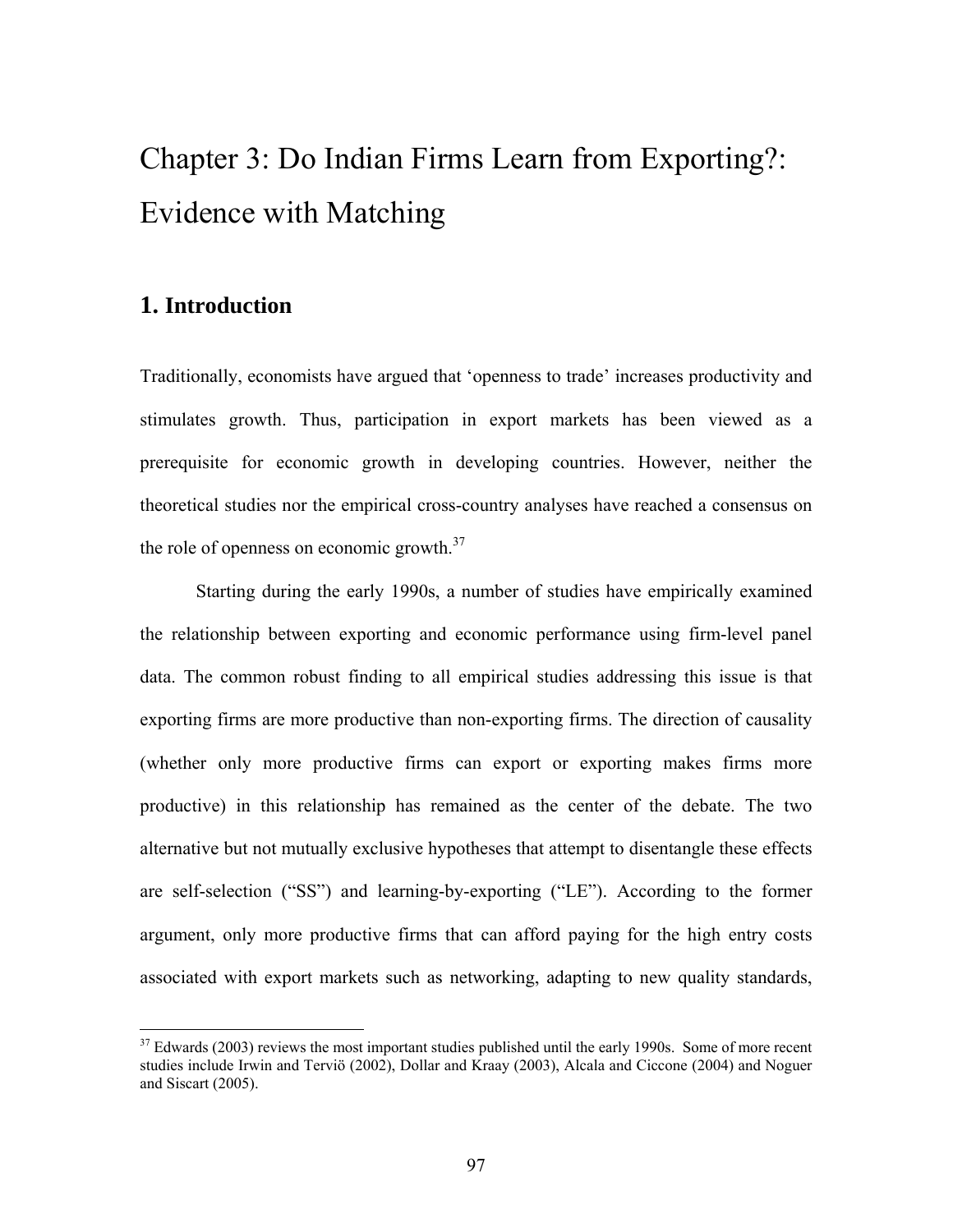etc. are able to engage in exporting. It is unclear if these successful firms experience any additional efficiency gains from exporting per se. The learning hypothesis mainly suggests that increased competition in foreign markets, interaction with foreign customers who demand higher product quality and better service force exporting firms to become more efficient, increase innovation, and enhance their productivity. As reported in various studies such as Kessing (1983), Kessing and Lall (1992), Westphal et al. (1979, 1984), Aw and Batra (1998), etc., the foreign customers may suggest ways to improve the manufacturing process, new product designs, and help the exporting firms to increase the quality of their products.<sup>38</sup> Thus, by engaging in foreign competition, firms may experience further productivity increases.<sup>39</sup>

In this paper, I test these two main hypotheses by using a firm-level panel data set from India. The first part of the analysis focuses on the differences in characteristics between exporting firms and non-exporting firms, and presents a formal test for the selfselection hypothesis. The results confirm the robust findings in this literature. Firms that engage in foreign competition perform better than their domestic competitors years before they enter export markets. There is very weak evidence as to whether these exporting firms prepare themselves consciously for the international markets. The changes in characteristics of exporting firms before they start exporting are not statistically different than those of the firms that serve only the domestic markets. The second part of the analysis attempts to address the more challenging issue of learning-by-

<u>.</u>

<sup>&</sup>lt;sup>38</sup> Lopez, A. Ricardo (2005) summarizes the evidence (from World Bank and other research institutes) on the various forms of benefits that the foreign customers have provided to exporting firms.

 $39$  An increase in productivity with exporting may also be consistent with the existence of economies of scale. There is, however, little empirical support for this channel (e.g. Tybout and Westbrook, 1995).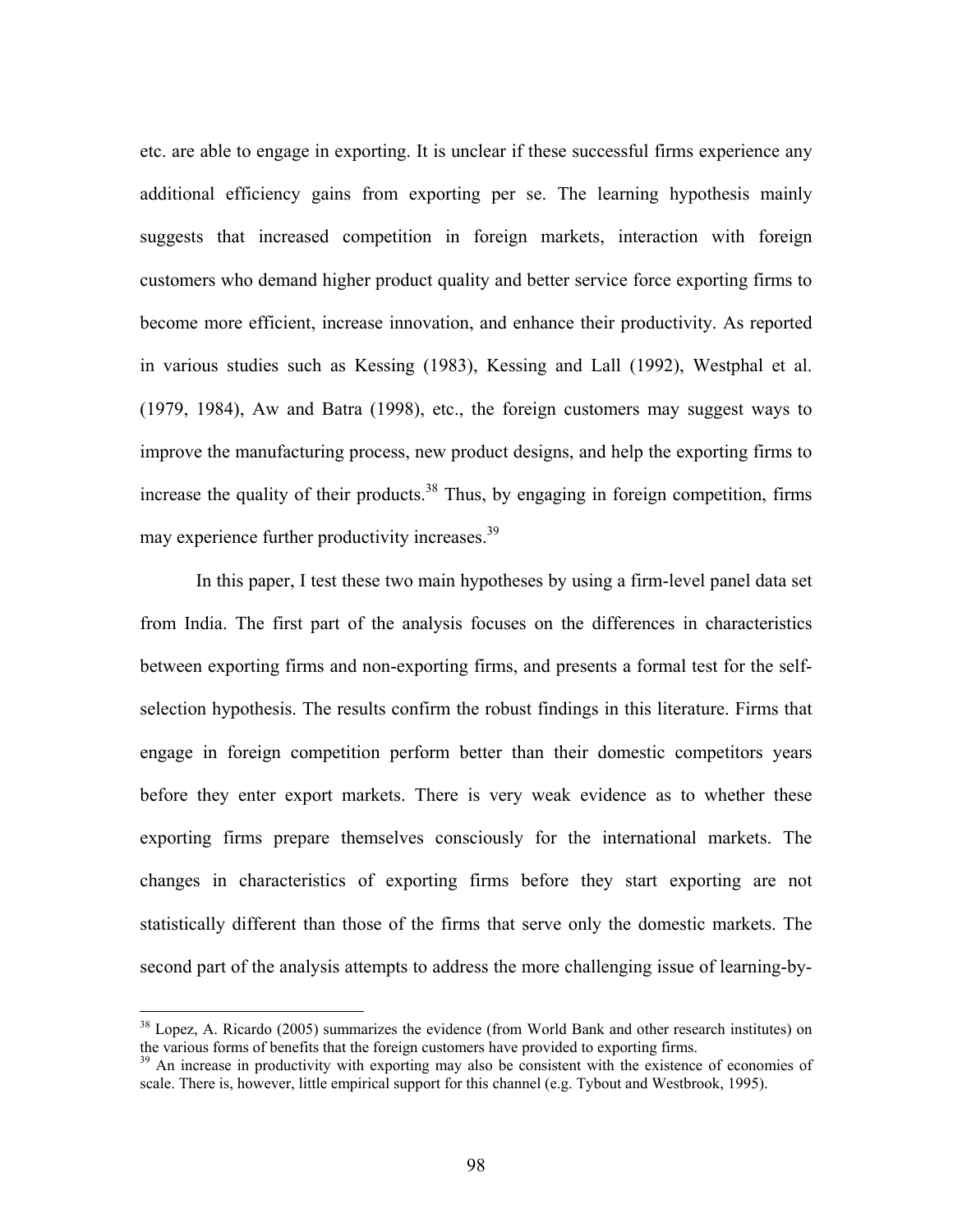exporting. An initial comparison of the changes in characteristics of exporters and nonexporters during the post-entry period suggests that the exporting firms seem to benefit from the export markets. A major criticism to this approach is the use of all nonexporting firms as a comparison group for exporting firms. If the exporting firms have already the better performance characteristics before entering export markets, this might potentially bias the post-entry comparison measures. To address this issue, I employ standard matching techniques. The results of this analysis undermine the previous findings, suggesting that exporting firms experience productivity gains only during the first year after entry, if at all. The exporting firms experience greater growth in capital accumulation and sales relative to the domestic firms. However, this could merely be the result of an expansion in the customer base. Therefore, I have found very weak evidence for learning effects of exporting for Indian manufacturing firms.

The paper is organized as follows. Section 2 gives a brief summary of the previous findings in similar studies in the related literature. Section 3 describes the data set and the total factor productivity estimation. Section 4 presents the differences between exporters and non-exporters. Self-selection and learning-by-exporting hypotheses are addressed in section 5 and section 6, respectively. Section 7 concludes.

## **2. Micro Evidence on Self-Selection and Learning-by-Exporting**

The proliferation of plant-level data during the 1990s opened up a new channel of research that has shed light on the relationship between exporting and productivity. Scholars have started using large panel data sets at the plant/firm level to test whether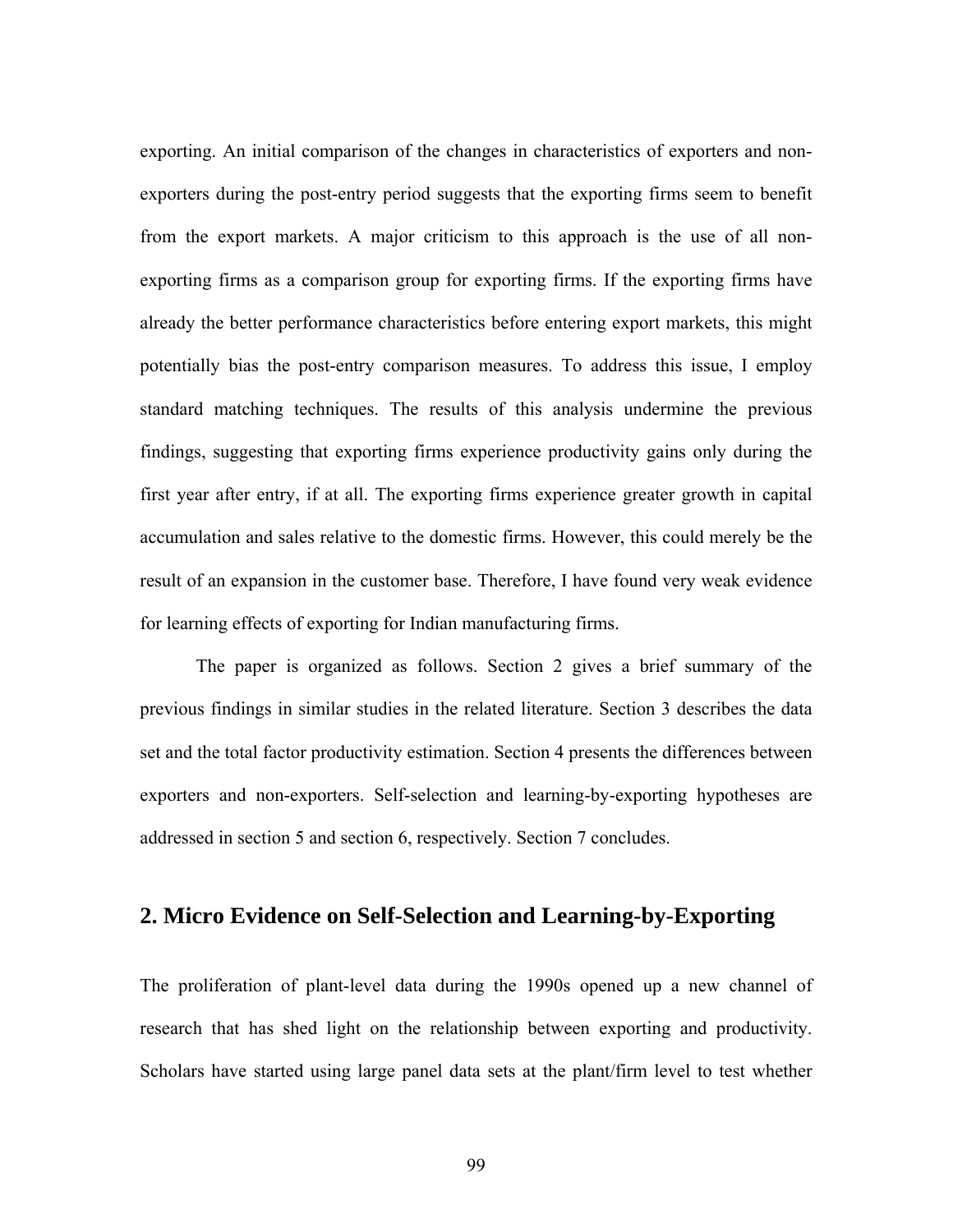export participation increases productivity (LE) or exporting firms initially have the desired characteristics to enter export markets (SS), or both.

The robust finding of all these studies is that firms self-select into export markets. On the other hand, empirical support for LE hypothesis is moderate. Kraay (1999) finds evidence of LE for established exporters for Chinese firms whereas Delgado et al. (2002) finds that young Spanish firms experience some learning after they start exporting. Girma et al. (2002) and Hahn (2004) find similar evidence during the first few years of exporting for firms in the UK and Korea, respectively. Other studies that find evidence for learning include Bigsten et al. (2000 – some African countries), Yasar and Nelson (2003 - Turkey), Baldwin and Gu (2003 - Canada) and Alvarez and Lopez (2004 - Chile). Table 1 summarizes the micro-level empirical evidence concerning SS and LE.

| Study                            | Country                              | <b>Results</b>                      |
|----------------------------------|--------------------------------------|-------------------------------------|
| Clerides et al. (1998)           | Colombia, Mexico, and Morocco        | SS; LE in some Moroccan             |
|                                  |                                      | industries                          |
| Bernard and Jensen (1995, 1999a, | <b>USA</b>                           | SS                                  |
| 2004)                            |                                      |                                     |
| Kraay (1999)                     | China                                | LE in established exporters (no     |
|                                  |                                      | test for SS)                        |
| Aw et al. (2000)                 | Korea, Taiwan                        | SS:LE in some Taiwanese             |
|                                  |                                      | industries                          |
| Bigsten et al. (2000)            | Cameroon, Ghana, Kenya, and Zimbabwe | SS;LE                               |
| Isgut (2001)                     | Colombia                             | SS                                  |
| Delgado et al. (2002)            | Spain                                | SS;LE in young exporters            |
| Castellani (2002)                | Italy                                | SS;LE in plants with high export    |
|                                  |                                      | orientation                         |
| Wagner (2002)                    | Germany                              | Absence of LE (no test for SS)      |
| Girma et al. (2002)              | UK                                   | SS;LE in first 2 years of exporting |
| Baldwin and Gu (2003)            | Canada                               | SS:LE                               |
| Yasar and Nelson (2003)          | Turkey                               | SS;LE                               |
| Alvarez and Lopez (2004)         | Chile                                | SS:LE in entrants                   |
| Hahn (2004)                      | Korea                                | SS;LE in first years of exporting   |
| Arnold and Hussinger (2004)      | Germany                              | SS                                  |
| Van Biesebroeck (2005)           | Nine Sub-Saharan African countries   | SS;LE                               |
| Fernandes and Isgut (2005)       | Colombia                             | SS;LE in young exporters            |
| De Loecker (2007)                | Slovenia                             | SS                                  |
| Tekin (2007)                     | Chile                                | SS                                  |
| Serti and Tomasi (2007)          | Italy                                | SS;LE                               |

**Table 1**: Micro-level evidence on Self-Selection (SS) and Learning-by-Exporting (LE)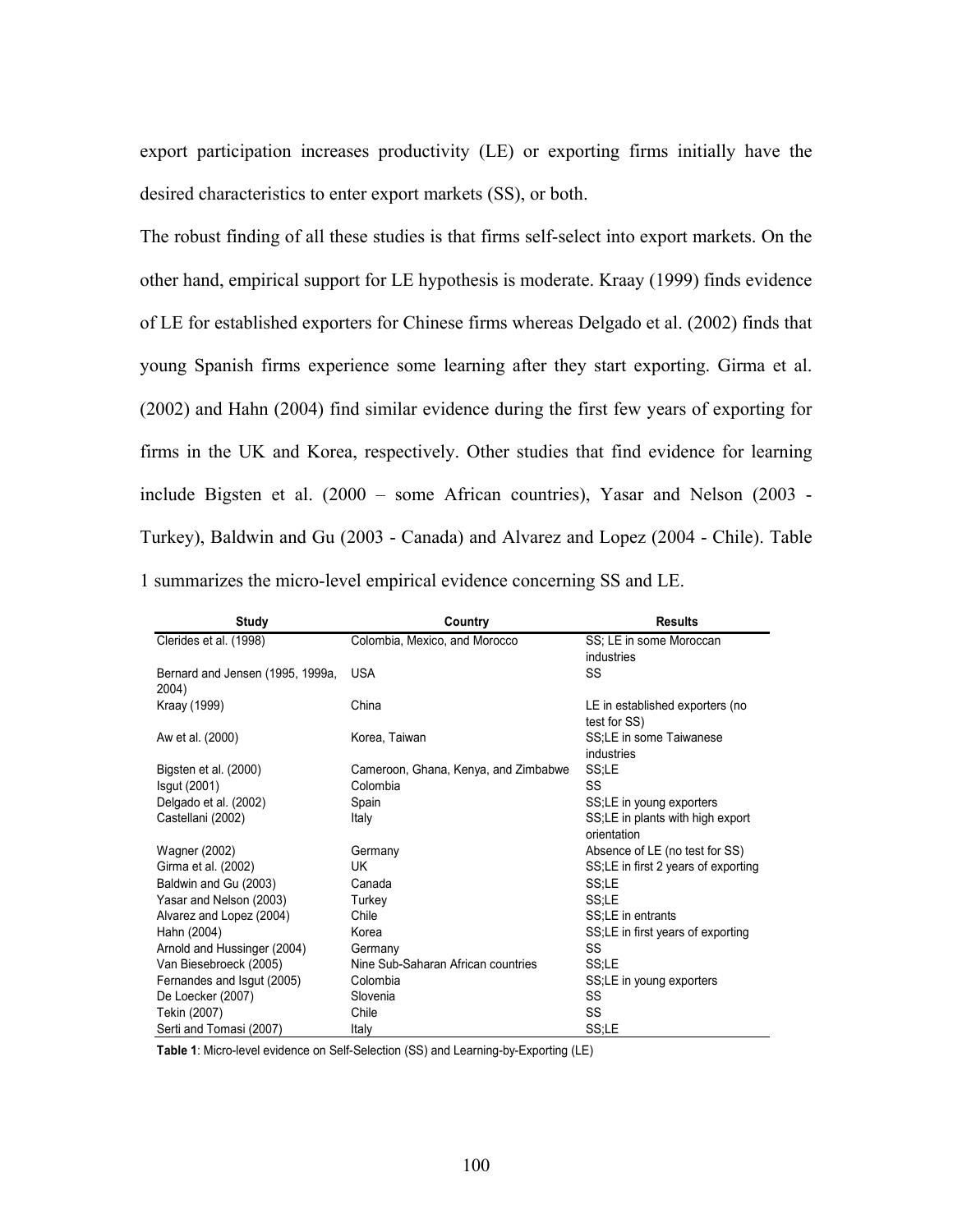## **3. Data, Descriptive Statistics and Productivity Estimation**

## **3.1. Data Description**

For the purposes of this study, I use the Center for Monitoring the Indian Economy's (CMIE) Prowess database. This database is an Indian firm-level panel dataset of balance sheets and income statements spanning 19 years (1988-2006) with information on nearly 10,000 companies. Since the main firm-level productivity measure used in the estimations is the total factor productivity (TFP), which is typically not an appropriate measure of productivity for non-manufacturing firms since these firms have a different structure of production than manufacturing firms, I conduct the analysis using only manufacturing firms. The dataset contains about 5500 manufacturing companies, which are categorized by industry according to the 4-digit 1998 NIC code. The largest manufacturing sectors, measured by the number of companies, are food products, textiles, chemicals, basic metals and machinery.

| Year | <b>Number of Firms</b> | Exporters (%) | Entrants (%) | Quitters (%) |
|------|------------------------|---------------|--------------|--------------|
| 1988 | 351                    | 56.7%         |              |              |
| 1989 | 1005                   | 56.2%         | 2.9%         | 1.1%         |
| 1990 | 1201                   | 59.2%         | 7.2%         | 3.1%         |
| 1991 | 2010                   | 55.8%         | 5.3%         | 2.6%         |
| 1992 | 2112                   | 57.4%         | 7.8%         | 2.6%         |
| 1993 | 2166                   | 55.7%         | 5.8%         | 2.5%         |
| 1994 | 2796                   | 54.0%         | 6.8%         | 2.3%         |
| 1995 | 3367                   | 53.6%         | 7.8%         | 2.5%         |
| 1996 | 3538                   | 55.1%         | 7.2%         | 3.6%         |
| 1997 | 3512                   | 55.4%         | 5.8%         | 5.2%         |
| 1998 | 3522                   | 56.0%         | 4.6%         | 4.1%         |
| 1999 | 3797                   | 53.8%         | 4.2%         | 4.4%         |
| 2000 | 4007                   | 52.3%         | 4.5%         | 5.2%         |
| 2001 | 3944                   | 52.8%         | 5.6%         | 4.7%         |
| 2002 | 4000                   | 52.3%         | 4.5%         | 4.4%         |
| 2003 | 4136                   | 53.2%         | 4.4%         | 3.7%         |
| 2004 | 3980                   | 56.3%         | 5.1%         | 3.5%         |
| 2005 | 3438                   | 57.3%         | 4.2%         | 4.0%         |
| 2006 | 2684                   | 61.4%         | $3.7\%$      | 2.9%         |

**Table 2**: Export behaviour of manufacturing firms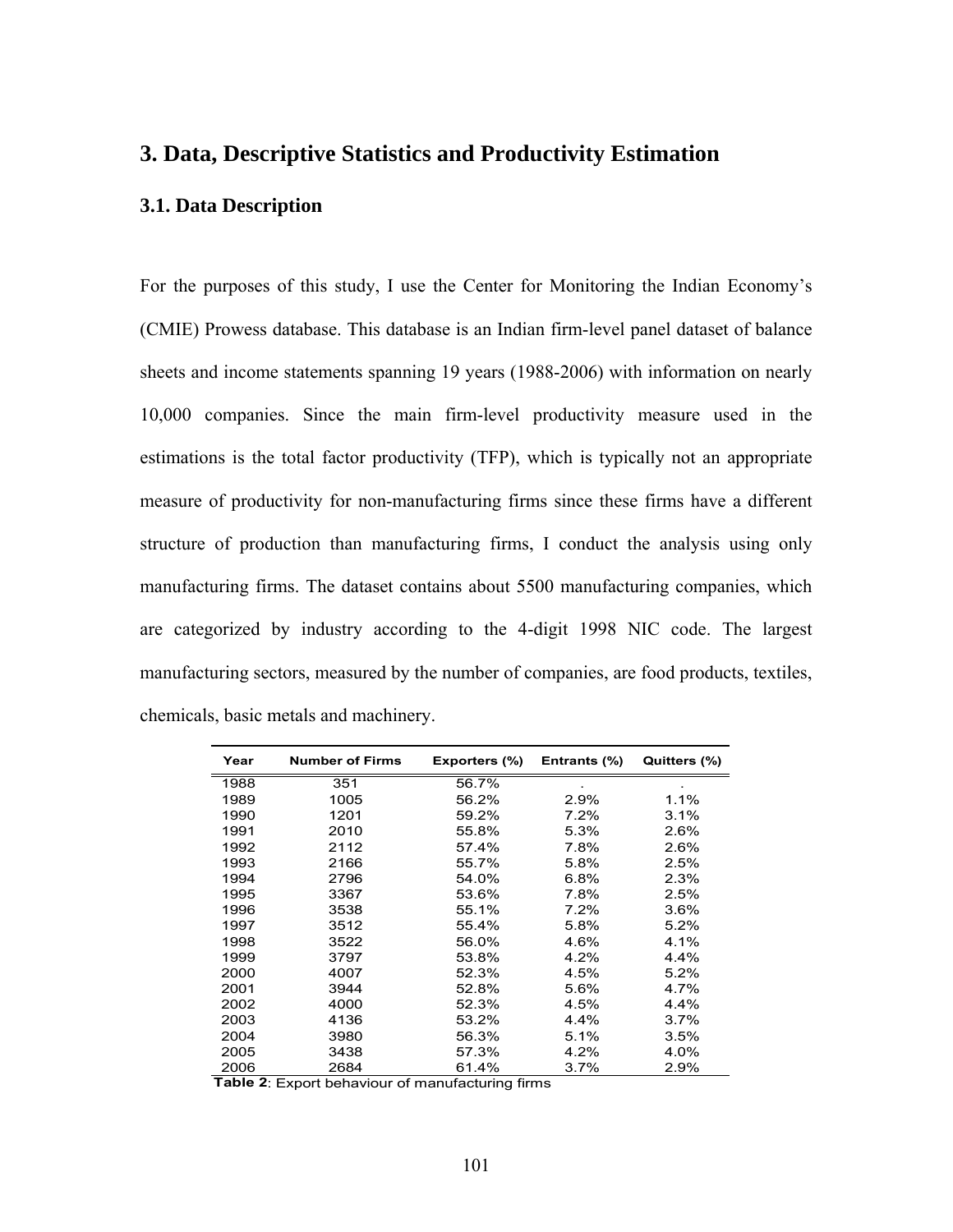The export data and the income statement items are not available for a considerable number of firms during periods 1988-1990 and 2005-2006, which makes it difficult to observe continuous export behavior and use the productivity estimates for the analysis. Thus, I focus on the period 1991-2004 throughout the analysis.

Table 2 shows some useful statistics. The percentage of exporters in total firms is on average 55 % across time. The firms that change their export status from "non-export" to "export" (entrant) and from "export" to "non-export" (quitter) constitute on average 5.5 % and 3.5 % of all firms, respectively across time.40

As presented in table 3, exporting firms have on average larger sales, income and capital. They spend more on raw materials, power and fuel expenses, and pay more wages. The age variable indicates that non-exporting firms tend to be younger than exporting firms. The TFP index is also on average larger for exporters although the difference does not appear to be very significant. $41$ 

However, the unbalanced nature of the sample, frequency of entry and exit behavior of firms, and missing observations make it difficult to interpret these results. A more formal and systematic analysis that takes into account the consistency of firms in terms of export behavior is required for a reliable comparison of exporters and nonexporters. The export premia measurement will address this issue in section 4.

 $\overline{a}$ 

<sup>&</sup>lt;sup>40</sup> Export-starters and non-exporters will be defined differently in section 5. Here, the definitions of entrants and quitters are merely based on the firms' exporting behavior in two consecutive years. For example, 4.4 % of all firms that did not export in 2002 exported in 2003.

<sup>&</sup>lt;sup>41</sup> The TFP index (explained in detail in section 3.2.) is a productivity measure estimated by using firms' TFP levels in each industry to account for different industry characteristics.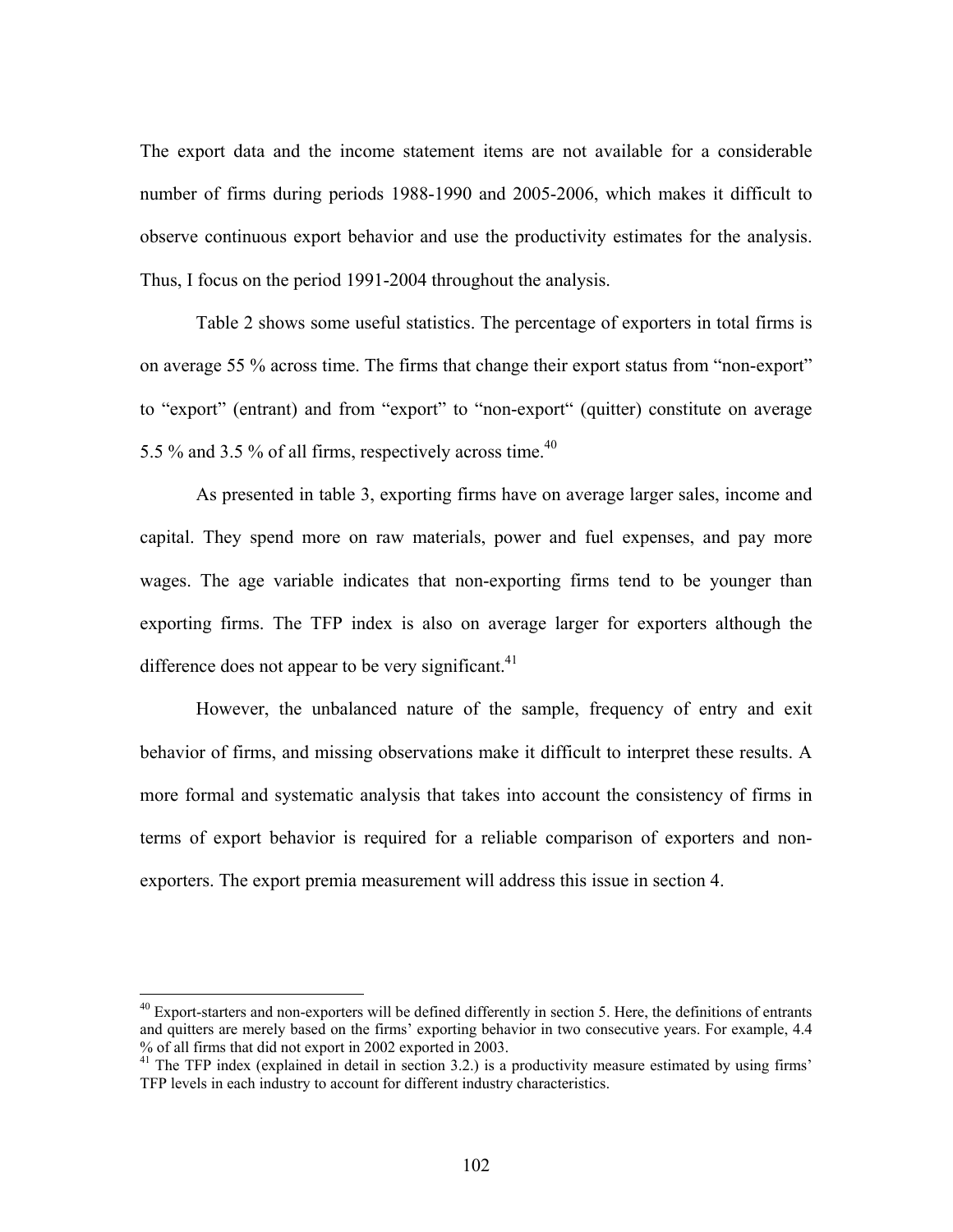| Variables (exporters)     | Number of<br>observations | Mean   | Std. Dev. | Min      | Max        |
|---------------------------|---------------------------|--------|-----------|----------|------------|
| Sales                     | 28,857                    | 315.97 | 2,685.43  | $\Omega$ | 159,984.40 |
| <b>Total Income</b>       | 28,857                    | 323.46 | 2,736.81  | $-7.40$  | 162,755.20 |
| Raw material expenses     | 28.857                    | 116.80 | 971.51    | $-6.77$  | 55,826.18  |
| Power and Fuel Expenses   | 28,857                    | 13.78  | 72.22     | 0        | 3,389.74   |
| Salaries and wages        | 28,857                    | 19.87  | 113.45    | 0        | 5,176.53   |
| Capital                   | 28.857                    | 218.61 | 1.686.69  | 0        | 90,204.68  |
| Company age               | 30,134                    | 28.82  | 75.14     | 0        | 181.00     |
| TFP index                 | 26,207                    | 0.24   | 0.69      | $-5.27$  | 8.84       |
| Variables (non-exporters) | Number of<br>observations | Mean   | Std. Dev. | Min      | Max        |
| <b>Sales</b>              | 23,437                    | 54.61  | 349.64    | $\Omega$ | 26,966.30  |
| Total Income              | 23,437                    | 56.28  | 359.79    | $-18.76$ | 27,388.14  |
| Raw material expenses     | 23.437                    | 23.81  | 198.32    | $-5.95$  | 19,645.06  |
| Power and Fuel Expenses   | 23.437                    | 3.80   | 23.49     | 0        | 1,551.34   |
| Salaries and wages        | 23,437                    | 4.61   | 38.58     | 0.06     | 1,625.04   |
| Capital                   | 23,437                    | 59.31  | 558.95    | $\Omega$ | 46,231.60  |
| Company age               | 24,667                    | 24.90  | 94.87     | 0        | 172.00     |
| <b>TFPindex</b>           | 16,642                    | 0.22   | 0.73      | -4.99    | 7.79       |

**Table 3**: Basic data characteristics of Exporters and Non-exporters

### **3.2. Total Factor Productivity (TFP) Estimation**

The ordinary least squares estimation of TFP as the difference between actual and predicted output leads to omitted variables bias since the firm's choice of inputs is likely to be correlated with any unobserved firm-specific productivity shocks. Adding firm fixed effects into the estimation could solve the simultaneity problem if productivity is assumed to be time-invariant (Harrison (1994), Blakrishnan et al. (2000); however, this strategy is not appropriate since we are interested in changes in firm-level productivity.

The consistent firm-level measure of TFP used in this paper is constructed based on the two-stage methodology of Levinsohn and Petrin (2003). Assuming a Cobb Douglas production function, this methodology uses firm's raw material inputs to correct for the simultaneity in the firm's production function.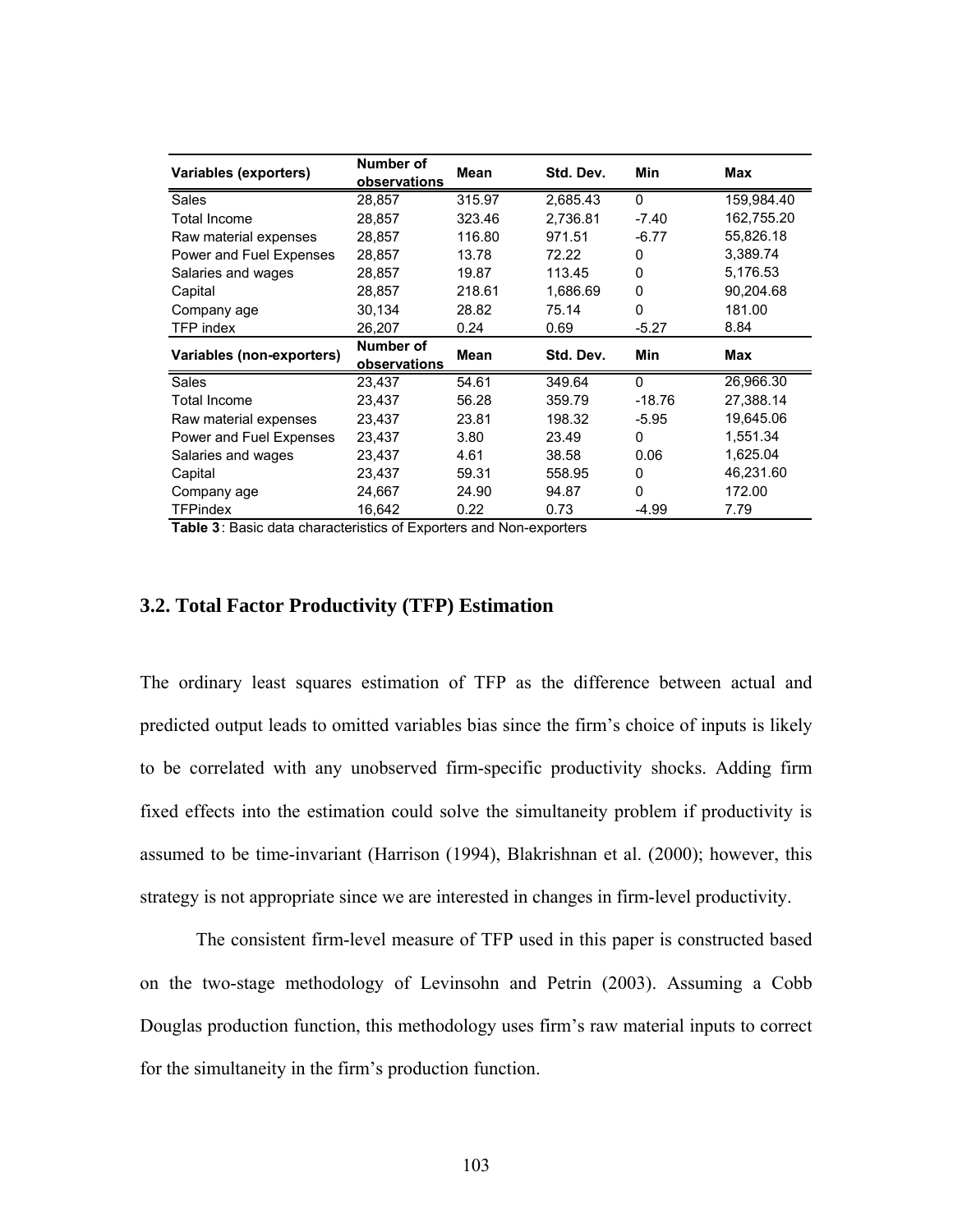$$
y_{i,t} = \alpha + \beta_l l_{i,t} + \beta_p e_{i,t} + \beta_m m_{i,t} + \beta_k k_{i,t} + w_{i,t} + \varepsilon_{i,t}
$$
 (1)

where *y* denotes output, *l* denotes labor, *e* denotes electricity consumption, *m* denotes raw material inputs, *k* denotes capital, and *w* denotes the unobservable part of the productivity shock that is correlated with the firm's inputs. All variables are expressed in natural logarithm.  $42$  We rewrite (1) as:

$$
y_{i,t} = \beta_i l_{i,t} + \beta_m m_{i,t} + \phi(k_{i,t}, e_{i,t}) + \varepsilon_{i,t}
$$
 (2)

where  $\phi(k_{i,t}, e_{i,t})$  is partially linear (linear in variable inputs and non-linear in electricity and capital) as follows:

$$
\phi(k_{i,t}, e_{i,t}) = \alpha + \beta_k k_{i,t} + w_{i,t}(k_{i,t}, e_{i,t})
$$
\n(3)

We estimate equation (1) in the first stage, following the general approach for semiparametric estimation given in Robinson (1988). The goal is to obtain the estimates on the coefficients of inputs that enter (2) linearly. (i.e.  $\beta_l$ ,  $\beta_m$ ) In the second stage, we

define  $V_{i,t} = y_{i,t-} \hat{\beta}_t l_{i,t} - \hat{\beta}_m m_{i,t}$  and estimate the following equation:

 $\overline{a}$ 

 $42$  All variables that enter into TFP estimation are deflated using appropriate deflators from India's National Account Statistics. Value of output is deflated using the corresponding industry deflators. Energy and fuel expenses are deflated by a fuel and energy deflator. Salaries and wages as well as material expenses are deflated by the wholesale price index. Finally, gross fixed assets are converted to real terms by a capital goods deflator. Energy and fuel consumption is used as the intermediate input as a proxy for unobserved productivity shocks.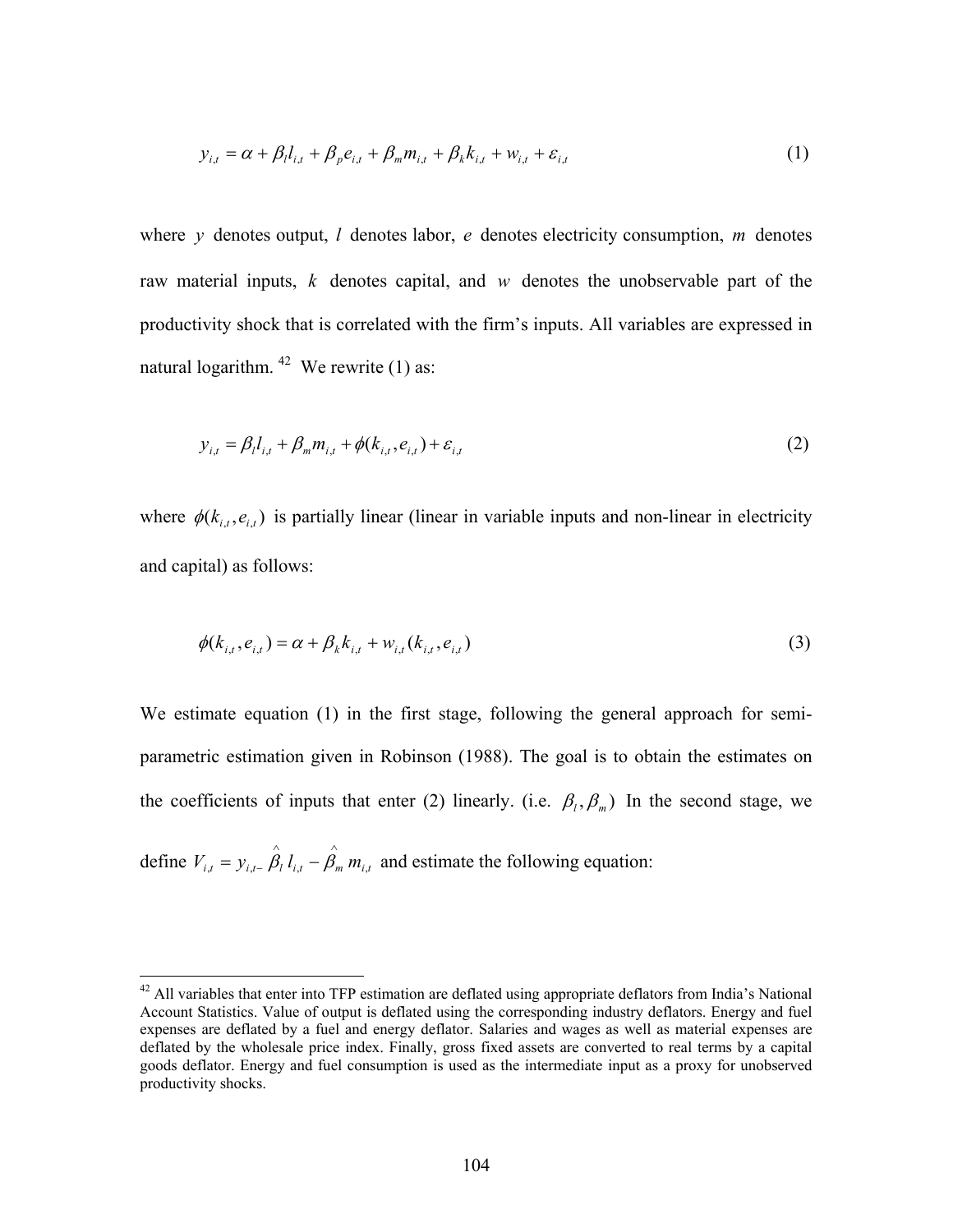$$
V_{i,t} = \beta_k k_{i,t} + g(\phi_{t-1} - \beta_k k_{i,t-1}) + \mu_{i,t} + e_{i,t}
$$
\n(4)

where  $g(.)$  is an unknown functions of lagged values of  $\phi$  and  $k$ . This function is approximated by a high-order polynomial expression in  $\phi_{t-1}$  and  $k_{t-1}$ . The estimation is done by using 2-digit National Industrial Classification industry codes (due to small number of companies in some of the 4-digit level industries) and over two time periods: a period of high-growth (before 1996) and a period of low-growth (after 1996). Having obtained consistent coefficients on the production inputs, we can easily estimate the TFP using the initial production function.

Finally, after obtaining the unbiased TFP measures, a TFP index is created in order to make the estimated TFP comparable across industries. 43 The resulting TFP index serves as the dependent variable in all the regressions.

## **4. Export Premia – Relative Performance of Exporters**

<u>.</u>

The descriptive statistics presented in the previous section suggest that exporting firms are different than non-exporting firms in terms of plant attributes, all of which favor exporting firms. To document the differences between exporting and non-exporting firms more systematically, I estimate the export premia (ceteris paribus percentage differences in firm characteristics between exporters and non-exporters) for each year in the sample

 $43$  The productivity index is calculated as the logarithmic deviation of a firm in a particular industry from a reference firm's productivity in that same industry in a base year. The productivity of the reference firms in each industry is calculated from the respective industry's TFP regression, using the mean log output and mean log input level in 1988-89.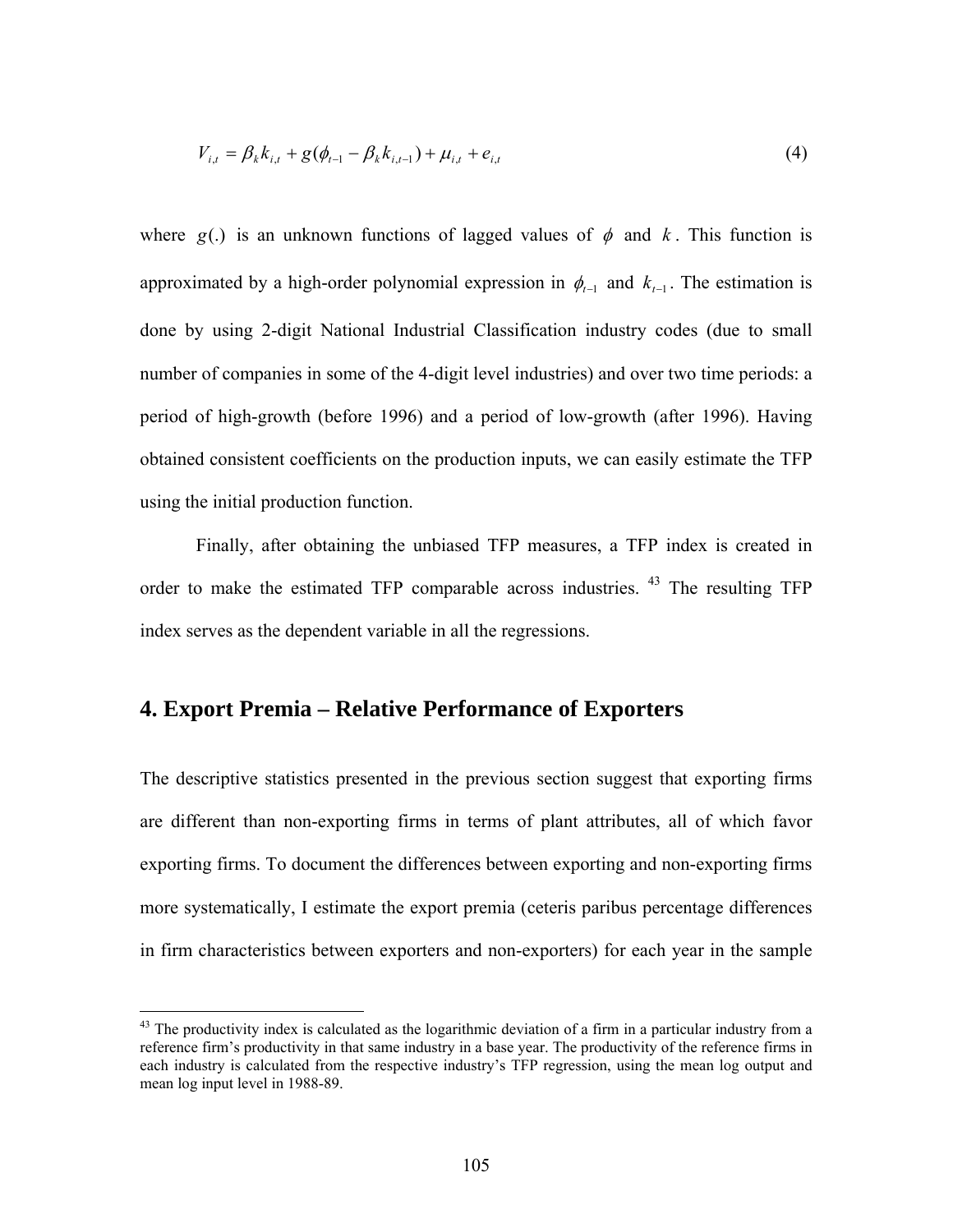during 1991-2004. The main firm characteristics of interest are productivity measure (TFP), capital, sales, and unit labor cost, which is obtained by dividing total labor cost (salaries and wages) by the value of real output.

Following Bernard and Jensen (1999), I estimate the export premia for each firm *i* in each year by regressing the firm characteristics on an export dummy and a set of control variables. More specifically, the export premia is estimated from a regression of the following form:

$$
\ln X_i = \alpha + \beta Export_i + \gamma Industry_i + \delta Control_i + \varepsilon_i \tag{5}
$$

where  $Expert_i$  is a dummy for the current export status (1 if firm  $i$  is an exporter, 0 otherwise),  $X_i$  represents the firm characteristics of interest, and *Control<sub>i</sub>* is a vector of firm-specific controls (in logs except for size dummy), which include different combinations of firm characteristics such as firm size dummy, firm age and capital. Following Topalova (2004), each firm is classified into large, medium or small in size depending on its average sales over the span of the data. The top 1 percent of firms are classified as large, firms with sales above the  $50<sup>th</sup>$  percentile but excluding the top 1 percent are medium, and the bottom 1 percent of firms are categorized as small.<sup>44</sup> *Industry*, dummy includes the 2-digit NIC codes. The results of the export premia regressions are presented in table 4.

1

<sup>&</sup>lt;sup>44</sup> The standard measure in the literature for firm size is the employment level. Unfortunately, the number of employees data is not available in the data set.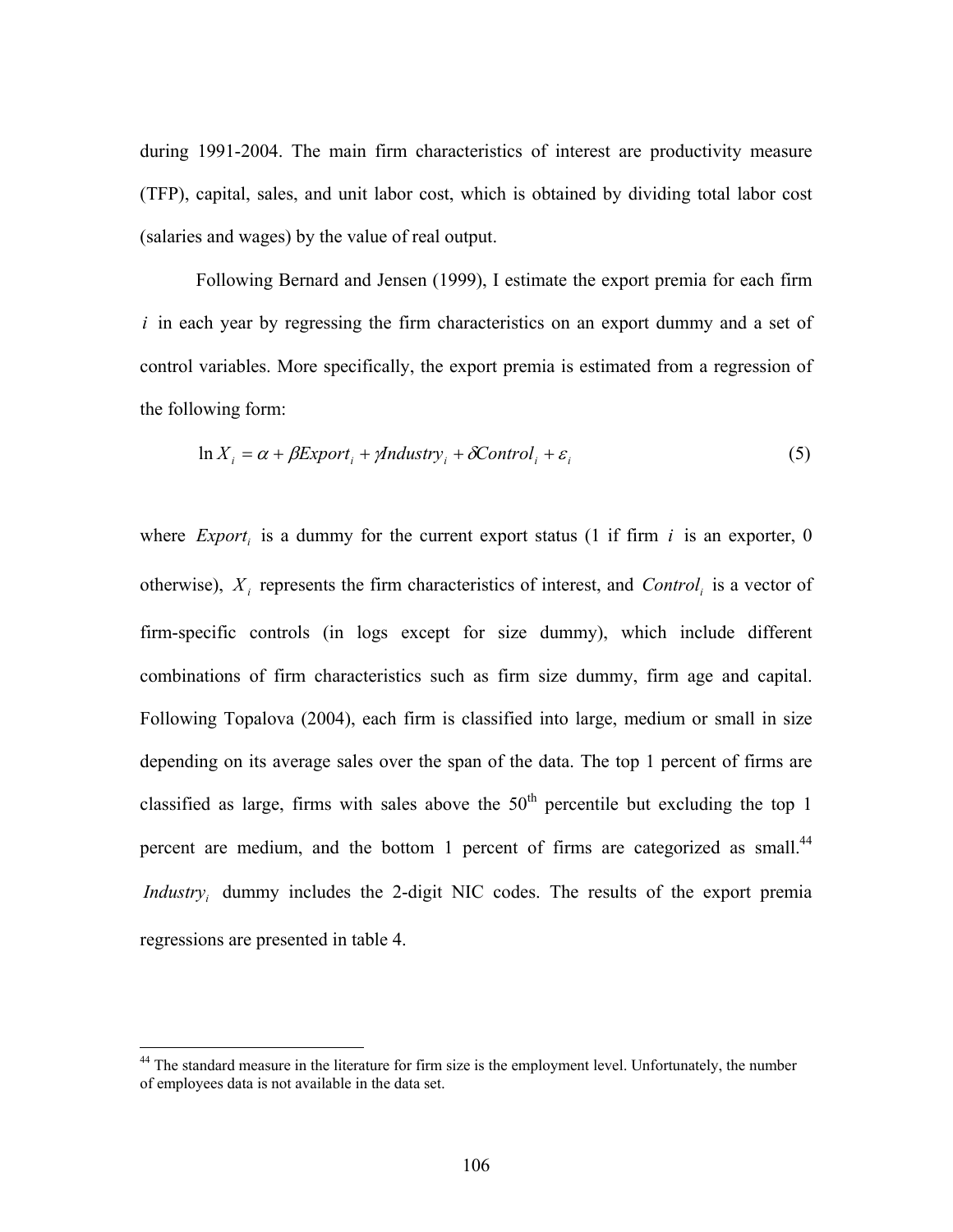The scale of operations is the most significant difference between exporters and nonexporters. Exporters produce on average 375 % more than non-exporters. After controlling for capital endowment, this average difference drops down to 90 %. Exporters also employ more capital and have lower unit labor cost than non-exporters. Even after controlling for firm size, exporters employ on average 97 % more capital than exporters. These differences in sales and capital endowment become more noticeable after 1997. With an identical model specification, the average unit labor cost is 12.4 % lower for exporters. Controlling for capital endowment in addition to firm size leads to a slightly larger average gap (-13.4 %) for the unit labor cost. Although these results are an important proof of superior performance of exporters, the crucial statistic of interest is the productivity measure. The export premia results indicate that even after adjusting for industry and size effects and using a TFP index, which is constructed on firm specific inputs including capital, the exporters have higher level of productivity throughout the whole sample. Exporters are on average 14.8 % (9.3 %) more productive than nonexporters during 1991-1997 (1998-2004).

If capital is included in the controls, the differences become even more significant. The regression results reported so far confirm the previous robust findings in the literature. For every single year in the sample, exporters have significantly different characteristics and exhibit superior performance in terms of productivity, sales, capital endowment and unit labor cost. These cross-section results are silent about the direction of causality. I tackle this issue in the following sections.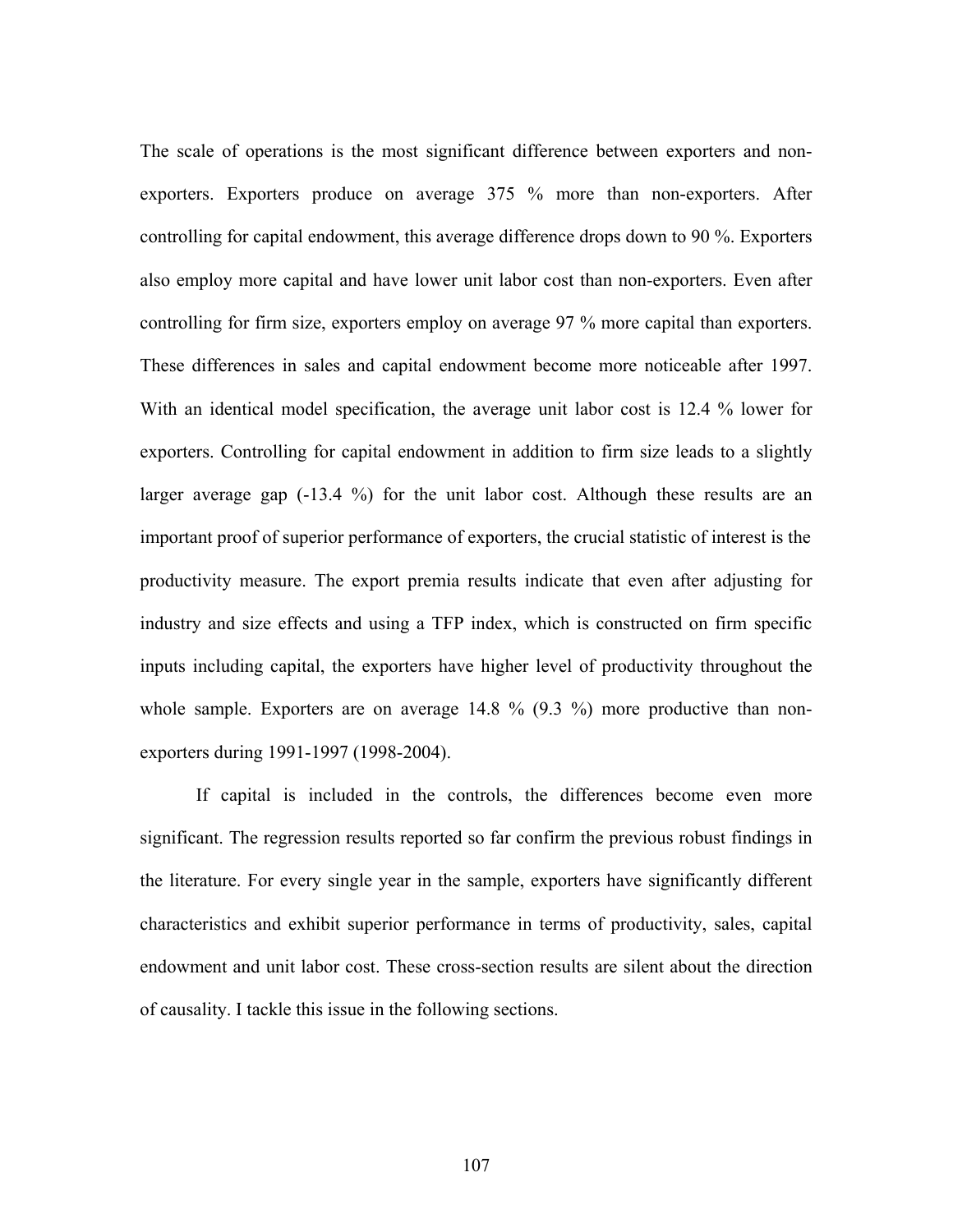| Variables                                                                                                                                                                                                                                                                                                                                                                                                                                                                                                                                                                                                                                                                       | 581                    |                                           | 7661                  |                                            | និ                       |                                            | +664                                       |                                           | <b>3661</b>           |                                            | <b>SSG</b>              |                                               | 1661                     |                                                |
|---------------------------------------------------------------------------------------------------------------------------------------------------------------------------------------------------------------------------------------------------------------------------------------------------------------------------------------------------------------------------------------------------------------------------------------------------------------------------------------------------------------------------------------------------------------------------------------------------------------------------------------------------------------------------------|------------------------|-------------------------------------------|-----------------------|--------------------------------------------|--------------------------|--------------------------------------------|--------------------------------------------|-------------------------------------------|-----------------------|--------------------------------------------|-------------------------|-----------------------------------------------|--------------------------|------------------------------------------------|
|                                                                                                                                                                                                                                                                                                                                                                                                                                                                                                                                                                                                                                                                                 | ©                      | $\widehat{\mathbf{c}}$                    | ©                     | $\overline{\mathbf{e}}$                    | ©                        | $\widehat{\mathbf{g}}$                     | ©                                          | $\widehat{\mathbf{c}}$                    | ම                     | $\widehat{\mathbf{c}}$                     | ©                       | ਫ਼                                            | ©                        | ਭ                                              |
| logTFPindex                                                                                                                                                                                                                                                                                                                                                                                                                                                                                                                                                                                                                                                                     | (0000)<br>18.6%        | (0000)<br>22.4%                           | (0.000)<br>16.5%      | (0000)<br>%961                             | (0.000)<br>16.8%         | (0.000)<br>21.3%                           | (0.000, 0)<br>15.5%                        | (0000)<br>22.7%                           | (0.000)<br>$15.7\%$   | (0000)<br>22.5%                            | $11.1\%$<br>(0.000)     | (0.000)<br>24.0%                              | (0.000, 0)<br>9,5%       | 23.5%<br>(0.000, 0)                            |
| Logcapital                                                                                                                                                                                                                                                                                                                                                                                                                                                                                                                                                                                                                                                                      | 125.3%<br>(0000)       | (0000)<br>73.1%                           | 111.8%<br>(0000)      | 52.6%<br>(0000)                            | 154.2%<br>(0.000)        | (0.000, 0)<br>76.3%                        | 186.1%<br>(0.000)                          | (0000)<br>97.2%                           | (0.000)<br>192.5%     | (0000)<br>88.7%                            | 198.7%<br>(0.000)       | 600.000                                       | 217.9%<br>(0.000)        | 95.5%<br>(0.000)                               |
| Logsales                                                                                                                                                                                                                                                                                                                                                                                                                                                                                                                                                                                                                                                                        | 173.4%<br>(0000)       | (0000)<br>54.0%                           | 173.5%<br>(0.000)     | (0000)<br>51.9%                            | 206.6%<br>(0.000)        | (0.000)<br>96.7%                           | 242.2%<br>(0.000)                          | (0.000)<br>63.4%                          | 305.6%<br>(0.000)     | (0000)<br>86.5%                            | 282.7 %<br>0.000)       | 64.5%<br>(0000)                               | 321.9%<br>(0.000)        | 69.3%<br>(0.000, 0)                            |
| LogUnitLaborCost                                                                                                                                                                                                                                                                                                                                                                                                                                                                                                                                                                                                                                                                | $9/8.89(-)$<br>(0.127) | % 0'Z(-)<br>(0.123)                       | $-5.5\%$<br>(0.214)   | $9/8.6\%$<br>(0.209)                       | 9/9.4%<br>(0.027)        | $-92.2%$<br>(0.03)                         | 9/0.0190<br>(0.000)                        | $(-)19.3\%$<br>(0000)                     | $-118.7\%$<br>(0.000) | $(-)18.4%$<br>(0000)                       | $(-)15.9%$<br>(0000)    | $( - ) 14.8 %$<br>(0.000, 0)                  | $(-)12.8%$<br>(0.000)    | $(-)12.1%$<br>(0.001)                          |
| Observations (Max)<br>Number of                                                                                                                                                                                                                                                                                                                                                                                                                                                                                                                                                                                                                                                 | 1,986                  | 1,986                                     | 2,050                 | 2,050                                      | 2,110                    | 2,110                                      | 2,724                                      | 2,724                                     | 3,285                 | 3,285                                      | 3,478                   | 3,478                                         | 3,459                    | 3,459                                          |
| Variables                                                                                                                                                                                                                                                                                                                                                                                                                                                                                                                                                                                                                                                                       | 8661                   |                                           |                       | န္ထ                                        | 2000                     |                                            | 2001                                       |                                           | 2003                  |                                            | 2003                    |                                               | 2004                     |                                                |
| logTFPindex                                                                                                                                                                                                                                                                                                                                                                                                                                                                                                                                                                                                                                                                     | (0.031)<br>5.9%<br>o   | (0000)<br>19.6%<br>$\widehat{\mathbf{c}}$ | (0.003)<br>7.8%<br>o  | (0000)<br>21.7%<br>$\overline{\mathbf{e}}$ | (0.000)<br>$12.9\%$<br>© | (0.000)<br>27.2%<br>$\widehat{\mathbf{g}}$ | (0.000)<br>11.5%<br>$\widehat{\mathbf{e}}$ | (0000)<br>26.7%<br>$\widehat{\mathbf{c}}$ | (0.003)<br>960%<br>©  | (0000)<br>25.1%<br>$\overline{\mathbf{e}}$ | (0.003)<br>$8.8\%$<br>o | 25.6%<br>(0.000, 0)<br>$\widehat{\mathbf{c}}$ | (0.003)<br>960'6<br>©    | 26.1%<br>(0.000, 0)<br>$\overline{\mathbf{e}}$ |
| Logcapital                                                                                                                                                                                                                                                                                                                                                                                                                                                                                                                                                                                                                                                                      | 245.5%<br>(0.000)      | 105.5%<br>(0000)                          | 252.5%<br>(0000)      | 103.6%<br>(0000)                           | 255.7 %<br>(0.000)       | (0.000)<br>9/24%                           | 280.7%<br>(0.000)                          | 107.1%<br>(0000)                          | 322.1%<br>(0.000)     | 118.2%<br>(0000)                           | 308.5 %<br>(0000)       | 113.5 %<br>(0.000, 0)                         | 339.6%<br>(0.000)        | 136.3%<br>(0000)                               |
| Logsales                                                                                                                                                                                                                                                                                                                                                                                                                                                                                                                                                                                                                                                                        | (0.000)<br>338%        | 67.0%<br>(0000)                           | 416.3%<br>(0.000)     | 95.3%<br>(0000)                            | 463.2%<br>(0.000)        | 116.9 %<br>(0.000, 0)                      | (0.000)<br>518%                            | 122.2%<br>(0000)                          | (0.000)<br>912%       | 128.4%<br>(0.000)                          | $60000$<br>% 085        | 139.2%<br>(0.000, 0)                          | 621.5%<br>(0.000)        | 139.2%<br>(0000)                               |
| LogUnitLaborCost                                                                                                                                                                                                                                                                                                                                                                                                                                                                                                                                                                                                                                                                | $% 9'2(-)$<br>(0.041)  | (0.022)<br>%98                            | $96901(-)$<br>(0.003) | $-111.6%$<br>(0.002)                       | $(-)12.3%$<br>(0.001)    | $(-)14.5%$<br>(0.000)                      | $(-)13.7%$<br>(0.000)                      | $9691(-)$<br>(0000)                       | $9/2.6\%$<br>(0.046)  | $(-)10.2%$<br>(0.008)                      | $-114.6\%$<br>(0000)    | $(-)18.3\%$<br>(0.000, 0)                     | $96061(-)$<br>(0.000, 0) | $(-)22.2%$<br>(0.000)                          |
| Number of<br>Observations<br>(WeX)                                                                                                                                                                                                                                                                                                                                                                                                                                                                                                                                                                                                                                              | 3,465                  | 3,465                                     | 3,728                 | 3,728                                      | 3,946                    | 3,946                                      | 3,902                                      | 3,902                                     | 3,949                 | 3,949                                      | 4,058                   | 4,058                                         | 3,864                    | 3,864                                          |
| and column (d) inculted both a film size dummy and rappins a life vacion behimates are the exact percentials given by ferentials given by (efterentials given by (efter and reported exact perical synch by (efter and and col<br>All regressions include industry dummies and company age (in log), For the TFP regressions, column (a) includes a firm size dummy and column (to) controls for capital strock in addition to firm size For the capital regress<br>(b) controls for firm size. For the sales regissions, colum (b) controls for the signational singler of the sease on sales) Finally, for the unit labor cost regressions, column (a) controls for film size |                        |                                           |                       |                                            |                          |                                            |                                            |                                           |                       |                                            |                         |                                               |                          |                                                |

Table 4: Export Premia: OLS regression of log values of firm characteristics on export status and firm-specific controls (in logs)

(2). P-values are reported in parentheses below the estimates.

(2). P-values are reported in parentheses below the estimates.

: Export Premia: OLS regression of log values of firm characteristics on export status and firm-specific controls (in logs)

104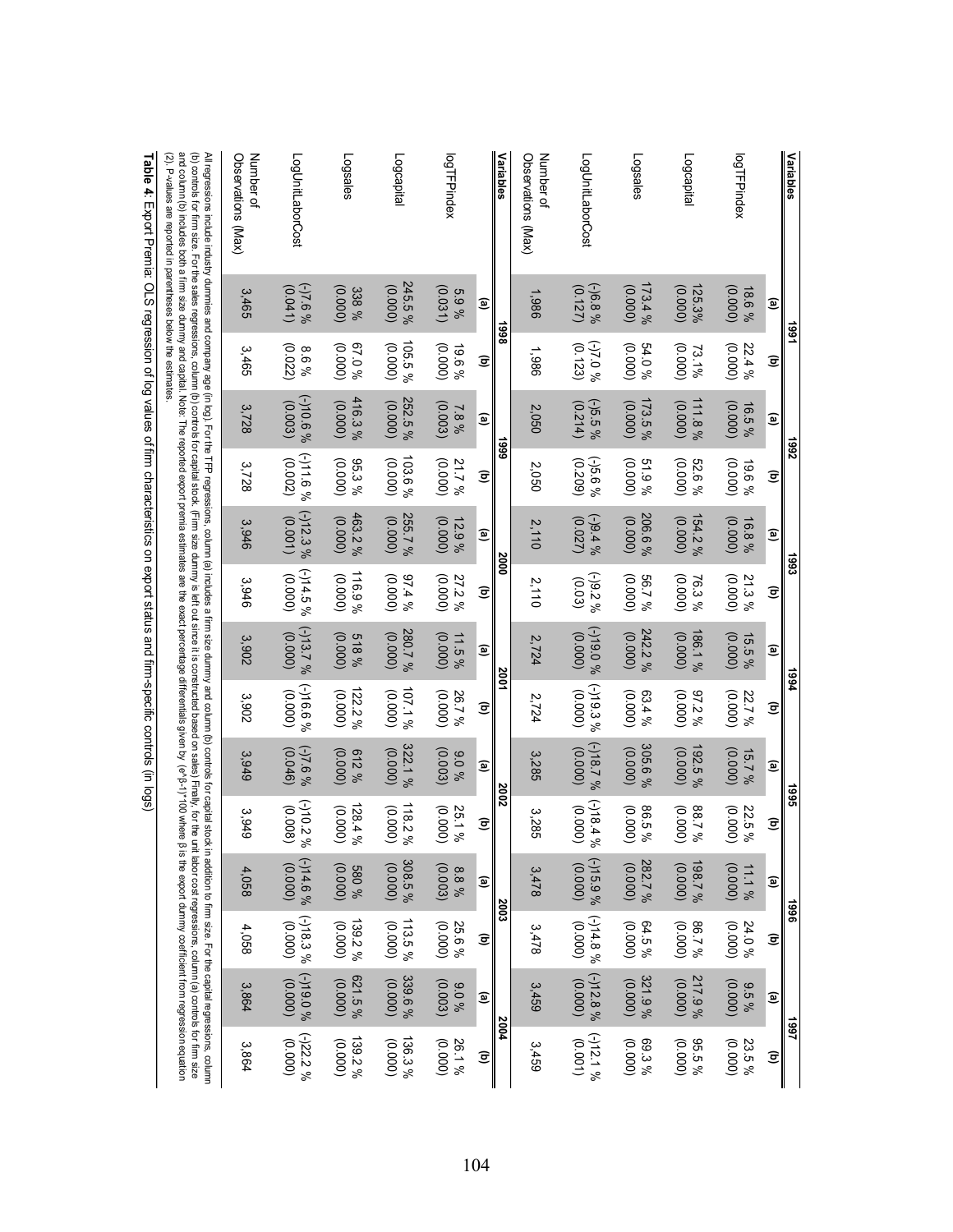## **5. Self-Selection – Do Better Firms Export?**

The cross-section analysis of the previous section documents the different characteristics of exporters and non-exporters. However, this experiment is not sufficient to identify if the firms with desirable characteristics self-select into export markets. To address this issue, one should compare the performance of export-starters with non-exporters several years before entry.

Similar studies have defined export-starters in several different ways in the literature. An export-starter is defined in Bernard and Wagner (1997) as a plant that exports for the first time after at least three years in the sample. Accordingly, the subsample includes only plants that have at least four consecutive annual observations and do not export in any of their first three annual observations. Bernard and Jensen (1999) follows a similar approach. Serti and Tomasi (2007) defines export-starters as firms that do not export at least for two years and continue to export subsequent to their entry. Undoubtedly, these definitions above as well as others not mentioned here are influenced by data restrictions. Serti and Tomasi (2007)'s approach has the clear advantage of identifying continuous export behavior. Defining a firm as an export-starter based on whether the firm exports for the first time after a few years might be unsatisfactory in that the firm in question could stop exporting after one year or so. If the export behavior is not consistent and continuous over time for the export-starters, these firms would not be exposed to the benefits of participating in the international markets, if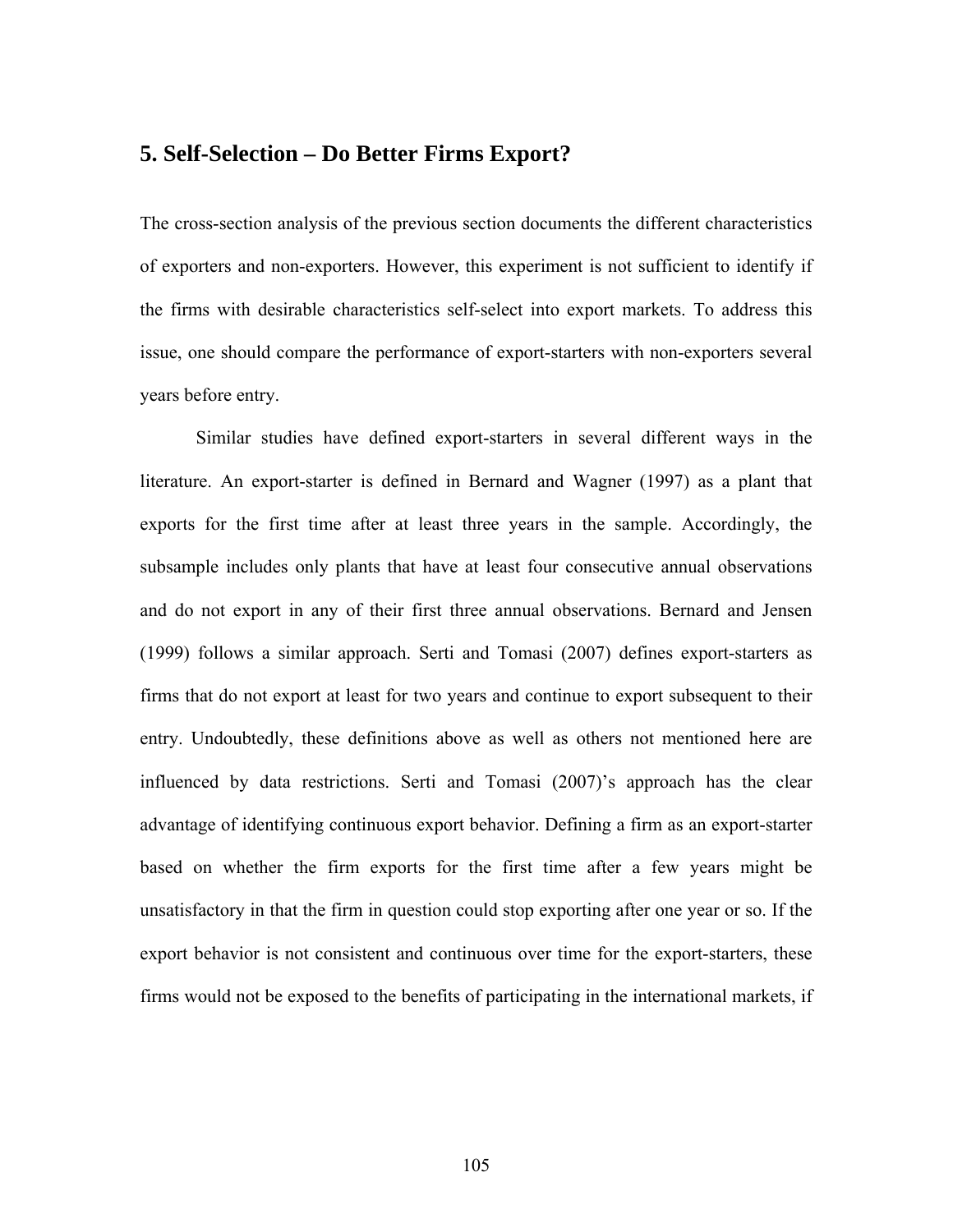any, to a measurable extent. Thus, it would be problematic to draw a sound conclusion from this type of analysis.

In order to have consistent export behavior data and a reasonable number of observations in the analysis, I divide the sample into two sub-periods: 1991-1997 and 1998-2004. The export-starters for the first (second) period are defined as the firms that do not export for the first three years in the sample, and start exporting for the first time in 1994 (2001). These firms continue exporting until the last year of the selected period (1997 and 2004, respectively).<sup>45</sup> The non-exporters for each sample period are defined as firms that did not export in any of the years in the selected sample periods.

Following Bernard and Jensen (1999), I measure the systematic differences of plant characteristics between export-starters and non-exporters by estimating the following regression:

$$
\ln X_{it} = \alpha + \beta Export_{iT} + \gamma Industry_i + \delta Control_{it} + \varepsilon_i
$$
\n(6)

where  $Expert_{iT}$  is a dummy for the export-entry status (1 if firm *i* is an export-starter in year *T* (1994 or 2001), 0 if it is a non-exporter),  $X_{it}$  represents the firm characteristic of interest in year *t* of the sample  $(t < T)$ . *Control<sub>it</sub>* is a vector of firm-specific controls (in

1

<sup>&</sup>lt;sup>45</sup> Surely, the ideal analysis will include only the firms that will export until the last year in the entire sample period (2004). Unfortunately, this is not feasible due to data restrictions. To enhance the quality of the analysis, I included as export-starters only the firms that did not export at least 65 % of the time before 1991 (1998 for the second period) and exported at least 60 % of the time after 1997 (50 % for the second period after 2004). During 1991-1997 (1998-2004), there are 110 (93) export-starters and 248 (499) nonexporters. 620 (1014) firms export continuously during the first (second) sample period.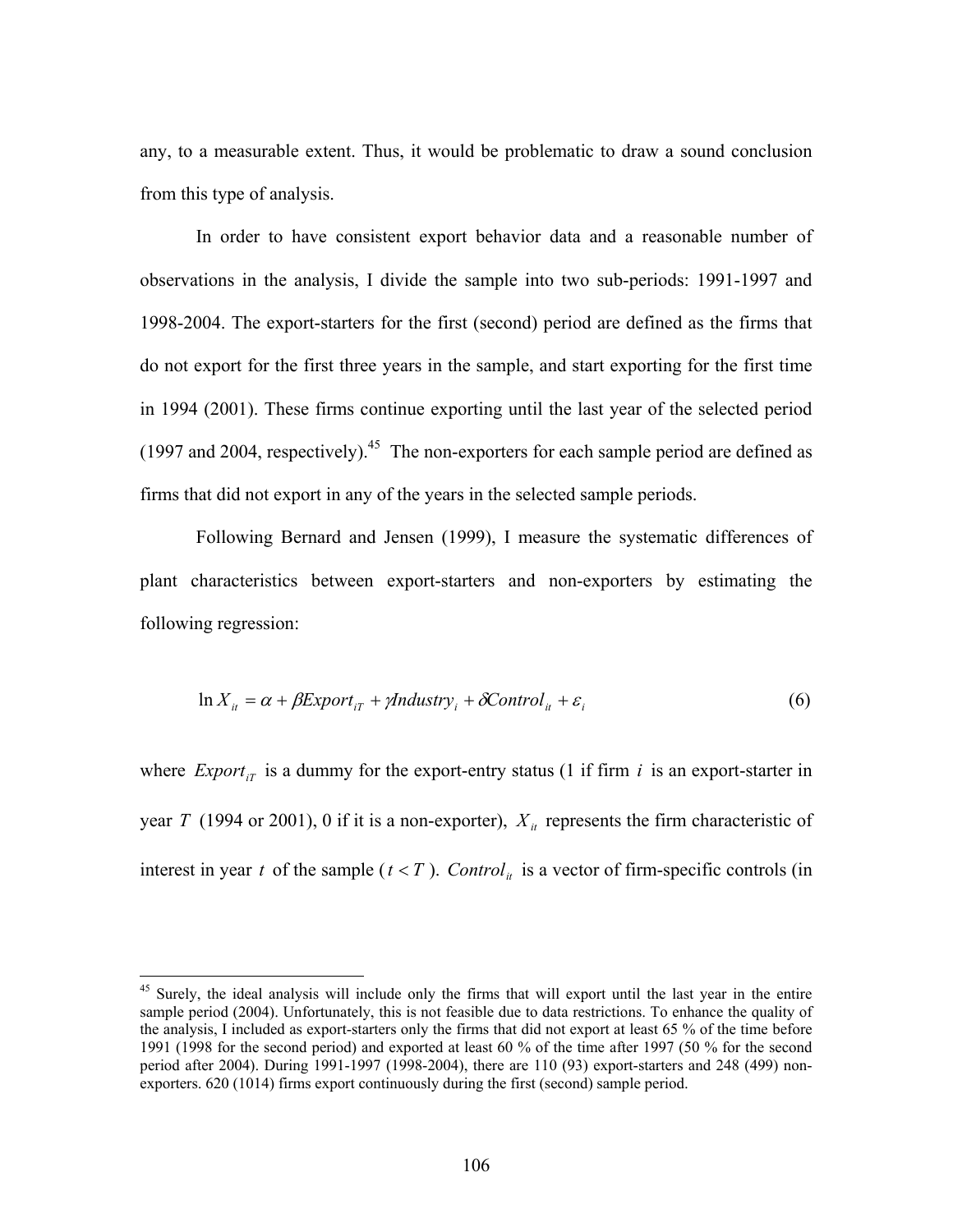logs) including a firm size dummy, firm age and capital in year  $t$ . *Industry*, dummy includes the 2-digit NIC codes.

Table 5 displays the differences between plant characteristics of export-starters and non-exporters n years before  $(n = 1, 2 \text{ or } 3)$  the entry for both sample periods. The results are unambiguous and even stronger for the productivity measure than the results of the previous cross-section analysis. After controlling for firm size, the export-starters are more productive than non-exporters years before they participate in the international markets. More specifically, the export-starters' TFP is on average 30 % higher than nonexporters' TFP during 1991-1993. The productivity gap is in favor of export-starters (33.4 %) also during 1998-2000. This gap enlarges when capital is included as a control variable and the results are significant at 1 % confidence interval level in this case. The main difference between these two sample periods is that the productivity differential between exporters and non-exporters increases continuously (both have U-shape with capital as a control) before entry during 1991-1993 and decreases during 1998-2000.

Similarly, the export-starters already have the other desirable characteristics before entry. On average, export-starters employ more capital (79 % - controlling for firm size), sell 80 % more (controlling for capital), and have 41 % lower unit labor cost (controlling for firm size and capital) than non-exporters during the pre-entry years. The export premia for these characteristics show different patterns before entry. While firms invest continuously more in capital before entry, sales and unit labor cost do not follow a consistent pattern during the two sample periods.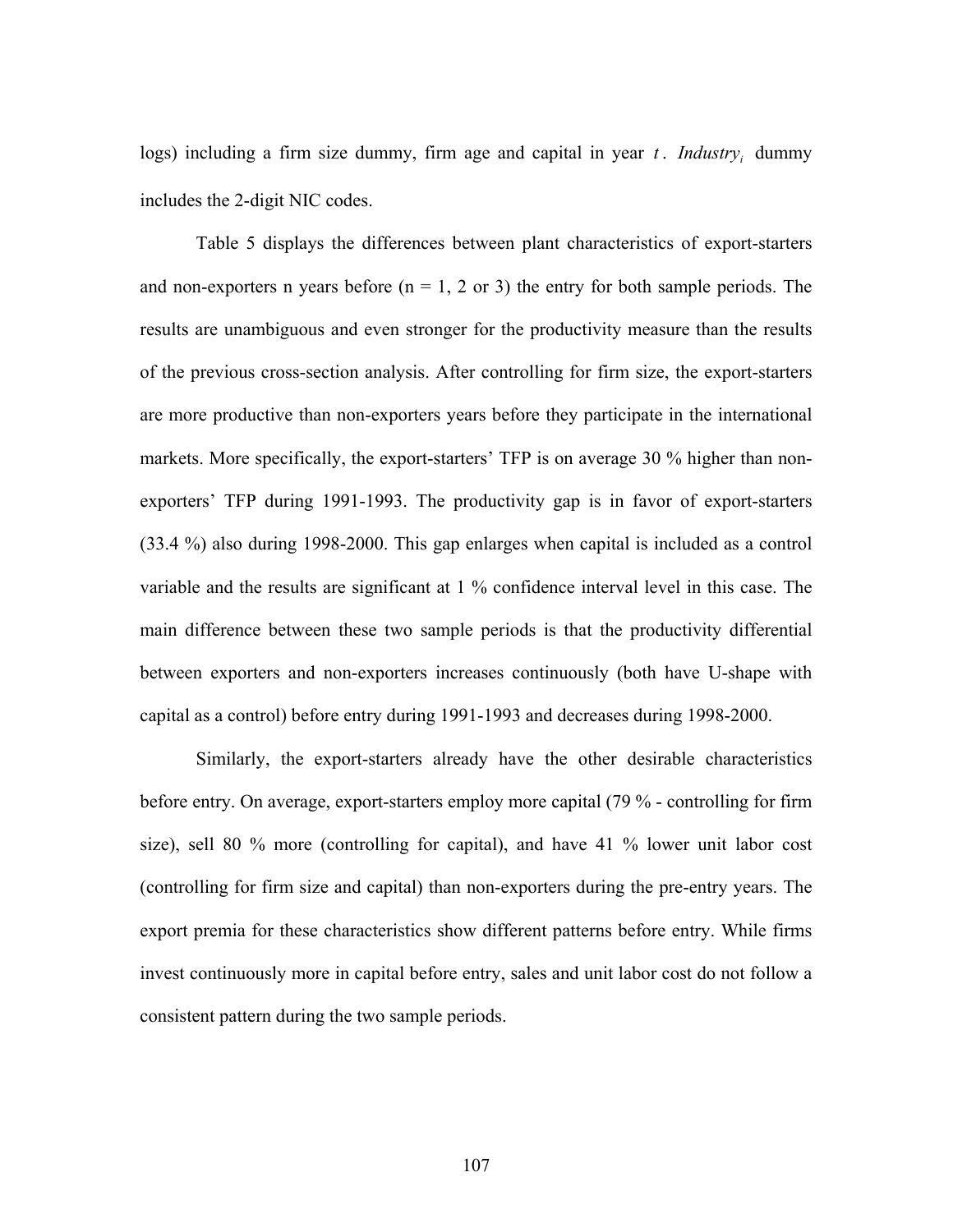| Variables                       |            | 1991 Premia |            | 1992 Premia |            | 1993 Premia |            | 1998 Premia |            | 1999 Premia |            | 2000 Premia |
|---------------------------------|------------|-------------|------------|-------------|------------|-------------|------------|-------------|------------|-------------|------------|-------------|
|                                 | (a)        | (b)         | (a)        | (b)         | (a)        | (b)         | (a)        | (b)         | (a)        | (b)         | (a)        | (b)         |
| logTFPindex                     | 27.8%      | 36.8%       | 28.9%      | 42.1%       | 32.2%      | 41.5%       | 34.0%      | 49.0%       | 33.5%      | 55.2%       | 32.6 %     | 49.9%       |
|                                 | (0.012)    | (0.003)     | (0.017)    | (0.005)     | (0.007)    | (0.001)     | (0.013)    | (0.000)     | (0.021)    | (0.000)     | (0.039)    | (0.002)     |
| Logcapital                      | 147.6%     | 62.2%       | 168.6%     | 80.8%       | 180.9%     | 84.2%       | 159.5 %    | 43.3%       | 241.0%     | 91.0%       | 276.0%     | 112.7 %     |
|                                 | (0.004)    | (0.082)     | (0.001)    | (0.018)     | (0.000)    | (0.016)     | (0.003)    | (0.160)     | (0.000)    | (0.014)     | (0.000)    | (0.004)     |
| Logsales                        | 323.2 %    | 86.9%       | 255.2%     | 55.3%       | 249.3 %    | 56.3%       | 291.0%     | 79.0%       | 402.7%     | 73.4 %      | 556.5%     | 127.1 %     |
|                                 | (0.000)    | (0.005)     | (0.000)    | (0.004)     | (0.000)    | (0.023)     | (0.000)    | (0.049)     | (0.000)    | (0.077)     | (0.000)    | (0.013)     |
| LogUnitLaborCost                | $(-)48.8%$ | $(-)43.8%$  | $(-)37.3%$ | $(-)36.5%$  | $(-)38.2%$ | $(-)37.4%$  | $(-)40.9%$ | $(-)42.4%$  | $(-)34.6%$ | $(-)34.3%$  | $(-)50.8%$ | $(-)50.7%$  |
|                                 | (0.000)    | (0.001)     | (0.002)    | (0.002)     | (0.001)    | (0.001)     | (0.039)    | (0.027)     | (0.072)    | (0.074)     | (0.005)    | (0.007)     |
| Number of<br>Observations (Max) | 350        | 350         | 350        | 350         | 352        | 352         | 576        | 576         | 580        | 580         | 582        | 582         |

All regressions include industry dummies and company age (in log). For the TFP regressions, column (a) includes a firm size dummy and column (b) controls for capital stock as well in addition to firm size. For the capital regressions, column (b) controls for firm size. For the sales regressions, column (b) controls for capital stock. (Firm size dummy is left out since it is constructed based on sales) Finally, for the unit labor cost regressions, column (a) controls for firm size and column (b) includes both a firm size dummy and capital. Note: The reported export premia estimates are the exact percentage differentials given by (e^β-1)\*100 where β is the export dummy coefficient from regression equation (3). P-values are reported in parentheses below the estimates.

#### **Table 5**: Ex-ante differences between export-starters and non-exporters

These findings imply that good firms self-select into export markets. An interesting idea recently proposed by Lopez (2004) is that this self-selection process may be a conscious decision by which firms prepare for the international markets by increasing their productivity with the explicit purpose of becoming exporters. In order to gain more insight about the dynamics of the changes that export-starters go through relative to nonexporters, I measure the export premia for the growth rates of the relevant firm characteristics. Following Bernard and Jensen (1999), I estimate the following model: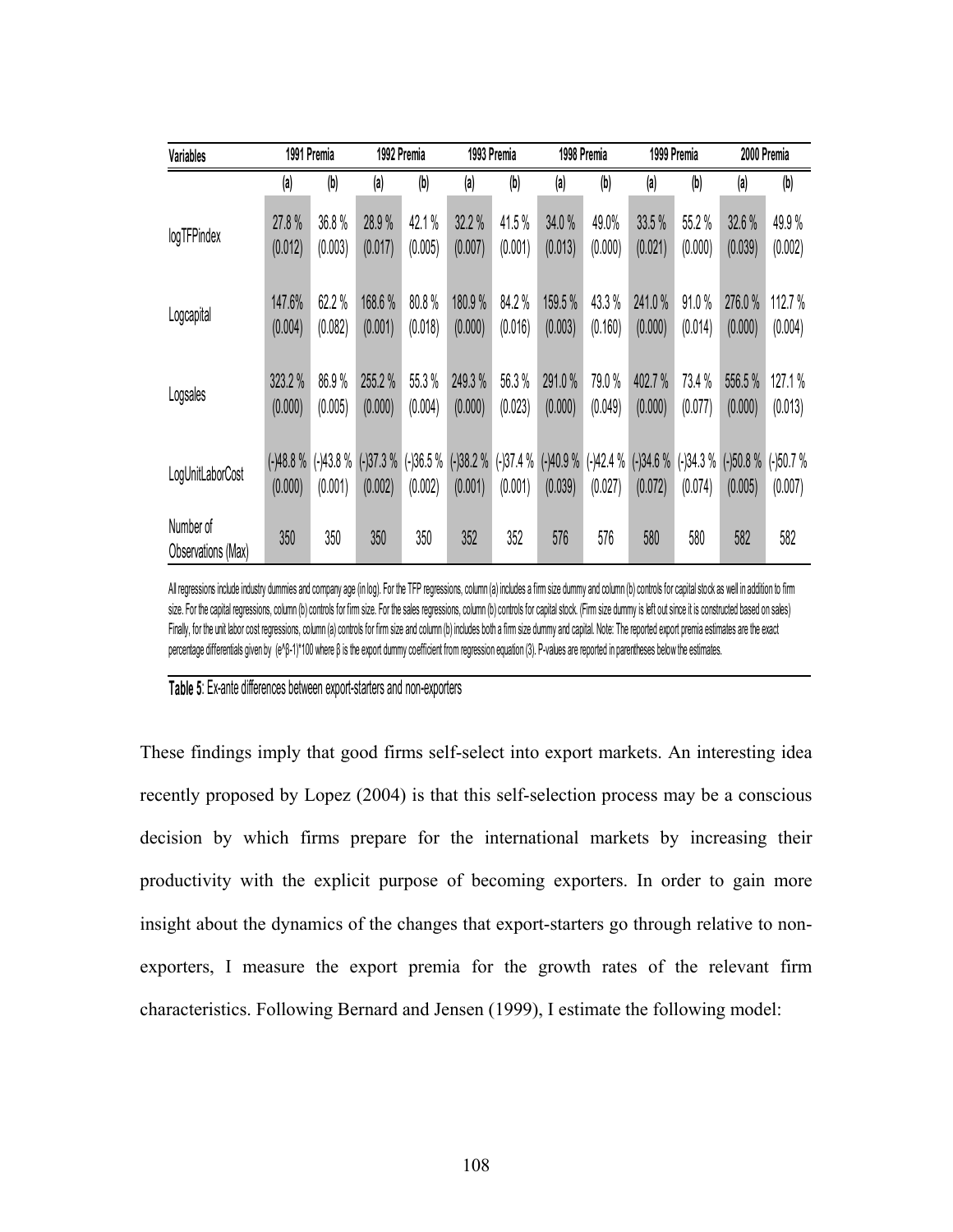$$
\% \Delta X_{T-1} = \frac{\ln X_{iT-1} - \ln X_{i0}}{T-1} = \alpha + \beta Export_{iT} + \gamma Industry_i + \delta Control_{i0} + \varepsilon_i
$$
 (7)

where *Export<sub>if</sub>*,  $X_{it}$  and *Industry<sub>i</sub>* are defined the same way as before. *Control<sub>i0</sub>* is a vector of firm-specific controls (in logs) in the base year (1991 or 1998) including a firm size dummy, firm age and capital. Thus, this equation estimates the growth rate premia of export-starters for certain firm characteristics during 1991-1993 and 1998-2000 based on their initial firm characteristics.

 The results are displayed in table 6. During 1991-1993, the growth rate premia for TFP, sales and capital are all positive, but statistically insignificant. Surprisingly, unit labor cost coefficient also has a positive sign; however, it is not significant. Thus, during the initial pre-entry period, there is no evidence that exporter-starters build upon their already-superior characteristics. During 1988-2000, exporters accumulate around 11-12 % more capital than non-exporters. This is accompanied by a sales growth differential of 33 %. In spite of this increase in capital stock, exporters' productivity growth is not statistically different than non-exporters' productivity growth. The unit labor cost has the expected sign in this period although it is insignificant. To sum up, the export-starters already have the competitive advantage over non-exporters before they enter export markets. However, they do not experience any major productivity improvements compared to non-exporters during the pre-entry periods. Only during 1998-2000, the capital stock appears to grow more for export-starters, possibly due to positive sales growth during this period.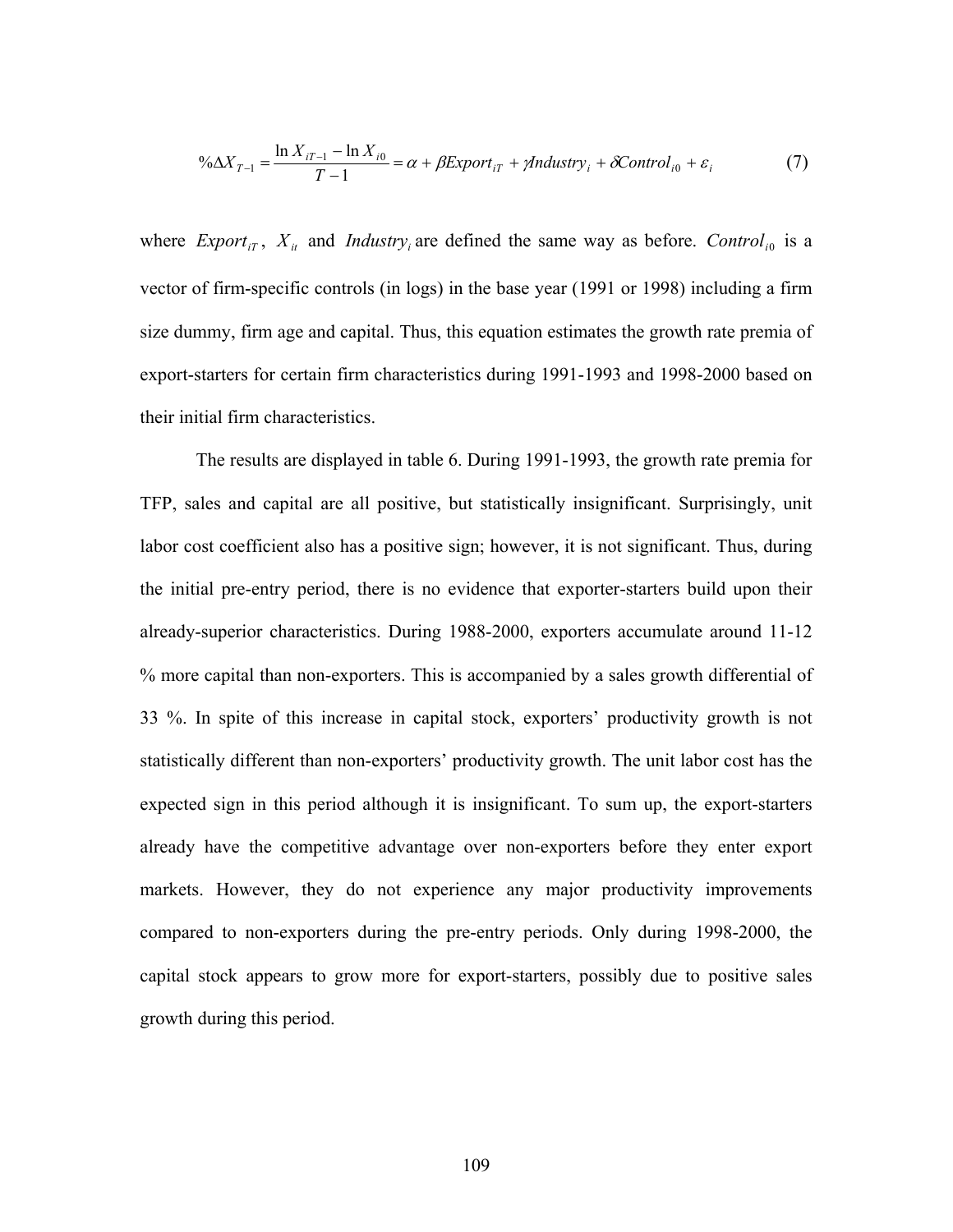| <b>Variables</b>                | 1991-1993 Growth Rate |          | 1998-2000 Growth Rate |            |
|---------------------------------|-----------------------|----------|-----------------------|------------|
|                                 | (a)                   | (b)      | (a)                   | (b)        |
| logTFPindex                     | 1.82%                 | $1.13\%$ | 0.43%                 | 0.32%      |
|                                 | (0.526)               | (0.702)  | (0.934)               | (0.956)    |
| LogCapital                      | 6.24%                 | 5.85%    | 12.70 %               | 11.44 %    |
|                                 | (0.329)               | (0.374)  | (0.004)               | (0.009)    |
| LogSales                        | 3.01%                 | 9.04%    | 33.18 %               | 33.42 %    |
|                                 | (0.712)               | (0.286)  | (0.006)               | (0.005)    |
| LogUnitLaborCost                | 7.17 %                | 1.80%    | $(-)9.44%$            | $(-)9.73%$ |
|                                 | (0.228)               | (0.741)  | (0.315)               | (0.281)    |
| Number of<br>Observations (Max) | 350                   | 350      | 574                   | 574        |

All regressions include industry dummies and company age (in log). For the TFP regressions, column (a) includes a firm size dummy and column (b) controls for capital stock as well in addition to firm size. For the capital regressions, column (b) controls for firm size. For the sales regressions, column (b) controls for capital stock. (Firm size dummy is left out since it is constructed based on sales) Finally, for the unit labor cost regressions, column (a) controls for firm size and column (b) includes both a firm size dummy and capital. Note: The reported export premia estimates are the exact percentage differentials given by (e^β-1)\*100 where β is the export dummy coefficient from regression equation (4). P-values are reported in parentheses below the estimates.

**Table 6**: Pre-entry export premia of growth rates

## **6. Learning by Exporting - Does Exporting Improve Productivity?**

### **6.1. Post-Entry Effects of Exporting**

The previous sections provided clear evidence for self-selection of better firms into export markets. Arguably, assessing the causality in the other direction would be a more interesting and challenging task. Thus, the main question of interest in this section is whether the exporting firms experience productivity gains after they start exporting.

As a first step, I measure the post-entry growth rate premia for export-starters to demonstrate how export-starters have performed compared to non-exporters after they started exporting. Estimating an equation similar to equation 4: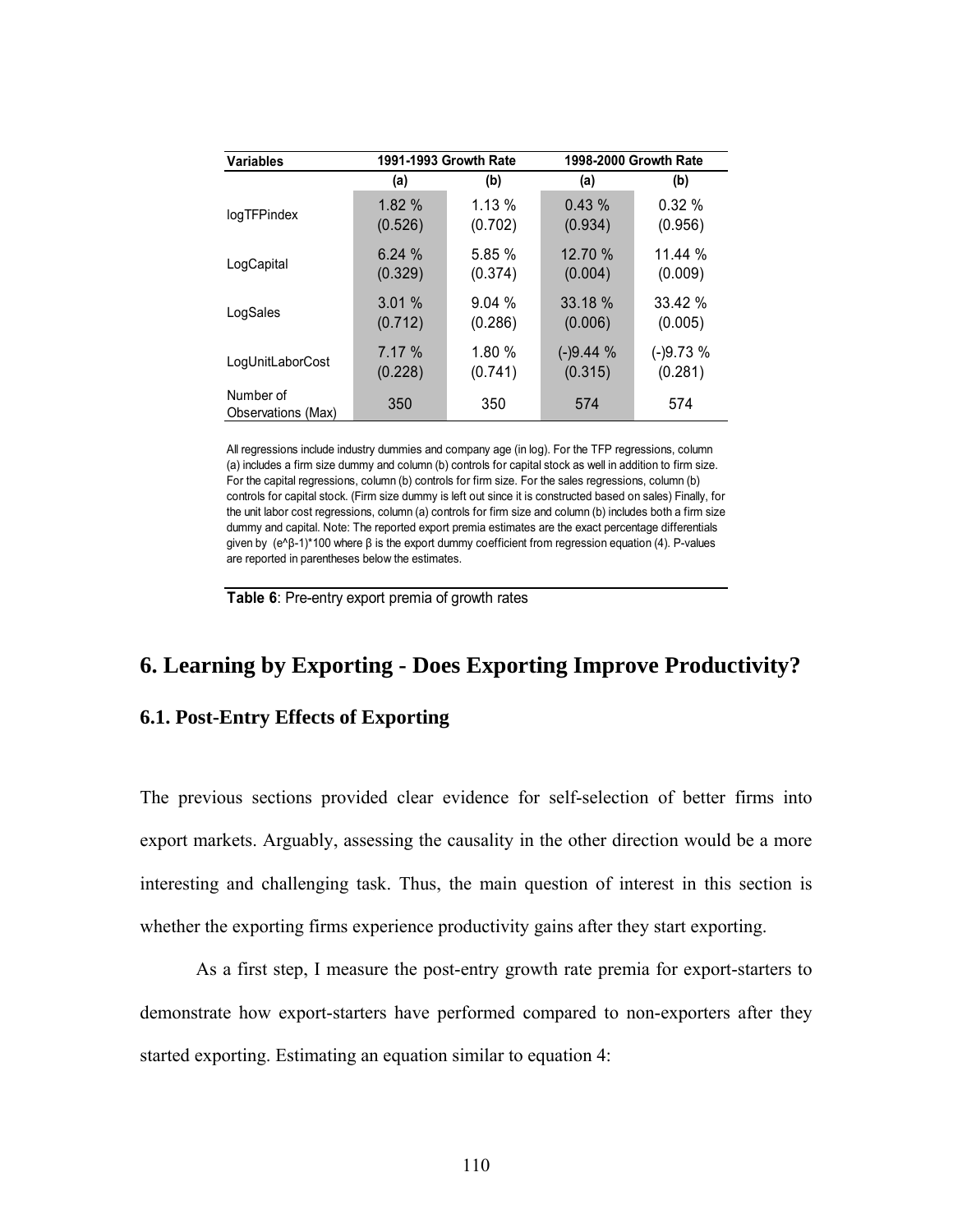$$
\% \Delta X_{iT} = \frac{\ln X_{iT} - \ln X_{i0}}{T} = \alpha + \beta Export_{i0} + \gamma Industry_i + \delta Control_{i0} + \varepsilon_{iT}
$$
(8)

where  $X_{it}$  and *Industry<sub>i</sub>* are defined the same way as before. *Export<sub>i0</sub>* and *Control<sub>i0</sub>* are a dummy for the export-entry status and a vector of firm-specific controls (in logs) including a firm size dummy, firm age and capital in the base year (1994 or 2001), respectively. Thus, this equation estimates the growth rate premia of export-starters for certain firm characteristics during 1994-1997 and 2001-2004 based on their initial firm characteristics.46 The results are presented in table 7.

 During 1994-1996, the TFP growth is 0.7 % higher (controlling for firm size) for export-starters than non-exporters. This difference is still positive but not significant over three-year period during 1994-1997. The results for the TFP measure are higher (1.38 %) and significant for over the three-year period during 2001-2004. The export-starters also experience superior growth rates in terms of capital and sales. The export-starters' capital accumulation rate is 9-16 % faster (controlling for firm size) than non-exporters while their sales growth (controlling for capital) is 8-15 % higher during the short run and long run following entry. ULC has the predicted sign for all years; however, it is significant only during the first year (two years) after entry during 1991-1997 (1998-2004). For these periods, the export-starters' ULC growth rate is 3.83 % (6.65 %) lower than nonexporters' ULC growth. On balance, these results might suggest exporting leads to better performance.

<u>.</u>

<sup>&</sup>lt;sup>46</sup> Since the definition of export-starter requires the firms to have continuous exporting status, this estimation is not biased by the transitions (switching export-status) in the export markets. For example, if the initial export status of a firm is "non-exporter" at time 0 and "exporter" at time T, then its status is also "exporter" during  $(0, T-1]$ .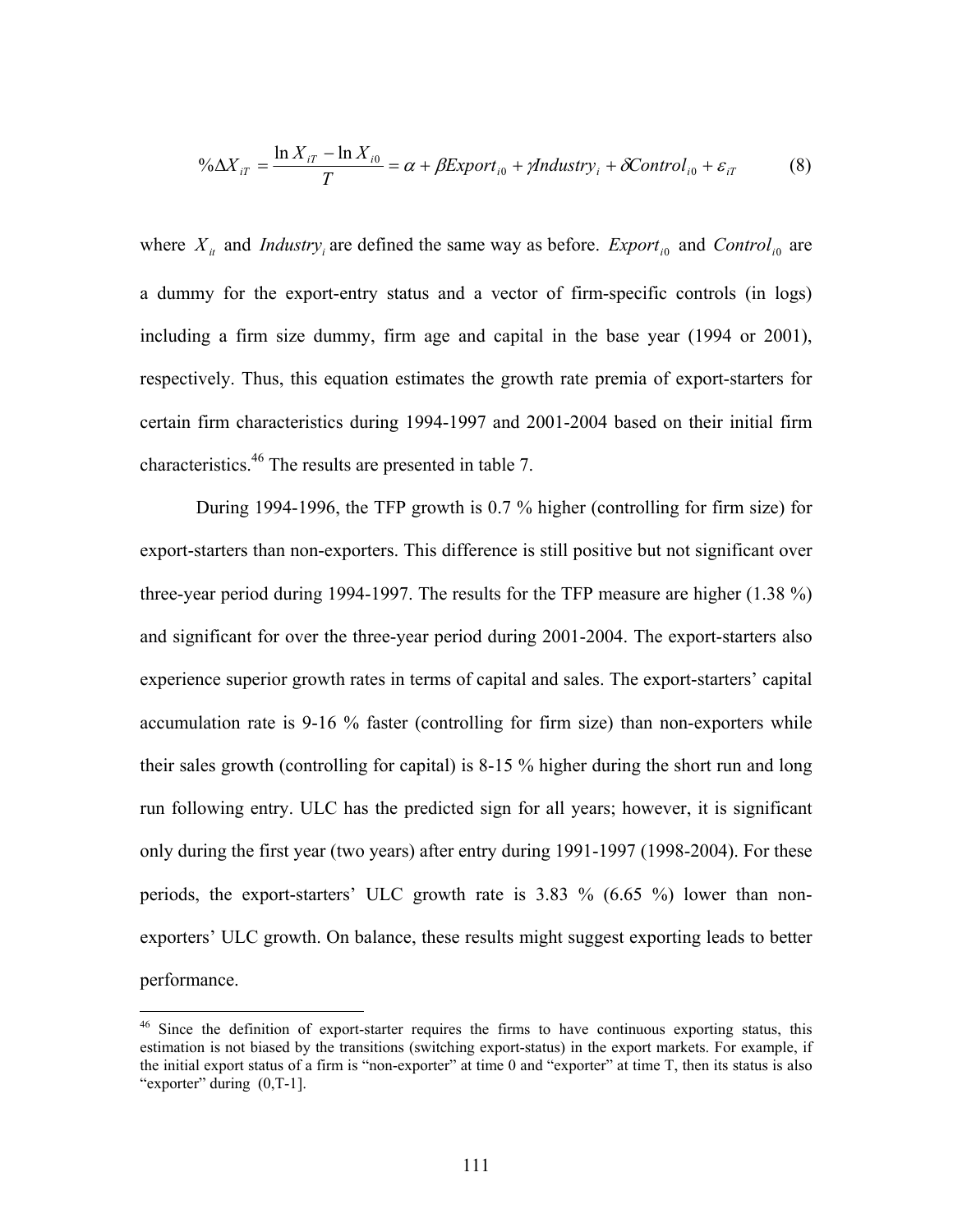|                                 | 1994-1995             | Growth               | 1994-1996             | Growth                | 1994-1997             | Growth             | 2001-2002                          | Growth                | 2001-2003             | Growth                | 2001-2004          | Growth                           |
|---------------------------------|-----------------------|----------------------|-----------------------|-----------------------|-----------------------|--------------------|------------------------------------|-----------------------|-----------------------|-----------------------|--------------------|----------------------------------|
| <b>Variables</b>                |                       | Rate                 | Rate                  |                       |                       | Rate               |                                    | Rate                  |                       | Rate                  | Rate               |                                  |
|                                 | (a)                   | (b)                  | (a)                   | (b)                   | (a)                   | (b)                | (a)                                | (b)                   | (a)                   | (b)                   | (a)                | (b)                              |
| logTFPindex                     | 1.12%<br>(0.004)      | 0.94%<br>(0.018)     | 0.70%<br>(0.082)      | 0.65%<br>(0.092)      | 0.84%<br>(0.240)      | 0.73%<br>(0.351)   | 2.15%<br>(0.015)                   | 1.57 %<br>(0.042)     | 1.86 %<br>(0.033)     | 1.69%<br>(0.047)      | 1.38%<br>(0.074)   | 1.12%<br>(0.095)                 |
| Logcapital                      | 12.54 %<br>(0.000)    | 9.57%<br>(0.002)     | 11.41 %<br>(0.021)    | 9.62%<br>(0.034)      | 10.26 %<br>(0.045)    | 9.45%<br>(0.065)   | 18.62 %<br>(0.000)                 | 16.33 %<br>(0.000)    | 15.11 %<br>(0.009)    | 14.21 %<br>(0.016)    | 14.92 %<br>(0.003) | 12.56 %<br>(0.034)               |
| Logsales                        | 7.52%<br>(0.000)      | 8.96 %<br>(0.003)    | 13.69 %<br>(0.021)    | 15.12 %<br>(0.003)    | 12.73 %<br>(0.059)    | 14.84 %<br>(0.044) | 9.38%<br>(0.000)                   | 10.23 %<br>(0.000)    | 9.47%<br>(0.004)      | 12.42 %<br>(0.017)    | 7.73 %<br>(0.023)  | 8.50 %<br>(0.011)                |
| LogUnitLaborCost                | $(-)3.83%$<br>(0.024) | (-)4.58 %<br>(0.053) | $(-)1.35%$<br>(0.257) | $(-)1.65%$<br>(0.279) | $(-)1.27%$<br>(0.151) | (0.217)            | $(-)1.43\%$ $(-)5.92\%$<br>(0.002) | $(-)6.81%$<br>(0.029) | $(-)6.65%$<br>(0.001) | $(-)4.33%$<br>(0.018) | (0.148)            | $(-)3.64\%$ (-)4.16 %<br>(0.235) |
| Number of<br>Observations (Max) | 354                   | 354                  | 352                   | 352                   | 348                   | 348                | 579                                | 579                   | 575                   | 575                   | 574                | 574                              |

All regressions include industry dummies and company age (in log). For the TFP regressions, column (a) includes a firm size dummy and column (b) controls for capital stock as well in addition to firm size. For the capital regressions, column (b) controls for firm size. For the sales regressions, column (b) controls for capital stock. (Firm size dummy is left out since it is constructed based on sales) Finally, for the unit labor cost regressions, column (a) controls for firm size and column (b) includes both a firm size dummy and capital. Note: The reported export premia estimates are the exact percentage differentials given by (e^β-1)\*100 where β is the export dummy coefficient from regression equation (5). P-values are reported in parentheses below the estimates.

**Table 7**: Post-entry export premia of growth rates - Non-matched samples

The implicit assumption behind this measurement is, however, problematic. Determining the benefits of exporting on export-starters in the most reliable way requires information on what would have happened to an export-starter if it had not entered the export markets, which is not observable. By comparing export-starters with all non-exporters, Bernard and Jensen (1999) assume that all these non-exporting firms are capable of providing this counterfactual. An objection to this assumption is the heterogeneous nature of productivity between exporters and non-exporters, an issue raised by Melitz (2003), Helpman, Melitz and Yeaple (2004), Head and Reis (2003), etc. The most recent innovation in the measurement of learning-by-exporting hypothesis to tackle this heterogeneity issue is the use of matching methods. These methods provide more precise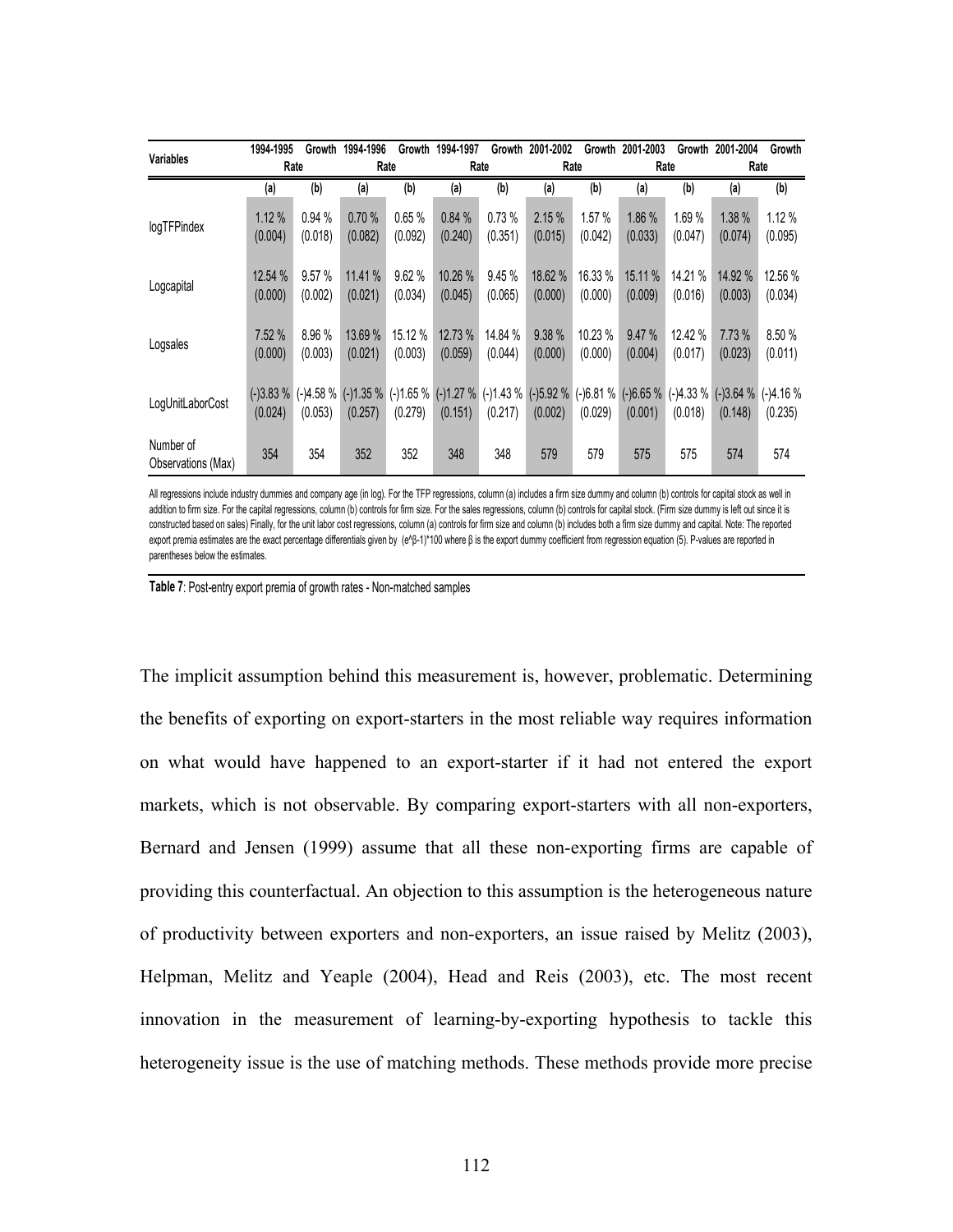control for differences between the comparison groups, i.e. exporters and non-exporters. A brief theoretical foundation for the matching technique and the results of its application are discussed in the following section.

#### **6.2. Propensity Score Matching and Learning Effects**

Formally, if Δ*y* represents the change in TFP (or another firm characteristic) and *Expdummy<sub>it</sub>*  $\in$  {0,1} is an indicator of whether firm *i* exported for the first time at time *t*, then  $\Delta y_{i,t+s}^1$  is the change in TFP at time  $t+s$  ( $s \ge 0$ ) following entry. A systematic measurement of effects of entry into export markets requires a counterfactual. Hence, the causal effect of export entry on firm *i* at time  $t + s$  can be written as  $\Delta y_{i,t+s}^1 - \Delta y_{i,t+s}^0$  where  $\Delta y_{i,t+s}^0$  denotes the outcome for export-starters had they never entered export markets. The main problem is that this outcome is not observable. Following Heckman et al. (1997), I define the average effect of exporting on export-starters as:

$$
E\left\{\Delta y_{i,t+s}^1 - \Delta y_{i,t+s}^0 \middle| Expdummy_{it} = 1 \right\} = E\left\{\Delta y_{i,t+s}^1 \middle| Expdummy_{it} = 1 \right\} - E\left\{\Delta y_{i,t+s}^0 \middle| Expdummy_{it} = 1 \right\}
$$

The quality of this measurement will depend on appropriately identifying a counterfactual for the last term in the equality above. I estimate this counterfactual by the corresponding average value of a control group of firms, assuming that all the differences between export-starters and firms in this control group can be captured by a vector of observable firm characteristics. A common choice in the related literature for this control group is non-exporters, which perform similarly to export-starters before the entry, thus,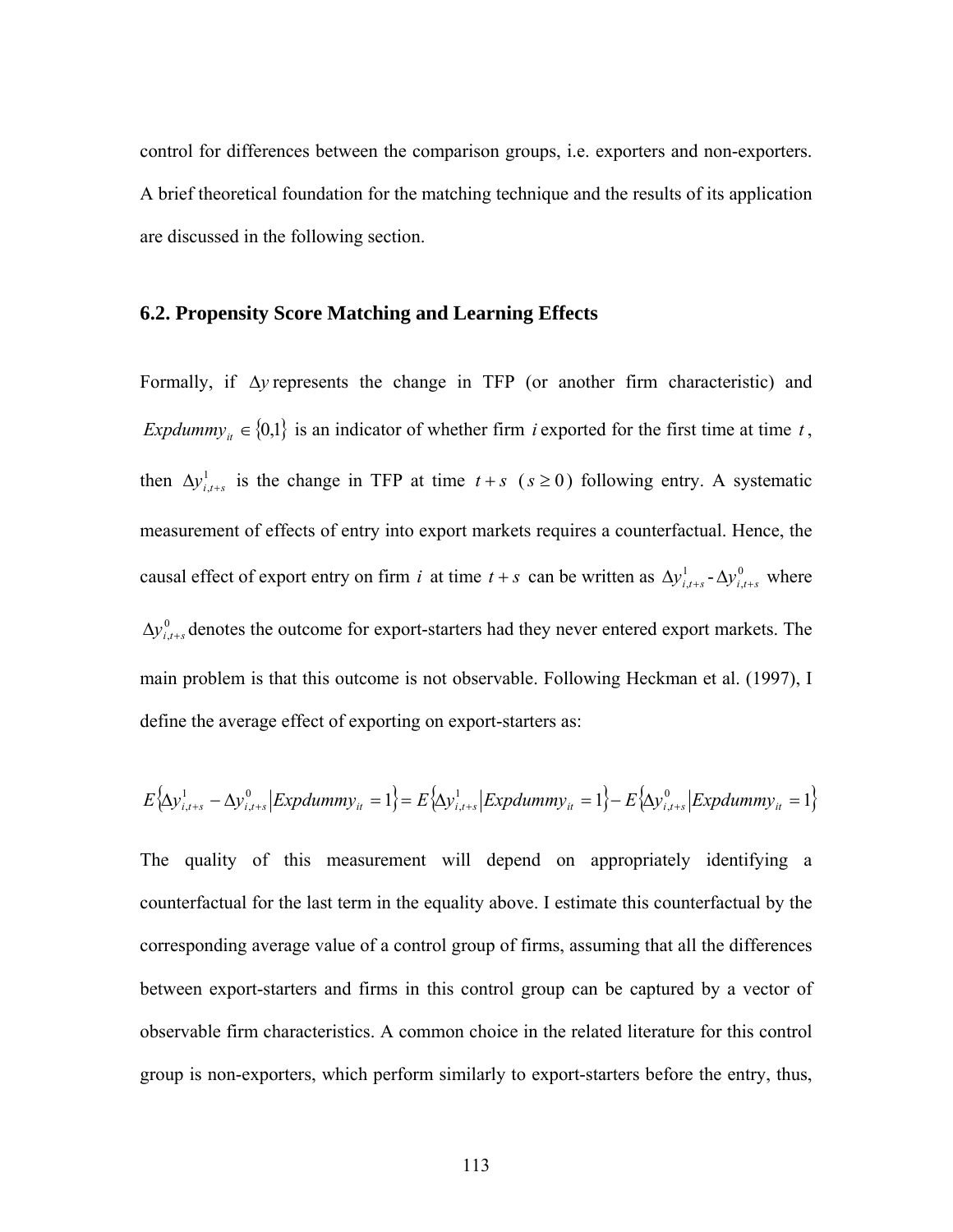the appropriate counterfactual is  $E\{\Delta y^0_{i,t+s} | Expdummy_{it} = 0\}$ . In other words, the main target of this matching process is to identify a group of non-exporting firms for which the distribution of the variables affecting the export decision is as similar as possible to the corresponding distribution of the export-starters. Since matching non-exporters with export-starters on an n-dimensional vector of characteristics is generally unfeasible, I adopt the propensity score (estimated probability of a firm to export given its characteristics) matching method of Rosenbaum and Rubin (1983). This method facilitates comparison between firms and makes matching feasible by summarizing pretreatment characteristics of each subject into a single index variable, namely, propensity score. As the first step, I find the propensity score for all export-starters and nonexporters for 1991-1997 and 1998-2004 using a probit specification for each period as follows:<sup>47</sup>

$$
P(\text{Expdummy}_{i,t} = 1) = F(\text{TFP}_{i,t-1}, \text{Control}_{i,t-1})
$$
\n
$$
(9)
$$

where  $F(.)$  is the normal cumulative distribution function. The control variables include sales, capital, ULC, company age, company age squared, and industry dummies. Let  $P_{i,t}$ denote the probability of exporting at time *t* for firm *i* , which is an export-starter. A nonexporting firm  $j$ , which is closest in terms of its propensity score to firm  $i$ , is selected as

1

 $47$  I have used several different combinations of controls and earlier periods (t-2 and t-3) in the F(.) function. The resulting specification in equation (6) is the outcome of the Becker and Ichino (2002)'s algorithm described below.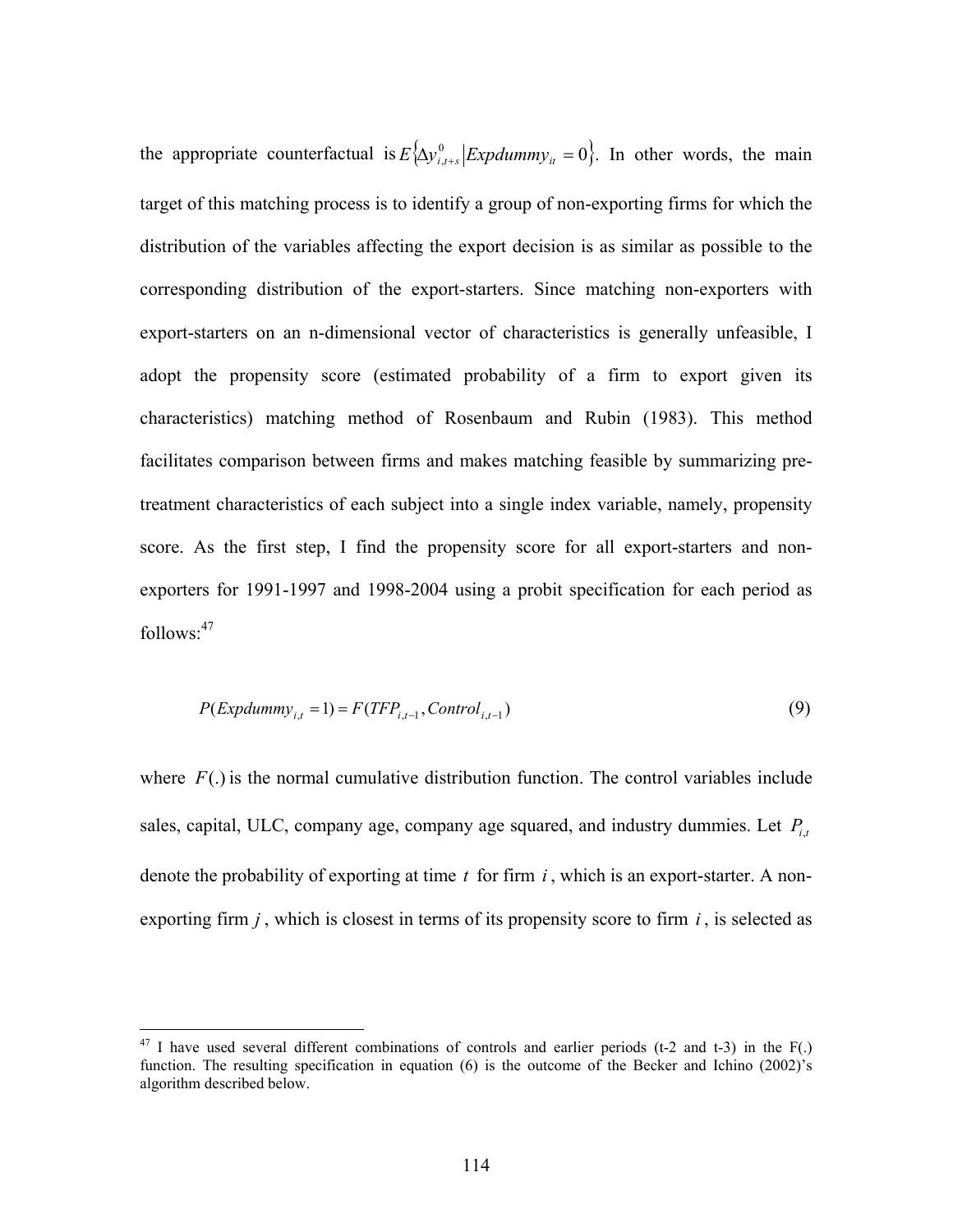a match. More formally, this nearest-neighbor matching method requires that at each point in time, a non-exporting firm  $j$  is chosen based on the following criteria:<sup>48</sup>

$$
|p_{i,t} - p_{j,t}| = \min_{j \in \left\{Expdummy_{j,t} = 0\right\}} (p_{i,t} - p_{j,t})
$$

 $\overline{a}$ 

I follow Becker and Ichino (2002)'s algorithm to confirm that the probit specification is valid and that the optimal number of groups of firms in which the propensity scores and the means of company characteristics do not differ for the treated (export-starter) and the control (non-exporter) units.<sup>49</sup> Initially, the nearest neighbor matching method eliminates substantially different non-exporting firms, and matches 98 (91) non-exporting firms to 110 (93) export-starters during 1991-1997 (1998-2004).

The second step is to divide these updated samples into equally spaced intervals such that within each interval, the average propensity scores of the treatment and control group do not differ statistically.<sup>50</sup> In both periods, splitting the sample into two intervals satisfies this condition. Subsequently, I run a simple t-test of difference of means for the pre-entry period *t* −1 to see if the mean characteristics of firms in all these four groups do not differ statistically between the treated and control units, i.e., I test the samples for

<sup>&</sup>lt;sup>48</sup> The results from the radius matching method are almost identical. With radius matching, each treated unit is matched only with the control units whose propensity scores fall in a predefined neighborhood (the radius determines the length of the neighborhood) of the treated unit's propensity score. Therefore, unlike the nearest neighborhood matching, the radius matching can potentially result in unmatched treated units.<br>In the present case, several choices of reasonably small radii did not leave any unmatched treated units.

<sup>&</sup>lt;sup>49</sup> The Stata codes (Pscore and attnd) for these applications are provided in Becker and Ichino (2002).<br><sup>50</sup> Before the second step, after identifying the appropriate matches, I estimated the probit specification again with only the matched sample to update the propensity scores of the remaining control and treated units. This resulted in very similar scores for both groups. The first group during 1991-1997 (1998-2004) includes 54 (47) export-starters and 50 (45) non-exporters. The second group during 1991-1997 (1998- 2004) includes 56 (46) export-starters and 48 (46) non-exporters.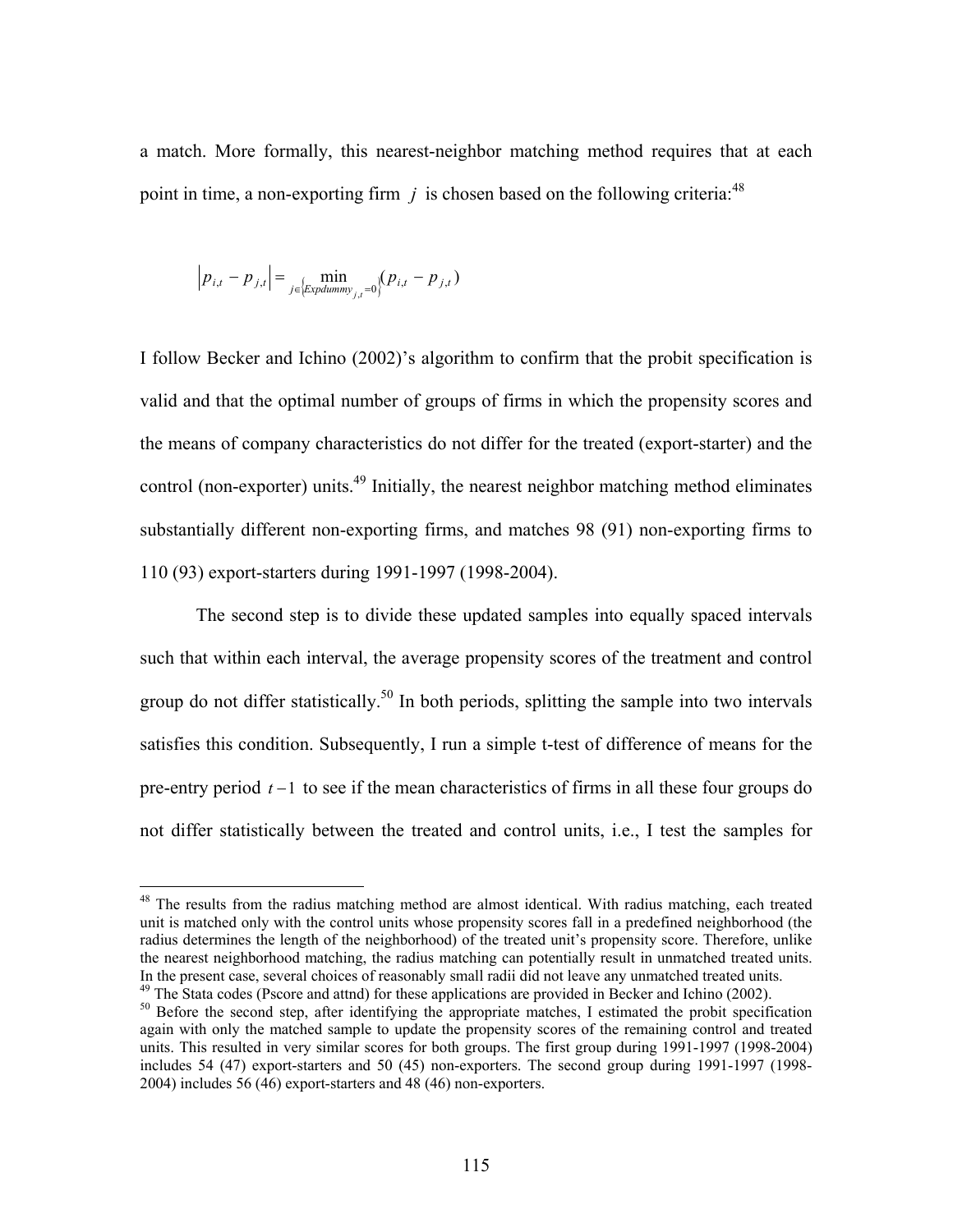balancing hypothesis. The results in table 8 indicate that this constraint is satisfied and the identified two groups for each period consist of appropriately matched firms. All the P-values are greater than 0.1, thus, the hypothesis that the means of these variables are equal for export-starters and non-exporters is not rejected at any confidence level.

Having assured that the subgroups of firms include very similar control and treatment units, the final step is to estimate the differences in changes of firm characteristics in these four groups during the post-treatment period, i.e. export market entry. That is, I estimate regression equation (5) for these matched samples. Table 9 presents the results for these four different groups. Matching leads to substantially different post-entry results especially in terms of TFP growth premia from those in section 6.1 with non-matched samples.

| Matched sample (1991-1997) - group 1 |                                                                                                                                                                                                                                                                                                                                                      |          |                 | Matched sample (1991-1997) - group 2 |          |
|--------------------------------------|------------------------------------------------------------------------------------------------------------------------------------------------------------------------------------------------------------------------------------------------------------------------------------------------------------------------------------------------------|----------|-----------------|--------------------------------------|----------|
| Variable                             | Difference in Means                                                                                                                                                                                                                                                                                                                                  | P-values | <b>Variable</b> | Difference in Means                  | P-values |
| <b>TFP</b>                           | 0.013                                                                                                                                                                                                                                                                                                                                                | 0.54     | TFP             | 0.025                                | 0.42     |
| Capital                              | 0.022                                                                                                                                                                                                                                                                                                                                                | 0.78     | Capital         | 0.138                                | 0.25     |
| Sales                                | 0.125                                                                                                                                                                                                                                                                                                                                                | 0.33     | Sales           | 0.117                                | 0.72     |
| <b>ULC</b>                           | $(-)0.241$                                                                                                                                                                                                                                                                                                                                           | 0.15     | <b>ULC</b>      | $(-)0.003$                           | 0.22     |
| Matched sample (1998-2004) - group 1 |                                                                                                                                                                                                                                                                                                                                                      |          |                 | Matched sample (1998-2004) - group 2 |          |
| Variable                             | Difference in Means                                                                                                                                                                                                                                                                                                                                  | P-values | Variable        | Difference in Means                  | P-values |
| Non-exporters                        |                                                                                                                                                                                                                                                                                                                                                      |          |                 |                                      |          |
| <b>TFP</b>                           | 0.106                                                                                                                                                                                                                                                                                                                                                | 0.55     | <b>TFP</b>      | 0.041                                | 0.64     |
| Capital                              | 0.056                                                                                                                                                                                                                                                                                                                                                | 0.18     | Capital         | 0.232                                | 0.61     |
| Sales                                | 0.129                                                                                                                                                                                                                                                                                                                                                | 0.29     | Sales           | 0.223                                | 0.33     |
| <b>ULC</b>                           | (-)0.247                                                                                                                                                                                                                                                                                                                                             | 0.18     | <b>ULC</b>      | (-)0.095                             | 0.15     |
|                                      | The differences of means are calculated by subtracting the means of the relevant variables of non-exporters from the means of the<br>corresponding variables of exporter-starters. P-values refer to the t-tests performed for the equality of means, for which the null hypothesis is<br>that the selected groups do not differ in pupulation means |          |                 |                                      |          |

**Table 8:** Basic data characteristics of non-exporters and exporters in the matched samples

In all four groups, export-starters' sales are boosted up relative to their domestic rivals. The sales grow on average 11.14 % faster for export-starters during the three-year period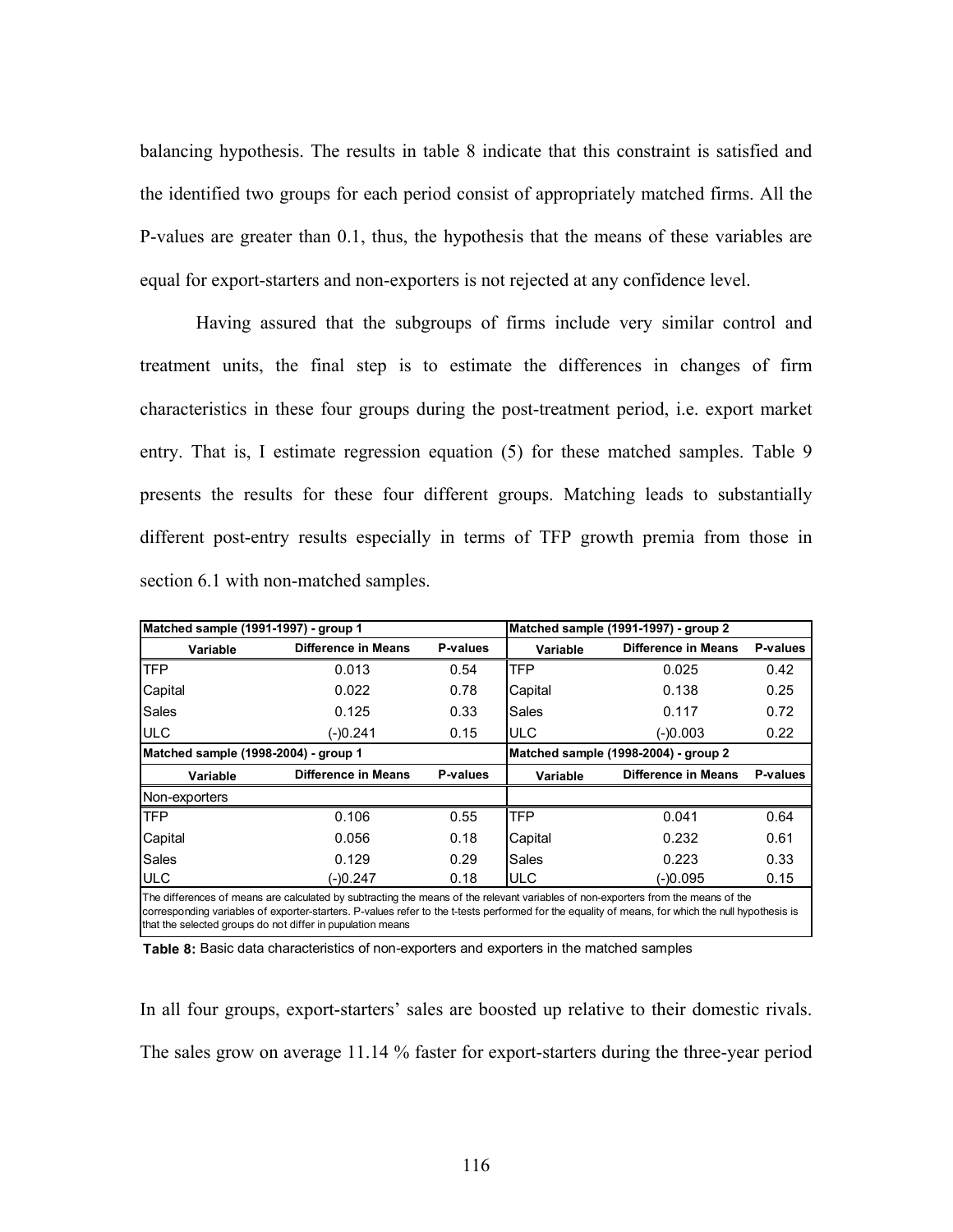after entry. Capital growth premia displays similar characteristics although it is not as strong as sales. During 1991-1997, export-starters experience faster capital accumulation in both groups during the second year after entry and the growth is continuous (3-4 %) in the long run. During 1998-2004, the export-starters grow in capital significantly (7 %) right after entry. However, this growth premia prevails for only the first two years.

|                                 |                       |                       | Group 1 (1991-1997)   |                       |                       |                       |                                            |                       |                       | Group 3 (1998-2004)   |                       |                       |
|---------------------------------|-----------------------|-----------------------|-----------------------|-----------------------|-----------------------|-----------------------|--------------------------------------------|-----------------------|-----------------------|-----------------------|-----------------------|-----------------------|
| Variables                       | 1994-1995             | Growth                | 1994-1996             | Growth                | 1994-1997             | Growth                | 2001-2002                                  | Growth                | 2001-2003             | Growth                | 2001-2004             | Growth                |
|                                 |                       | Rate                  |                       | Rate                  | Rate                  |                       | Rate                                       |                       |                       | Rate                  | Rate                  |                       |
|                                 | (a)                   | (b)                   | (a)                   | (b)                   | (a)                   | (b)                   | (a)                                        | (b)                   | (a)                   | (b)                   | (a)                   | (b)                   |
| logTFPindex                     | 0.72%<br>(0.163)      | 0.53%<br>(0.182)      | 0.84%<br>(0.122)      | 0.66%<br>(0.561)      | 0.33 %<br>(0.293)     | 0.21%<br>(0.446)      | 1.03%<br>(0.017)                           | 0.89%<br>(0.043)      | 1.27 %<br>(0.246)     | 1.09%<br>(0.295)      | 0.85%<br>(0.192)      | 0.72%<br>(0.207)      |
| Logcapital                      | 6.53 %<br>(0.123)     | 4.59%<br>(0.187)      | 7.27 %<br>(0.030)     | 6.64 %<br>(0.039)     | 4.15 %<br>(0.078)     | 3.57 %<br>(0.082)     | 7.87 %<br>(0.002)                          | 7.21%<br>(0.008)      | 7.56 %<br>(0.015)     | 7.08%<br>(0.022)      | 5.59 %<br>(0.120)     | 4.90%<br>(0.148)      |
| Logsales                        | 7.04 %<br>(0.055)     | 7.91 %<br>(0.063)     | 9.85%<br>(0.017)      | 12.36 %<br>(0.020)    | 11.19 %<br>(0.007)    | 12.87 %<br>(0.014)    | 8.84 %<br>(0.002)                          | 7.82 %<br>(0.007)     | 8.55 %<br>(0.004)     | 8.03%<br>(0.011)      | 10.14 %<br>(0.024)    | 9.71%<br>(0.035)      |
| LogUnitLaborCost                | $(-)1.33%$<br>(0.230) | $(-)2.57%$<br>(0.304) | $(-)1.08%$<br>(0.512) | $(-)0.96%$<br>(0.653) | 0.38 %<br>(0.281)     | 0.04%<br>(0.324)      | $(-)1.54%$<br>(0.033)                      | $(-)1.38%$<br>(0.047) | $(-)1.22%$<br>(0.245) | $(-)1.18%$<br>(0.292) | $(-)0.94%$<br>(0.385) | $(-)0.87%$<br>(0.410) |
| Number of<br>Observations (Max) | 104                   | 104                   | 102                   | 102                   | 102                   | 102                   | 92                                         | 92                    | 92                    | 92                    | 92                    | 92                    |
|                                 |                       |                       | Group 2 (1991-1997)   |                       |                       |                       |                                            |                       |                       | Group 4 (1998-2004)   |                       |                       |
| <b>Variables</b>                | 1994-1995             | Growth                | 1994-1996             | Growth                | 1994-1997             | Growth                | 2001-2002                                  | Growth                | 2001-2003             | Growth                | 2001-2004             | Growth                |
|                                 | (a)                   | (b)                   | (a)                   | (b)                   | (a)                   | (b)                   | (a)                                        | (b)                   | (a)                   | (b)                   | (a)                   | (b)                   |
| logTFPindex                     | 0.60%<br>(0.238)      | 0.54%<br>(0.337)      | 1.16 %<br>(0.390)     | 0.93%<br>(0.449)      | 0.12%<br>(0.259)      | $(-)0.13%$<br>(0.732) | 1.34%<br>(0.068)                           | 1.24 %<br>(0.075)     | 1.08 %<br>(0.126)     | 1.09%<br>(0.281)      | 0.95 %<br>(0.230)     | 0.88%<br>(0.258)      |
| Logcapital                      | 7.02 %<br>(0.159)     | 6.79%<br>(0.174)      | 5.39 %<br>(0.023)     | 5.05 %<br>(0.047)     | 3.22 %<br>(0.004)     | 3.18 %<br>(0.019)     | 6.88%<br>(0.015)                           | 6.19%<br>(0.021)      | 7.31%<br>(0.018)      | 6.95%<br>(0.027)      | 6.04 %<br>(0.240)     | 5.55 %<br>(0.297)     |
| Logsales                        | 7.45 %<br>(0.002)     | 8.03%<br>(0.014)      | 9.22%<br>(0.011)      | 11.49 %<br>(0.018)    | 10.98%<br>(0.013)     | 13.02 %<br>(0.021)    | 7.62 %<br>(0.006)                          | 7.34 %<br>(0.012)     | 8.08%<br>(0.001)      | 7.99%<br>(0.009)      | 9.23 %<br>(0.038)     | 9.10%<br>(0.044)      |
| LogUnitLaborCost                | $(-)1.72%$<br>(0.348) | $(-)2.02%$<br>(0.491) | $(-)0.99%$<br>(0.454) | $(-)0.83%$<br>(0.571) | $(-)0.57%$<br>(0.532) | (0.598)               | $(-)0.48\%$ (-)1.17 % (-)0.98 %<br>(0.025) | (0.031)               | $(-)1.37%$<br>(0.158) | $(-)1.26%$<br>(0.172) | $(-)1.05%$<br>(0.293) | $(-)0.94%$<br>(0.304) |
| Number of<br>Observations (Max) | 102                   | 102                   | 102                   | 102                   | 100                   | 100                   | 92                                         | 92                    | 90                    | 90                    | 92                    | 92                    |

All regressions include industry dummies and company age (in log). For the TFP regressions, column (a) includes a firm size dummy and column (b) controls for capital stock as well in addition to firm size. For the capital regressions, column (b) controls for firm size. For the sales regressions, column (b) controls for capital stock. (Firm size dummy is left out since it is constructed based on sales) Finally, for the unit labor cost regressions, column (a) controls for firm size and column (b) includes both a firm size dummy and capital. Note: The reported export premia estimates are the exact percentage differentials given by (e^β-1)\*100 where β is the export dummy coefficient from regression equation (5). P-values are reported in parentheses below the estimates.

**Table 9**: Post-entry export premia of growth rates - Matched samples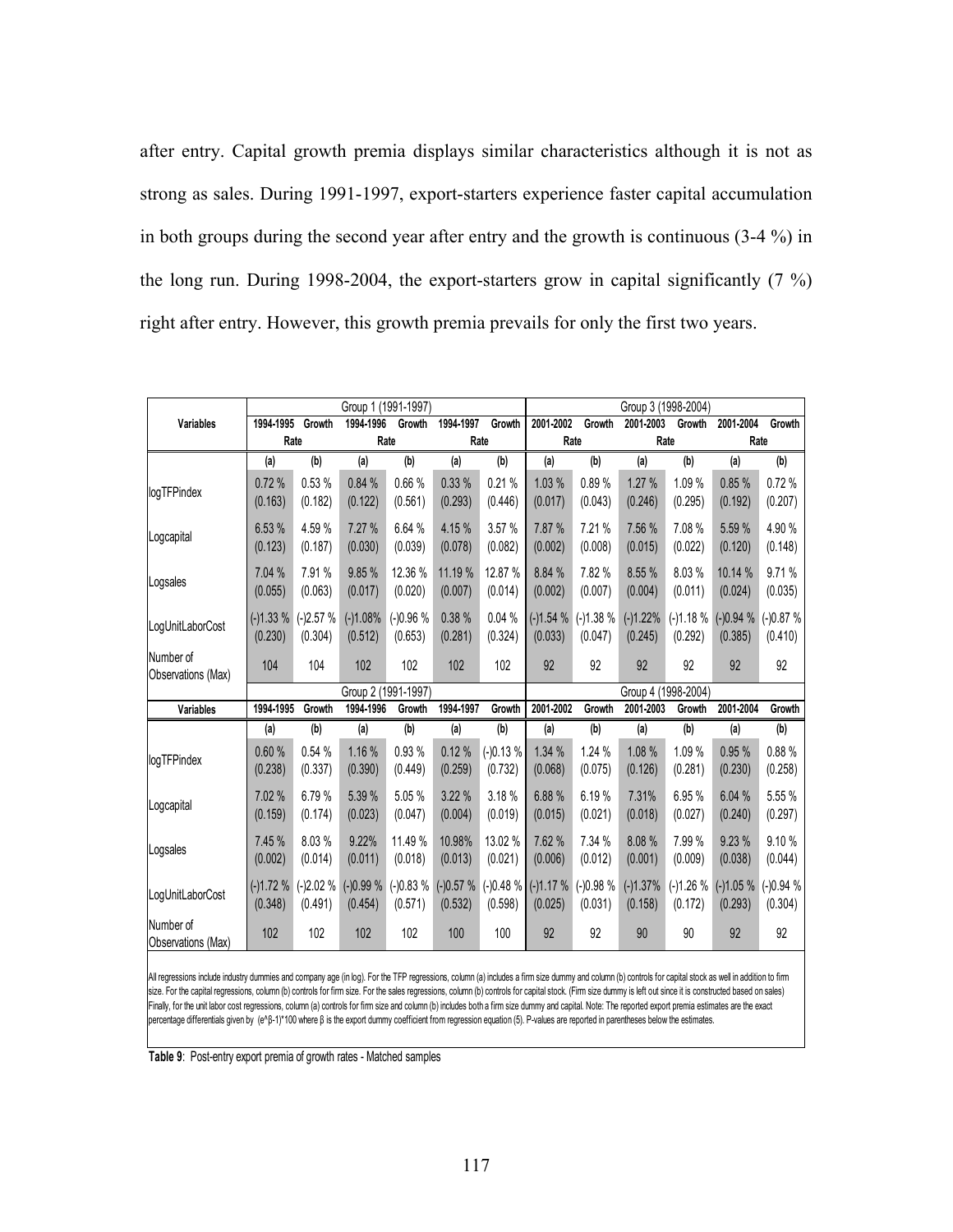The ULC premia has the expected sign (-) except for the 3-year growth premia in group 1; however, it is mostly insignificant. Only during the period 1998-2004, export-starters experience a statistically significant reduction (1.54 % and 1.17 %) in their ULC relative to non-exporters during the first year after entry. The TFP growth premia is positive but insignificant for both groups during 1991-1997. During 1998-2004, export-starters experience productivity gains (1.03 % and 1.34 %) only during the first year after entry.

Thus, overall, the evidence for learning due to exposure to international markets appears to be very weak for Indian firms. The ability to sell abroad as well as the domestic market led to a surge in sales, which seemed to be accompanied by extra capital use; however, the export-starters did not experience any significant productivity gains in the long run compared to the non-exporters.

### **7. Conclusion**

This study builds on the recent empirical literature about the relationship between productivity and exporting at the firm level. By using firm-level panel data from Indian manufacturing firms for the period 1991-2004, I test the two main hypotheses (selfselection and learning-by-exporting) that address the direction of causality between exporting and productivity. The results confirm that good plants are more likely to become exporters, i.e., more successful firms self-select into export markets. I do not find any empirical support for the idea that exporting firms might prepare for the export markets by consciously improving themselves before they enter export markets.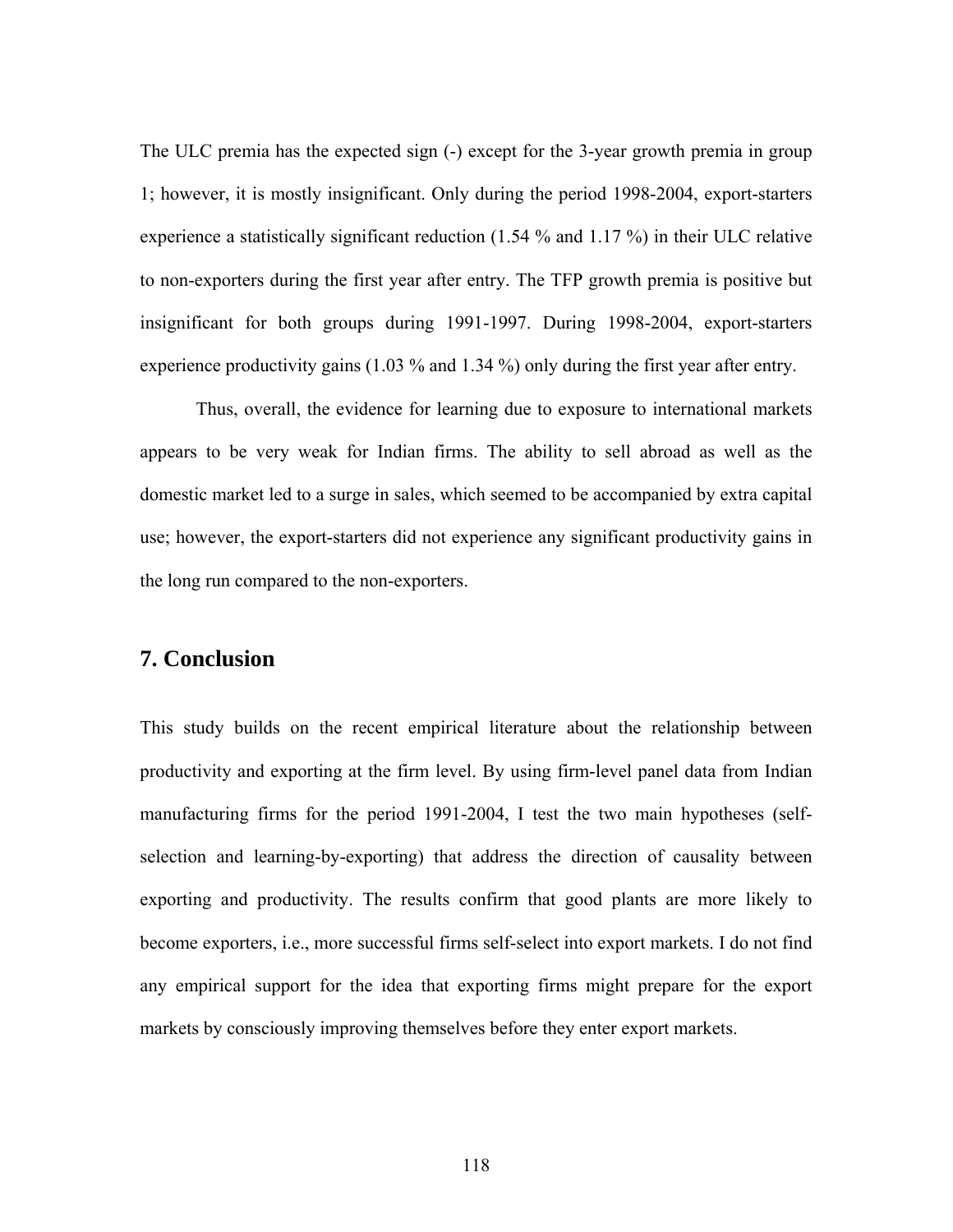To address the hypothesis that exporting leads to success, I apply matching techniques. Matching methods have been used recently to enhance the quality of the more traditional post-entry comparison analyses of exporting and non-exporting firms. These methods help reduce the selection bias by identifying a group of non-exporting firms that perform similarly to exporting firms before entry. As a result, I find very weak evidence in favor of learning-by-exporting. There is some benefit to exporting firms in terms of sales and capital; however, these firms do not experience any major productivity boost after they start exporting. There are some productivity gains for two matched groups out of four; however, these gains are brief and disappear within one year of exporting.

If openness of an economy is linked solely to productivity growth at the firm level, these results might indicate that encouraging export policies (e.g. export subsidy, etc.) that target the less efficient domestic firms may not have the desired impact on the economy overall. However, there are a few issues that need more scrutiny before reaching such a conclusion. First, as it was supported by empirical evidence, exporting can potentially provide other benefits. The expansion in the customer base might lead to a decrease in the unemployment rate, higher firm survival rates, better allocation of resources through efficiency gains, etc. Secondly, this study does not take into account the export destinations of Indian manufacturing firms. If learning takes place through the exchange of knowledge, adaptation to high quality standards, etc., exporting to more advanced countries might induce stronger learning opportunities for firms. This issue is left as a topic for future research.